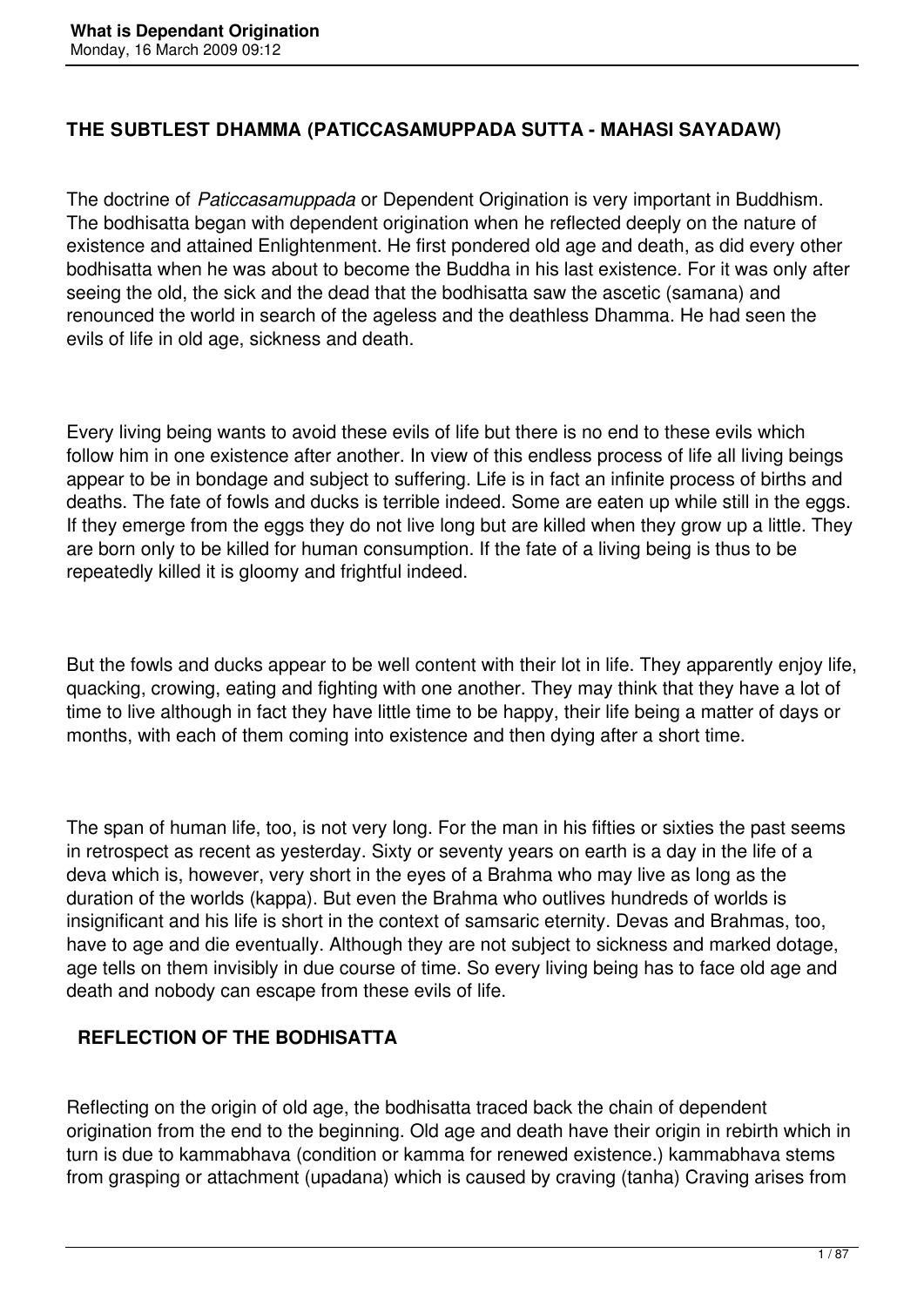feeling (vedana) which is produced by sense-bases (ayatana) such as eye, visual form, etc. Sense-bases are the product of nama-rupa (consciousness and corporeality) which results from viññana (consciousness) which is again caused by namarupa.

The full Pali texts about Paticcasamuppada attribute viññana to sankhara (kammaformations) and sankhara to avijja (ignorance). But the bodhisatta's reflection is confined to the interdependence of namarupa and viññana in the present life. In other words, he reflected on the correlation between viññana and namarupa, leaving out of account the former's relation to past existence. We may assume therefore that for the meditators reflection on the present life will suffice to ensure the successful practice of vipassana.

## ANULOMA REASONING

The bodhisatta reasoned about the correlation between viññana and namarupa thus: "This viññana has no cause other than nämarüpa. From namarupa there results viññanas; from viññana there arises namarupa. Hence from the correlation between viññäna and namarupa there arise birth, old age and death; there may be successive births or successive deaths." Moreover viññana causes namarupa: namarupa causes sense-bases (ayatana). From sensebases there arises contact; contact leads to feeling, feeling gives rise to craving, craving to grasping, and grasping results in rebirth which in turn leads to old age, death, anxiety, grief and other kinds of mental and physical suffering.

Then the bodhisatta reflected on dependent origination negatively. If there were no viññana there could be no namarupa; if no namarupa, then no ayatana and so on. The negation of the first link in the cha in of causation leads to the extinction of suffering that has be set us ceaselessly in the infinite series of samsaric existences. After this reflection on dependent origination in its positive and negative aspects, the bodhisatta contemplated the nature of the aggregates of grasping. Then he attained the successive insights and fruitions (maggaphala) on the Ariyan holy path and finally became the all-Enlightened Buddha.

Every bodhisatta attained supreme Enlightenment after such contemplation. They did not learn what and how to contemplate from others but owing to cumulative potential (parami) that they had acquired through innumerable lifetimes, they contemplated as mentioned before and attained Enlightenment.

### **BEYOND REASONING AND SPECULATION**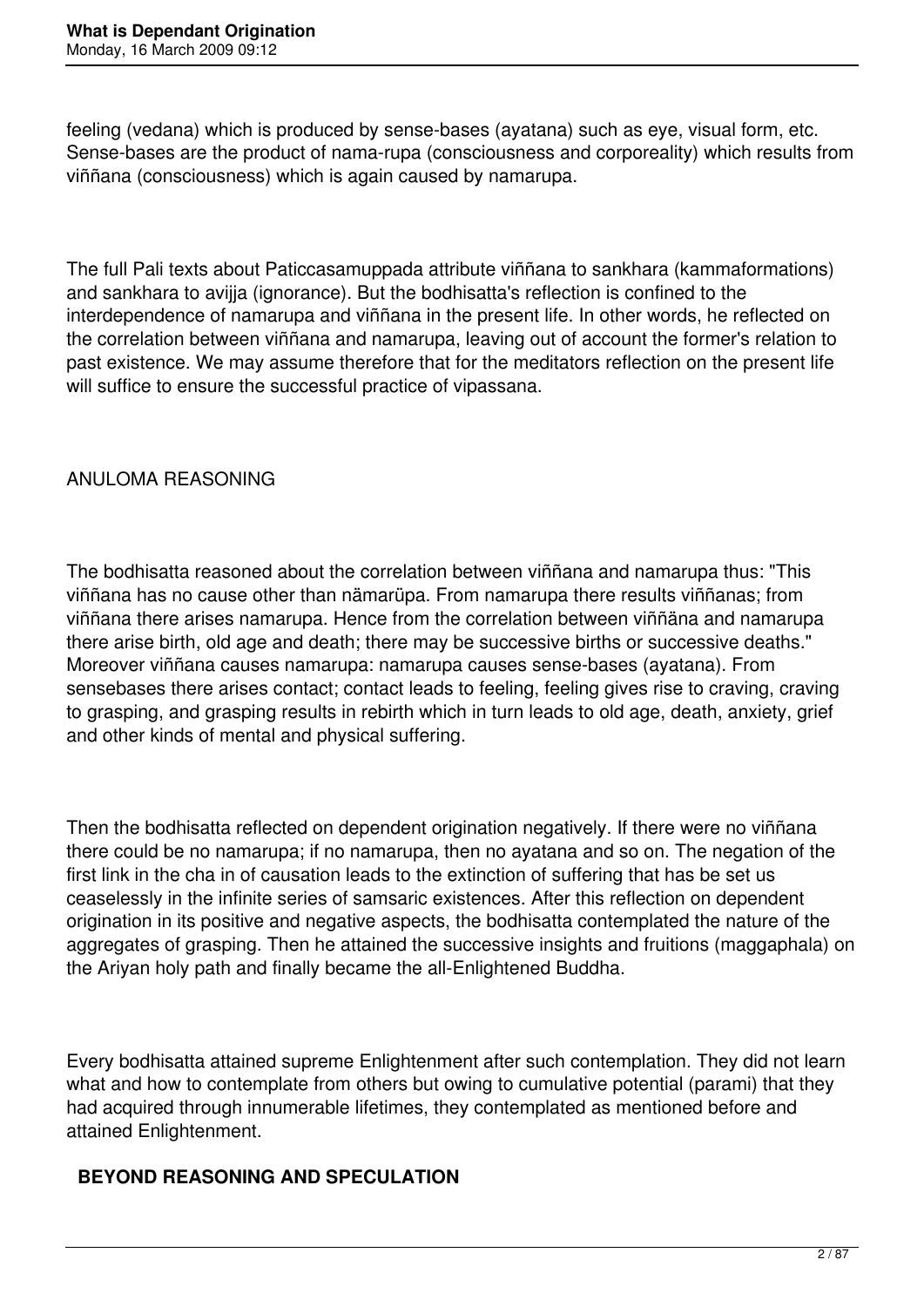Then when it was time to preach the Buddha thought thus: This dhamma which I know is very profound. It is hard to understand; it is so sublime and so conducive to inner peace. It is not accessible to intellect and logic (atakkavacaro). It is subtle and it is to be realized only by the wise. All over the world philosophers have racked their brains about freedom from old age, sickness and death. But freedom from these evils means nibbāna and nibbāna is beyond the reach of reason and intellect. It is to be realized only through the practice of the middle way and vipassana.

Most philosophers rely on intellect and logic and there are various doctrines which they have conceived for the welfare of all living beings. But these doctrines are based on speculations that do not help anyone to attain vipassana insight, let alone the supreme goal of nibbāna. Even the lowest stage of vipassana insight, viz., insight into the distinction between nama and rupa does not admit of intellectual approach. The insight dawns on the meditator only when, with the development of concentration, and in accordance with Satipatthana method he watches the namarupa process and distinguished between consciousness and corporeality, e.g. the desire to bend the hand and bent hand, the ear and the sound on the one hand and the consciousness of hearing on the other and so forth. Such knowledge is not vague and speculative; it is vivid and empirical. It is said on the authority of scriptures that namarupas are in a constant flux and that we should watch their arising and passing away. But for the beginner this is easier said then done.

The beginner has to exert strenuous effort to overcome hindrances (nivarana). Even freedom from nivarana helps him only to distinguish between nama and rupa. It does not ensure insight into their arising and passing away. This insight is attained only after concentration has been developed and perception has become keen with the practice of mindfulness. Constant mindfulness of arising and vanishing leads to insight into anicca, dukkha and an*atta* of all phenomena. But as merely the beginning of lower vipassana, this insight is a far cry from the path and its fruition. Hence the description of the dhamma as something beyond logic and speculation.

## **DHAMMA IS ONLY FOR THE WISE**

The dhamma is subtle (nipuno); it is to be realized only by the wise (panditavedaniyo). Here the wise means only those who have wisdom (pañña) relating to vipassana and the path and its goal. The dhamma has nothing to do with the secular knowledge per se possessed by world philosophers, religious founders, writers or great scientists who can split atoms. But it can be realized by any one irrespective of sex, age or education, anyone who contemplates namarupa at the moment of their arising, passes through vipassana insights progressively and attains the Ariyan path and its goal.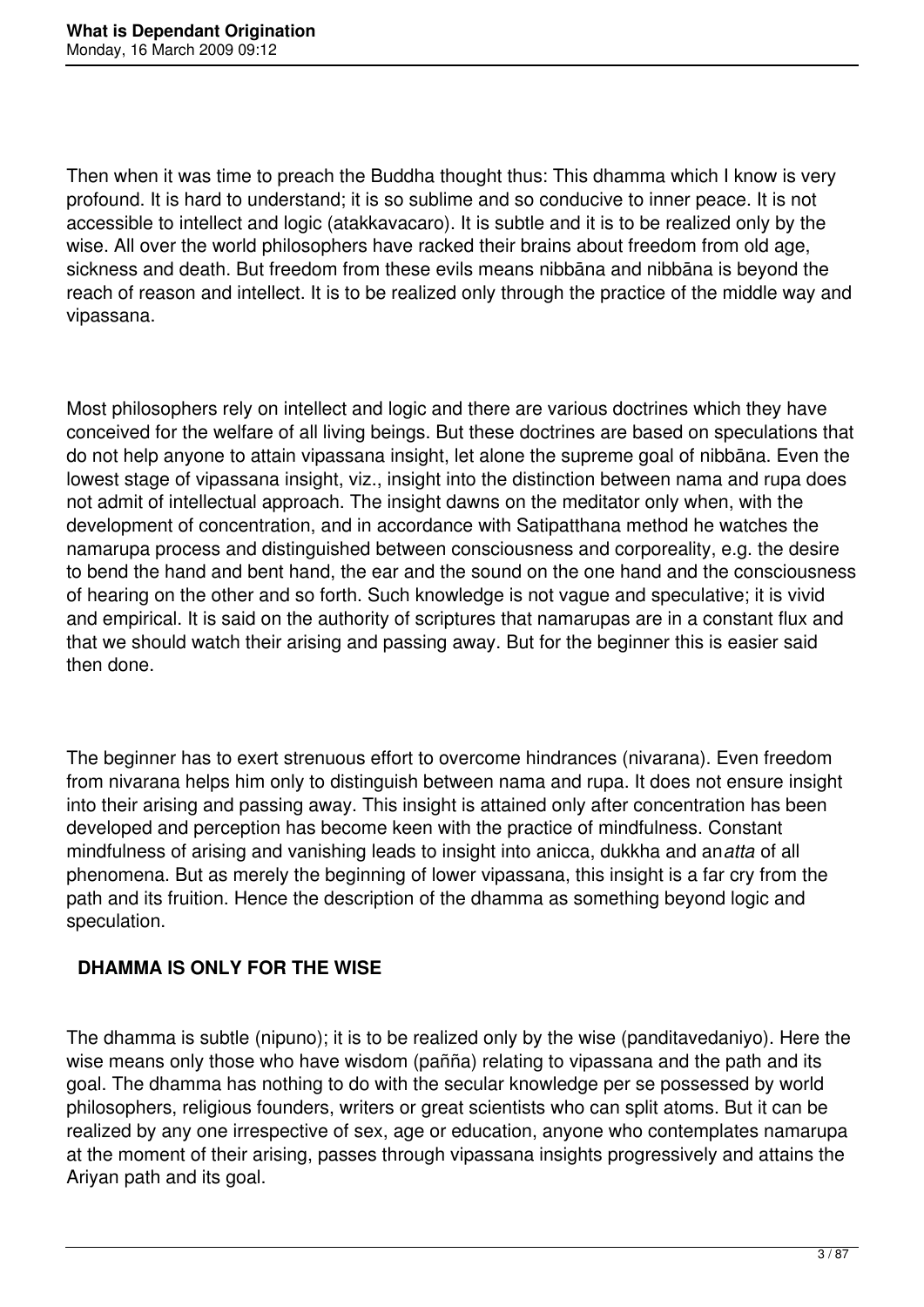Taking stock of the nature of all living beings, the Buddha found that most of them were mired in sensual pleasure. There were of course a few exceptions like the five companions of Siddhattha in the forest retreat or the two brahmins who were later to become the two chief disciples of the Buddha. But the majority of mankind regard the enjoyment of pleasure as the summum bonum of life. They are like children who delight in playing with their toys the whole day. The child's toys and games make no sense to adults but grown-up people too derive pleasure from the toys of the sensual world, that is, from the company of their children and grand children. Such sensual pleasure has no appeal for Buddhas and Arahats. It is highly esteemed by ordinary men and devas because they have no sense of higher values such as jhana, vipassana and nibbāna.

A person who is thus fond of sensual pleasure ma y be likened to a peasant living in out-oftheway rural areas. To the urbanites those places are wholly devoid of the amenities of life, what with poor food, poor clothes, dirty dwellings, muddy foot-paths, and so forth. But the villagers are happy and they never think of leaving their native place. Likewise, common people and devas delight in their sensual objects. Whatever the teaching of Buddha and the Arahats, they love pleasure and spend all their time indulging in it. They feel ill at ease in the absence of sensual objects. They are so much pleased with their families, attendants and possessions that they cannot think of anything higher than sensual pleasure. Because of their deep-rooted love of pleasure, it is hard for them to understand or appreciate the subtle, profound Paticcasamuppada and nibbāna.

## **DIFFICULTY OF UNDERSTANDING**

The Buddha-dhamma makes little appeal to the masses since it is diametrically opposed to their sensual desire. People do not like even an ordinary sermon, let alone a discourse on nibbāna, if it has no sensual touch. They do not seem interested in our teaching and no wonder, since it is devoid of melodious recitation, sentimental stories and hilarious jokes and other attractions. It is acceptable only to those who have practised vipassana or who seek the dhamma on which they can rely for methods of meditation and extinction of defilements. But it is a mistake to deprecate, as some do, the sermons containing stories, jokes, etc as sutta sermons. Suttas differ basically from popular sermons in that they are profound, as witness Anattalakkhana sutta, Satipatthana sutta and so forth.

The doctrine of Dependent Origination too belongs to Sutta Pitaka. It is to be labelled Abhidhamma only because it is preached in the fashion of Abhidhamma Pitaka. Since our teaching is unadulterated dhamma, some people confuse it with Abhidhamma and cannot follow it, much less grasp the Path and nibbāna which it emphasizes. Paticcasamupada is hard to understand because it concerns the correlations between causes and effects. There is no ego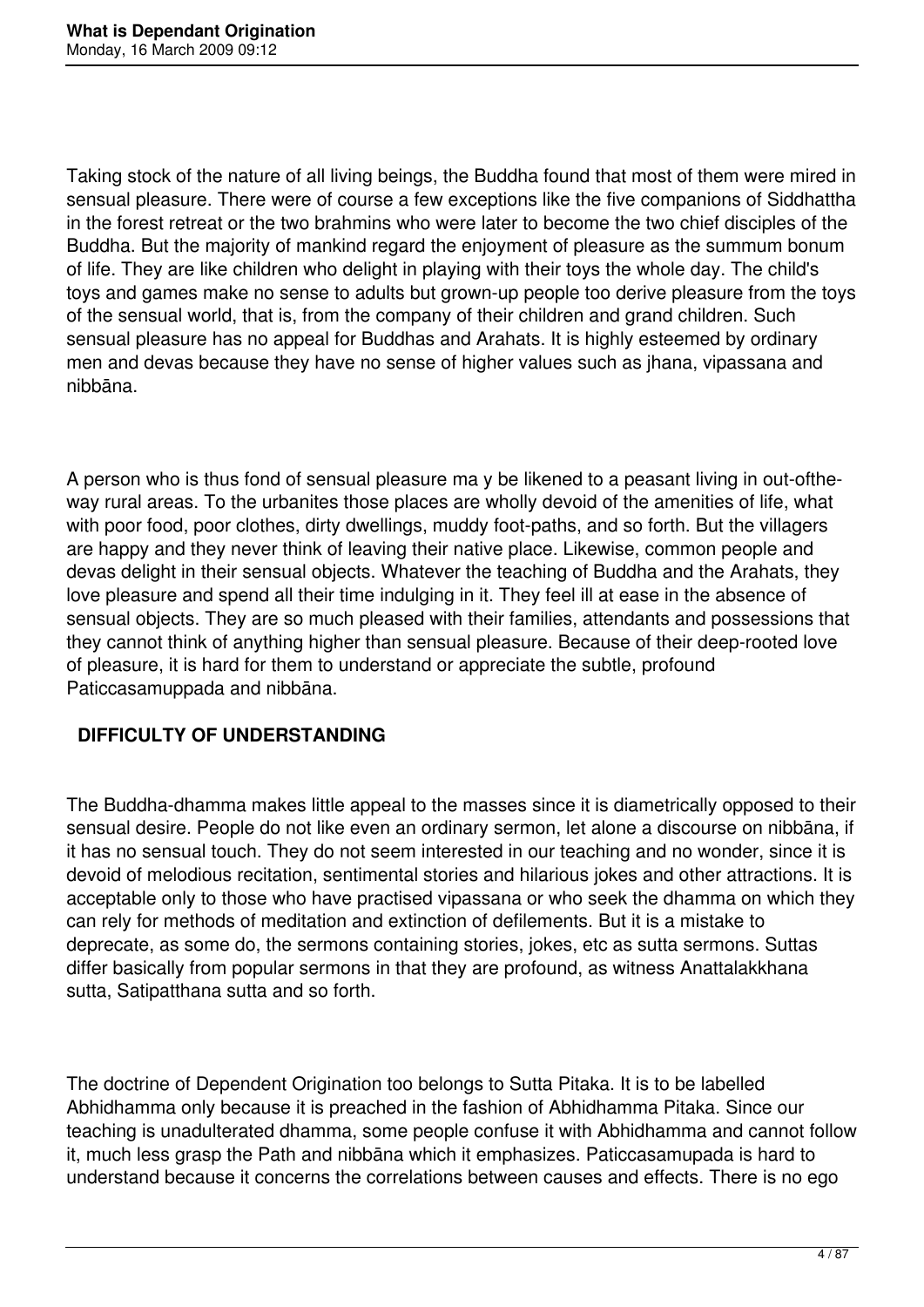entity that exists independently of the law of causation. It was hard to accept this fact before the Buddha proclaimed the dhamma. The commentaries also points out the abstruse character of the doctrine. According to them there are four dhammas which defy understanding, viz., the four noble truths, the nature of a living being, the nature of rebirth and dependent origination.

It is hard to understand and accept the truth of suffering, the truth about its cause, the truth about its cessation and the truth about the way to its extinction. It is hard to appreciate these truths, still harder to teach them to other people. Secondly, it is hard to understand that a living being is a nama-rupa process without any separate self, that the namarupa complex is subject to the law of kamma that determines a man's future life according to his good or bad deeds. In the third place, it is hard to see how rebirth takes place as a result of defilement and kamma without the transfer of nama-rupa from a previous life.

Lastly it is equally hard to understand Paticcasamuppada. It involves the above three abstruse dhammas. Its negative aspect concerns the first two noble truths as well as the nature of a living being and rebirth while its positive aspect involves the other two truths. Hence it is most difficult to grasp or teach this doctrine. It may be easy to explain it to one who has attained the path and nibbāna or one who has studied the pitaka but it will mean little to one who has neither the illumination nor scriptural knowledge. The writer of the commentary on the doctrine was qualified to explain it because he might have attained the lower stages of the path or he might have a thorough knowledge of the Pitaka.

He refers to its difficulty probably in order that its exposition might be seriously studied by posterity. He likens the difficulty to the plight of a man who has jumped into the sea and cannot get to the bottom. He admits that he has written the exegesis on the basis of the Pitaka and the old commentaries handed down by oral tradition. The same may be said of our teaching. Since it is hard to explain the doctrine, the meditator sho uld pay special attention to it. If he follows the teaching superficially, he will understand nothing and without a fair knowledge of the doctrine, he is bound to suffer in the wilderness of samsaric existence.

The substance of the Paticcasamuppada teaching is as follows.

From ignorance there arises sankhara (effort or kamma-formation.) From kamma-formation there arises consciousness of the new existence. Consciousness gives rise to psycho-physical phenomena or nama-rupa. Nama-rupa leads to ayatana (six bases). From ayatana arises the phassa (impression). Phassa causes feeling; feeling leads to craving. From craving there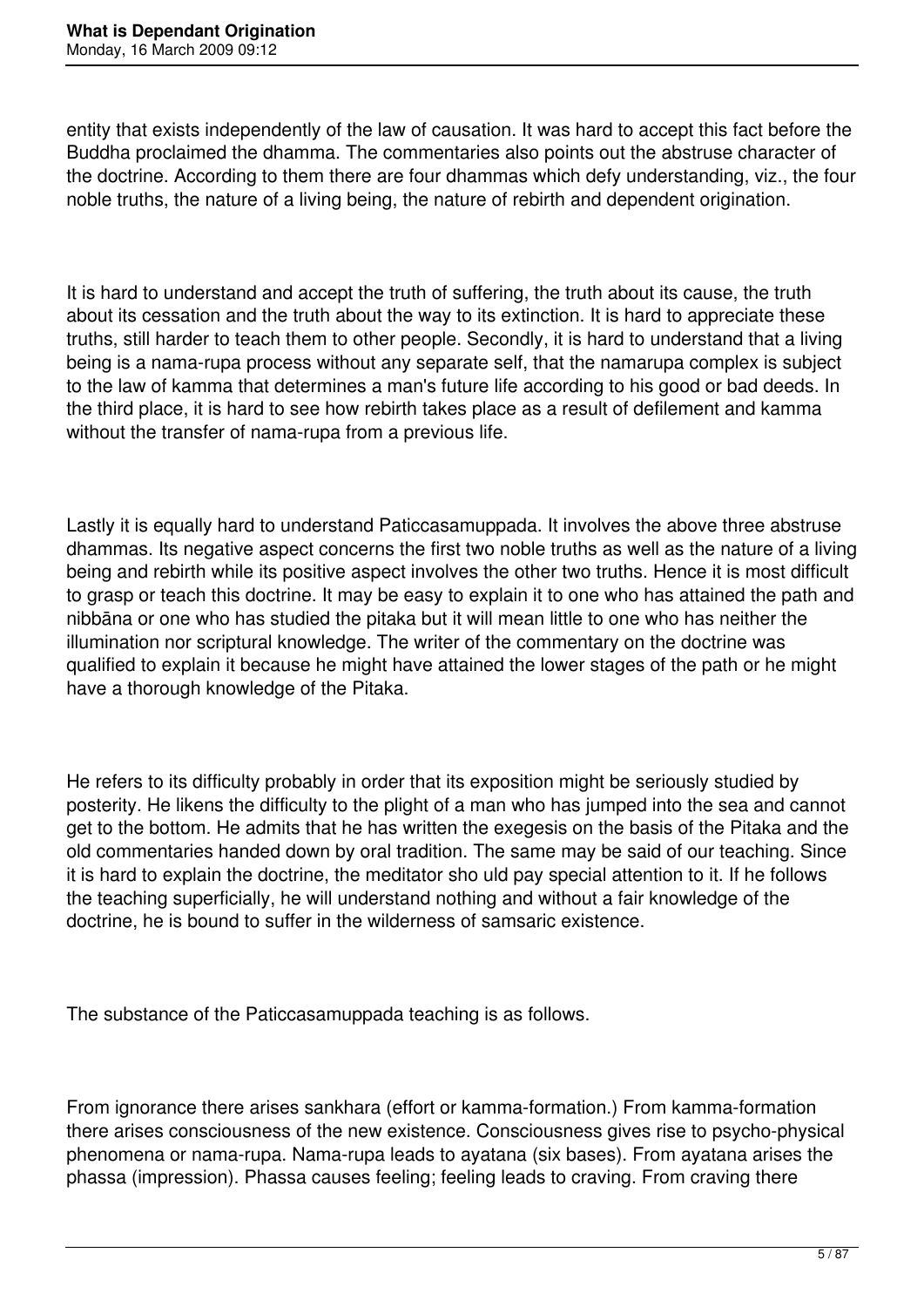results clinging (upadana). Because of clinging there is the process of becoming (kamma-bhava), from the process of becoming there arises rebirth (jati) and rebirth leads to old age, death, sorrow, grief, and lamentation. Thus arises the whole mass of suffering.

## **Ignorance to Formations WHAT IS AVIJJA (IGNORANCE)?**

According to the Buddha, avijja is ignorance of the four Noble Truths, viz, the truths about suffering, its cause, its cessation and the way to its cessation. In a positive sense avijia implies misconception or illusion. It makes us mistake what is false and illusory for truth and reality. It leads us astray and so it is labelled micchapatipatti-avijja. Avijja therefore differs from ordinary ignorance. Ignorance of the name of a man or a village does not necessarily mean misinformation whereas the avijja of Paticcasmuppada means something more than ignorance. It is misleading like the ignorance of a man who has lost all sense of direction and who therefore thinks that the east is west or that the north is south.

The man who does not know the truth of suffering has an optimistic view of life that is full of dukkha (pain and evil). It is mistake to seek the truth of dukkha in the book for it is to be found in one's own body. Seeing, hearing, in short, all nama-rupa arising from the six senses are dukkha. For this phenomenal existence is impermanent, undesirable and unpleasant. It may end at any time and so all is pain and suffering. But this dukkha is not realized by living beings who look upon their existence as blissful and good. So they seek pleasant sense-objects, good sights, good sounds, good food, etc. Their effort to secure what they believe to be the good things of life is due to their illusion (avijja) about their existence.

Avijja is here like the green eye-glass that makes a horse eat the dry grass which it mistakes for green grass. Living beings are mired in sensual pleasure because they see every thing through rose-coloured glasses. They harbour illusions about the nature of sense-objects and namarupa. A blind man may be easily deceived by another man who offers him a worthless longyi, saying that it is an expensive, high quality longyi. The blind man will believe him and he will like the longyi very much. He will be disillusioned only when he recovers his sight and then he will throw it away at once. Like-wise, as a victim of avijja, a man enjoys life, being blind to its anicca, dukkha and anatta. He becomes disenchanted when introspection of nama-rupa makes him aware of the unwholesome nature of his existence.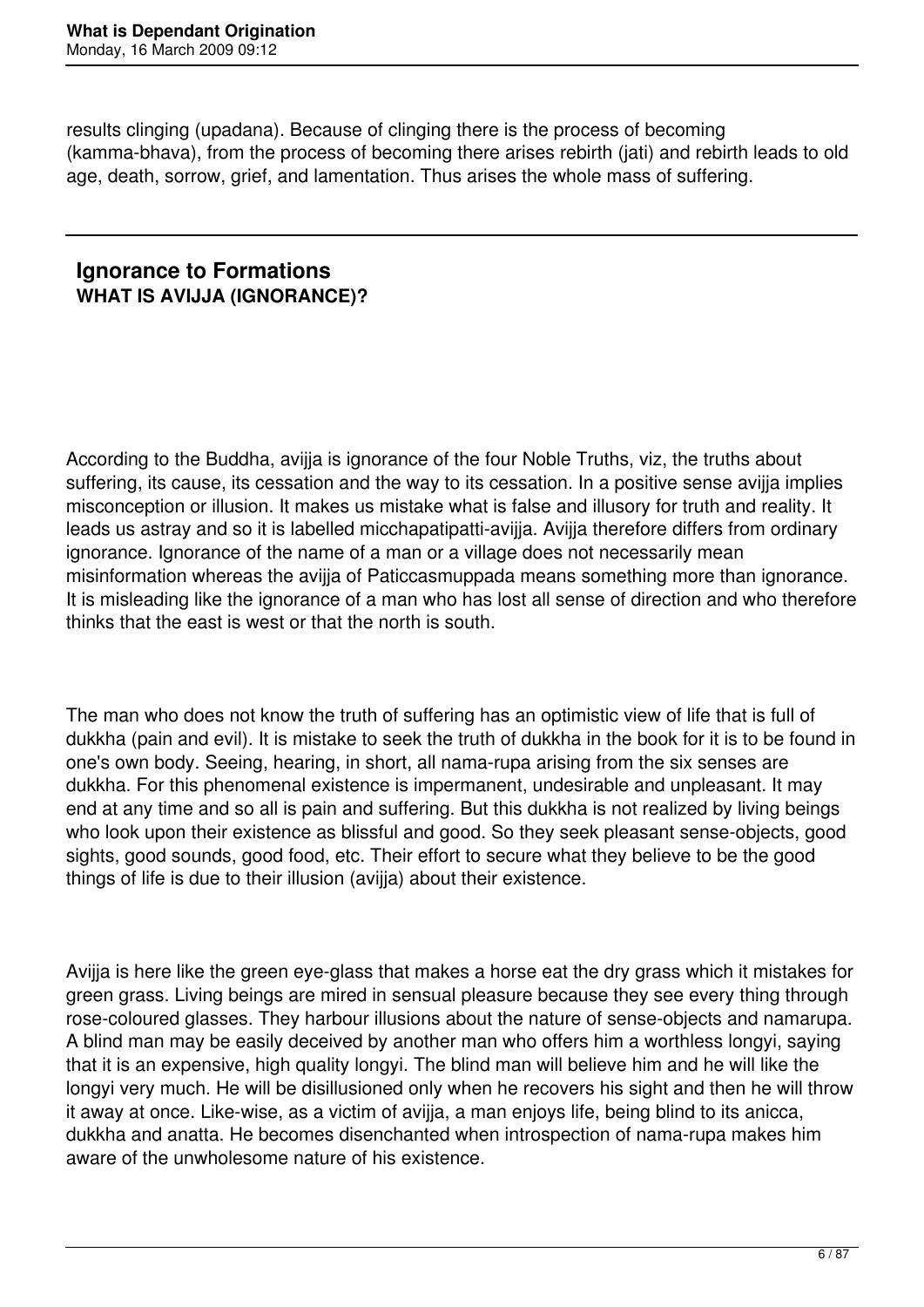Introspection of nama-rupa or vipassana contemplation has nothing to do with bookish knowledge. It means thorough watching and ceaseless contemplation of all psycho-physical phenomena that comprise both the sense-objects and the corresponding consciousness. The practice leads to full awareness of the ir nature. As concentration develops, the meditator realizes their arising and instant vanishing, thereby gaining an insight into their anicca, dukkha and anatta. Avijja makes us blind to reality because we are unmindful. Unmindfulness gives rise to the illusion of man, woman, hand, leg, etc., in the conventional sense of the terms. We do not know that seeing, for instance, is merely the nama-rupa or psycho-physical process, that the phenomenon arises and vanishes, that it is impermanent, unsatisfactory and unsubstantial.

Some people who never contemplate die without knowing anything about nama-rupa. The real nature of nama-rupa process is realized by the mindful person. But the insight does not occur in the beginning when concentration is not yet developed. Illusion or the natural way of consciousness precedes contemplation and so the beginner does not gain a clear insight into the nature of namarupa. It is only through steadfast practice that concentration and perception develop and lead to insight-knowledge. If, for example, while practising mindfulness, the meditator feels itchy, he is barely aware of being itchy. He does not think of the hand, the leg, or any other part of the body that is itchy nor does the idea of self as the subject of itchiness, "I feel itchy" occurs to him. There arises only the continuous sensation of itchiness. The sensattion does not remain permanent but passes away as he notes it. The watching consciousness promptly notes every psycho-physical phenomenon, leaving no room for the illusion of hand, leg and so on. Illusion dominates the unmindful person and makes him blind to the unsatisfactory nature (dukkha) of all sense-objects. It replaces dukkha with sukha. Indeed avijja means both ignorance of what is real and misconception that distorts reality.

Because he does not know the truth of dukkha, man seeks pleasant sense-objects. Thus ignorance leads to effort and activity (sankhara). According to the scriptures, because of avijja there arises sankhara but there are two links, viz, tanha and upadana between them. Ignorance gives rise to craving (tanha) which later on develops into attachment (upadana). Craving and attachment stem from the desire for pleasure and are explicitly mentioned in the middle part of the doctrine of Paticcasamuppada. When the past is fully described, reference is made to avijja, tanha, upadana, kamma and sankhara.

## **IGNORANCE OF THE ORIGIN OF DUKKHA**

People do not know that craving is the origin (samudaya) of suffering. On the contrary they believe that it is attachment that makes them happy, that without attachment life would be dreary. So they ceaselessly seek pleasant sense-objects, food, clothing, companion and so forth. In the absence of these objects of attachment they usually feel ill at ease and find life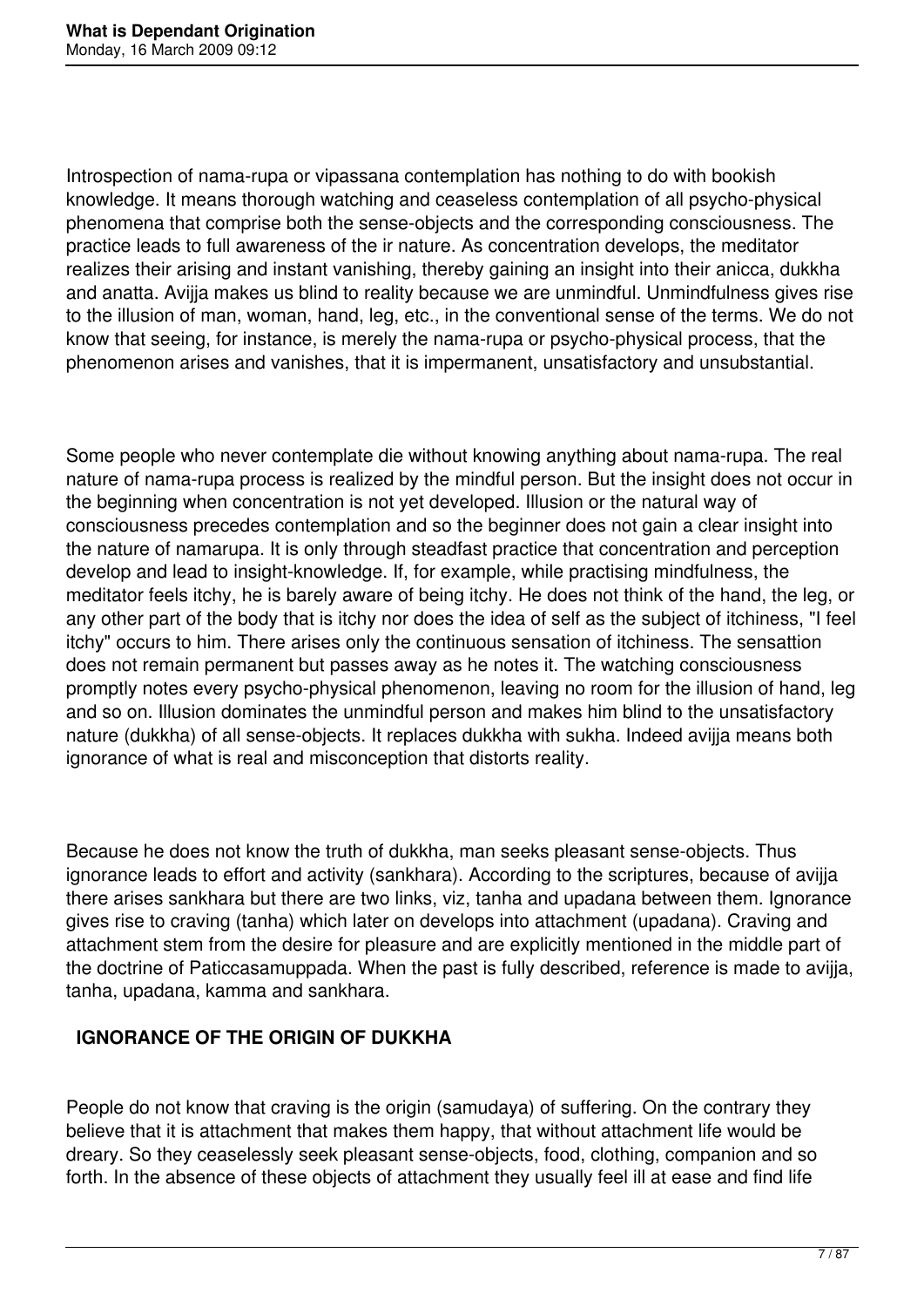monotonous. For common people life without attachment would be indeed wholly devoid of pleasure. It is tanha that hides the unpleasantness of life and makes it pleasant. But for the Arahat who has done away with tanha, it is impossible to enjoy life. He is always bent on nibbāna, the cessation of conditioned suffering.

Tanha cannot exert much pressure even on the meditators (meditators) when they become absorbed in the practise of vipassana. So some meditators do not enjoy life as much as they did before. On their return from meditation retreat they get bored at home and feel ill at ease in the company of their families. To other people the meditator may appear to be conceited but in fact his behaviour is a sign of loss of interest in the workaday world. But if he cannot as yet overcome the sensual desire, his boredom is temporary and he usually gets readjusted to his home life in due course. His family need not worry over his mood or behaviour for it is not easy for a man to become thoroughly sick of his home life.

So the meditator should examine himself and see how much he is really disenchanted with life. If his desire for pleasure lingers, he must consider himself still in the grip of tanha. Without tanha we would feel discomfited. In conjunction with avijja, tanha makes us blind to dukkha and creates the illusion of sukha. So we frantically seek sources of pleasure. Consider, for example, men's fondness for movies and dramatic performances. These entertainments cost time and money but tanha makes them irresistible although to the person who has no craving for them they are sources of suffering.

A more obvious example is smoking. The smoker delights in inhaling the tobacco smoke but to the non-smoker it is a kind of self- inflicted suffering. The non-smoker is free from all the troubles that beset the smoker. He leads a relatively care- free and happy life because he has no craving for tobacco. Tanha as the source of dukkha is also evident in the habit of betel-chewing. Many people enjoy it although in fact it is a troublesome habit. Like the smoker and the betel-chewer people seek to gratify their craving and this tanha, inspired effort is the mainspring of rebirth that leads to old age, sickness and death. Suffering and desire as its cause are evident in everyday life but it is hard to see these truths. For they are profound and one can realize them not through reflection but only through the practice of vipassana.

## **IGNORANCE OF THE THIRD AND FOURTH NOBLE TRUTHS**

Avijja also means ignorance of the cessation of dukkha and the way to it. These two truths are also profound and hard to understand. For the truth about cessation of dukkha concerns nibbāna which is to be realized only on the Ariyan holy path and the truth about the way is certainly known only to the meditator who has attained the path. No wonder that many people are ignorant of these truths. Ignorance of the end of suffering is widespread and so world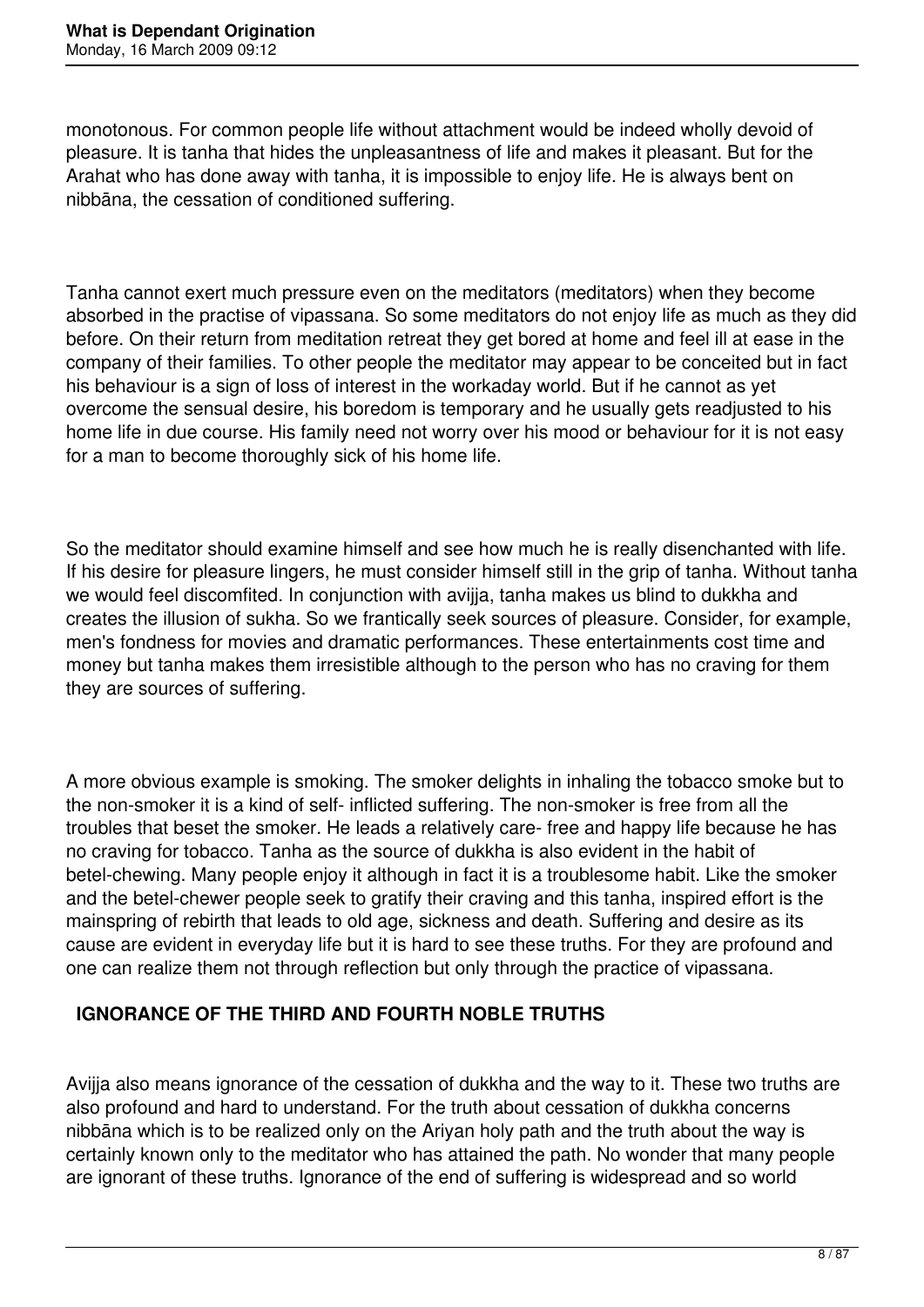religions describe the supreme goal in many ways. Some say that suffering will come to an end automatically in due course of time. Some regard sensual pleasure as the highest good and reject the idea of a future life. This variety of beliefs is due to ignorance of the real nibbāna.

Even among Buddhists some hold that nibbāna is an abode or a sort of paradise and there are many arguments about it. All these show how hard it is to understand nibbāna. In reality nibbāna is the total extinction of the nama-rupa process that occurs ceaselessly on the basis of causal relationship. Thus according to the doctrine of Paticcasamuppada, avijja, sankhara, etc give rise to nama-rupa, etc and this causal process involves old age, death and other evils of life. If avijja, etc become extinct on the Ariyan path, so do their effects and all kinds of dukkha and this complete end of dukkha is nibbāna.

For example, a lamp that is refueled will keep on burning but if it is not refueled there will be a complete extinction of flame. Likewise for the meditator on the Ariyan path who has attained nibbāna, all the causes such as avijja, etc., have become extinct and so do all the effects such as rebirth, etc. This means total extinction of suffering, that is, nibbāna which the meditator must understand and appreciate before he actually realizes it. This concept of nibbāna does not appeal to those who have a strong craving for life. To them the cessation of nama-rupa process would mean nothing more than eternal death. Nevertheless, intellectual acceptance of nibbāna is necessary because on it depends the meditator's whole-hearted and persistent effort to attain the supreme goal.

Knowledge of the fourth truth, viz, truth about the way to the end of dukkha is also of vital importance. Only the Buddhas can proclaim the right path; it is impossible for anyone else, be he a deva, a Brahmä or a human being, to do so. But there are various speculations and teachings about the path. Some advocate ordinary morality such as love, altruism, patience, alms giving, etc., while others stress the practice of mundane jhana. All these practices are commendable. According to the Buddhist teaching, they lead to relative welfare in the deva-Brahma worlds but do not ensure freedom from samsaric dukkha such as old age, etc., so they do not form the right path to Nibban although they are helpful in the effort to attain it. Some resort to self- mortification such as fasting, living in a state of nature and so forth. Some worship devas or animals.

Some live like animals. From the Buddhist point of view all these represent what is termed silabbataparamasa which means any practice that has nothing to do with the Eightfold Path. The Eightfold Noble Path comprises right view, right intention, right speech, right action, right livelihood, right effort, right mindfulness and right contemplation. The path is of three kinds, viz., the basic path, the preliminary path and the Ariyan path. Of these the most vital is the Ariyan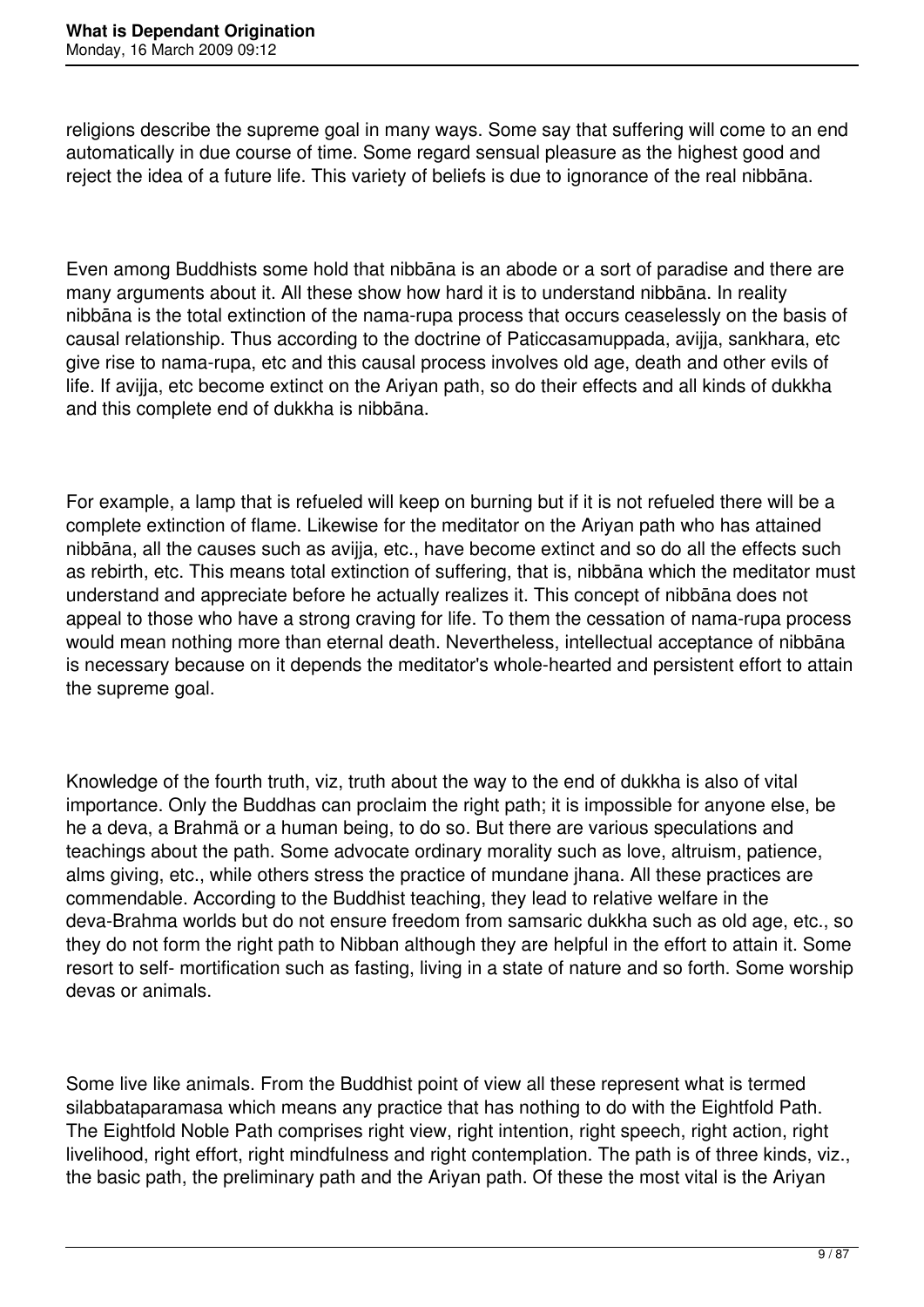path but this path should not be the primary objective of the meditator nor does it require him to spend much time and energy on it. For as the vipassana practice on the preliminary path develops, the insight on the Ariyan leve l occurs for a thought-moment. For example, it requires much time and effort to produce fire by friction but ignition is a matter of a moment's duration. Similarly, the insight on the Ariyan path is instantaneous but it presupposes much practice of vipassana on the preliminary path.

## **AVIJJA LEADS TO SANKHARA**

To them sensual pleasure is the source of happiness, nibbāna as the extinction of nama-rupa is undesirable and the way to it is arduous and painful. So they seek to gratify their desire through three kinds of action (kamma) viz., bodily action, verbal action and mental action. Some of these actions may be ethically good and some may be ethically bad. Some people will practice dana, etc for their welfare hereafter, while some will resort to deceit or robbery to become rich. A Pali synonym for kamma (action) is sankhara. Sankhara is also of three kinds, viz., sankhara by thought, sankhara by speech and sankhara by body. Sankhara presupposes cetana (volition).

The function of cetana is to conceive, to urge or to incite and as such it is the mainspring of all actions. It is involved in killing, alms-giving, etc. The meditator knows its nature empirically through contemplation. In another sense there are three kinds of sankharas, viz, puññabhi (wholesome) sankhara, with its good kammic result, apuññabhi (unwholesome) sankhara with its bad kammic result and aneñjabhi-sankhara that leads to wholesome arupajhana which literally means immobile jhana. Rupajhana and all the good actions having the kammic results in the sensual world are to be classified as puññabhisankhara. Puñña literally means something that cleanses or purifies. Just as a man washes the dirt off his body with soap, so also we have to rid ourselves of kammic impurities through dana, sila and bhāvanā.

These good deeds are conducive to welfare and prosperity in the present life and hereafter. Another meaning of puñña is the tendenc y to fulfil the desire of the doer of the good deed. Good deeds help to fulfil various human desires, e.g., the desire for health, longevity, wealth and so forth. If a good deed is motivated by the hope for nibbāna, it leads to a life that makes it possible to attain his goal or it may ensure his happiness and welfare till the end of his last existence. Abhisankhara is the effort to do something for one's own welfare. It tends to have good or evill kammic results.

So puññabhi sankhara is good deed with good kammic result. There are eight type of good deed in sensual sphere (kamavacarakusala) and five types in fine material sphere (rupavacara). All these may be summed up as of three kinds, viz., dana, sila and bhāvanā. Giving dana gladly means wholesome consciousness which is kammically very fruitful. So the donor should rejoice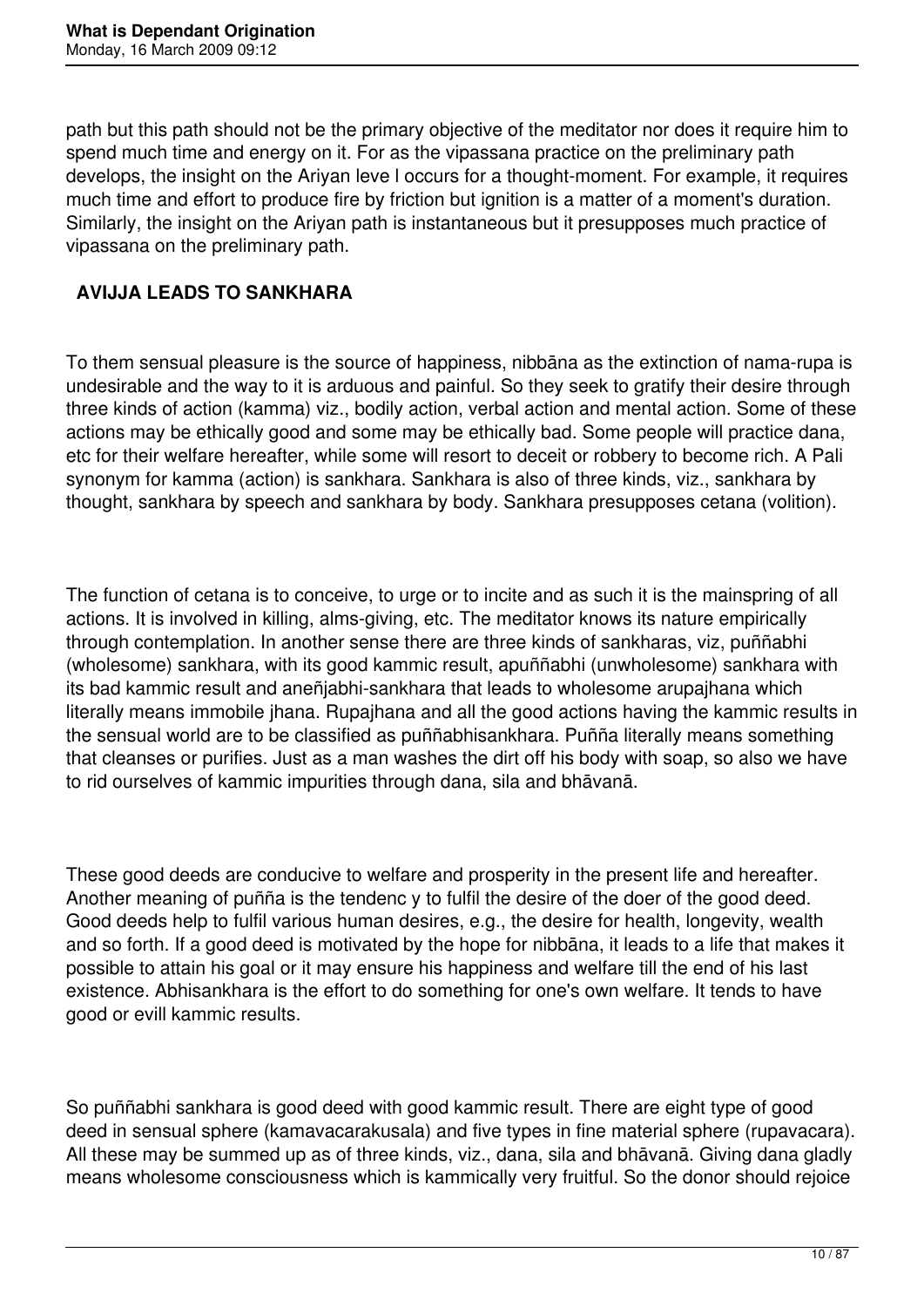before, during and after the act of alms-giving. In the scriptures this kind of dana is credited with great karmic productivity. The attitude of the donor may also be one of indifference (upekkha) but if the mind is clear, his act of dana too has high kammic potential. Any act of alms-giving that is based on the belief in kamma is rational and it may bear fruit in the form of rebirth with no predisposition to greed, ill-will and ignorance. An act of dana that has nothing to do with a sense of its moral value or the belief in kammic result is good but unintelligent and it will lead to rebirth with no great intelligence.

It may bear such kammic fruit in everyday life but it does not make the donor intelligent enough to attain the path in his next life. Again one may do a good deed spontaneously without being urged by others (asankharikakusala); some do good deeds at the instigation of others (sasankharika-kusala). Of these two kinds of good deeds the former is kammically more fruitful than the later. When we consider the four kinds of deeds the former is kammically more fruitful than the later. When we consider the four kinds of good deeds mentioned earlier in terms of these last two attributes, we have a total of eight types of wholesome consciousness in the sensual sphere.

Whenever we do a good deed, we are prompted to do so by one of these kusala dhammas; when we practise concentration and meditation, we have to begin with these eight types of wholesome dhammas. It is bhāvanā that can lead to jhana, the meditator attains rupavacara jhana when his samadhi is well developed. Jhana means total concentration of mind on an object of mental training. Samatha- Jhana is concentration for bare tranquility. Jhana samadhi is like flame burning in still air. According to the Suttas, the rupavacara jhana has four levels; in Abhidhamma it has five levels.

## **Formations to Consciousness SANKHARA CAUSES VIÑÑANA**

Because of avijja there is sankhara which in turn causes viññana. As the result of the good or bad kamma in the previous life there arises the stream of consciousness beginning with rebirth consciousness in the new life. Evil deeds may, for example, leads to the four lower worlds. After that there arises the stream of viññana called bhavanga-citta which functions ceaselessly when the six kinds of vithi consciousness do not occur at the moment of seeing, hearing, smelling, eating, touching and thinking. In other words, bhavanga is the kind of subconsciousness that we have when we are asleep. We die with this subconsciousness and it is then called cutti-citta. So the rebirthconsciousness, the subconsciousness and the cuti or death consciousness represent the mind which results from the kamma of previous life.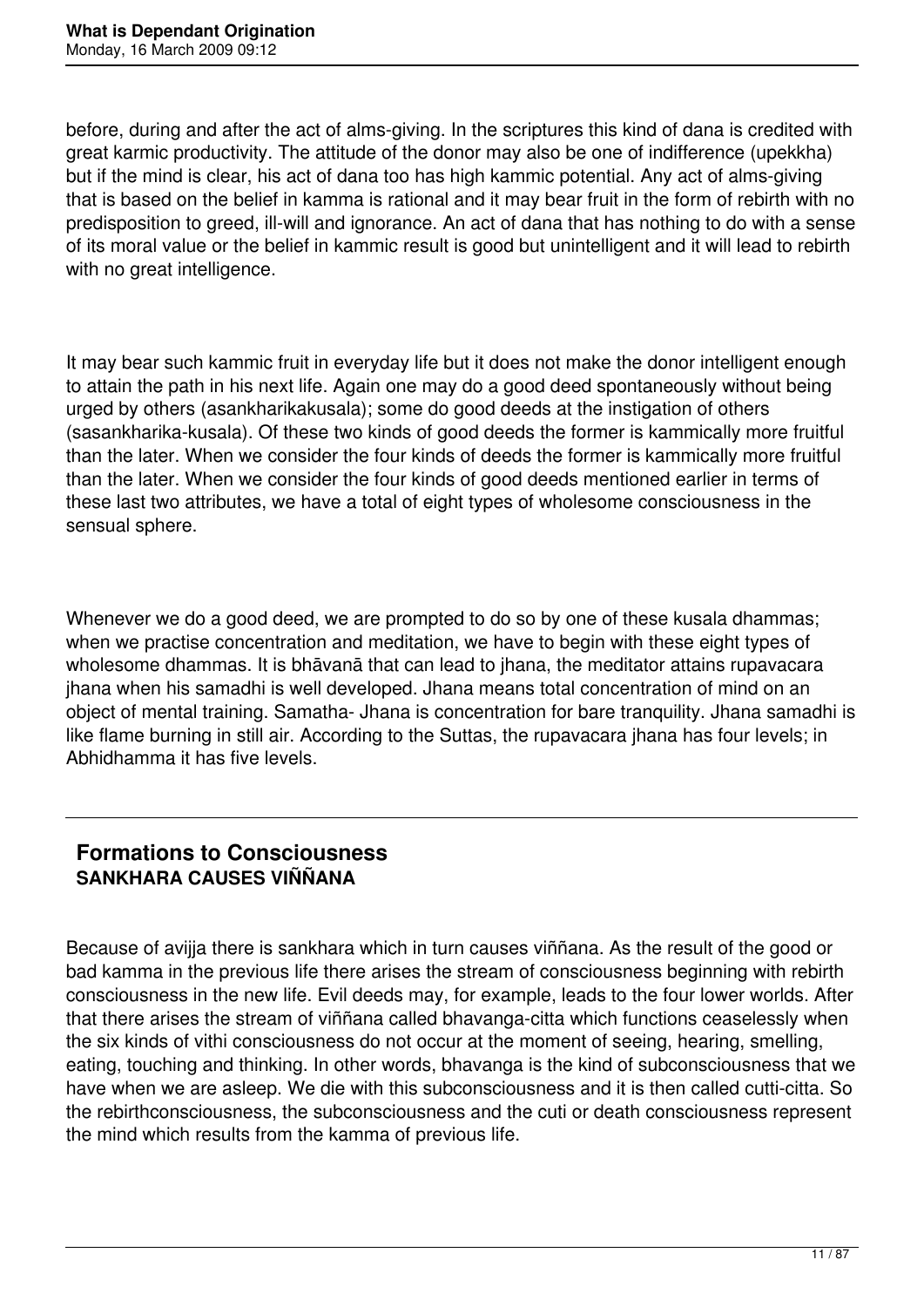The five kinds of consciousness associated with the five unpleasant sense-objects such as unpleasant eye-consciousness, ear-consciousness, etc., are due to unwholesome kamma as are (1) the consciousness that is focussed on these five sense-objects and (2) the inquiring (santirana) consciousness. There are altogether seven types of consciousness that stem from bad kamma (apuññabhisankhara). As for aneñjabhi-sankhara, because of the four arupakusala-dhammas there arises the resulting arupa-consciousness in the four immaterial worlds in the form of rebirthconsciousness in the beginning, the bhavanga citta in the middle and the cuticitta as the end of existence.

Similarly because of the five rupakusala-dhammas there arise five rupa vipakacittas in rupabrahma worlds. Then there are eight mahavipakacittas corresponding to eight good kammas in the sensual sphere. They form the rebirth, bhavanga and cuti cittas in the human words and six devaworlds. They also register pleasant sense-objects (tadarammana) after seven impulse-moments (javana) that occur on seeing, hearing, etc. Also due to good kamma of the sensual sphere are the five kinds of consciousness associated with five pleasant sense-objects, the registering consciousness, the joyful, inquiring consciousness and the nonchalant, inquiring consciousness. Hence the resulting (vipaka) consciousness is of thirty two kinds, viz., four arupavipaka, five rupavipaka, seven akusala vipaka and sixteen kusala vipaka in sensual sphere. All these thirty-two vipaka are resultants of sankhara.

## **HOW SANKHARA LEADS TO NEW VIÑÑANA**

It is very important but hard to understand how sankhara gives rise to rebirth-consciousness. Ledi Sayadaw points out that this part of the teaching on Paticcasamuppada leaves much room for misunderstanding. It is necessary to understand the extinction of the last consciousness (cuti citta) together with all nama-rupa as well as the immediate arising of the rebirth-consciousness (Patisandhi citta) together with the new nama-rupa as a result of good or bad kammas in the case of living beings who are not yet free from defilements. Lack of this understanding usually leads to the belief in transmigration of souls (sassataditthi) or the belief in annihilation after death (ucchedaditthi) which is held by modern materialists.

The belief in annihilation is due to ignorance of the rela tion between cause and effect after death. It is easy to see how avijja leads to sankhara and how the sense-bases (ayatana), contact, sensation, craving, etc form links in the chain of causation for these are evident in the facts of life. But the emergence of new existence following death is not apparent and hence the belief that there is nothing after death. Learned people who think on the basis of faith usually accept the teaching that sankhara gives rise to rebirth consciousness. But it does not lend itself to purely rational and empirical approach and today it is being challenged by the materialistic view of life.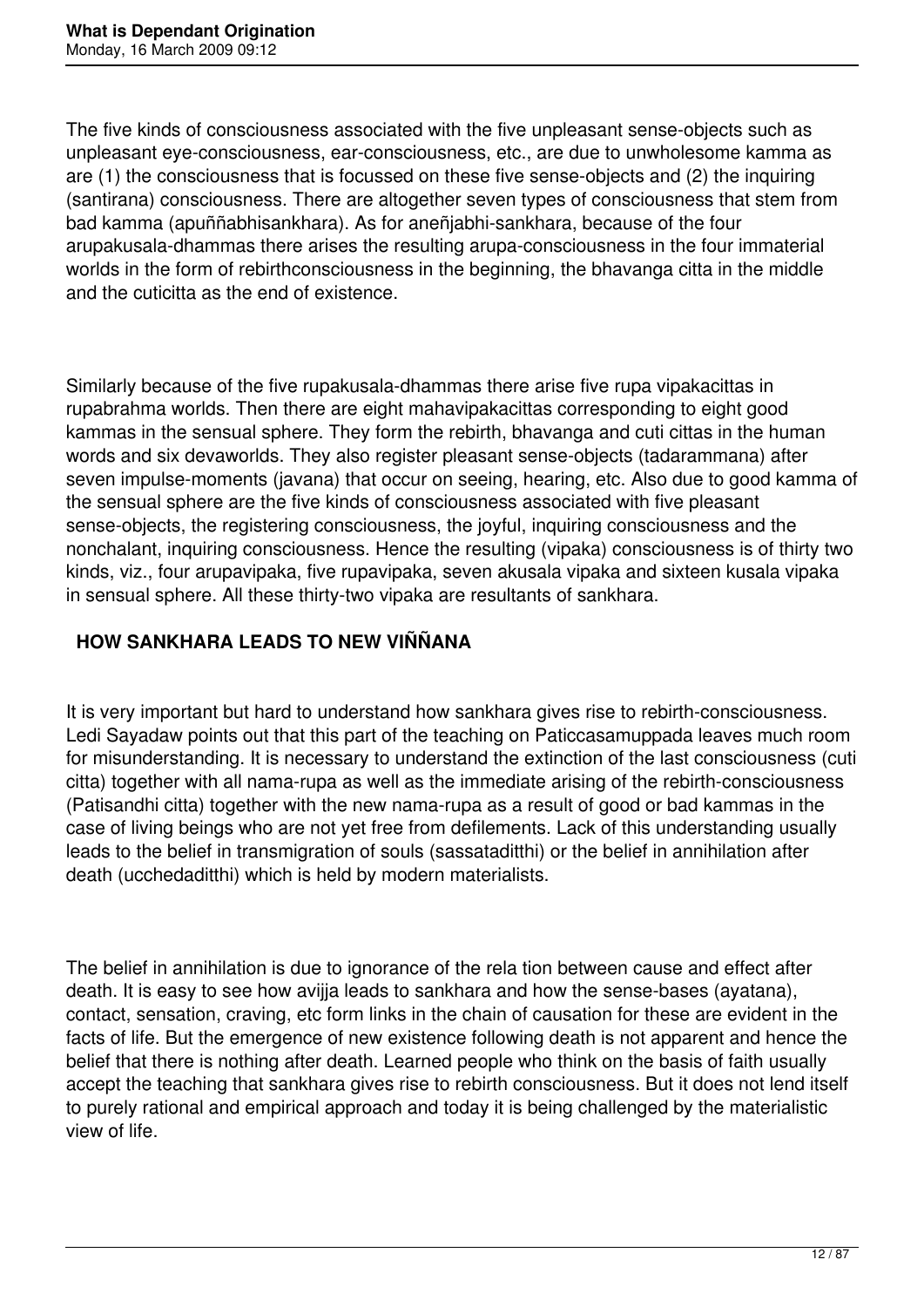The way rebirth takes place is crystal clear to the meditator who has practised vipassana. He finds that the units of consciousness arise and pass always ceaselessly, that they appear and disappear one after another rapidly. This is what he discovers by experience, not what he learns from his teachers. Of course he does not know so much in the beginning. He discovers the fact only when he attains sammasana and udayabbaya insights. The general idea of death and rebirth mental units dawns on him with the development of paccaya-pariggaha insights but it is sammasana and udayabbaya insights that leave no doubt about rebirth. On the basis of his insight he realizes that death means the disappearance of the last unit of consciousness and that rebirth means the arising of the first unit of consciousness in the manner of the vanishing and arising of consciousness-units that he notes in the practice of vipassana.

Those who do not have vipassana insight miss the point. They believe in a permanent ego and identify it with the mind. It is rejected by those who have a good knowledge of Abhidhamma but it lingers in some people because of attachment to it in their previous lives. Even the contemplating meditator who is not yet intellectually mature sometimes feels tempted to accept it.

## **Consciousness to Mind-and-Body FROM VIÑÑANA ARISES NAMARUPA**

Because of rebirth consciousness there arise mental phenomena associated with it such as feeling, remembering, perception, reflection, etc together with the three kalapas or thirty rupas. After the cessation of rebirth consciousness cetasikas (mental factors) arise in the wake of every activity of viññana and so do rupas conditioned by citta, kamma, utu (heat) and ahara (nutriment). There is no doubt about the close connection between citta and cetasika. When citta is active we feel, we remember, we think, there arise greed, anger, faith and so forth. Equally obvious are the physical phenomena that stem from cittas. We stand, sit, go or do anything that we wish to do.

According to the commentary, this obvious fact gives ground for our knowledge that the rebirth consciousness at the moment of conception leads to the three kalapas or thirty rupas. In fact the arising of rebirth consciousness and rupa at the moment of conception takes place in a split second and as such it is invisible even to the divine eye. The divine eye may see what happens shortly before death and after rebirth but it is only the Buddha's omniscience that sees death-citta and rebirth-citta directly. But from what we know about the cause of physical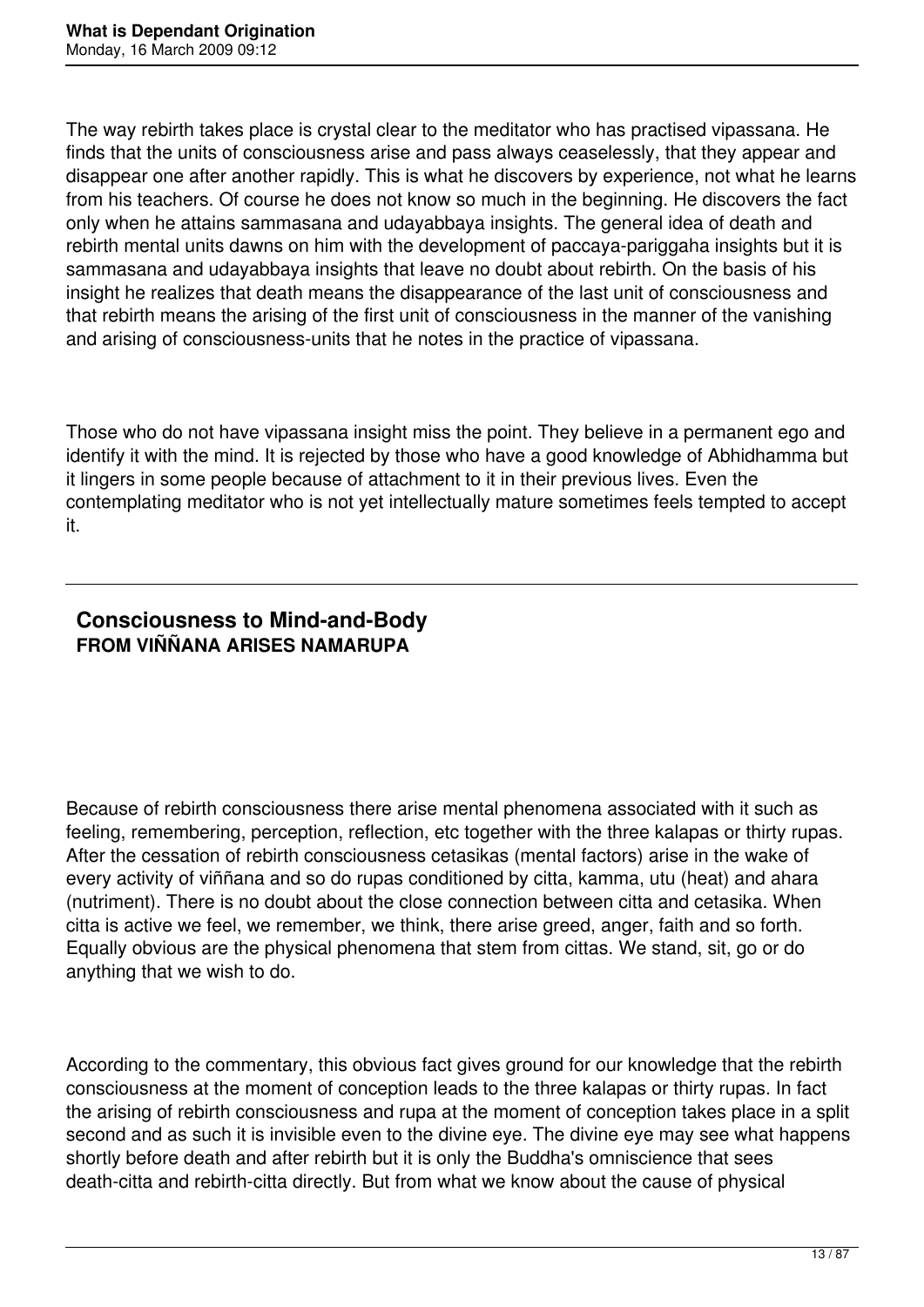phenomena, we can infer the arising of rupa from the rebirth-citta at the moment of conception. Some physical phenomena have their origin not in citta but in kamma, utu (heat) and material food but without citta they will have no life.

A corpse is lifeless although it is composed of utujarupas. It is because of the contribution of citta that the rupas based on kamma, utu and nutriment exist and form a continuous stream of life. Once death supervenes, cutting off the stream of consciousness, the cetasikas and living rupas cease to exist. Hence the teaching that namarupa is conditioned of viññana. Because of sankhara (good or bad kamma) there is an uninterrupted flow of viññana in the new existence. Coupled with every citta is namarupa which arises ceaselessly. The duration of namarupa depends on citta. If citta lasts an hour, so does namarupa. If the stream of citta. flows for 100 years, we say that the life of namarupa is 100 years.

In short, we should understand that life is only the continuum of ceaseless causal relationships between namarupa and viññana. To sum up what we have said so far. Avijja causes sankhara. Because of the ignorance of the four noble truths people exert effort (sankhara) to be happy. They think that they will be happy if they get what they want. But the objects of their desire are impermanent and so they lead to suffering. Not knowing the truth about dukkha, they think, speak and do things for their welfare in the present life and hereafter. These kammic actions lead to rebirth consciousness in the lower or the higher worlds. Beginning with this rebirth consciousness there is a stream of citta that flows continuously until death and the nature of this mental life is determined by kamma. The physical body too is conditioned by kamma as well as by citta, utu (heat) and nutriment.

The physical phenomena as conditioned by citta are obvious for all our bodily and verbal actions such as moving, speaking, etc., are rooted in citta. The meditator has to practise mindfulness on the basis of these cittajarupas and it is important to know them empirically for himself. Hence the Buddha's teaching in Mahasatipatthana sutta; "The bhikkhu knows that he walks when he walks and that he stands when he stands."

According to the commentary, if we know experientially the dependence of cittajarupa on citta, we can know by inference the contribution of viññana to kammajarupa, cittajarupa, utujarupa and ähärajarupa. Hence the teaching of Paticcasamuppäda: Conditioned by viññana, there arises namarupa. The meditator cannot know empirically the rebirth-citta or for that matter any other citta in the past in its ultimate sense. All that he can know is the reality about consciousness as it is functioning at present and he can know this only if he is always mindful. If he focuses on present viññana, he comes to know namarupa fairly well. For if he notes "seeing, seeing" and knows the eyeconsciousness, he also knows the namarupa that is bound up with it.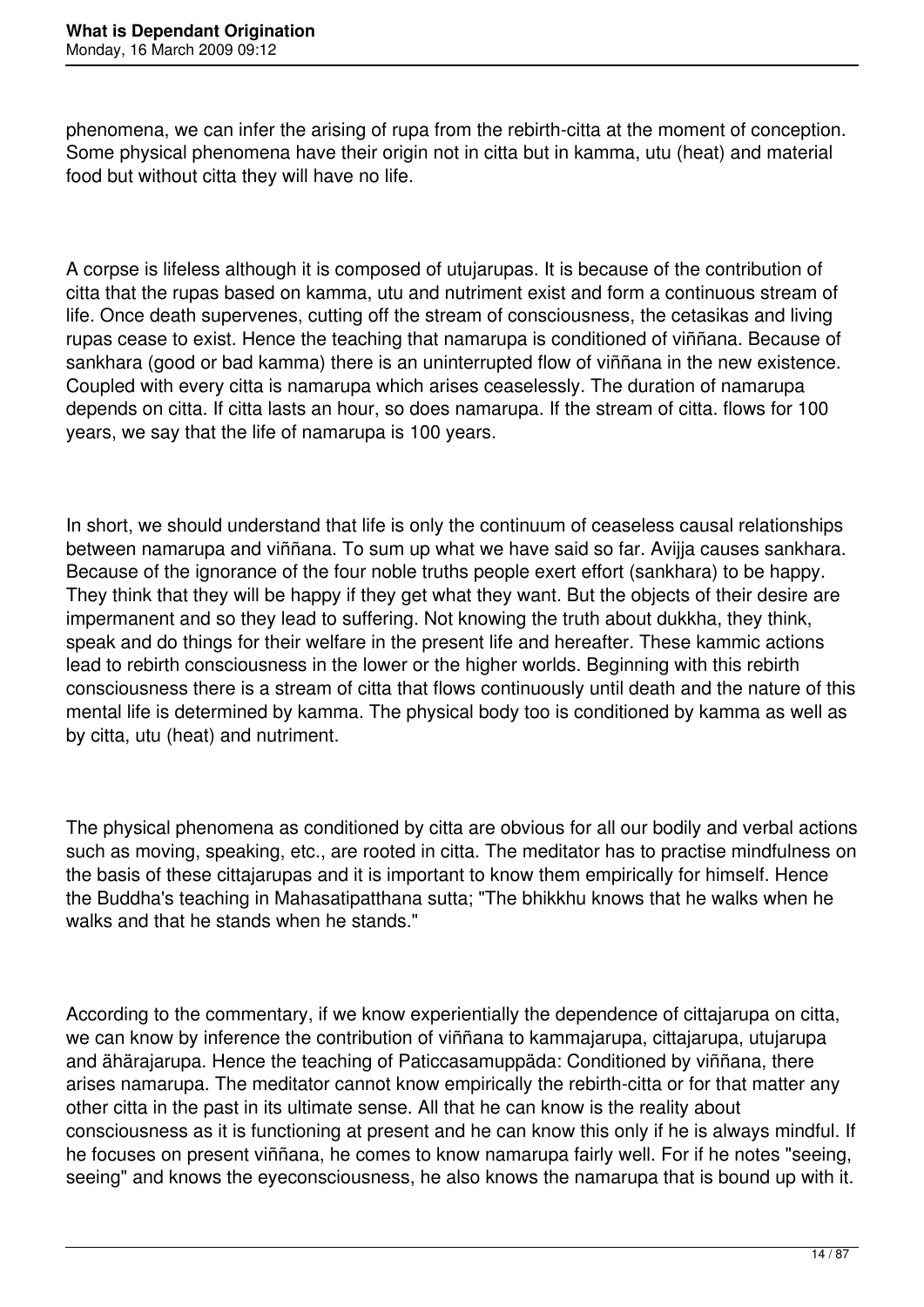Here by eye-consciousness we mean not only the eye-viññana but the whole mental process of seeing (cakkhudvara-vithi).

The meditator notes it as a whole and not by piecemeal. Moreover, the vithi appears to the meditator as a single unit of consciousness. This way of introspection is in accord with Patisambhidamagga which says: "The citta that focuses on rupa arises and passes away. The meditator then contemplates the dissolution of the citta that has watched the dissolution of the rupa." In other words, when the rupa is manifest, the citta watches it; but since the citta has attained bhanga insight, it too sees impermanence in the rupa and dissolves away. The dissolving vipassana citta itself becomes the object of contemplation. This vipassana citta is not a simple citta; it is composed of at least avajjana and seven impulse moments. But these eight cittas cannot be watched one by one; the whole vithi is to be the object of attention. Here the eye-consciousness means the whole mental process (vithi) of seeing and it includes good or bad kamma and impulses.

So attentiveness to it leads to awareness of vedana (feeling) sañña (perception) phassa (contact) manasikara (reflection) cetana (volition) and so forth. But cetana is more apparent in connection with thinking. Thus it comes into full play when at night we think of what we have to do the next day. It urges and agitates us and its function is unmistakable. The meditator who constantly watches his namarupa is aware of cetana in action whenever he speaks or moves any part of his body. For example, if, while practising mindfulness, you feel an itch, you wish to get rid of it. You note the desire and you feel as if you are being urged to remove the itch. It is cetana which urges you to do and so it is manifest in your everyday action, speech and thinking.

In short, if you know the eye-consciousness through contemplation, you know the nama (mental) khandhas that are born of it as well as the rupas of the whole body that form its basis. This is in accordance with the teaching; "From viññana there arises namarupa." The same may be said of the consciousness in connection with hearing, etc., awareness of viññana means awareness of all the nama and rupa that are bound up with it. The awareness of contact is bases on pleasant and unpleasant sensations, when these sensations are manifest; it is based on contact when motion and rigidity are manifest; when you note the desire to bend the arm, you know the volition (cetana) behind it.

When you contemplate the viññana which thinks, you know the namarupa that is coupled with it. When you find yourself committing something to memory, you know sañña; when you note your intention to do or speak something, you become aware of cetana; when you note your desire for something, you know that it is your lobha. When you note your irritation, you know that it is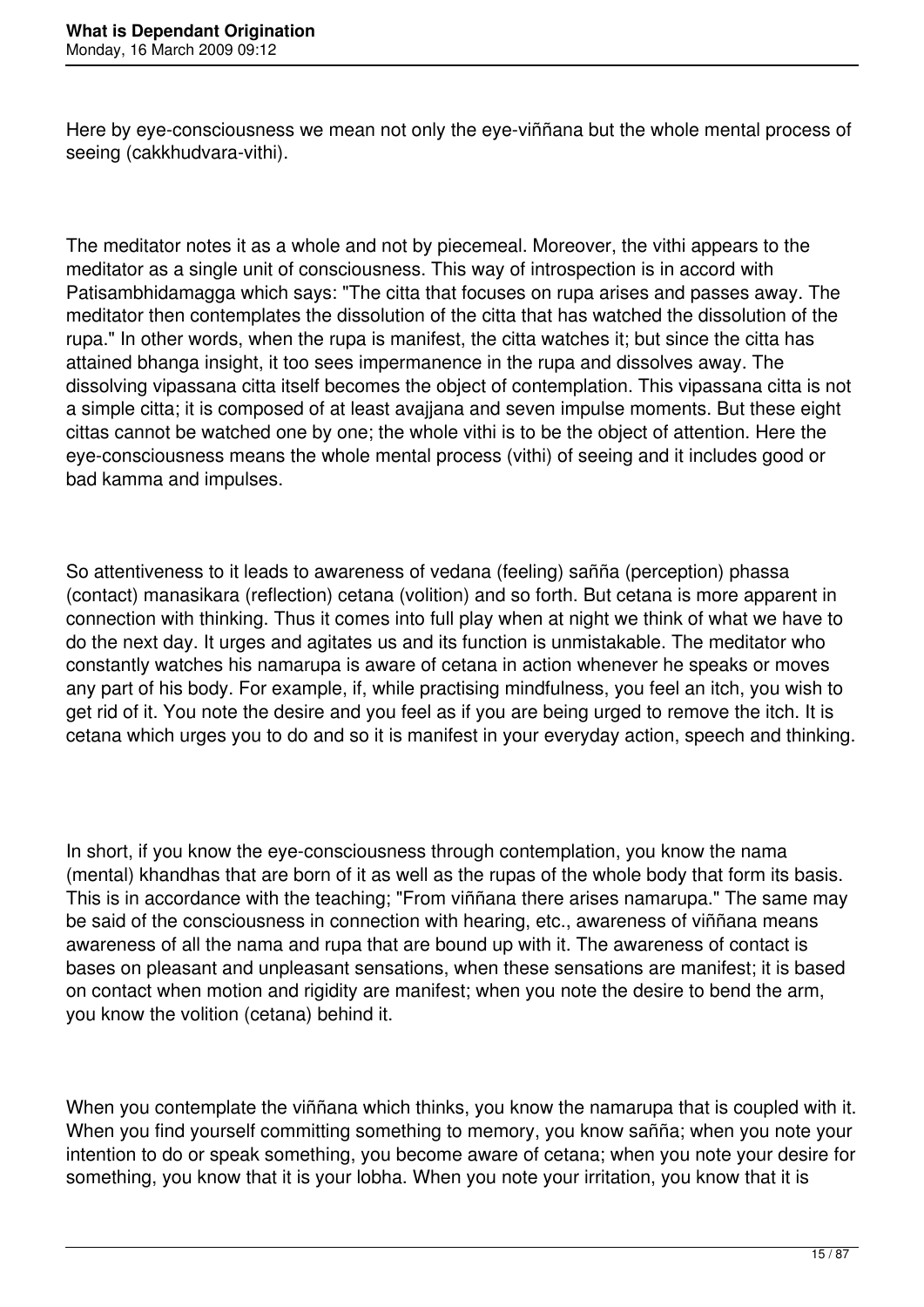dosa; you know moha when you note your view of a being in terms of a permanent and happy individual. You know alobha when you know the lack of desire in you.

Moreover, your intention to do or say something is followed by bodily behaviour or verbal expression and so through contemplation you become aware of viññana-citta as the cause of rupas in the body. Viññana and namarupa are interdependent. Just as viññana gives rise to namarupa, so also nama-rupa leads to viññana. Namarupa contributes to viññana by way of simultaneous arising (sahajata-paccaya) foundation (nissayapaccaya) and so forth. It is only through the contribution of all cetasikas collectively or the body (rupa) as the physical basis, etc that viññana comes into being. Mahapadana sutta tells us how the bodhisatta reflected on dependent origination just before he attained enlightenment. He found namarupa, six bases of mental activity, impression, feeling, craving, clinging and becoming (bhava) to be the links in the chain of causation leading to old age and death.

Then it occurs to him that namarupa is conditioned by viññana and vice-versa. The sutta ascribes this statement about the correlation between viññana and namarupa to Vipassi bodhisatta but we should understand that it is a fact discovered by all bodhisattas before they attained supreme enlightenment. Although viññana and namarupa are interdependent, the former is the determining factor and hence it is described as the cause of namarupa. In fact, when viññana arises because of sankhara, its concomitant cetasikas as well as the rupas resulting from sankhära come into being at the same time. So viññanas and namarupas arise together from the moment of rebirth. Moreover, viññana and namarupa include the six ayatanas (the six bases or sense-organs) as well as phassa (sense-contact) and vedana (feeling).

But since viññana is the cause of namarupa and namarupa the cause of salhayatana and so forth, the Buddha says: Viññana paccaya namarupa, etc to distinguish between cause and effect. Likewise a verse in the Dhammapada describes the mind (mano or viññana) as leading the cetasikas: manopubbangama dhamma; if a person acts or speaks with an evil mind, suffering follows him as a result, just as the wheels of a cart follow the ox which draws it. In point of fact citta and cetasikas arise together but because of its predominant role citta is described as leading the latter. If a man's mind is evil, he does evil deeds, utters evil words and harbours evil thoughts.

These three kinds of kammas are sankharas born of ignorance. They become potential for evil kammic effect. Every deed, speech or thought is accompanied by seven impulsemoments that flash forth several times. If the first impulse-moments are favourable, the kamma is productive in the present life; otherwise it becomes sterile. If one of the seven impulse-moments is favourable, it gives rise to kammic images or visions of afterlife on death-bed and produce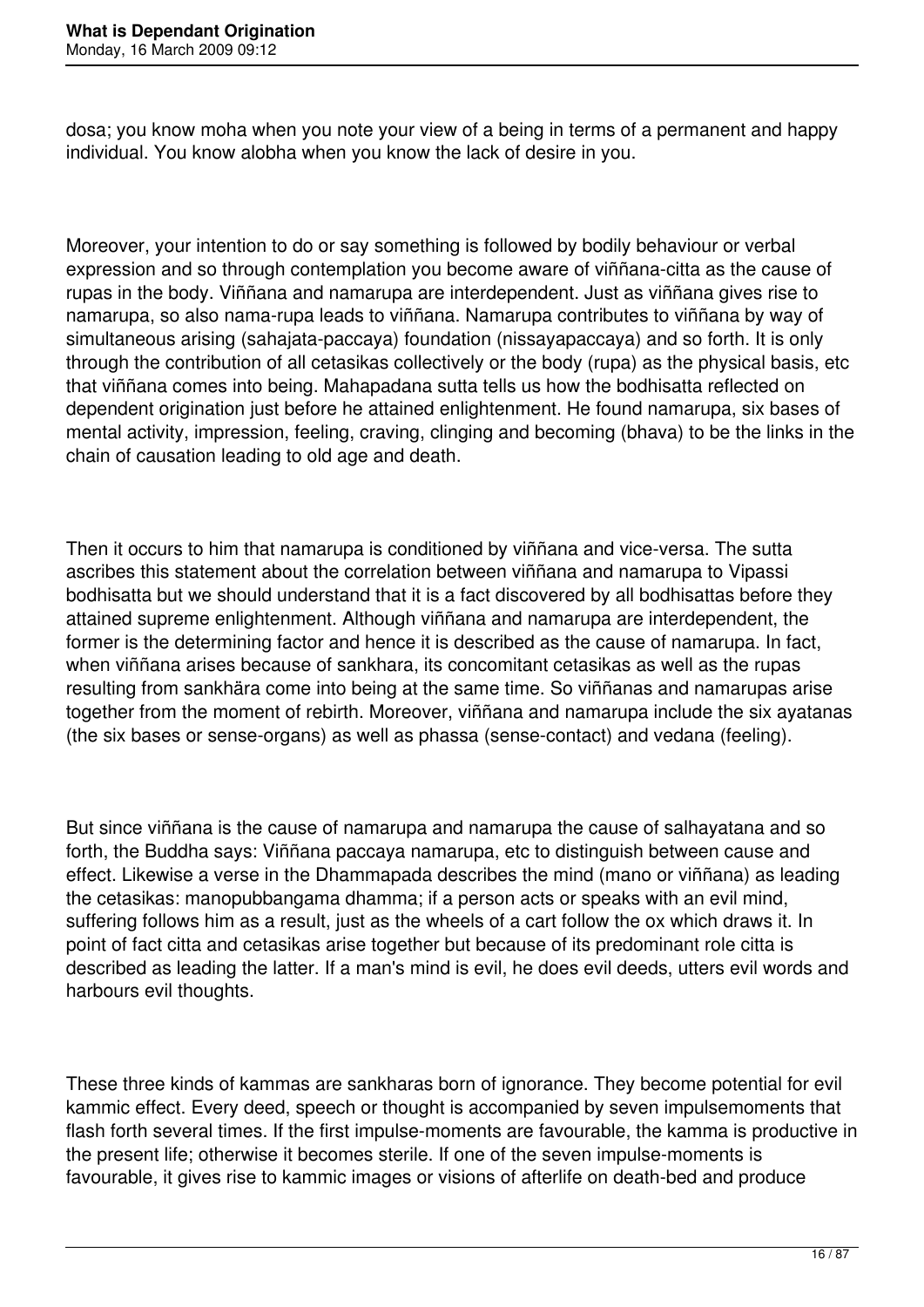kammic effect in the next life.

Otherwise it is sterile. As for the other five impulse-moments, they produce kammic effect from the third existence till the last existence (the existence when nibbāna is to be attained) under favourable circumstances. It becomes sterile only after the attainment of nibbāna. Before the attainment of nibbāna its potential remains intact for innumerable lifetimes, ready to bear fruit when circumstances permit. It bears fruit in terms of suffering, both mental and physical, in the lower worlds. If by virtue of good kamma the person is reborn in the human world, he will be dogged by evil kamma and suffer regardless of his station in life.

## **Mind-and-Body to Six Bases NAMARUPA AND SALHAYATANA**

Namarupa conditions salhayata. This is very profound and hard to understand. Here namarupa means the three cetasika khandhas while rupa refers to the four primary elements, the six physical rupas, jivita (life), rupa and nutriment (ahararupa). Namarupa leads to salhayatana or five physical sense-organs, viz., eye, ear, nose, tongue, body and consciousness.

These ayatanas are the doors (avara) that lead to vithi process. In the immaterial world every citta- unit throughout the whole life is born of associated cetasika. But for ordinary persons this will remain bookish knowledge as it is to be understood only by Ariyas in the immaterial world. Further, in any existence like human life that has both nama and rupa every vipaka-citta that arises from the time of conception is also due to associated cetasika, Vipaka citta means the kind of citta that barely sees, barely hears, etc., the pleasant or unpleasant objects.

Here the seeing citta cannot arise by itself for it presupposes manasikara that considers the visual object, phassa that contacts the object and cetana that strives to see it. The seeing citta can arise, only when these concomitant cetasikas arises collectively at the same time. This is consciousness condition called sahajata Paccaya in Pali. Thus a load that can be raised only by four men working together will not move up if the team leader tries to move it alone. Like-wise, although viññana is the mainspring of mental life it counts for little by itself. It can function only together with other mental factors. Moreover, these associate cetasikas contribute to the five physical ayatanas, viz., eye, ear, etc. by consciousness at the moment of rebirth.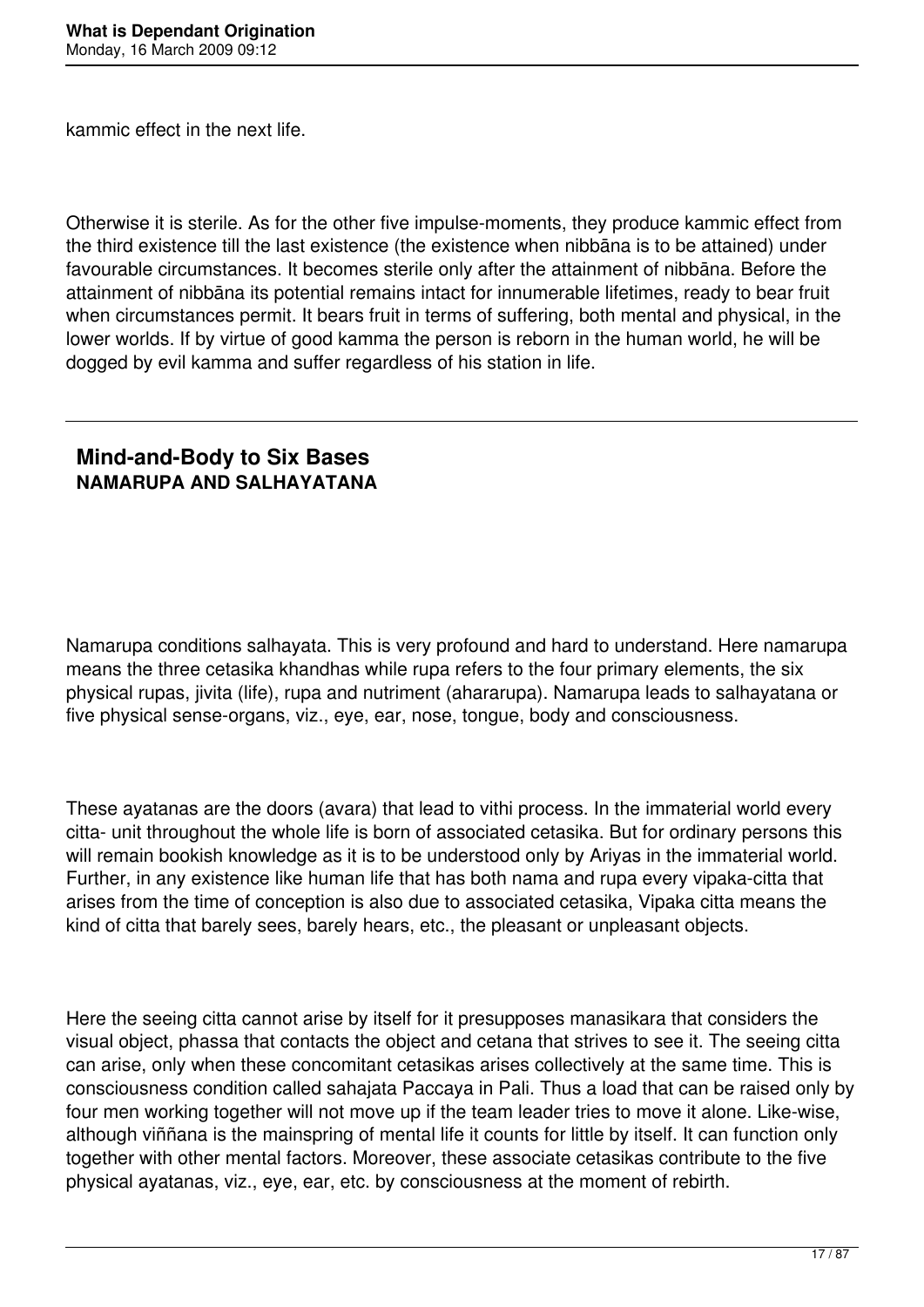Of course at the time of conception there is only kaya or rupa. But in other kinds of rebirth that do not involve the mother's womb, there may be all the five ayatanas at the beginning. The conditioning of the ayatanas by viññana and cetasikas at the moment of conception is hard to understand but we have to accept on the authority of the Buddha. At other times vipaka as well as the non-vipaka cittas help to maintain the ayatanas. This is understandable since it is impossible for matter to exist without mind.

### **RUPA AND AYATANA**

The rebirth consciousness arises on the basis of the heart (hadaya-vatthu). The mind ayatana has its basis in the eye, ear, etc. Thought and consciousness too have heart as their physical basis. All the secondary physical phenomena such as the eye, visual object, etc., depend on the four primary elements, viz., pathavi, apo (solidity, motion) etc., The five pasada. rupa, i.e. eye, ear, etc. are rooted in the primary elements, and their kamma-based rupas in jivita (life- force) rupa. The five ayatana rupas too depend on nutriment (ahara-rupa). To sum up, citta-viññana is conditioned by at least three mental factors, viz., manasikara, phassa and cetana. Sometimes there arise repeatedly greed, craving, anger, illusion, pride, doubt, restlessness, worry, envy, illwill, anxiety, fear and so forth.

All these mental states arise because of unwholesome cetasikas. similarly there often occur faith, piety, moral sense, non-attachment, compassion, sympathetic joy (mudita) appreciation of the law of kamma, reflection on anicca, dukkha, anatta, and so forth. These mental states arise from wholesome cetasiksa. Thus the meditator realizes the dependence of viññana on wholesome or unwholesome cetasikas, the eye-consciousness on the eye. So it is clear that the manayatana is dependent on namarupa. The mind is also vital to the existence of living matter. So the five ayatanas that produce sense-organs are dependent on the mind.

The sensitive sense-organs (pasada) cannot exist without their gross physical bases just as the reflecting mirror cannot exist without the gross matter of glass. So the eye presupposes the gross matter of solidity (pathavi), cohesion (apo) heat (tejo) and tenseness (vayo), in short, the ability to see depends on the gross physical body of the eye. The same may be said of the ability to hear, the ability to smell, ets. Further, we can maintain life uninterruptedly only because of life- force (jivita-rupa) and nutriment. All these facts show how the five ayatana rupas originate with namarupa. The sixth ayatanas viz., manayatana comprising thought, reflection, intention, etc depends on wholesome or unwholesome mental states such as greed, faith and mental factors such as phassa (contact) as well as on its physical bases. It arises from its root viz., bhavanga which in turn forms the basis for the mind-process (manodvara-vithi).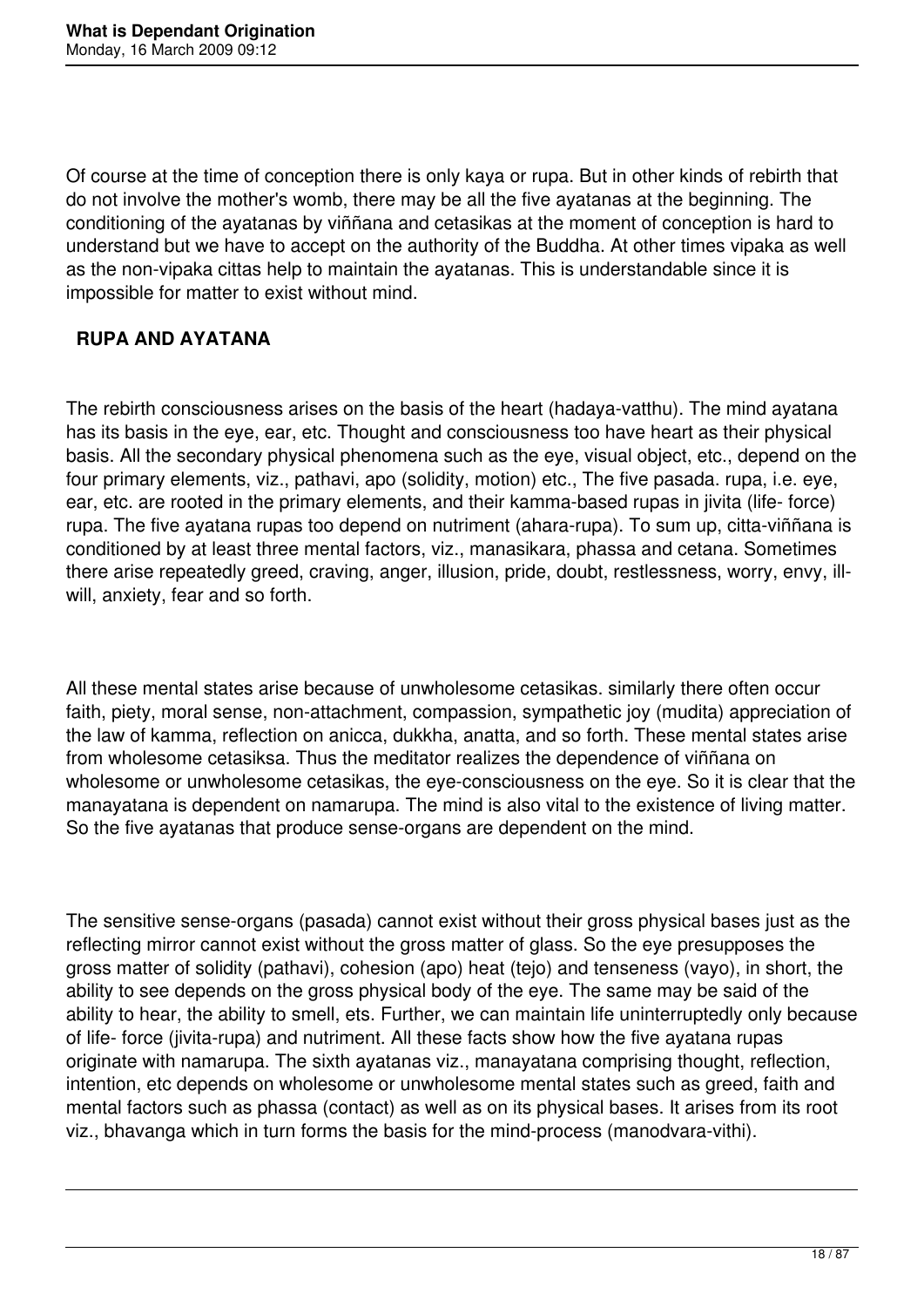# **Six Bases to Contact**

Having dealt with the first links in the chain of causation, we will now deal with contact, which is conditioned by the six senses. *Salāyatana* means the six sense-organs and the six sense-objects: visual form, sound, smell, taste, tactile objects, and mind-objects. The contact between a sense organ and the corresponding sense-object is called *phassa.* 

It is a subtle component of mental life but it shows itself clearly when the object has an unmistakable impact on the mind. For example, we are shocked when we see someone being ill-treated. It makes us tremble when we see a man whose life is in danger at the top of a tree. Seeing a ghost will send shivers down the spine. Seeing a thought-provoking film, or reading a moving story, often leaves a lasting impression.

These examples all illustrate the nature of contact. The impact is occasionally very violent, producing outbursts of passion or anger. The commentary on the *Anguttaranikāya* says that in the time of the Kng Dutthagāmanī, a young monk and a young woman happened to look at each other. Both of them were so consumed with desire that they died. Again, an elderly monk became insane after looking unmindfully at the queen of King Mahānāga.

In the Mudulakkhana Jātaka, the bodhisatta was a hermit who went to the king's palace to have his meal. He went there by air as he had psychic powers. When the hermit appeared suddenly, the queen rose to her feet in a hurry and her garment slipped. The queen's half-naked body instantly aroused the long-dormant sexual desire of the hermit. He could not eat any food. His psychic powers having vanished, he walked back to his hut and lay there, tormented by the fires of lust and passion. On learning what had happened, the king offered the queen to the hermit as he was confident of the hermit's ability to recover his composure in time. He instructed the queen to do her best for the welfare of the hermit. Taking the queen with him, the hermit left the king's palace. Once outside the gate, the queen told him to go back and ask the king for a house. The hermit was offered an old house but once there he had to fetch a hoe and a basket to dispose of excreta and filth. Repeatedly, he had to go and ask the king for other things that he needed. Going to and fro and doing all the household chores at the bidding of the queen, the hermit became exhausted. Nevertheless, he did not come to his senses as he was still dominated by lust and passion. Having done everything that he was told to do, he sat down near the queen to take a rest. Then she pulled his moustache with a jerk and said, "Are you not an ascetic whose object is to do away with passions and desires? Are you so much out of your senses?" This awakened the hermit to his folly. After returning the queen to the king, he went to the Himalayan forest, practised meditation, and recovered his psychic powers. On his death he attained the *brahmā* realm.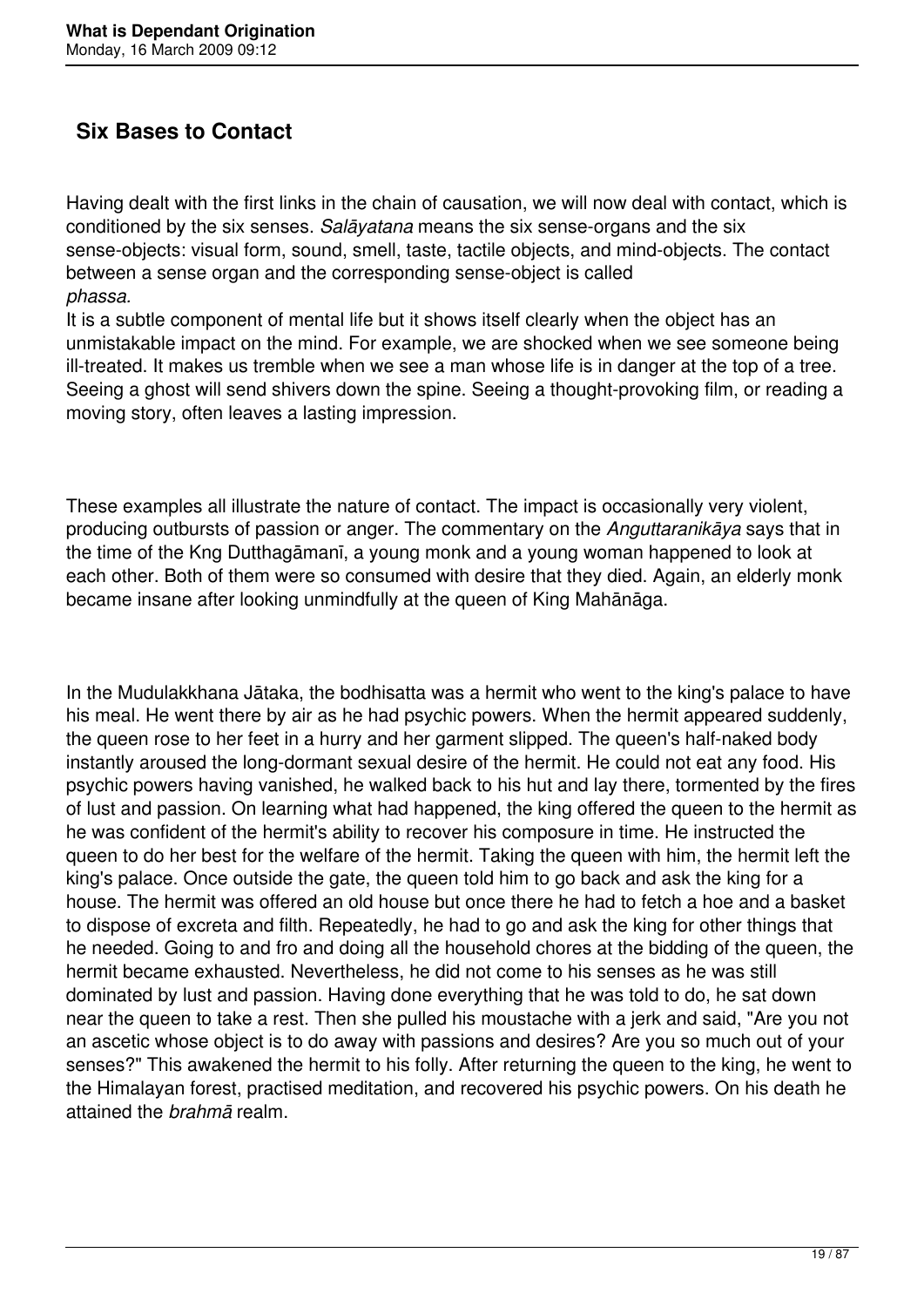The moral is that even a person of high spiritual calibre like the bodhisatta could not escape the fires of defilements. The hermit might have casually seen the queen before but the impact was not violent enough to jolt his emotional life. It was the clear, vivid impression of the queen's figure that harassed and engulfed him with the fires of lust and passion for many days.

In the *Ummadantī Jātaka* , King Sivi became almost crazy after seeing Ummadantī. The woman was so famous for her beauty that the king sent his brahmin advisers to see whether she had the qualities of a noble lady. However, at the sight of the woman they were so bewitched by her beauty that they made fools of themselves at the feast given by their host. Disgusted by their behaviour, Ummadantī had them hustled out of the house. So, the disgruntled brahmins reported to the king that she was not qualified to be a queen. The king lost interest in her and thus she became the wife of the commander-in-chief. She was, however, determined to correct this injustice, so when the king toured the city during a festival she displayed her beauty and charms to the best of her ability. The king was beside himself with infatuation for the woman. Unable to sleep, he raved about her, giving vent to his passion in a verse. This verse says that if he were granted a boon by the king of *devas,* he would ask for an opportunity to sleep one or two nights with Ummadantī.

The impact of a sense-object depends largely on the nature of the impression it makes. If the impression is vague, it produces only mild feeling and craving, but strong feelings follow in the wake of clear and vivid impressions. The impact may also lead to an outburst of temper. We feel aversion at the sight of an offensive object, and we fear a frightful object. Unpleasant words are irritating to us. Pride swells up in us when we think of something that boosts our self-esteem. We hold wrong views when we entertain the idea of soul, or believe a teaching that ridicules kamma and its fruit. Desirable objects belonging to others make us envious, and prized possessions that we do not wish to share with others make us mean. These are examples of contacts that fuel unwholesome kammas.

Wholesome kammas also arise from contact. Objects of devotion arouse faith; those whom we should forgive or tolerate help to foster forbearance. Contemplation of the Buddha or the arahants makes us mindful, kindly, and so forth. So the *Patisambhidāmagga* says, "Conditioned by contact, fifty mental formations arise." It attributes feeling, perception, and mental formations to contact.

We can see because of the contact that occurs dependent upon the eye, the visual object, and visual-consciousness. The *Abhidhamma* makes a distinction between visual-consciousness and the visual object. People usually confuse the former with the latter. However, the Buddha stated that visual-consciousness arises from the eye and the visual object. Thus the eye, the visual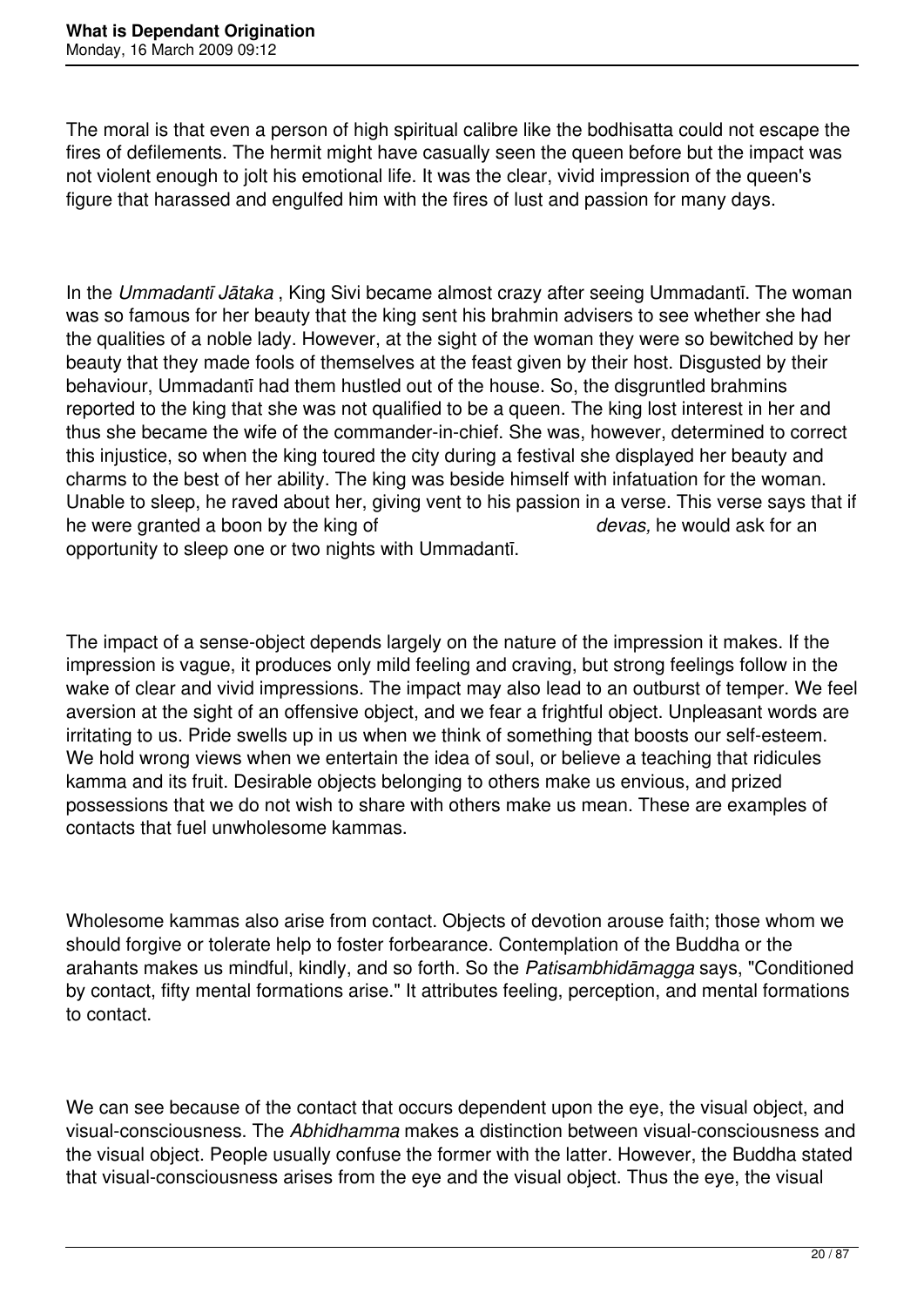object, and consciousness form the necessary and sufficient conditions for visual contact.

The nature of contact is realised empirically by one who notes, "seeing, seeing" at every moment of seeing. As concentration develops, one realises that seeing is not uncaused, and that it is not made or created by a person. One realises that it is a psychophysical phenomenon, having the eye and the visual object as its cause, and visual-consciousness as its effect.

# **Contact to Feeling**

The impact on the sense-organs leads to feelings, which may be pleasant, unpleasant or neutral according to the nature of the sense-object. If the object is beautiful, pleasant feeling arises. If it is ugly, we have unpleasant feeling. The feeling is neutral if the object is ordinary. Neutral feeling does not cause any comment, whether favourable or unfavourable. It is not even recognized as a feeling, though it is accepted by the ego. In fact, feelings have nothing to do with the ego or self, but are aspects of the mental process stemming from sense-contact.

### **Freedom from Doubt**

Understanding the law of Dependent Origination means freedom from doubt and delusion. Since this freedom is an essential attribute of a stream-winner, understanding the doctrine is important. Ignorance of it fosters doubts about the Buddha, doubts about the Dhamma, and so forth. These doubts are of eight kinds.

Doubt about the Buddha: The sceptic raises such questions as, "Was the Buddha really free from all defilements, or was he just an ordinary man who commanded the blind faith of his followers?"

Doubt about the Teaching:. "Do the Path and nibbāna really ensure the extinction of greed, hatred, and delusion?"

Doubt about the Sangha: "Are there any Noble Ones who are really free from defilements? Are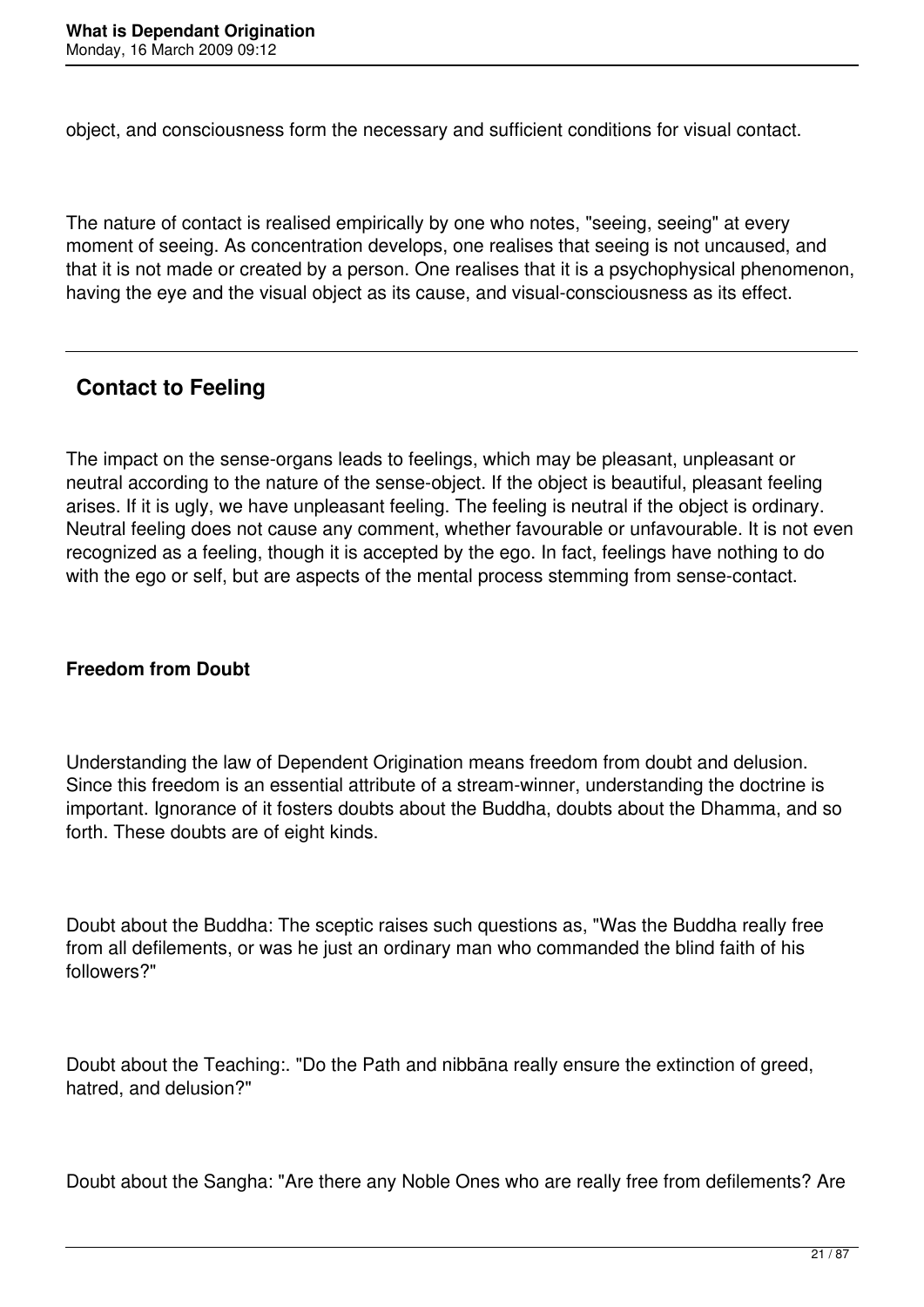there stream-winners who, having overcome illusion and doubt, will never be reborn in the lower realms? Are there once-returners, who do not have much sensual desire and anger? Are there non-returners, who are wholly free from sensual desire and anger? Are there arahants who have freed themselves from all defilements?"

Doubt about the practice: "Is the practice of morality or meditation beneficial and necessary for spiritual progress?"

Doubt about the past: "Did I exist in the past? Why and how did I exist in the past? What kind of person was I in my previous life?

Doubt about the future: "Will I exist after my death? What kind of person will I become in my next life?"

Doubt about both the past and the future: According to the subcommentaries, this doubt refers to the present life. This interpretation agrees with a text from the *Sutta Pitaka* that says, "Now doubt regarding oneself in the present arises, such as, 'Am I really myself? Does the self exist or does it not exist? If the self exists, what kind of entity is it? Is it big or small? Why or how does the self exist? Was it created or did it come into being spontaneously? Where did the self come from and where will it go after the final dissolution of the body?'" One overcomes all these doubts and illusions about the self or personality on attaining purification by overcoming doubt *(kankhāvitarana-visuddhi).* 

The last subject that raises much doubt is the doctrine of Dependent Origination, which emphasises the primacy of the cause-and-effect relationship in the world of living beings. Are mental formations really due to ignorance of the true Dhamma? Is rebirth really conditioned by kamma? Is unwholesome kamma harmful and wholesome kamma beneficial to a future life? Is there really a cause for every phenomenon? Is everything the outcome of the random combination of atoms and electrons? These doubts centre on causal links (ignorance, mental formations, etc.) and resultant links (consciousness, rebirth, etc.) in the causal sequence as described in the doctrine of Dependent Origination.

In the end, these doubts lead to wrong views that conflict with Dependent Origination. Speculations on the nature of life that are beyond one's intellectual abilities at first produce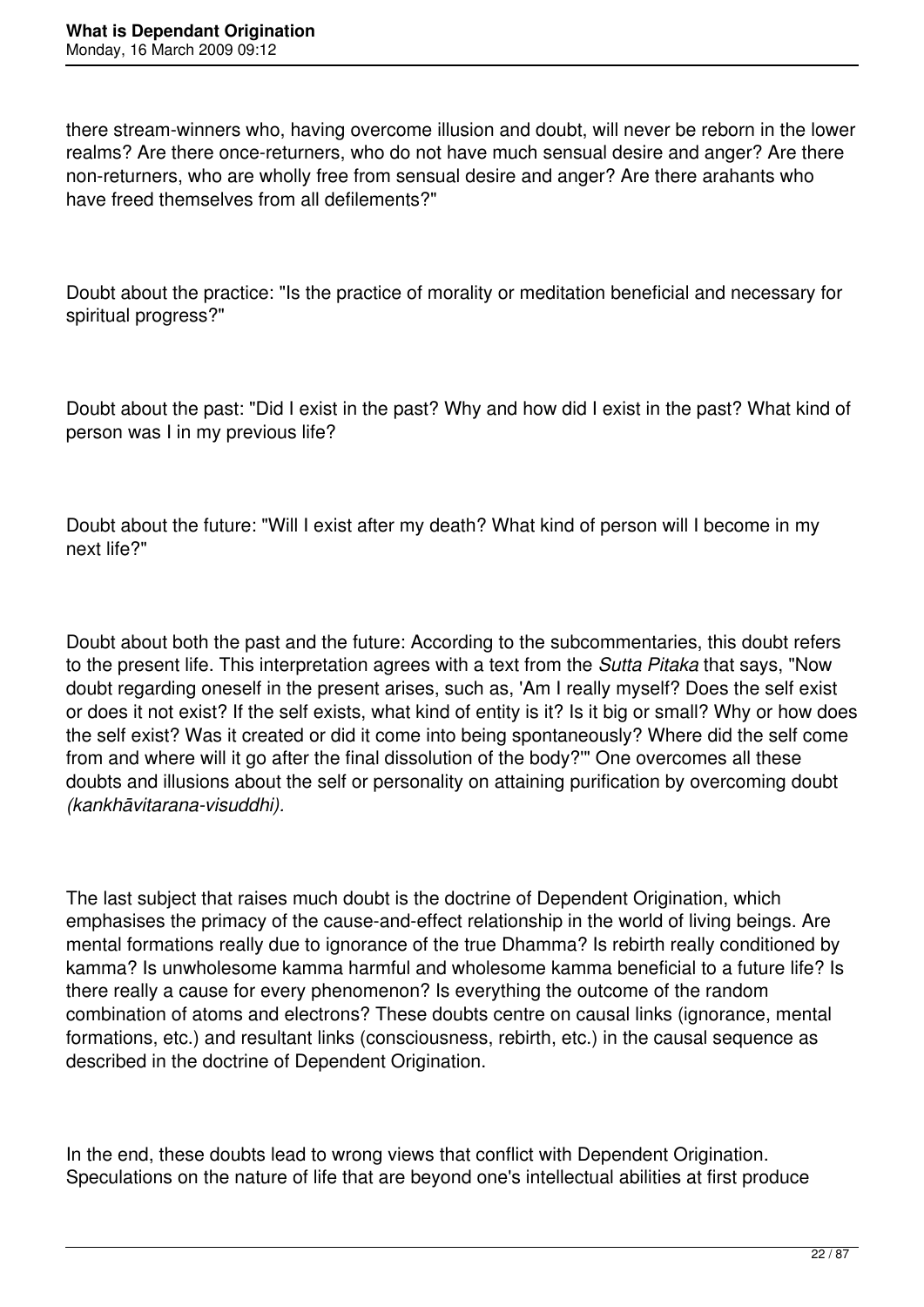doubts and eventually turn the sceptic into one who clings to illusions. Scepticism and wrong views are due to ignorance of Dependent Origination. One who clearly understands the teaching, harbours no doubts, let alone illusions.

In the final analysis, a sentient being is a compound of causes and effects, as are insentient things like the earth, the sun or trees. The law of causation governs the universe, leaving no room for creation or spontaneous occurrence. Science offers compelling evidence for the total dependence of the inanimate world on the law of cause and effect. It confirms the Buddha's teaching about the conditionality of everything, whether life, mind, or matter.

The Buddha stressed the conditioned nature of man's inner life. His teaching is not concerned with inanimate matter because the material world is not subject to rebirth or suffering. From the Buddhist point of view, sentient beings are most important. Left to itself, a sentient being passes through innumerable lives and, for the most part, the individual suffers in the lower realms of existence. However, if we understand the process and act wisely, we can make gradual progress towards liberation. Even if we do not gain liberation, we can improve our circumstances in the cycle of existence. A clear understanding of Dependent Origination is vital, for it ensures the complete extinction of defilements.

### **The Origin of Rebirth-consciousness**

We have described ignorance as the cause of mental formations, and becoming as the cause of rebirth. We should say something more about the origin of rebirth-consciousness. In a discourse of the *Anguttaranikāya,* the Buddha likens wholesome or unwholesome kamma to a fertile field, consciousness to seeds, and craving to irrigation water. The planting of trees requires fields and nurseries. Likewise, rebirth-consciousness presupposes fertile land in the form of kamma. Kamma produces the potential for rebirth, and although the former states of consciousness disappear, the potential for rebirth remains. Like a budding plant, it does not materialise immediately, but it is bound to appear under favourable circumstances just as a criminal is liable to become a prisoner, or as a conscientious worker is likely to gain promotion.

Furthermore, rebirth depends on wholesome or unwholesome consciousness no less than a plant depends on seeds for its germination. The wholesome or unwholesome *cittas* arise and pass away, but they stimulate a steady stream of similar states of consciousness. These states are the outcome of former kammic consciousness just like the transformation of a snake's skin. The most vital of them is the decease-consciousness centring on one's kamma, on an object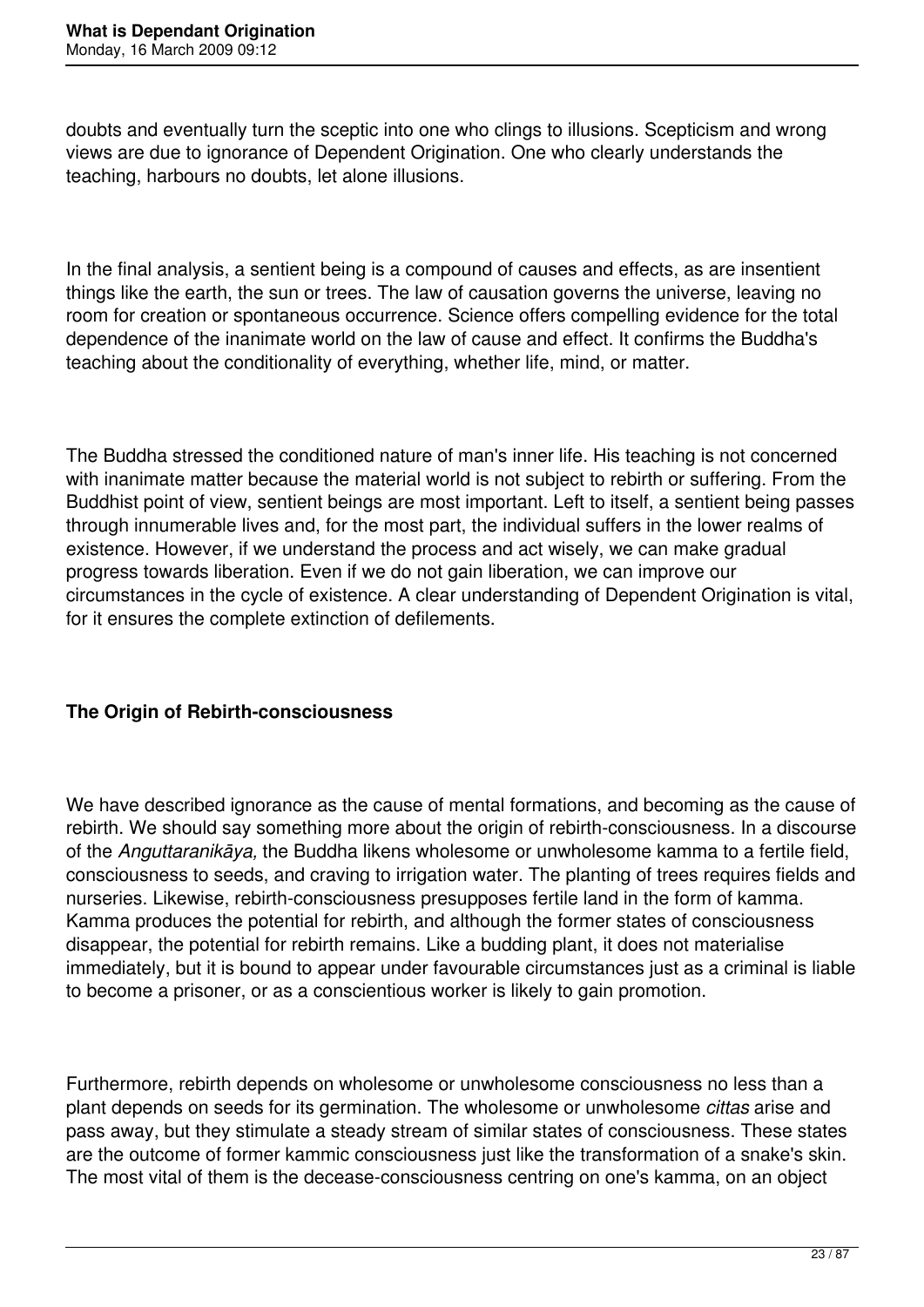associated with it *(kammanimitta),*  or on a vision of a future life *(gatinimitta).* 

This encounter of a dying person with signs and visions is called *'upatthānasamangita'* 

which means the foreshadowing of the future life as conditioned by kamma. It marks the transition from decease-consciousness to rebirth-consciousness, not unlike the development of a sprout from a seed. A seed needs water to turn into a plant. Without water, or moisture from the air, it will remain sterile. In the same way, although kamma forms the basis for a future life, rebirth cannot occur without craving. So for arahants, although consciousness and the kamma that they have done as ordinary persons are conditions for rebirth, the rebirth-consciousness cannot arise because they have destroyed craving.

Craving is inherent in all those who are not arahants and is very powerful in ordinary people. It makes the sense-objects seem pleasant, attractive and irresistible. It creates the illusions of enjoyment, happiness, and optimism. Craving likes what is pleasant, and makes happiness and prosperity the main goal for humankind. It motivates the kammic consciousness, which leads to other mental states. At the approach of death, these mental states produce signs and visions. The dying person delights in pleasant visions, and becomes lively and cheerful. This shows that the kammic seeds are beginning to sprout. One does not welcome unpleasant visions, but one is still attached to them, which leads to the germination of the kammic seed.

Therefore, for ordinary people, rebirth is conditioned by three factors: kamma, the thought-process that is linked to kamma, and craving. That kamma is the fertile soil for rebirth is evident in deathbed visions. The germination of the seed is shown by the dying person's interest in these visions. So rebirth-consciousness arises, conditioned by the mental state at the last moment of the previous life. Rebirth-consciousness brings into play mind and matter, the six senses, contact, feeling, and their interrelations that concern one's whole life. So we may regard it as the seed of the present existence. It is inextricably related to mind and matter. All material phenomena, whether internal or external, are suffering, as they are subject to constant arising and passing away. However, ignorance makes us blind to suffering, creates illusions and attachment, and keeps us engaged in the pursuit of sense-objects. This preoccupation leads to the renewal of existence.

Having rebirth-consciousness as the basis of a new existence, the physical body arises with the concomitant mental properties such as contact, feeling, and perception. When rebirth-consciousness ceases, other mental states follow in succession, which may stimulate unwholesome or wholesome kammas such as greed, anger, contentment or forbearance. These mental states lead to physical actions such as sitting, standing or walking. So the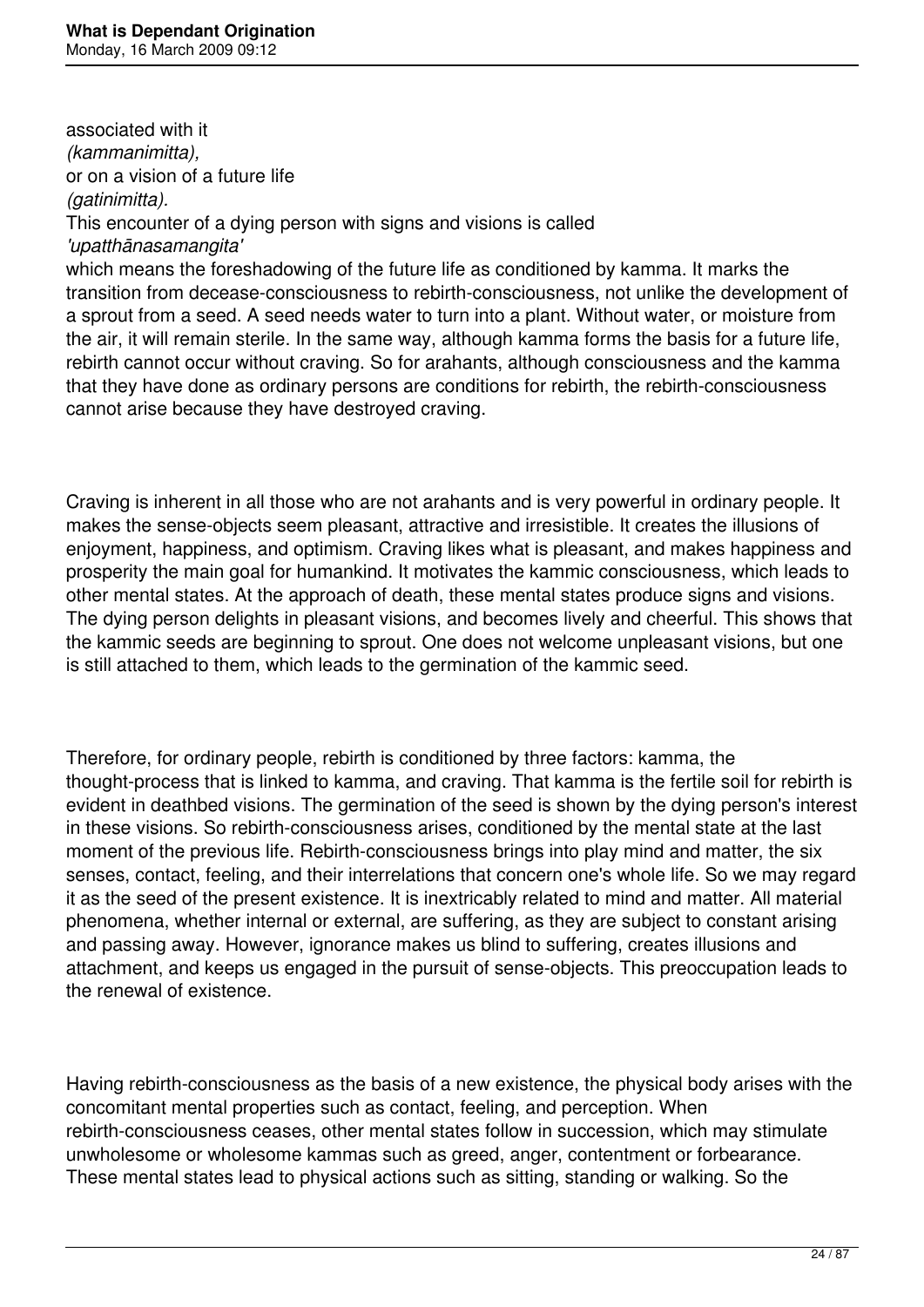Buddha said, "The world is led by the mind. It draws the world wherever it pleases. The whole world follows the mind." Here the world refers to sentient beings. The mind leads sentient beings well or badly. The mind of people who develop virtues such as faith or morality will lead them to do meritorious deeds. It will urge them to listen to the Dhamma and to practise insight meditation. It will lead them to the higher planes of existence or bring them to the goal of nibbāna. On the other hand, the mind of ignoble individuals will motivate them to seek sensual objects and to do immoral deeds. After death, it will take them to the lower realms and cause them much suffering. This verse shows that all material phenomena are dominated by the mind. This accords with the teaching of Dependent Origination, which says that because of consciousness, psychophysical phenomena such as contact arise. We have already given a full account of contact arising from the eye, so we will now explain the process of hearing.

## **Auditory Consciousness**

As with seeing, hearing also involves three factors: the ear, the sound, and auditory consciousness. Hearing is impossible without the ear-sensitivity and the sound. Scientists say that sound-waves travel at the rate of 1,100 feet per second. This is the speed of sound in air, but radio can broadcast it all over the world in a moment. When the sound-wave contacts the ear, it is like a stone striking a drum, and hearing occurs. However, it is a mistake to believe that it is the owner of the ear who hears. The sensitive organs of the ear are always changing. The material phenomena involved are forever arising and passing away. They are like the ever-changing waters of a flowing stream. The contact of sound-waves with the stream of material phenomena awakens auditory consciousness, which occurs only for an instant and then vanishes. This is followed by the consciousness that focuses on the sound, investigates it and decides. Each moment of consciousness occurs just for an instant, then vanishes. Then seven successive impulse-moments flash forth, after which two registering moments occur focused on the sound.

Such is the process of consciousness involved in hearing. Whenever we hear a sound, auditory consciousness is renewed based on the ear and the sound. So one who practises mindfulness realises that hearing is conditioned by the ear and the sound, and that there is no one who hears. The meditator is more acutely aware of the causal relation in hearing than in seeing. Thus hearing means the conjunction of the ear, the sound, and auditory consciousness. The impact of the sound is contact, which is quite clear to the meditator. Some meditators are so sensitive that when they hear a harsh sound, they feel as if their ears are being bombarded. Some may even be startled by the dropping of a leaf. The impact is evident when, out of a variety of sounds that reach our ears, we select and attend to the sound that we wish to here. As for loud, harsh, and piercing sounds, we cannot avoid hearing them. We may avert our eyes from an unpleasant sight, but a sound cannot be ignored.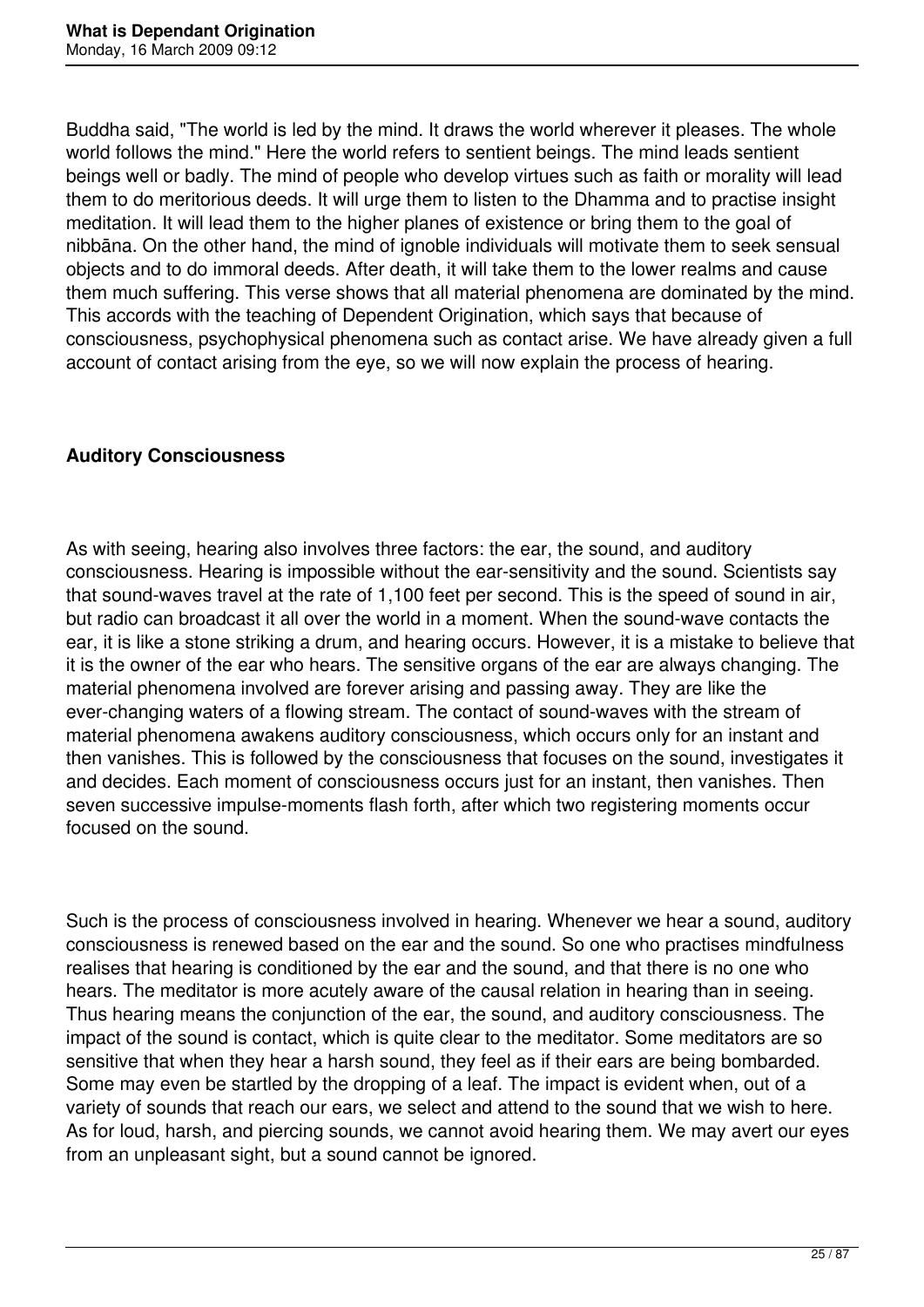We have pleasant or unpleasant feelings according to the sounds that we hear. Songs and sweet voices are welcome while harsh sounds and abusive words are odious to us. When we hear ordinary sounds, we have feelings that are neither pleasant nor unpleasant. In such cases we may not even be aware of our feeling — neutral feelings are so subtle that they escape our notice. Although the *Abhidhamma* books say that we have only neutral feelings in connection with consciousness of the eye, ear, nose or tongue, these moments are too subtle to be discerned. Instead, one should contemplate the whole process of consciousness, which involves pleasant feeling along with some thought-moments, e.g. investigation, impulsion, and registering, and unpleasant feelings along with impulsion.

## **Neutral Feeling**

Although sense consciousness may be accompanied by neutral feeling at the moment of its arising, it will be accompanied by unpleasant feeling if it is the result of unwholesome kamma. This is evident in our contact with unpleasant sense-objects that cause negative emotions such as fear. Loud noises may make us deaf, foul smells may cause headaches, while rotten food may make us ill. Likewise, the neutral feeling that is conditioned by the four kinds of pleasant sense-objects implies pleasant feelings. We enjoy seeing beautiful objects, hearing pleasant sounds, etc. This shows the pleasant character of neutral feeling that is the product of wholesome kamma. In this connection the sub-commentary on the *Visuddhimagga* says, "The neutral feeling that is the full-blown product of low kamma is suffering, and as such, it is of low character." In other words, the neutral feeling that is based on unwholesome kamma may be indifferent and neutral. However, because it stems from unwholesome kamma, it is low just like the flower that blooms in a heap of dung. Moreover, although it is not as unpleasant as painful feeling, it is disagreeable and so it is low. So the effect of a demeritorious deed is never free from pain and suffering.

Elaborating on the function of feeling in the chain of causation, the sub-commentary says, "The neutral feeling that results from unwholesome kamma should be described as suffering since it is undesirable. The neutral feeling that has its origin in wholesome kamma should be described as pleasant since it is desirable." It is evident in the pleasant feeling that we have when we hear a pleasant sound. Sweet words are welcome to the ear while harsh words jar on it. The feelings caused by ordinary sounds are neutral.

The three kinds of feeling due to hearing are distinctly familiar to the diligent meditator. One knows that painful or pleasant feelings arise from contact between sound and the ear, that there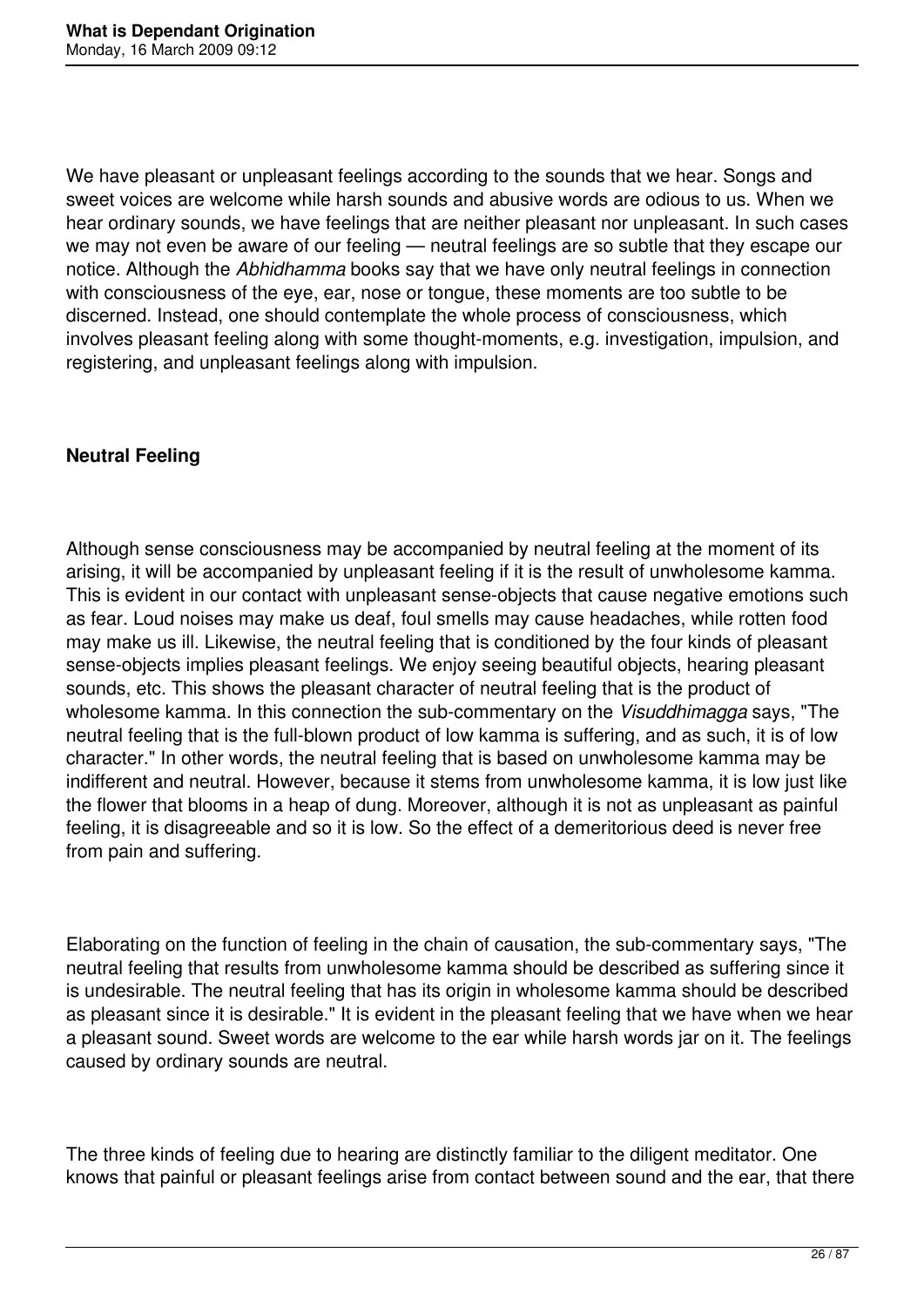is no soul or self to be affected by it. One knows, too, that the feelings arise and vanish instantly. As concentration develops, one becomes aware of the ceaseless arising and vanishing of all the three kinds of feelings.

Smelling, or olfactory consciousness arises from the contact between the nose and the odour. Without an odour and the sensitive part of the nose, smelling is impossible. People without a sense of smell are rare. Once I met a monk who said that he detected practically no scent even when he smelled a handkerchief moistened with perfume. Even if the nose is sensitive you cannot smell if you plug it, or if there is no scent. The scent is detected only when it is wafted in the air and meets the sensitive part of the nose. People think that they can smell. In fact, it is the contact between the air-borne scent and the material phenomena of the nose that causes olfactory consciousness. As with seeing, olfactory consciousness involves advertence, investigation, impulsion, and other types of consciousness. The main point is, of course, that olfactory consciousness ceaselessly arises and vanishes, depending on the nose and the smell. We are all familiar with the offensive odour of something rotten, or the pleasing fragrance of a flower. Most people believe that they can smell. However, meditators know that it is only a phenomenon arising from the conjunction of the nose, the odour, and consciousness. Thus they realise the instability of everything. That is the difference between meditators and ordinary people.

Feelings vary according to the nature of contact. Scents of flowers and perfumes cause pleasant feelings whereas the stench of decomposing matter is offensive. Ordinary smells cause neutral feelings — a feeling that is so subtle that we do not notice it. The meditator notes the olfactory consciousness and becomes aware of the three kinds of feelings, and their arising and dissolution.

Gustatory consciousness arises from contact between the tongue and the food. Without the tongue or the flavour of food, there can be no gustatory consciousness. However, if the tongue is unhealthy and lacks sensitivity, the food will be tasteless. Ordinary people believe that it is a person who tastes and enjoys the flavour. In fact, the material phenomena forming the sensitive part of the tongue are constantly changing. It is from the contact of these material phenomena and the flavour of food that gustatory consciousness arises, which involves the thought-moments that we have mentioned before. The events at this stage are so rapid that they seem to form a single thought-moment. The consciousness changes at every moment, depending on the tongue and the flavour. It is this consciousness that knows sweetness, sourness, bitterness, and so forth.

The conjunction of the tongue, the flavour, and consciousness means contact. This is familiar to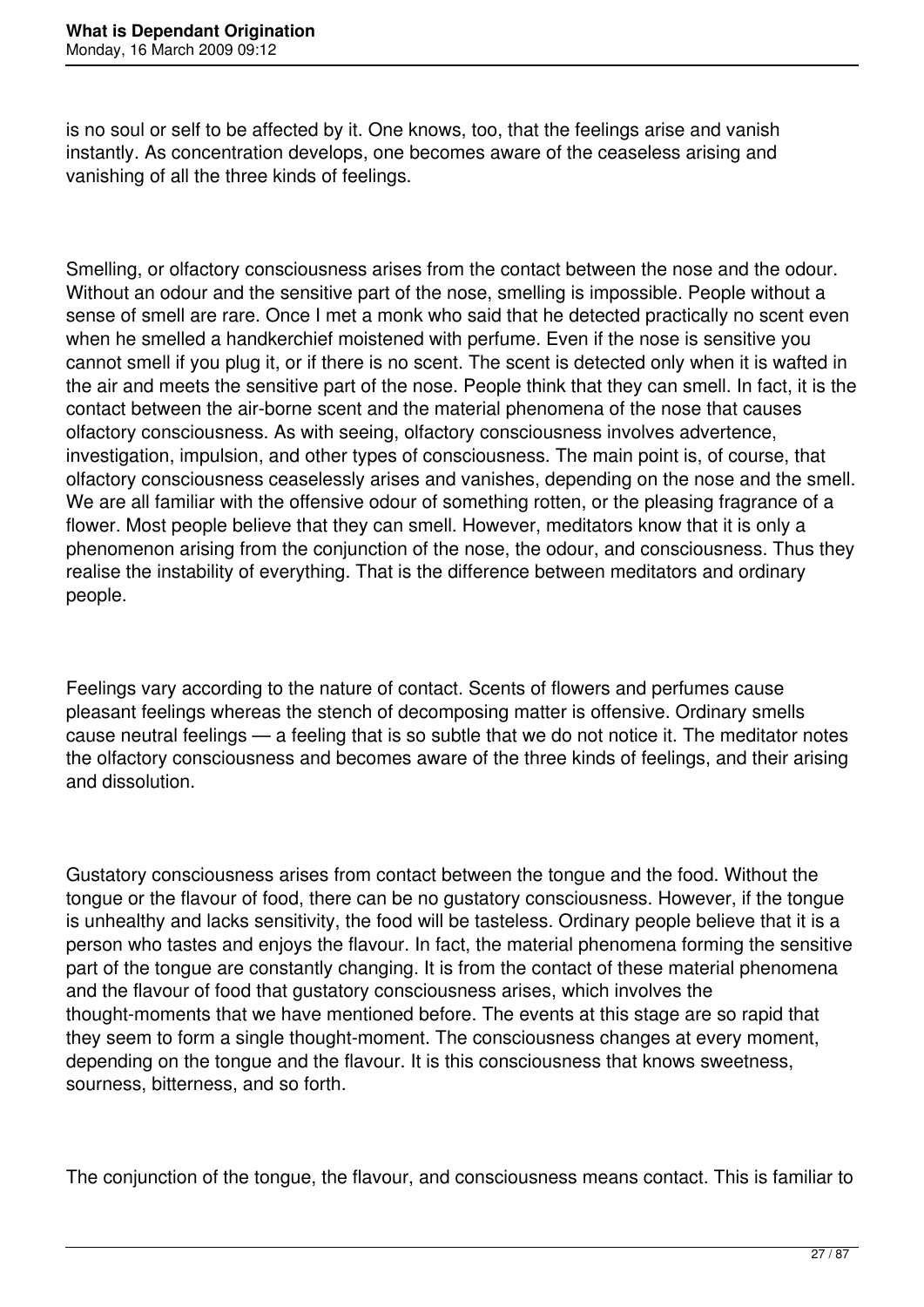everybody, but people think that they experience the flavour. Only one who notes all the mental and physical events that occur while eating knows taste as a phenomenon dependent on the tongue, the flavour, and consciousness. Later, they gain a clear insight into its impermanence. Contact with flavour is followed by feelings that vary according to the taste. Eating delicious food gives us pleasure since we like it, whereas we complain about unpalatable food or the bitter taste of some medicine. The feeling we have when we eat some types of food is neutral. Although this is neutral feeling, the opportunity to eat is the outcome of wholesome kamma. Therefore, eating such food also has a pleasant aspect and leads to attachment. However, with developed concentration, the meditator becomes aware of the arising and passing away of all sensations — pleasant, unpleasant or neutral.

### **Tactile Consciousness**

Another source of contact, feeling, etc., is the sensitive part of the body. It is said, "Tactile consciousness arises from the body and a tangible object. From the conjunction of the body, the tangible object and consciousness, contact arises, and the contact conditions feeling."

This needs some elaboration. Seeing, hearing, smelling, and tasting each concern only their respective organs, so are restricted in locality and duration. You are conscious of tasting only when you are eating, conscious of hearing only when listening. However, tactile consciousness is present in every part of your body. You have tactile impression somewhere on your body whenever you think of it. So its sphere is extensive and its duration is long. Contemplation of tactile impression is most important for the beginner in insight practice, so meditators should know something about it.

The fine, sensitive matter that can receive tactile impressions exists in every healthy part of the body and so it can produce tactile consciousness everywhere through contact with an object. These material phenomena are constantly changing. They are like the current that passes through a bulb and emits light. In this state of constant change, the sensitive materiality that has not yet passed away collides with an external or internal material phenomenon, producing tactile consciousness. As with seeing, this consciousness involves a series of seventeen thought-moments: consciousness that adverts to the object, consciousness that knows, consciousness that registers and so on. However, these thought-moments arise and vanish so rapidly that the tactile consciousness appears to involve only a single thought-moment. Tactile consciousness is always present. It is not apparent when the mind is absorbed in an object other than the body. However, if attention is directed to the body, a tactile impression will be felt somewhere, for example, the contact between the body and the floor, the body and clothes, and so forth.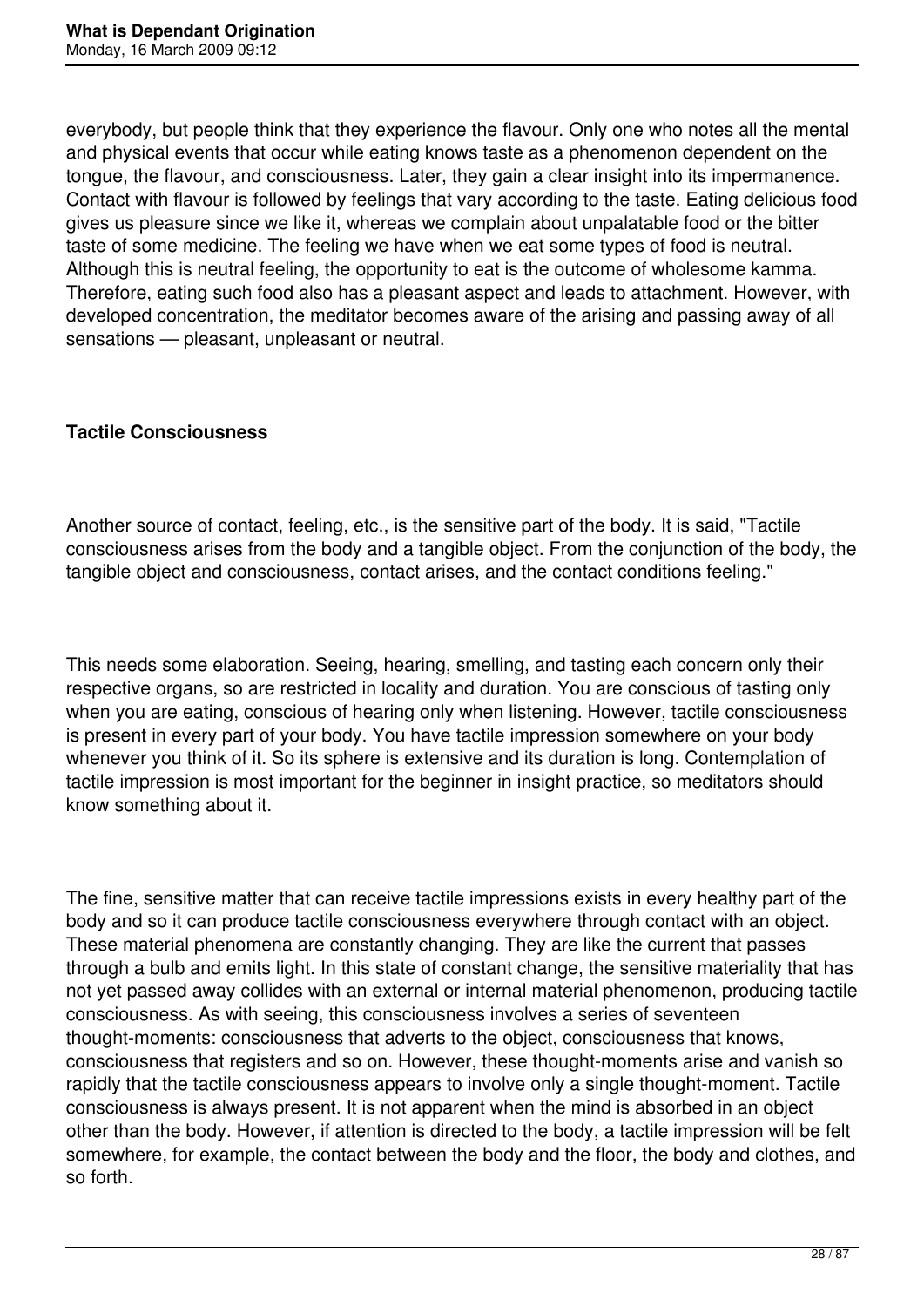### **The Four Primary Elements**

One who practises mindfulness regarding physical contact of the body is aware of its conditionality. One knows that it is neither created by God nor uncaused. One knows that it depends on the conjunction of a tactile object and the sensitive base in healthy condition. The object of contact is called *photthabba* and is of three kinds: solidity *(pathavī),* heat *(tejo),* and motion

*(vāyo).* 

The element of solidity has the attribute of hardness or coarseness. This attribute can be known if one focuses on a part of the body that gives a clear impression of contact. Softness too is to be regarded as solidity, since softness and hardness are just different degrees of the same quality. We call velvet a smooth object in comparison with many things that are coarser, but it seems rough when it touches the soft part of the eye. So softness and hardness are relative terms that differ only in degree, not in kind. Roughness and smoothness are also characteristics of the element of solidity.

The commentaries say that solidity is the support of the other elements that depend on it just as all objects depend on the earth. For example, when mixed with water, rice-powder turns into a lump of dough, which may be called earth because of its predominantly solid nature. The dough is held together by the element of fluidity *(āpodhātu)* . The lump also contains the fire element, which makes it hot or cold, and the air element, which supports stiffness and expansion. So this lump of dough contains all four elements. Solidity is the basis of the other elements, but the other three elements are also present. So, just as the rice powder is the support of fire, water and air, solidity is the support of its associated material phenomena. This is the function of the element of solidity.

To the meditator, solidity appears to be the basis for its co-elements. This is its manifestation *(p accupatthāna),* 

as are heaviness and lightness. In the

*Dhammasanganī* 

and its commentary, solidity is described as heavy and light. So when you move a thing and feel that it is heavy or light, that is a manifestation of the element of solidity. You are also aware of the characteristics of solidity through its roughness, softness or smoothness. You are aware of its function

*(rasa)*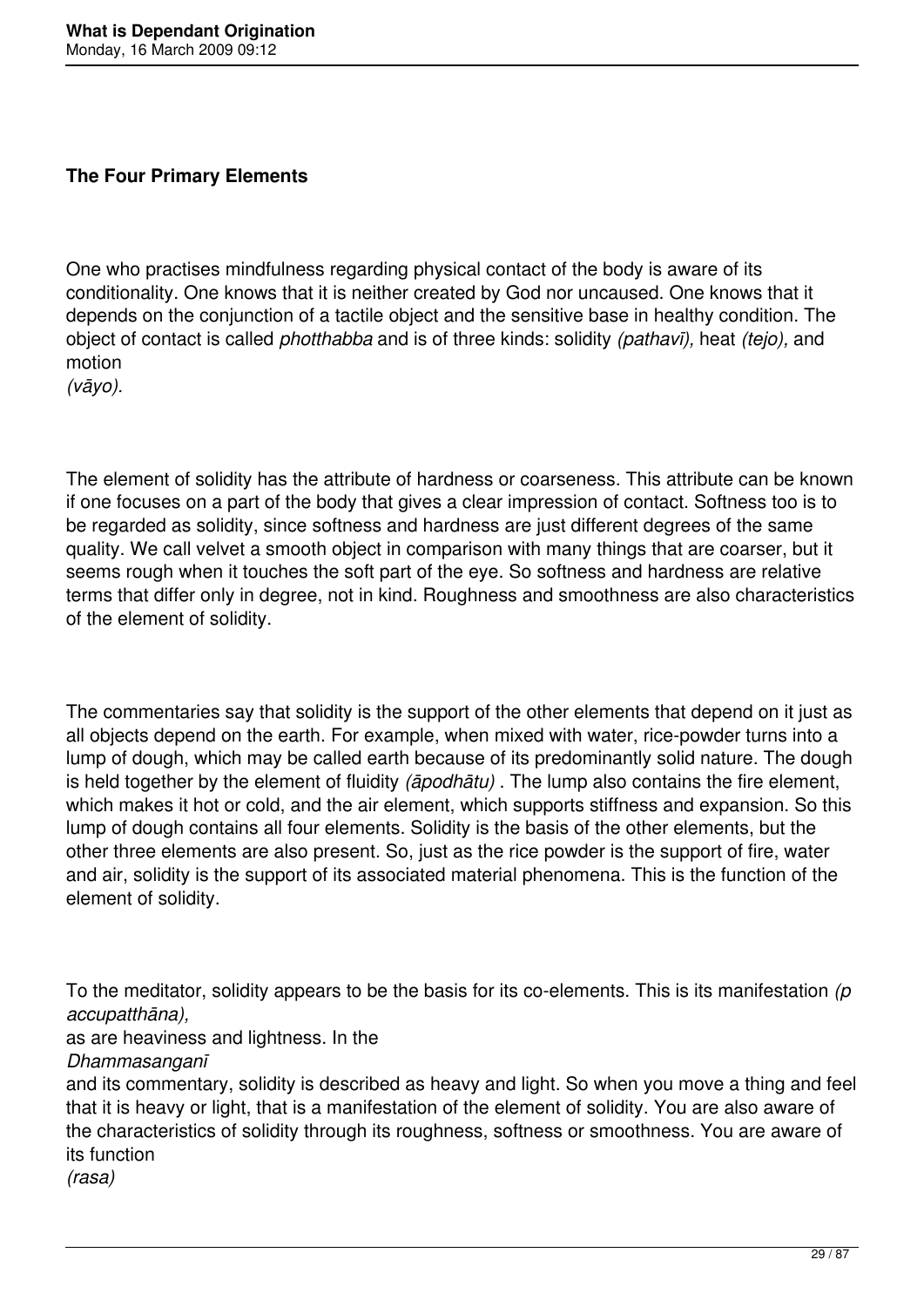when you realise that it serves as the basis of other material phenomena. You are aware of its manifestation when you know that other material phenomena lie in the element of solidity, that it bears other material phenomena, that it is heavy or light. Such awareness of solidity as to characteristics

*(lakkhana),*  function *(rasa),*  and manifestation *(paccupatthāna)*  means realisation of ultimate realities and discriminative insight into the true nature of mind and matter. For ordinary people, solidity is usually understood as hands, legs, clothes, a person, and so forth. This way of thinking is wrong, but the meditator realises the ultimate realities through mindfulness.

The element of heat means temperature. It is evident when we change the position of the body because we feel hot somewhere. Coldness too is a weak form of heat. Something is only hot or cold in comparison with other things. The shade of a tree is cool in comparison with the heat of the sun, but hot compared with the interior of a cave. Water in a pot is cool compared with that in the open air, but warm when compared to iced water. Hot, warm, and cool are relative terms that mean, essentially, the element of heat.

Temperature or heat is essential to maturation and development. The function of heat is to mature or ripen organisms. Aging and decay of trees, buildings, the earth and rocks, are due to the heat of the sun. The heat of the physical body causes grey hair, decaying teeth, wrinkled skin, and other signs of aging. The greater the heat, the more rapid is the process of maturation. The element of heat makes material phenomena soft and pliant. So as one notes, "hot," "hot," one realises its function — to soften and loosen. When heat or cold is manifested in the body, the mindful meditator is aware of the element of heat regarding its characteristics. One knows its function when one knows that it makes things soft and pliant. Thus one has discriminative insight into the nature of mind and matter. One is free from the illusion that ordinary people have when they regard the element of heat as an entity like a hand, a man or a woman.

The element of motion has the characteristics of stiffness and rigidity. If you sit erect, stretch your back, and look within, you will find rigidity. Again, stretch your arm and fix your mind inside the hand. You will find stiffness there. So if you sit and note mentally, "sitting," you become aware of the element of motion through its characteristics. You know it not as self, but as stiffness. This insight into the true nature of the element of motion is important.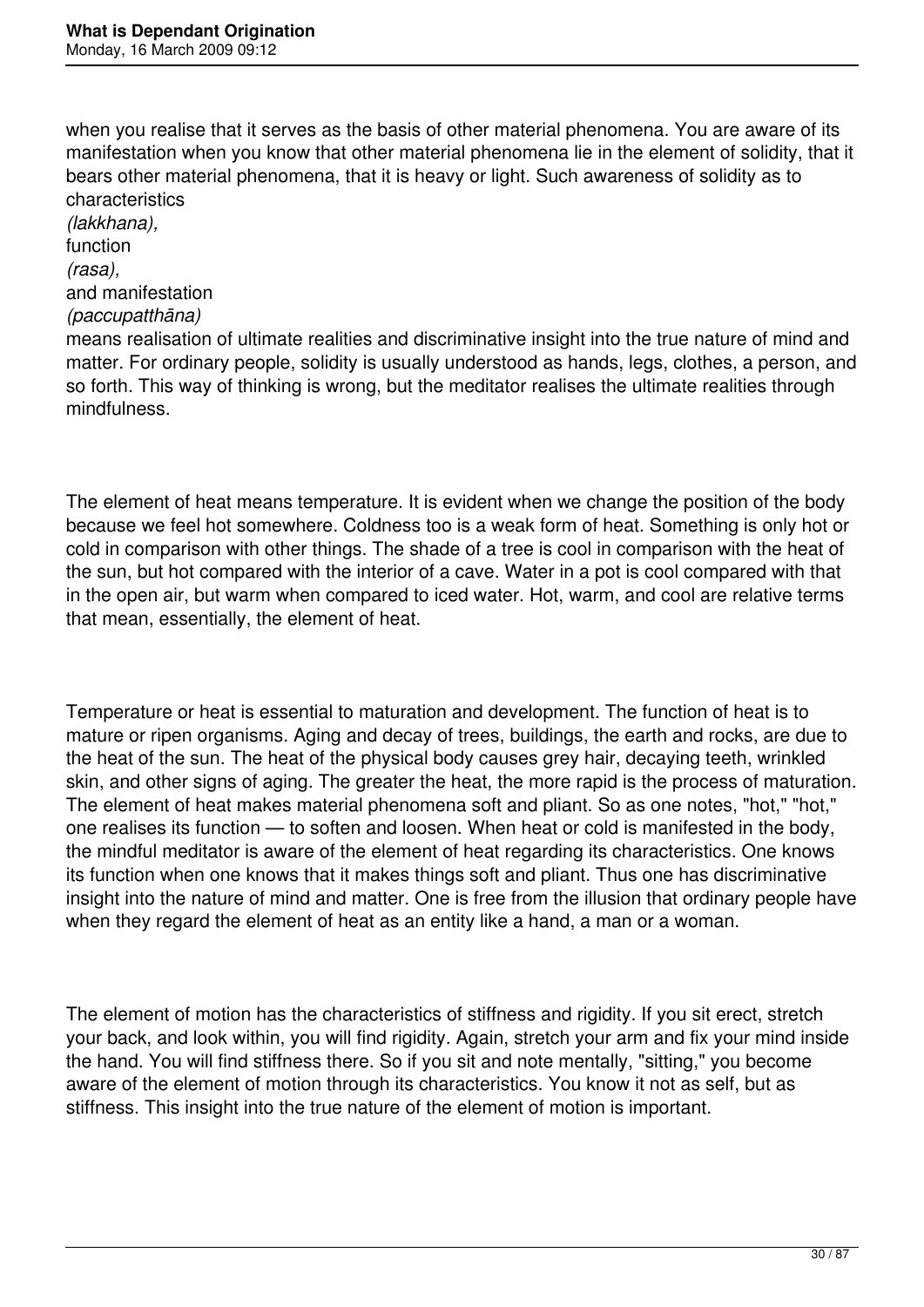Initially, however, insight will not necessarily be confined to the reality of stiffness. Ideas of substance, self, and so forth, continue to obtrude, since the average person's concentration is weak, and he or she lets the mind wander freely. The mind is often dominated by sensual desire and other hindrances that impede the development of tranquility and insight. As a result, the mind is not confined to the reality of elements. Some teachers would have us believe that all conventional notions can be dismissed from the beginning, but this is impossible. To be pure in mind and view is extremely rare for a beginner. Those who heard the Dhamma directly from the Buddha and attained the Noble Path were exceptional; such kind of attainment is unthinkable for others.

Mindfulness does not lead to insight at once, but while contemplating mind and matter, one develops strong concentration and vigilant mindfulness, leaving little room for stray thoughts. It is only at this stage of mental purity that insight into the true nature of mind and matter arises. Even so, conventional notions linger before the attainment of knowledge of dissolution *(bhangañāna).* Santa analysis et al. Analysis et al. Analysis et al. Analysis et al. Analysis et al. S

o it is said in the *Visuddhimagga*  that at the earlier stage of insight *(udayabbaya-ñāna),*  the meditator sees .".the lights and flowers on the pagoda platform, or fishes and turtles in the sea." Later, however, both the mental and material objects of contemplation and the contemplating mind are found to pass away repeatedly. Conventional ideas such as name or form do not arise any longer. As the *Visuddhimagga* 

says, "attention is fixed on cessation, disappearance, and dissolution."

Therefore, initially, one knows only the object that one contemplates in the right way. Rigidity (the element of motion) is evident when lifting the foot. To make us aware of this, the Buddha says, "When he (the meditator) walks, he knows that he is walking." Here, one is instructed to be aware only of the fact that one is walking; one is not told to reflect on the element of motion or rigidity. This means that names are not relevant. What matters most is to see things as they really are, so one can note them in conventional terms. Again, the element of motion is manifest in the movement of any part of the body. Awareness of rigidity in such movements, or in the abdominal rising and falling, means awareness of the true characteristics of the element of motion. Looseness too is a mark of the element of motion, for we speak comparatively when we refer to the tightness or looseness of anything.

It is also the function of the element of motion to move, incline, tilt or displace. One notes the motion of the hands when one bends them and becomes aware of the element of motion. One knows it, too, when one focuses on walking or lifting. At such moments, one does not think of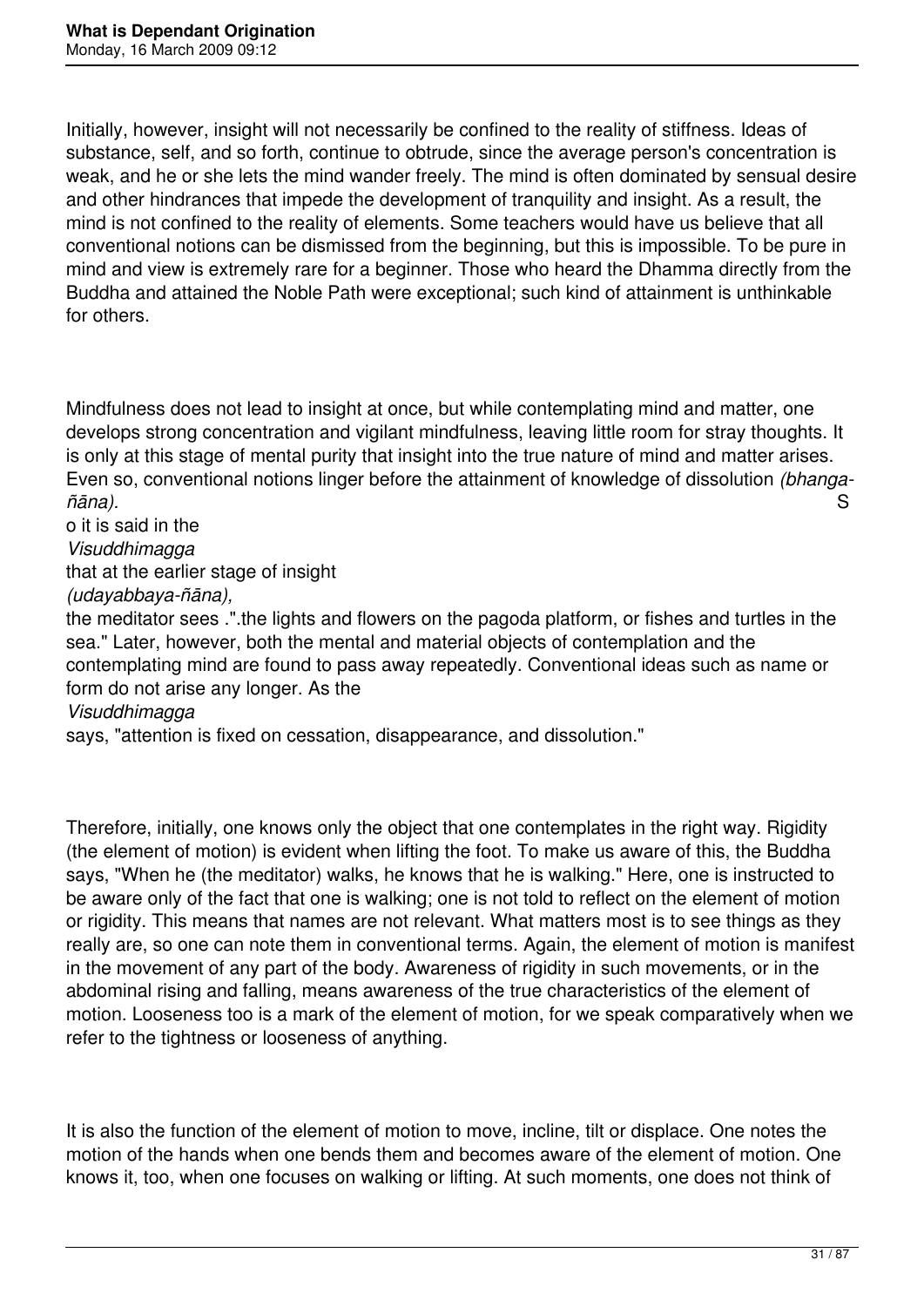the object as a man, a woman, the body, and so forth. One is aware only of the gradual movement, which means the element of motion. Also, one is aware of something pushing or leading from one place to the other. Thus one knows the element of motion by means of the phenomena that appear. This is awareness by manifestation *(paccupatthāna),* which the scriptures describe as

#### *"abhinīhāra-paccupatthāna*

— the phenomenon that appears as leading."

Solidity, heat, and motion can be known only by touching. They cannot be known by the other senses. You can hear the sound of something, but you cannot say whether it is coarse or soft, hot or cold, rigid, stable or moving. Neither its smell, taste nor visual form will tell you anything about its primary quality. Yet, it is a popular belief that we can identify the primary elements by seeing. A rock or an iron bar looks hard, no doubt, but this is not due to seeing. It is just an inference based on past experience. What we know by seeing is only the appearance, which sometimes gives a false impression. This is evident when we tread on what looks like solid ground and stumble into a quagmire, or when we get burnt by handling a hot iron bar unknowingly. Nor can we know the element of motion just by looking. We know that an object is moving because we see it first here and then there, but its motion is only inferred. When one of two trains at rest starts moving, the other one seems to be in motion. To a traveller in a fast-moving train, the trees seem to be moving in the opposite direction. These optical illusions show that we cannot rely on seeing to know the truth about motion.

Once, an elderly layman who was interested in meditation told us about his exchange with a monk. Taking a pillow and shaking it, he asked him, "Venerable sir, what dhammas do you see passing away?"

The monk replied, "I see the element of motion passing away."

"Venerable sir, you are mistaken. What you can see is only the visual form. If you are mindful at the moment of seeing, you can know only what happens to the visual form. You cannot know anything empirically about the element of motion at that moment. Insight meditation is a practice that gives priority to what can be known directly by introspection. Only afterwards are other facts to be noted and known by reasoning. Contemplating each sense-object through its respective sense-organ is natural. The element of motion can be known only through body-contact. We can know motion if we contemplate while walking or bending. Now, without being in contact with the element of motion, you say that you know its dissolution. What you say is unnatural and wrong."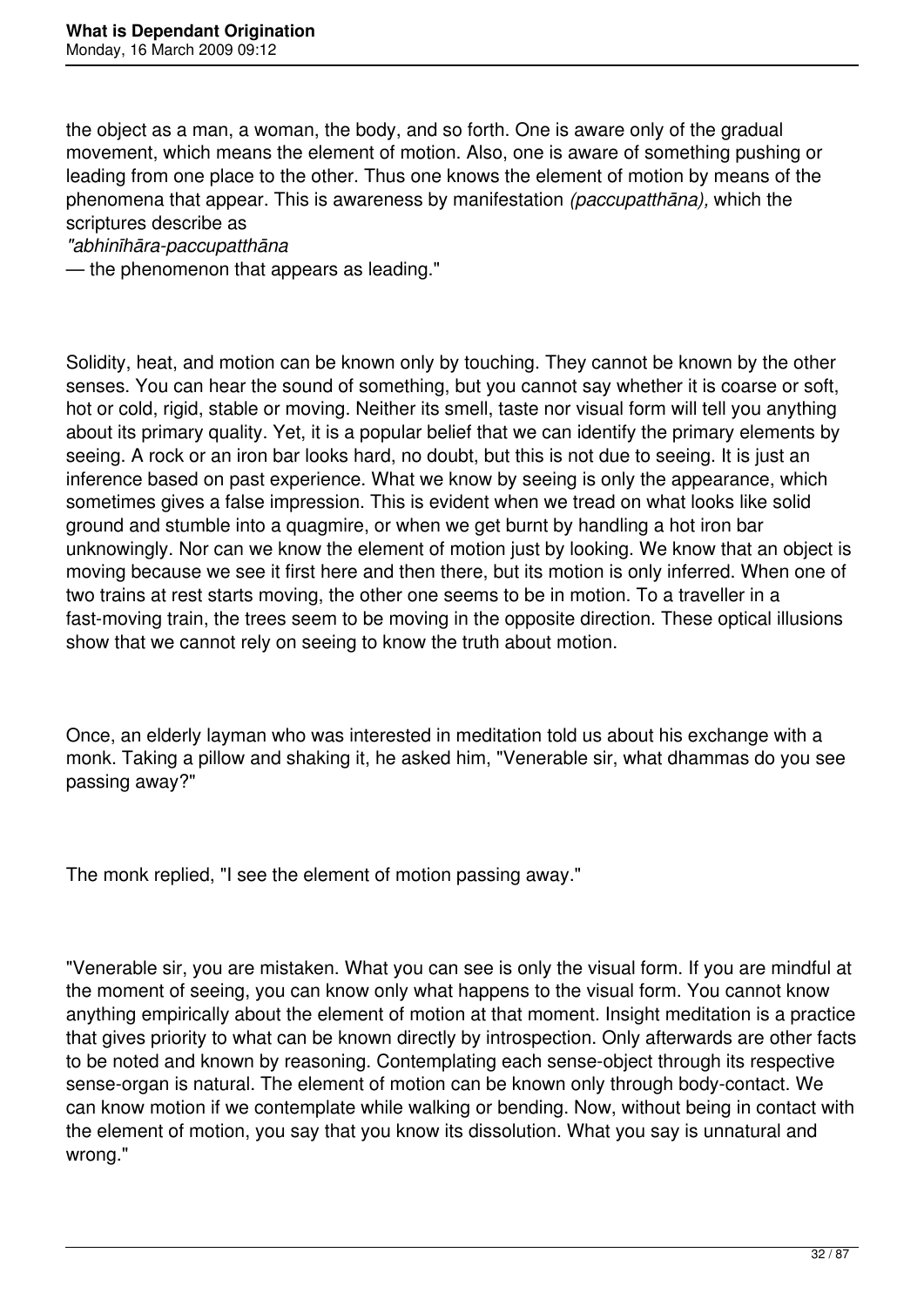My informant's criticism contains much truth. Instead of relying on the S *atipatthāna Sutta* and other discourses for information, some teachers give purely speculative instructions based on *Abhidhamma* 

books that deal exclusively with natural phenomena. Some meditators practise according to these instructions. The practice may benefit them, but they should not rely on it for the attainment of genuine insight on the Noble Path. Only a few gifted meditators gain insight through speculative introspection.

The best way is to follow the Buddha's instruction in the *Satipatthāna Sutta* to contemplate the psychophysical phenomena that arise from the six senses. This is, as the Buddha says, "the only way *(ekayāno*

*maggo)."* 

We should note and recognize the tactile-impression when we are aware of any contact internally or externally. Otherwise, the impression may dominate us, accompanied by ignorance and other defilements. We may harbour illusions of permanence, pleasure, and selfhood. Thus, through contact, we become attached to certain parts of the body, we consider them permanent and make distinctions according to our preferences. If we note each contact and realise its sensory, impermanent, unsatisfactory, and insubstantial nature, attachment will not occur. Then we are on the right path leading to enlightenment and nibbāna.

Body-sensitivity is a quality that pervades the whole body when it is healthy. Many things, such as clothes or wind, can produce tactile impressions. The body itself can also produce impressions. Thus external and internal tangible objects are always available. A moment's reflection will reveal that any place, however small, responds to contact. This contact produces tactile consciousness. From the conjunction of body-sensitivity, the tangible object, and consciousness, a clear impression arises. Pleasant impressions of contact produce pleasant feelings while unpleasant impressions result in painful feelings. The deeper the impression the more intense is the feeling.

#### **Mind-door and Consciousness**

The mind-consciousness that thinks, conceives and cognizes has its origin in the mind and mind-objects. The mind that forms its basis is the subconsciousness that flows on from the moment of conception. It occurs ceaselessly because of kamma and is the basis for perception and cognition. When we are asleep, or when the mind is otherwise occupied, our mental life is just subconsciousness. It becomes active in the face of mind-objects and then volition and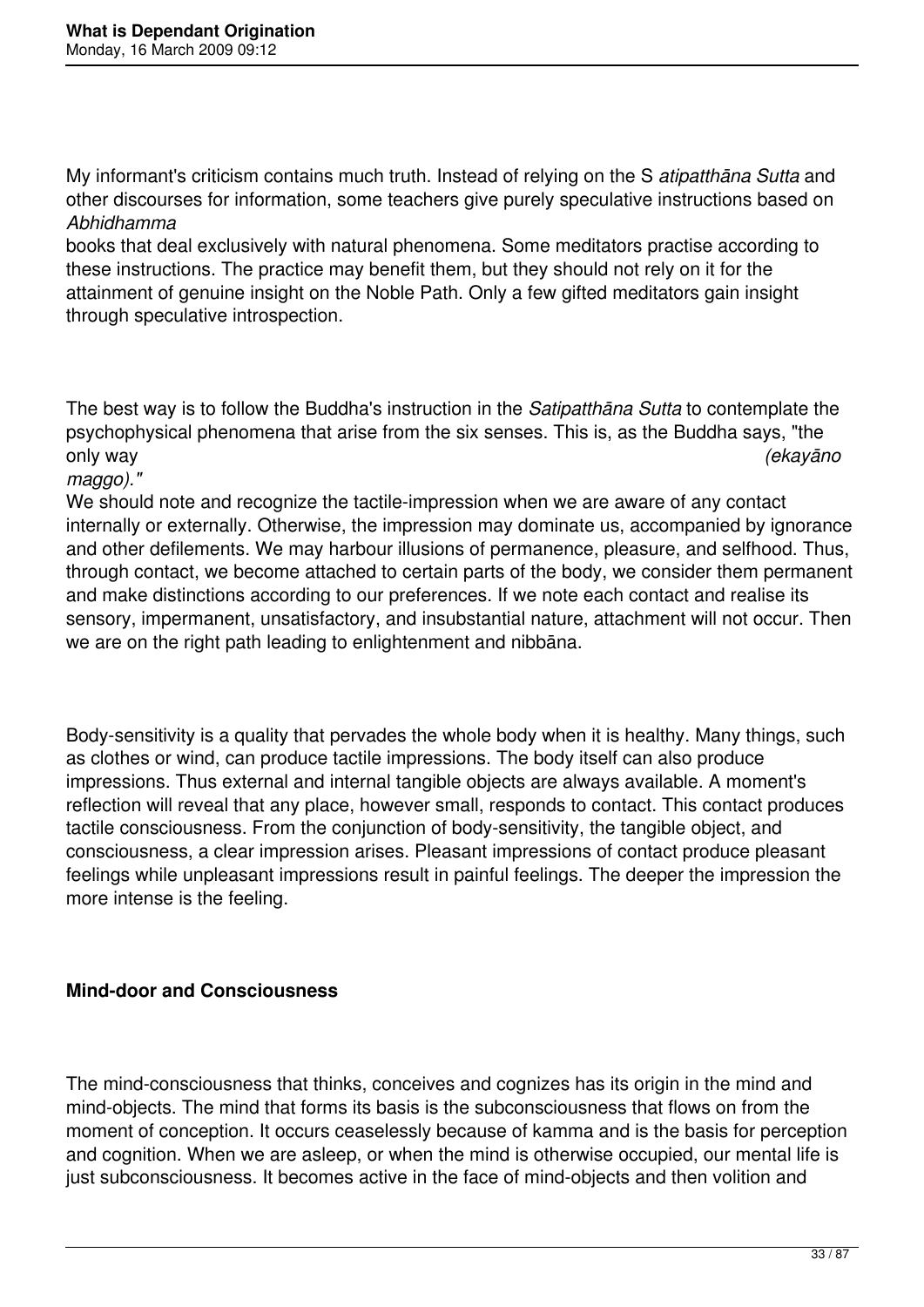cognition arise. So we can think and know only because of subconsciousness. Although this consciousness is always present, lacking volition and cognition, it can lead to mental events only when it is strong.

At times we cannot think because we are drowsy, or our thinking may be futile, in spite of our efforts. This is due to the weakness of subconsciousness. Thus subconsciousness by itself serves little purpose, and becomes active only when it makes contact with a new sense-object. Thereupon, it is called active subconsciousness, vibrating subconsciousness or arresting subconsciousness. This last subconsciousness leads to volition and cognition. According to the commentaries, advertence is also the basis for mental activity. Advertence forms the first stage in the process of consciousness. It arises as the inquiring state of mind regarding the object. If it is alert and sharp, it is mindful of all the essential facts and objects. Expert writers select the most important facts for their books, and eloquent speakers choose the most appropriate words for their speeches. Thus their work comes to perfection. Later, this advertence leads to wholesome or unwholesome kamma, depending on whether it is intent on noble or ignoble objectives. It is open to introspection and cognition since we can know that intention and awareness arise from advertence.

Equally vital to mental activity is the mind-object. An object always arises when we reflect. Without an object, mental activity is not possible. Sometimes we try to think of something but give up because we cannot recall the essential facts. So, mental activity depends on the conjunction of subconsciousness, advertence and a mind-object.

According to the commentaries, the heart forms the physical basis of all mental events. However, doctors can remove the diseased heart of a patient and replace it with a healthy substitute, giving the patient a new lease of life. This may raise doubts about the role of the heart in the mental life of humanity.

The facts admit of two explanations. Although the heart is removed, its potency may not become extinct and subconsciousness may still linger in its place just like the tail of a lizard that moves after it has been cut off. Moreover, the subconsciousness may become active again when the transplant gets a new lease of life from the blood, just as grafted tissue has new sensitivity. Alternatively, we can reply to the question based on the *Patthāna,* a book of the *Abhi dhamma.* 

This describes the physical basis of mind-consciousness simply as "the physical organ that conditions the mind as its basis." It does not specifically mention any organ or part of the body. Thus, according to this canonical book, a certain part of the body is the seat of the mind perhaps it is in the heart or the brain. Those who do not wish to regard the heart as the seat of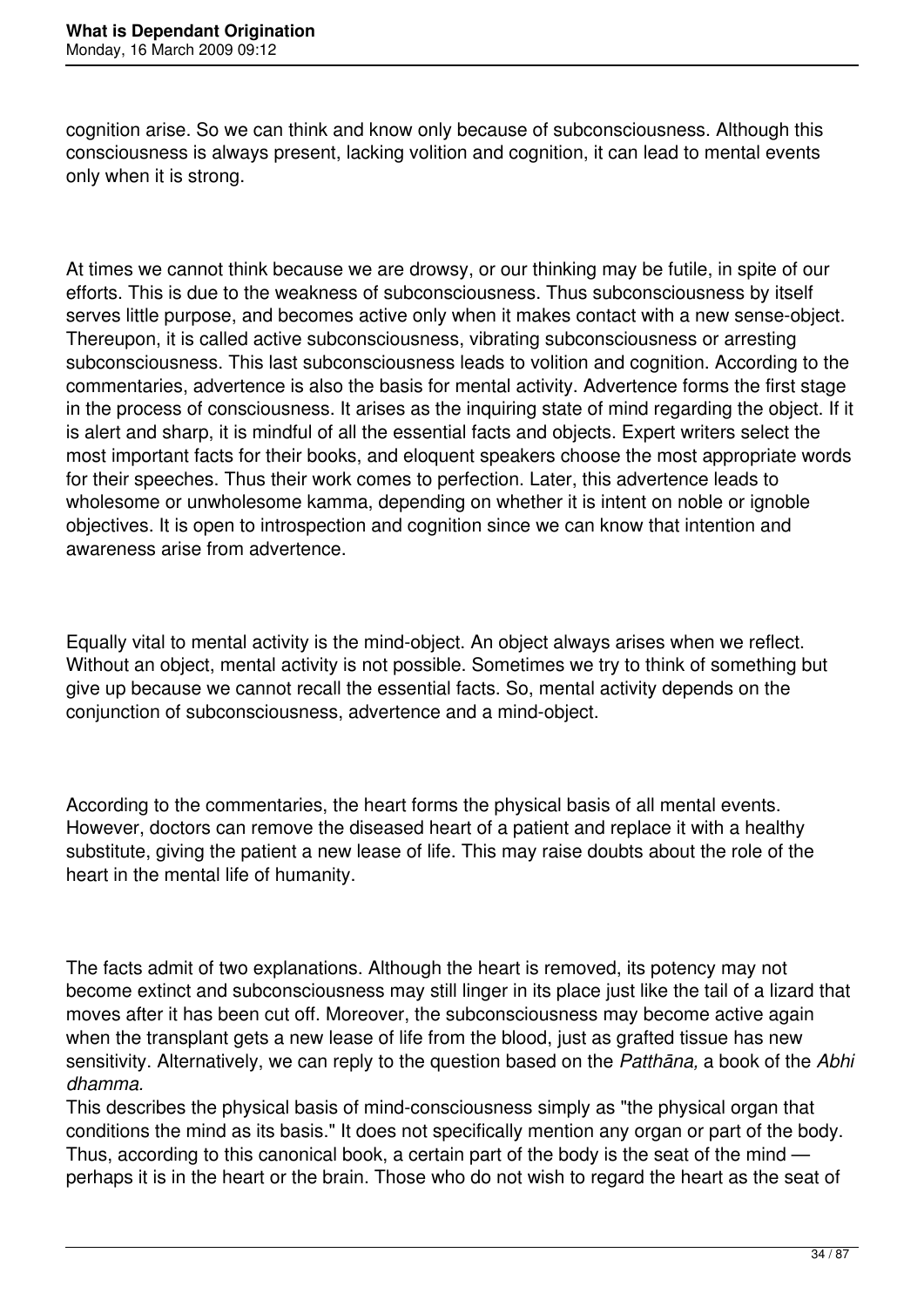the mind may regard the brain as its physical basis.

Here we can mention the analogy of the spider and the evolution of mind, as set forth in the *Abh idhamma* 

commentary. The spider builds a web for catching flies. It can do so instinctively in a matter of days after its birth, whereas by contrast even a year-old child can do nothing for itself. The spider waits in the centre of its web, eats up any creature that gets entangled there and returns to its lair. Similarly, mind-consciousness abides in the heart, and the blood pumped by the heart flows through the blood-vessels, spreading all over the body like the threads of the spider's web. So a visual image in the eye stirs the subconsciousness in the heart, arousing visual-consciousness through its process

*(vīthi).* 

Subconsciousness

#### *(bhavanga)*

then reverts to its original base. The same may be said of the other senses with their respective sense-organs.

So subconsciousness with its original activity, thinking and knowing, clearly forms the basis of our mental life. When a visual object occurs, visual-consciousness arises with the eye as its basis, and then mind-consciousness reflects on it. The same is true of auditory consciousness and other senses with the ear, the nose, and the tongue as their bases. As for tactile consciousness, its sphere is extensive as it depends on the size of the body.

When sense-objects are not apparent, the mind that comprises thinking and knowing dominates mental life. Sometimes we are so absorbed in thought that we remain unmindful of other sense-objects. Preoccupation with an important matter may even make us sleepless. We are then dominated by thoughts that arise ceaselessly based on mental activity as conditioned by subconsciousness, advertence, and mind-objects. To one who notes every thought as it arises, these thoughts will appear to arise and vanish separately in fragments.

Every mental event depends on the conjunction of the mind, a mind-object, and cognition. This is followed by contact with mental images. These images, which may be real or unreal, factual or fictitious, are present in imagination whenever we think or intend to do something. This should be familiar to those who have read the *Jātaka* stories. Reading these stories produces mental images of cities and kings coloured by Burmese beliefs and traditions. These images must be far from the historical truth, since the stories have their origin in India, and so the people and places described must have conformed to the Indian culture and way of life. Modern novels evoke images of towns, villages, men, women, criminals, and so forth. The reader knows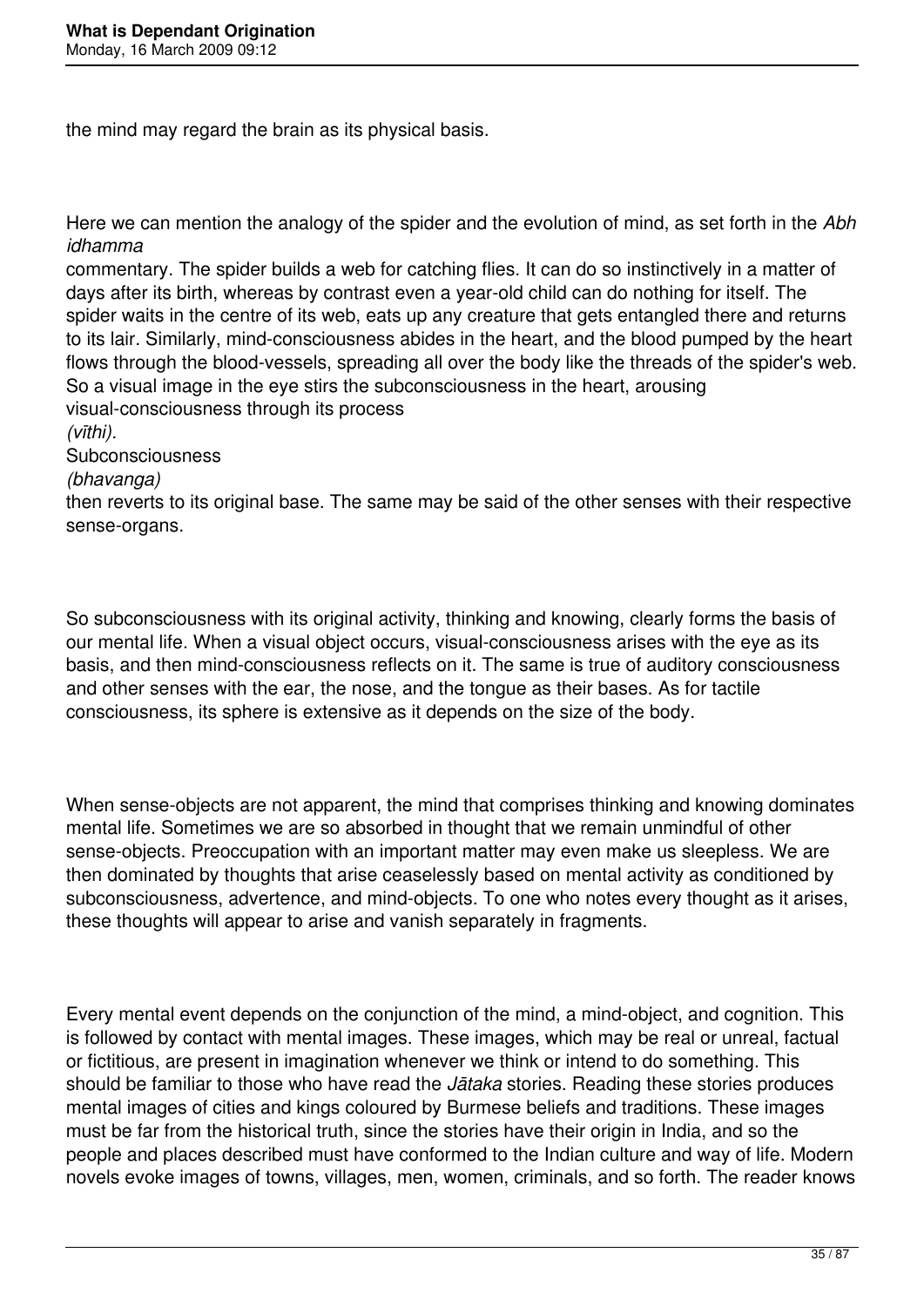that they are fictitious, yet while he or she is reading, they seem real, hence the delight, sorrow, and other emotions that a moving story arouses. All this is due to contact with mental images. As the Buddha says in the *Brahmajāla Sutta,* "These

teachings and beliefs stem from the vivid imagination that makes them clear and real." In short, a vivid imagination is necessary when we speak, write, hold a belief, think, or let the mind wander freely.

Imagination leads to feeling. Pleasant images cause pleasant feelings as, for example, images related to our past affluence or the prospect of becoming affluent in the future. On the other hand, unpleasant images make us unhappy. Recalling past suffering revives painful memories. Equally unpleasant is the fear of hardship, or anxiety about accidents that might happen. The cause may sometimes be purely imaginary, as when people grieve over the reported death of a relative, only to learn later that he is still alive.

The image that is neither pleasant nor unpleasant will cause neutral feeling. We are then neither happy nor sad. We seem to have no feeling at all, but this simply shows the extremely subtle nature of neutral feeling, which, according to the commentaries, can be known by the analogy of the deer tracks. When a deer runs across a large rock, the track is lost since the animal leaves no footprints on it. However, if footprints are found on both sides of the rock, we can conclude that the deer has run across the rock. Similarly, though one is well aware of pleasant or unpleasant feelings, one does not notice neutral ones, but is mindful only of seeing, hearing and so forth. However, when one again has a pleasant or an unpleasant feeling, one concludes that a neutral feeling occurred while being mindful of ordinary mental events So the Buddha said, "Conditioned by the mind and mind-object mind-consciousness arises; the conjunction of mind, mind-object, and consciousness is contact, and contact gives rise to feeling."

This natural process of cause and effect has nothing to do with a self or a Creator. Mind-objects include the five sense-objects and imagined objects. So mind-consciousness involves all the six sense-objects, whether real or imagined. Every sense-object leads to sense-contact, which in turn causes feeling. For most people, these mental events seem to belong to an ego, self or soul. Such illusions are incompatible with the law of causation. This is realised empirically if one notes every mental event, traces its cause and becomes aware of subconsciousness, advertence, and the mind-object. So one knows that every mental event means only the interrelation of cause and effect, leaving no room for chance, a self or a Creator.

One knows too that mental activity leads to sense-contact, which in turn produces feeling. This knowledge is not academic but empirical. If the mind wanders to one's home while meditating,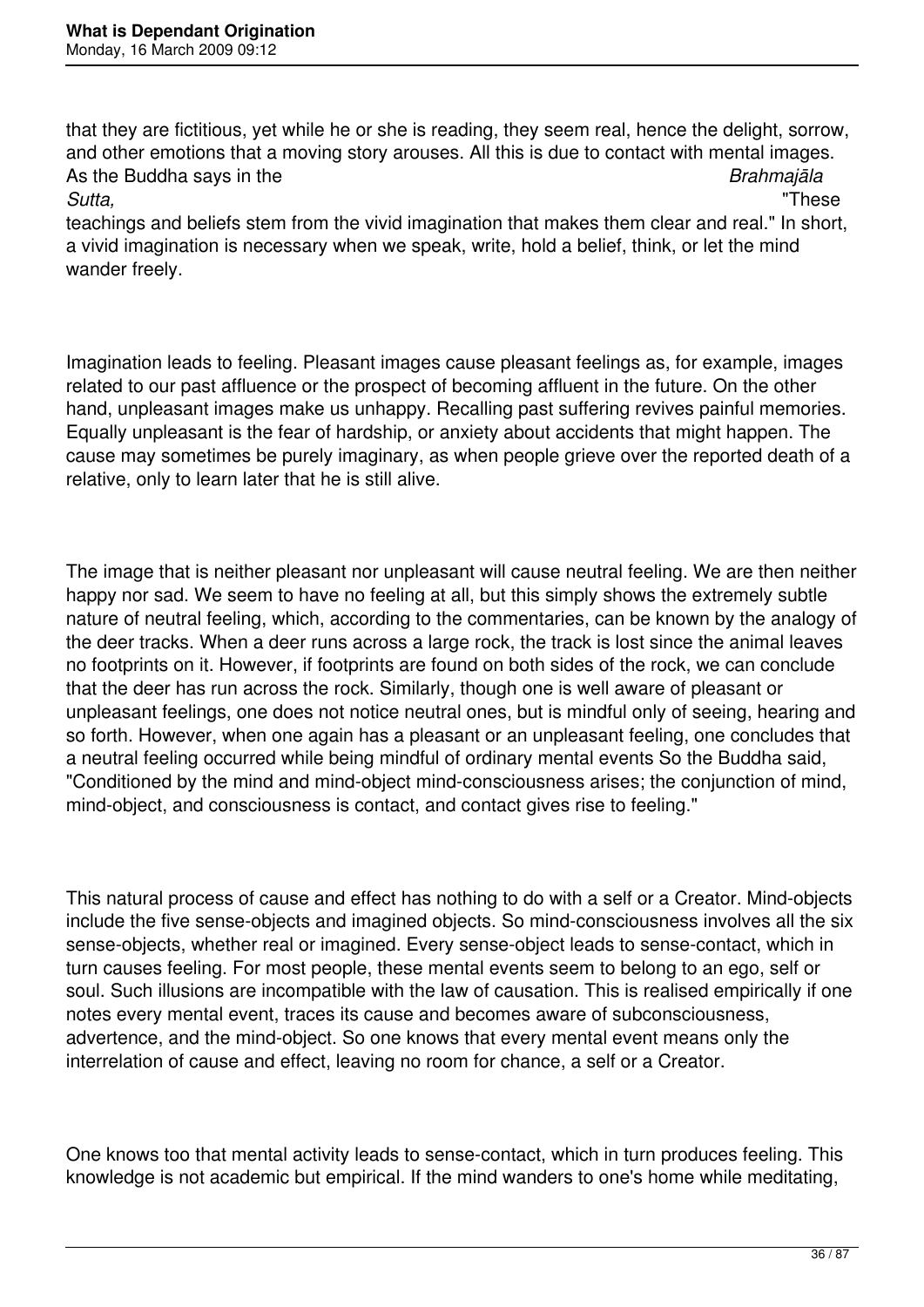one directs attention to the wandering mind. One then notes the contact between the mind and its object, i.e. images of home. Similarly, one notes and follows the corresponding thoughts that distract the mind if thoughts of, say, the Shwedagon Pagoda or a foreign country occur. This contact with mind-objects is called *'phassa.'* 

The feeling resulting from contact is equally clear. While meditating, one feels delighted on thinking of something pleasant, unhappy when a sad thought occurs, and amused when one thinks of something funny. So one knows that feeling is merely the outcome of contact. However, the insight of one who notes mind and matter at every moment is deeper than this knowledge of the origin of feeling. For, as concentration and tranquility develop, one finds that each object, and the consciousness that knows it, passes away. So one gains a clear insight into the impermanence of all mental events such as thinking or feeling. One also sees their unsatisfactoriness or unreliability, and their impersonality or insubstantiality. Such insight means the realisation and comprehension of Dependent Origination.

## **Review of the Anterior Life-Cycle**

The doctrine of Dependent Origination consists of twelve links beginning with ignorance and ending in death. It has ignorance and craving as two root-causes, and there are two life-cycles. The anterior cycle begins with ignorance and ends in feeling, while the posterior cycle begins with craving and ends in aging and death. The first part of this discourse explained the links in the chain of causation up to the feelings that arise from contact. *Avijjā* is ignorance of the Four Noble Truths. It makes people oblivious to the impermanence and insubstantiality of sense-objects. So they think, speak, and act with the hope of securing happiness in the present life or after death. These thoughts, words or bodily actions, which may be either wholesome or unwholesome, are called mental formations *(sankhārā).* 

Mental formations lead to a new existence. The dying person has flashbacks of kamma and visions of a future life that impress the mind and condition subconsciousness in a new life. Lacking any special object that concerns the new consciousness, the latter occurs repeatedly with the deathbed impression of the previous life as its object.

Subconsciousness gives way to active consciousness at the moment of seeing, for example. After a moment of adverting, visual-consciousness arises dependent on the eye and form. It is part of mental life as conditioned by mental formations. The sense-object may be pleasant or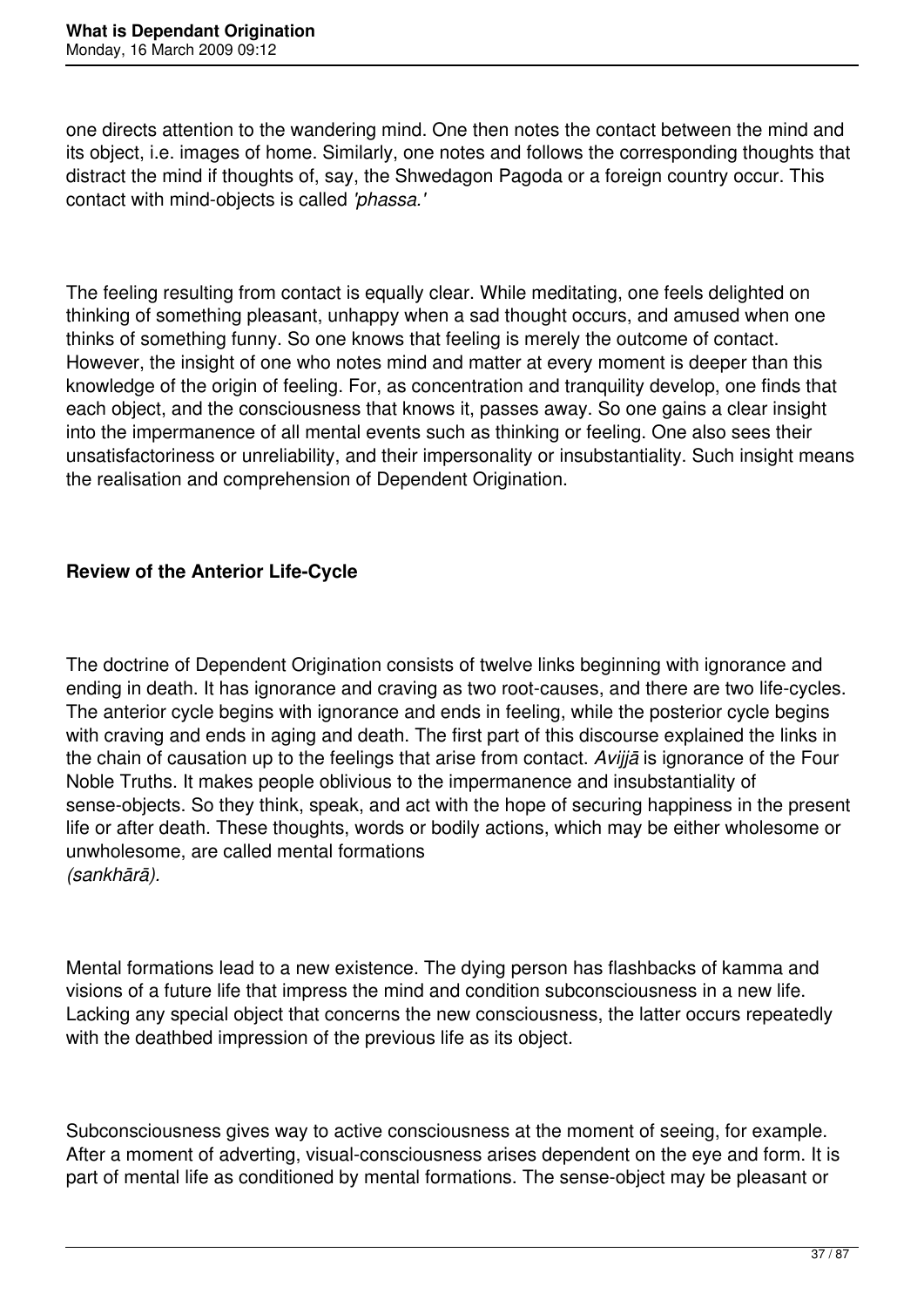unpleasant. The nature of the corresponding sense consciousness is due to the ethical character of our past deeds. This applies to the six types of consciousness arising from the six senses. The last type of consciousness, implicit in mental activity such as thinking, imagining, or willing, is dependent on subconsciousness, mental advertence, the physical basis, and the mental image. This mental activity involves seven impulse thought-moments and two registering thought-moments. Registering is the product of wholesome or unwholesome kamma. Impulsion is not the result of kamma, but it is termed *sankhārā* -based consciousness in that it arises from subconsciousness, the product of mental formations.

With the arising of consciousness, other concomitant mental properties and material phenomena also occur. So, consciousness leads to mind and matter, which is followed by the six sense-organs and their corresponding impressions. Contact means the conjunction of the mind, the mind-object, and the sense-organ. It produces feeling, which may be pleasant, unpleasant or neutral. Neutral feeling seems like the absence of any feeling. However, according to the *Abhidhamma,* it is in fact a subtle kind of enjoyment that implies only the absence of pain.

## **Feeling to Craving**

Because of pleasant or unpleasant feeling, craving *(tanhā)* arises. It craves for sensual objects that one lacks or for more of the objects that one has already. Its thirst for sensual objects is unquenchable. A certain *deva* said that *d*

*evas* 

were like hungry ghosts because, just as hungry ghosts are starving due to lack of food or drink,

*devas* 

are unsatiated although they indulge in all kinds of pleasures. This is quite plausible, for the lifespan of a Tāvatimsa Deva is millions of years, and life is still longer in the higher celestial realms such as Yāma or Nimmānarati. Yet, in spite of their fabulous and lifelong enjoyment of bliss, the

*devas* 

are never satisfied. The same is true of human beings. Poor people seek pleasure to the best of their ability. However, due to their poverty, they can seldom fulfil their desires. The craving of the rich is even greater due to the nature of craving. The more it is fed, the more voracious it becomes, so it is more oppressive in wealthy countries than in poor ones.

Craving never tires of pleasant objects; it yearns for attractive men or women. It hearkens after melodious sounds, it pines for fragrant scents, hungers for delicious food, and thirsts for sweet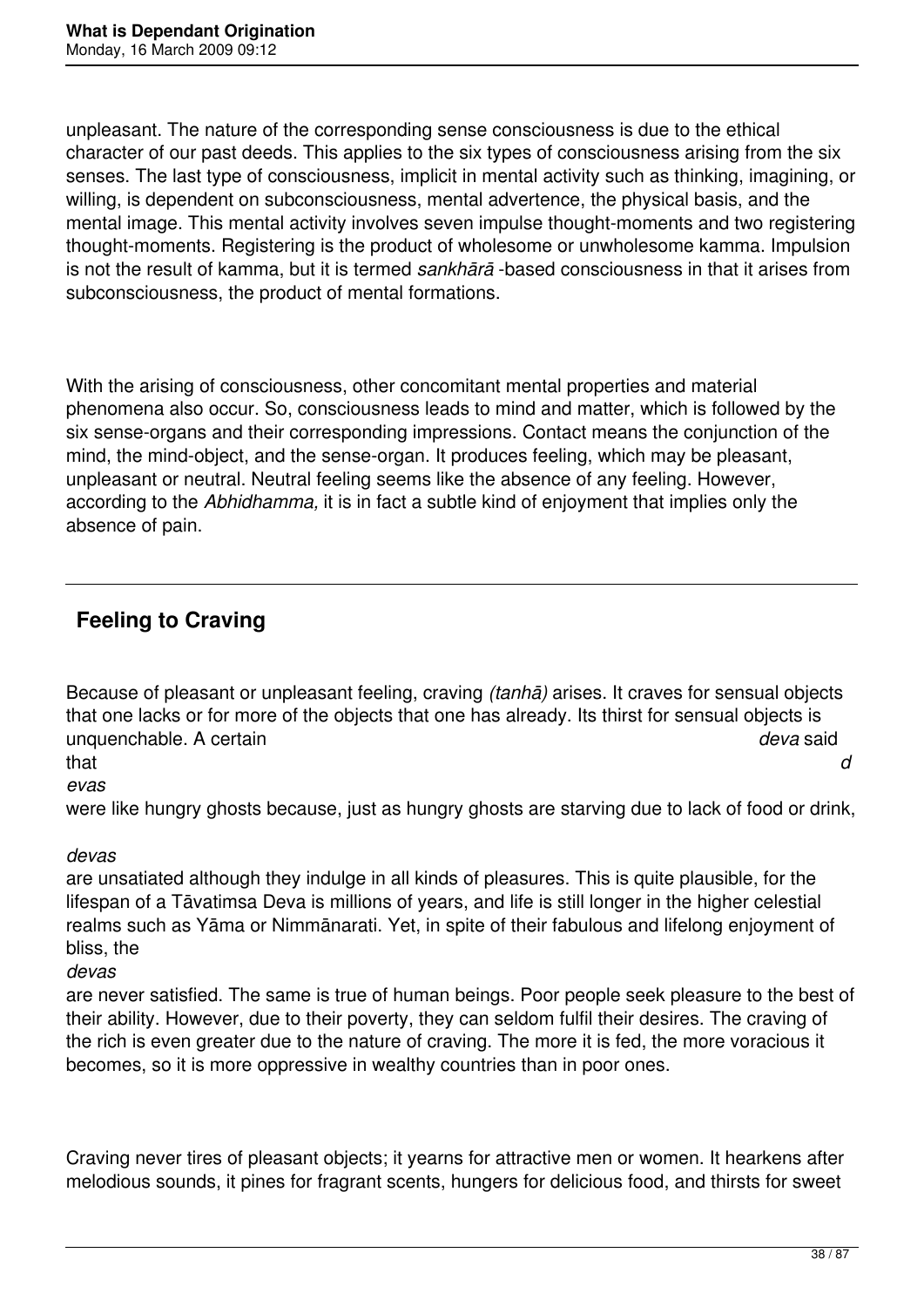drinks. It craves tactile sensations, which is surely the most acute form of craving for pleasure-loving people. Craving also includes high esteem for mental-objects, which are inaccessible to the other senses. 'Mental-objects' include the five sense faculties, subtle elements like cohesion, and mental properties, i.e. concepts of forms, qualities, names, etc. People long to have keen senses because they want to see clearly, to hear distinctly, or to have a delicate sense of touch. They seek the element of fluidity as they wish to keep their mouth, throat, and skin moist. They delight in the awareness of their own sex and of the opposite sex, so they are attached to masculinity or femininity. They want to live long and to move easily, which shows their desire for the subtle material phenomena of vitality and lightness, etc. Their yearning for happiness, a retentive memory, and sharp intelligence points to their desire for keen mental faculties. Love of one's own appearance or that of the opposite sex, and the wish for praise and fame, again shows the delight in concepts.

For the six sense-objects there are six kinds of craving. These six cravings may mean just craving for sensual pleasures *(kāmatanhā),* or may be associated with craving for existence *(bh avatanhā),* 

which implies eternalism. Craving is also linked with desire for non-existence *(vibhavatanhā),* 

implying annihilationism, which makes some people excessively attached to sensuality. So, for each of the six sense objects, there are three kinds of craving

*(kāmatanhā, bhavatanhā* 

and

*vibhavatanhā),* 

or eighteen altogether. Each of these may have objects in one's own body or external objects, giving thirty-six kinds of craving. Again, since each of these may relate to objects in the past, present or future, altogether one hundred and eight kinds of craving can be defined. However, these can be summarised in just three groups: craving for sensuality, craving for existence and craving for non-existence.

People who have to tolerate unpleasant sense-objects long for pleasant ones. Those who are in pain seek relief from it. In brief, the suffering person longs for happiness. People seek freedom from pain, poverty, and unpleasant feelings, because the absence of suffering means happiness. We seek freedom from preoccupation with unpleasant thoughts, from anxiety about food, clothing, and shelter. However, once we have all the necessities of life, we are inclined to develop other cravings. The wealthy man wants to increase his wealth, for craving is insatiable. We wish to enjoy life continuously, and to increase our possessions. The more we have, the more we want, and the higher the quality of life is, the greater is the desire to enhance it. Craving never ends for it is fuelled and perpetuated by feeling.

As for the craving associated with neutral feeling, the commentary describes neutral feeling as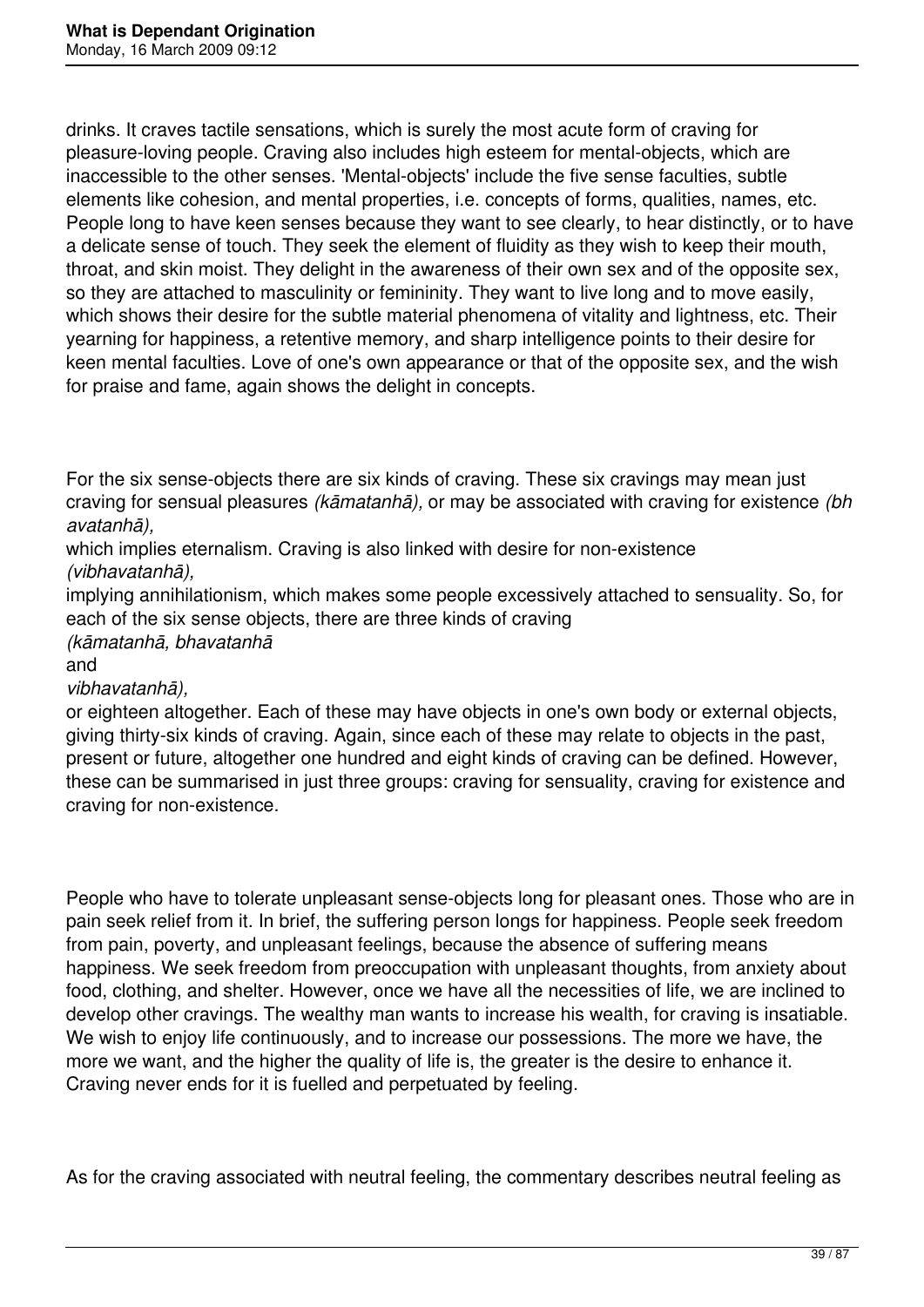pleasant because of its poise and subtlety. In the case of contact with ordinary sense-objects, neither a pleasant nor an unpleasant feeling is apparent. However, since neutral feeling is fine and subtle, it is tinged with enjoyment, so it makes us crave for more definite pleasure. It leads to discontent with the ordinary sense-objects and kindles the desire for better food, finer clothes, more refined pleasures and improved living conditions. In brief, beautiful objects stimulate attachment and craving for exquisite things. Unpleasant objects create the desire to be rid of them. When the sense-objects produce neutral feelings, we are still discontented and crave for enjoyment. This shows how feeling produces craving.

### **Craving and the Cycle of Existence**

Simultaneous with the arising of sense consciousness, mind and matter, sense-bases, contact, and feeling arise. For everyone who is not yet free from defilements, feeling leads to craving. Craving in turn causes attachment, which motivates wholesome or unwholesome deeds *(kamm abhava).* 

With the right supporting conditions,

*kammabhava* 

leads to rebirth and so to aging, disease, death, and all other mental and physical suffering. Thus feelings lead to suffering in the cycle of existence. Nobody can prevent the arising of mind and matter, sense-bases, contact, and feeling as concomitants of consciousness. Even the Buddha and the arahants have pleasant, unpleasant or neutral feelings because of contact with sense-objects. They feel pain that arises from physical affliction but they do not suffer mentally, nor do they take delight in pleasant sensations. So they are free from craving and attachment. They do not strive for pleasure and happiness, and because of their non-kammic way of life, they do away with rebirth, mind and matter and other causes of suffering. This is the extinction of suffering for the arahant who is completely free from defilements. So it is said, "Due to the complete extinction of craving rooted in pleasant or unpleasant feeling on the Noble Path, the extinction of attachment comes about."

Pleasant and unpleasant feelings make one long for enjoyment. However, they do not affect the arahants. This may sound incredible, but the most alluring sense-object has no appeal for arahants, who have no desire for pleasure. They are entirely free from craving and attachment, which means the complete extinction of kamma, rebirth and its attendant suffering. So it is said, "The extinction of attachment leads to the extinction of kammic effort. The extinction of kammic effort leads to extinction of rebirth, and extinction of rebirth leads to extinction of aging, death, grief, lamentation, and despair."

## **The Extinction of Craving**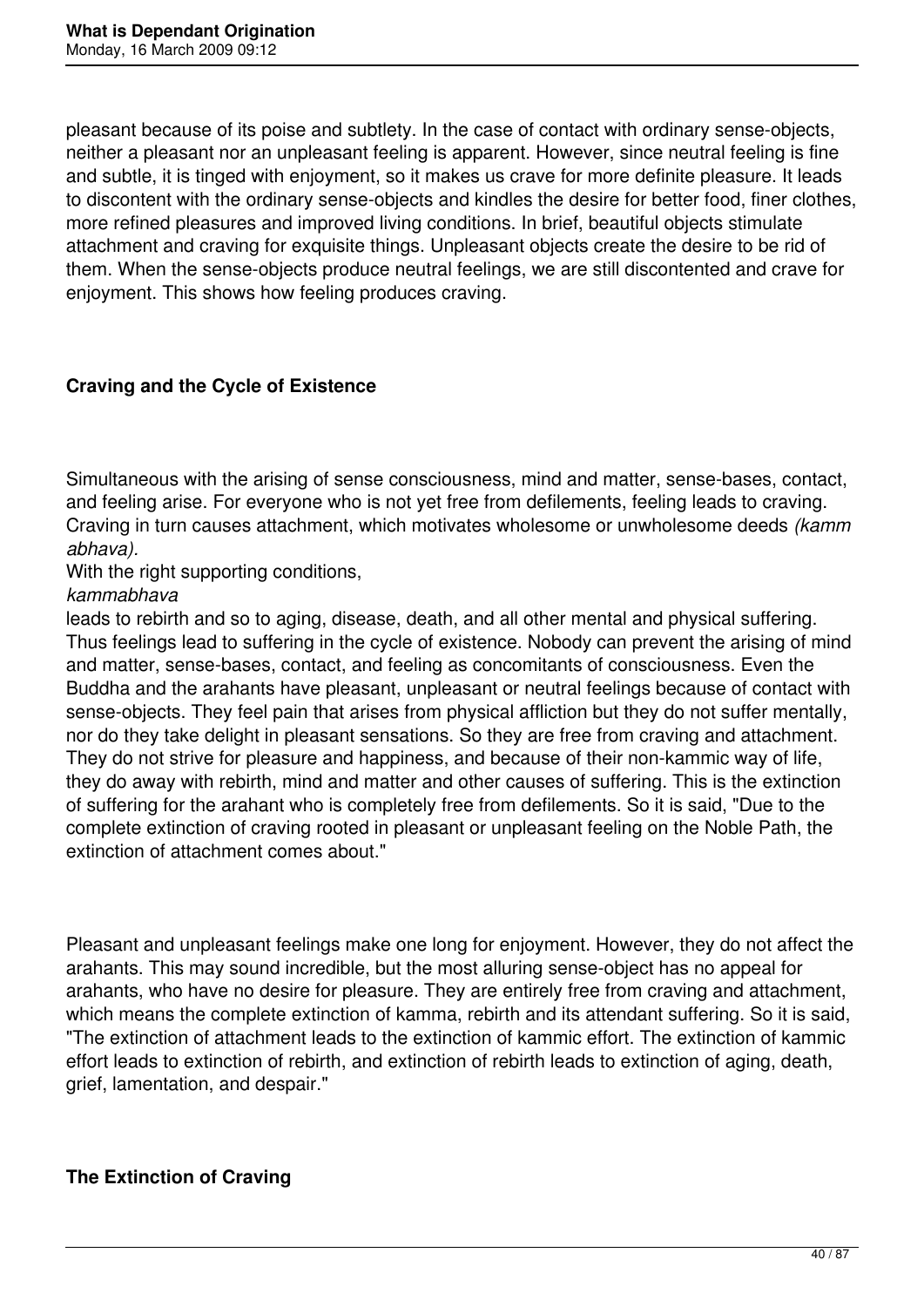With the extinction of craving all its effects cease, resulting in the extinction of suffering. It does not imply the end of happiness or of a living being. It is simply the cessation of the psychophysical process that is the origin of suffering. Just as arahantship means the complete extinction of craving, the attainment of non-returning means the extinction of sensual desire and rebirth in the sensual realm. At the stream-winner stage, one has eradicated all craving that might lead to the lower realms, or to more than seven existences. Thus implicit in Dependent Origination is the alleviation of suffering with the reduction of craving. Likewise, insight ensures the momentary extinction of craving. Sense-objects lead to pleasant and unpleasant feelings, which, in the absence of insight, end in craving and its attendant suffering. However, one who practises constant mindfulness and has developed insight sees only the arising and passing away of all phenomena, their impermanence, suffering, and impersonality. Pleasant or unpleasant feelings are also seen to arise and pass away instantly. One does not delight in the feelings that arise, nor does one crave for others, so one is free from craving.

Extinction of craving on the Noble Path differs from temporary extinction by insight. In the former case, the extinction is permanent and concerns every sense-object, whereas in the latter case extinction is neither permanent nor universal. Craving is extinct only at the moment of contemplation and only with respect to the object contemplated. Therefore, it is called momentary or partial extinction of defilements *(tadanga-nibbuti).* One who practises mindfulness is aware just of seeing, hearing, etc. This bare awareness leaves no room for craving, and its attendant attachment, kamma, rebirth, etc., cease to occur. In other words, with the cessation of craving, the cycle of suffering is partly cut off, which is called *"tadanga-nibbuti."* 

### **The Story of Venerable Mahātissa**

Venerable Mahātissa of Sri Lanka overcame craving through the practice of both *samatha* and *v ipassanā.* 

One day, on the way to Anurādhapura for his alms round, he met a woman who had left her home after quarrelling with her husband. At the sight of the elder, a lustful desire arose in her and she laughed aloud lasciviously. On looking at her, the elder noticed her teeth. Since he had been contemplating a skeleton, the body of the woman looked like a heap of bones. Concentrating on this mental image he attained

*jhāna.* 

Then, after contemplating this image with his *jhānic* 

state of mind, he attained arahantship. The elder continued his journey and met the woman's husband, who asked him whether he had seen a woman. The elder replied that he did see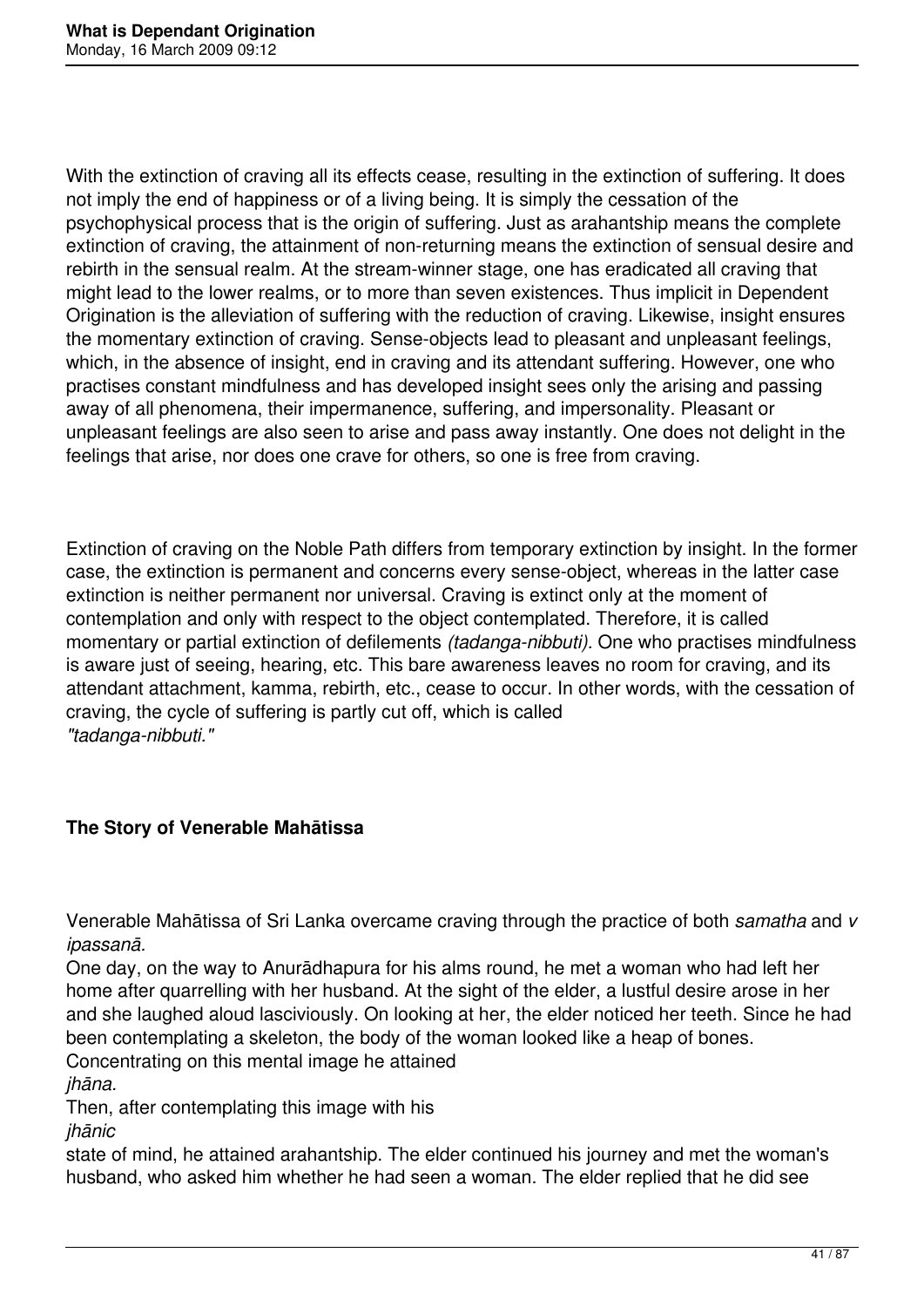something but did not know whether it was a man or a woman. All that he noticed was a skeleton that passed him on the way. He saw just the woman's teeth, but his practice of contemplation turned the impression of her body into the image of a skeleton. Therefore, there was no chance for lust or any other defilement to arise from his seeing the woman. Then practising *vipassanā*  based on his

#### *jhānic*

consciousness, he became free from defilements and attained arahantship.

Non-meditators might doubt that an image of a skeleton could arise at the sight of a person's teeth. However, without practice one cannot know what mind-training can do. Just concentrating without any training cannot help to create mental images, for they depend on steadfast and prolonged practice of contemplation. Imagination is the power of perception. Repeated contemplation strengthens perception, which then helps to create any kind of image. That this is possible even for a parrot is illustrated by a story from the commentary on the *Satipatthāna Sutta.* 

### **The Story of a Parrot**

A dancer stayed for the night with the bhikkhunīs and left an intelligent parrot when she went away. The bird was cared for by the novices. The senior bhikkhunī thought that the bird should have something to contemplate while living among spiritual aspirants. So she taught her to contemplate " *atthi —* bones." One morning, the parrot was seized by an eagle. Because of the outcry raised by the novices, the eagle dropped the parrot. The bhikkhunī asked the parrot what it contemplated when it was seized by the eagle. The bird replied, "I thought of a skeleton being carried off and I wondered where it would be scattered." The bhikkhunī said, "Well done! This contemplation will contribute to your liberation from existence."

A thing that is repeatedly contemplated will become fixed in the mind. If even a parrot can visualize a skeleton, a human being can do the same. The parrot imagined itself and others to be skeletons. Because of this contemplation, it had no fear, anger or worry when it was taken away by the eagle.

So *Satipatthāna* meditation is extolled as a practice that helps to overcome grief and anxiety and to extinguish mental and physical suffering. However, many people are not as wise as this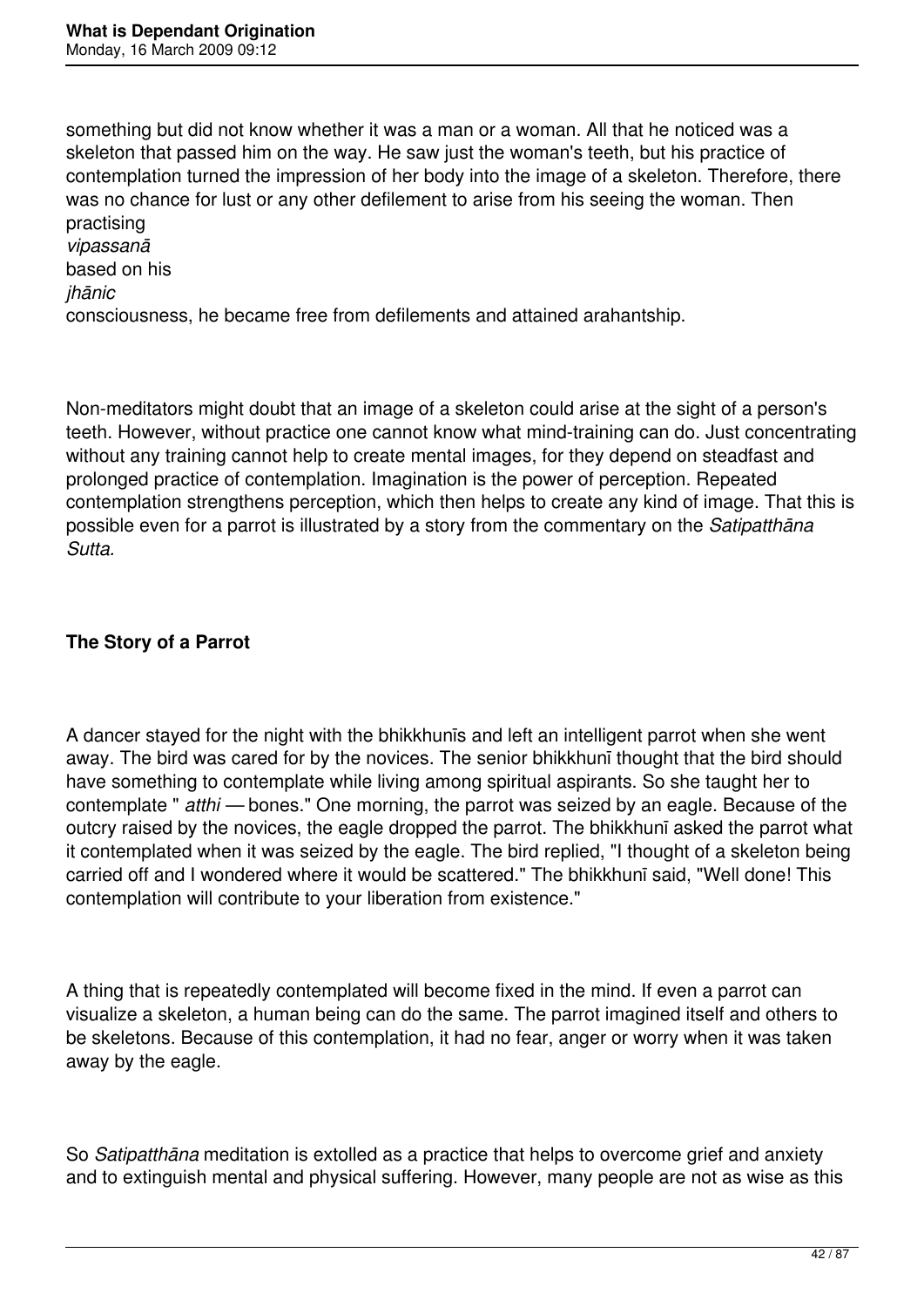parrot since they never take any interest in the Dhamma nor do they practise it. The meditator should resolve to surpass the parrot in the practice of insight. If Venerable Mahātissa had failed to regard the laughing woman as a skeleton, he might have become lustful and yielded to temptation in the solitude of the forest. Even if he had had no sexual desire then, any attractive impression of the woman could have made him vulnerable to temptation later. However, thanks to his insight through contemplation of the skeleton, he overcame defilements and achieved final liberation.

### **Contemplation and Extinction**

With the total extinction of craving, attachment is extinguished, which entails the eradication of all the consequences. Contemplation of impermanence, unsatisfactoriness, and not-self ensures the partial extinction of craving, attachment, kamma, rebirth, etc. The aim of insight meditation is to eradicate defilements and to put an end to all suffering, so it deserves the attention of everyone who seeks happiness. Without this practice, pleasant or unpleasant feelings at every moment of seeing are sure to lead to craving, kamma, and rebirth. The consciousness involved in every moment of seeing is due to ignorance and mental formations in the previous existence. Seeing occurs with consciousness, mind and matter, the sense-bases, contact, and feeling. The Pali texts treat each of these separately when explaining their causal relations, but they do not arise separately. If consciousness arises from mental formations, it arises with its respective mind and matter, sense-bases, contact, and feeling. All these phenomena are the product of past mental formations. They are called the cycle of resultants. The cycle of defilements — ignorance, craving, and attachment — produces the cycle of kamma — mental formations and becoming. This leads to the cycle of resultants — consciousness, mind and matter, sense-organs, contact, and feeling. This again leads to the cycle of defilements.

The arising of these five resultants when seeing just means seeing to most people. In fact, seeing is the product of consciousness, mind and matter, the eye-base, contact, and feeling. It is the same with other psychophysical events such as hearing, smelling, and so forth. Seeing involves consciousness together with attention, volition, etc., based on the eye. It also requires eye-sensitivity, visual object, visual-consciousness, and mental advertence *(dhammāyatana).* C ontact with the visual object is

*phassa,* 

and the pleasant or unpleasant feelings that the object occasions are *vedanā.* 

So all five resultants accompany every moment of seeing. The same may be said of other phenomena that arise from hearing, smelling, and so forth.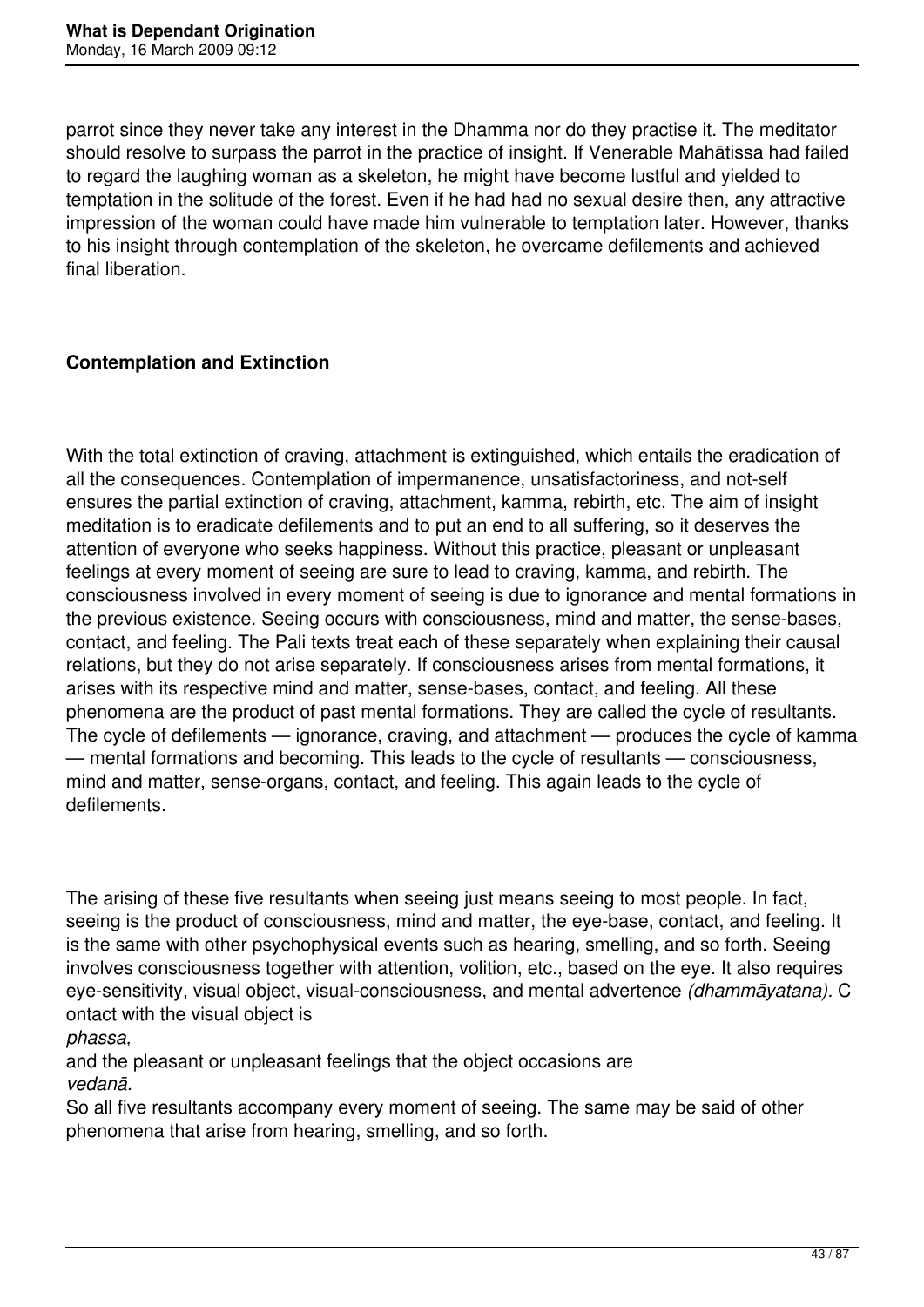### **Cutting Off at the Foundation**

This constant stream of five psychophysical resultants is what we call a man, a *deva,* or a living being. However, these are just conventional terms that refer to the five mental and physical aggregates. Ultimately, no substantial, permanent being can be found. The only reality is the arising and passing away of psychophysical phenomena. For the mindful meditator this insight means the extinction of craving, attachment, kamma, rebirth, and suffering — a chain of consequences that, for an unmindful person, might result from feeling. This is how to end the cycle of existence through the elimination of its key link — craving, as conditioned by feeling. To prevent feeling from giving rise to craving, one should note all phenomena that arise from the six senses. The most obvious is the tactile sensation that accompanies the four primary elements. So, the beginner should start contemplation with tactile sensations.

This method is according to the Buddha's teaching in the *Satipatthāna Sutta,* "One knows 'I am walking' when one walks." How does one know it? One knows it by mentally noting, "walking, walking." One practises mindfulness, too, when one stands, lies down, bends the arms, or does anything else. When no bodily action or movement can be noted, one should direct the attention to the abdominal rising and falling. One should also note any thought or mental activity and any feeling that may arise. In brief, one must be mindful of all the psychophysical phenomena that arise from the six senses. As concentration develops, such mindfulness leads to insight into impermanence, unsatisfactoriness, and not-self, an insight that leaves no room for craving. With the extinction of craving, attachment ceases, and therefore rebirth too, with all its attendant suffering. This is the way to stop the cycle of existence through the elimination of its root cause, craving.

Technology has created machines that cannot be operated without knowing how they work, but those who know how can control them just by turning a key. Similarly, the key to the cycle of Dependent Origination is the link between craving and feeling. However, this is true only if feeling is conjoined with two kinds of latent tendencies: *santānānusaya* and *ārammanānusaya.*  Arahants are free from these tendencies and so, although they have feelings, they have no craving. This extinction of craving leaves no room for new kamma and neutralises old kamma, so the arahant is not reborn. Other people have latent defilements, which does not mean the existence of immoral desires lying dormant somewhere, but only the possibility of their arising under suitable circumstances. Hence, the term

*'santānānusaya kilesa.'* 

These latent defilements may become greed, hatred, ignorance or other defects in those who fail to contemplate, and who thus embrace illusions of permanence, happiness and selfhood. Defilements that may arise from sense-objects in the absence of insight are called *ārammanānusaya kilesa.*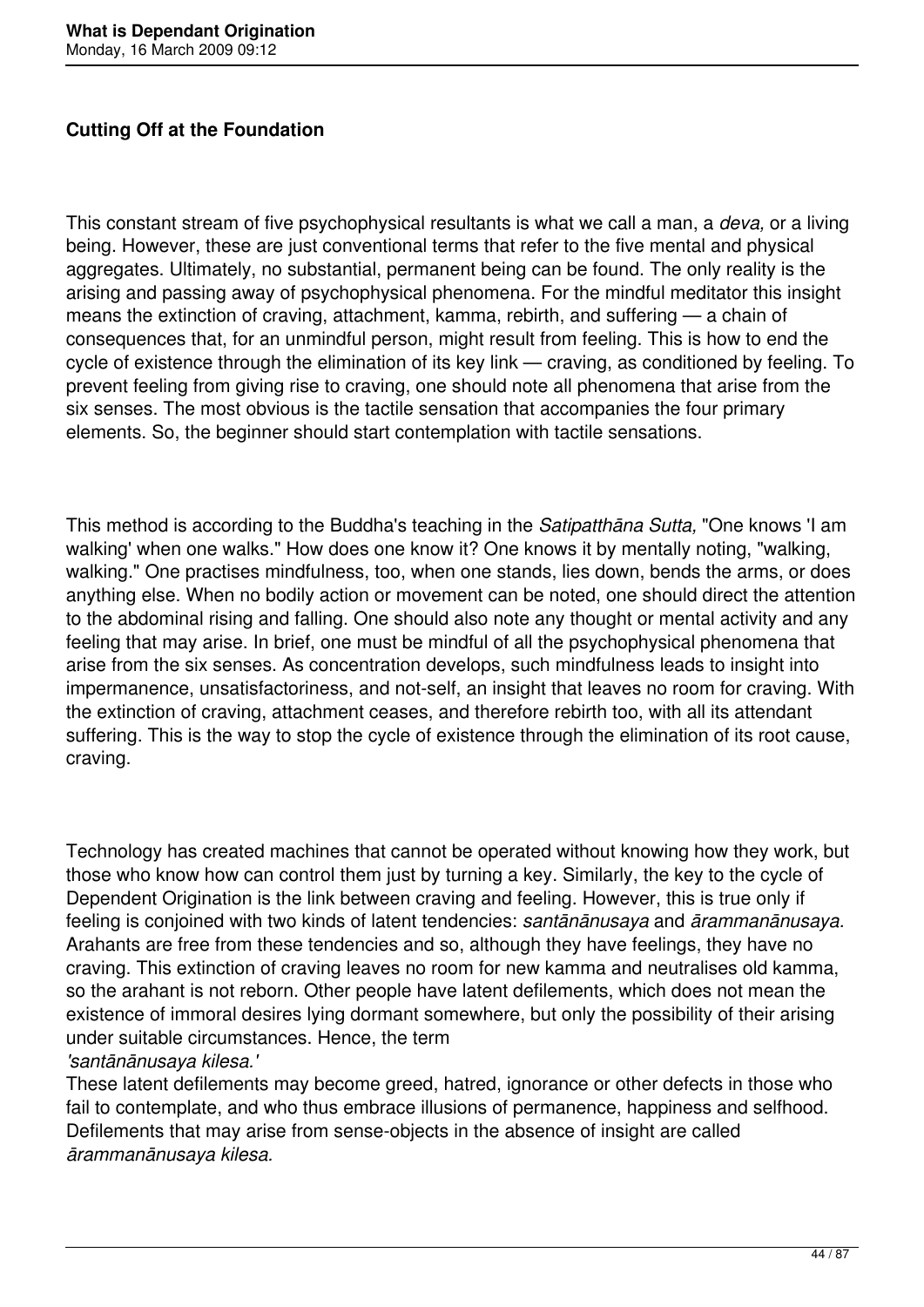### **Defilements and Unmindfulness**

Greed and ill-will regarding what one has seen or heard are manifestations of the second kind of latent tendency. The impressions we retain are of permanent, lovely or repulsive objects. So recall of those images leads to greed, hatred or delusion. Greed is a synonym for craving. It usually arises directly in response to pleasant feeling, but it may also arise when unpleasant feelings make us crave for pleasure. Delusion leads to unmindfulness, and therefore to attachment and craving. Only the practice of bare awareness rules out the possibility of craving and nostalgia. Without it, craving dominates us and leads to suffering.

In the *Mora Jātaka,* the bodhisatta was a peacock who used to utter a verse of protection in the morning after he awoke and at night before he went to sleep. So, for 700 years he escaped the traps set by a hunter. Then the hunter employed a peahen as a decoy. Enticed by her, the peacock forgot to recite the verse and so fell into the trap.

Guttila was a harpist in Benares. He courted a woman but was ridiculed and scorned. So at night he sang a sweet song and played his harp in front of her house. Fascinated by the music, she rushed out, stumbled, and fell to her death. In the *Mora Jātaka* it was the female voice, and here it was the male voice that led to death.

No-one can deny that sound is impermanent. Every sound vanishes instantly, yet we enjoy songs and music because of their apparent continuity. If we note every sound as, "hearing," "hearing," our realisation of impermanence makes it impossible for pleasant feeling to engender craving. This means the non-arising of attachment and its resultant suffering.

Smell is seldom predominant. A meditator must, of course, note it and see that it does not lead to craving.

Mindfulness is especially important in eating. Unmindful people love delicious food. They are fond of such pleasure, and always want to enjoy it. According to the *Bālapandita Sutta,* those who do misdeeds for the sake of delicious food are reborn as animals that eat grass, leaves or human excreta. Unpalatable food creates the desire for delicious food. So, when eating, one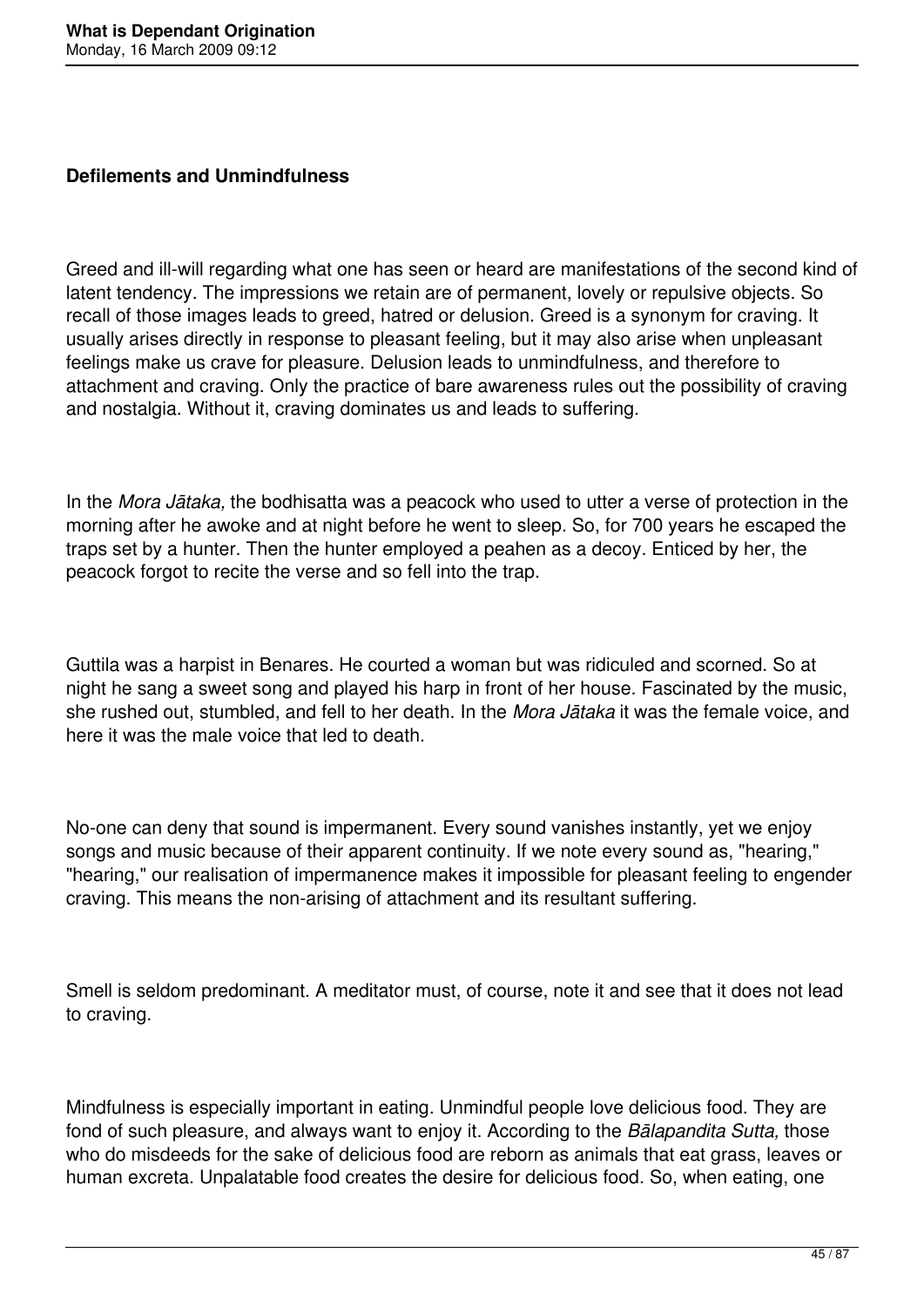must note carefully each movement of the hand and mouth, and every taste. Through such mindfulness, one realises that all actions and feelings vanish. Thus one gains an insight into impermanence, an insight leading to the extinction of craving and its attendant suffering.

### **Thoughts and Tactile Impressions**

Tactile impression is always present over the entire physical body. Thinking, too, is always present unless one is asleep. So thoughts and tactile impressions form the objects of insight practice most of the time. One should contemplate them when nothing else engages one's attention. Thoughts should be noted, even if they happen to be unpleasant. A beginner is often assailed by distractions, but they usually disappear as one gains experience and develops concentration. Thoughts about the Dhamma may occur sometimes, and should also be noted. Contemplation of thoughts ensures insight into impermanence and the extinction of suffering.

Some readers may be wondering how insight meditation relates to Dependent Origination. The doctrine explains the chain of effects conditioned by their respective causes. I want to show how to stop the suffering that results from the interaction of cause and effect. So I should describe the practice wherever it is relevant. Thus when it is said, "Ignorance leads to mental formations" and "mental formations lead to rebirth," I must show how to remove ignorance. Similarly, concerning consciousness, etc., I must stress how to break the link between feeling and craving, which is the main cause of suffering.

### **Three Kinds of Craving**

If feeling is not rightly contemplated, it leads to one of three kinds of craving: craving for sensual pleasure, craving for existence or craving for non-existence. The first, craving for sensual pleasures, is focused on sensual objects and is most prevalent among the beings of the sensual realm. Craving for existence is based on the eternity-belief. It assumes the permanence of living beings and the indestructibility of the self despite the dissolution of the physical body. This belief is not deep-rooted among Buddhists, but non-Buddhists hold it so firmly that it is a major impediment to their liberation. Their craving for existence is evident in their illusion of a permanent self and their love of pleasure. Craving for non-existence is born of annihilationism. This view is not found among Buddhists, and one is not a true Buddhist if one holds it. Craving for non-existence means the desire for the cessation of the life-stream after death, and the love of pleasure rooted in the materialistic view of life.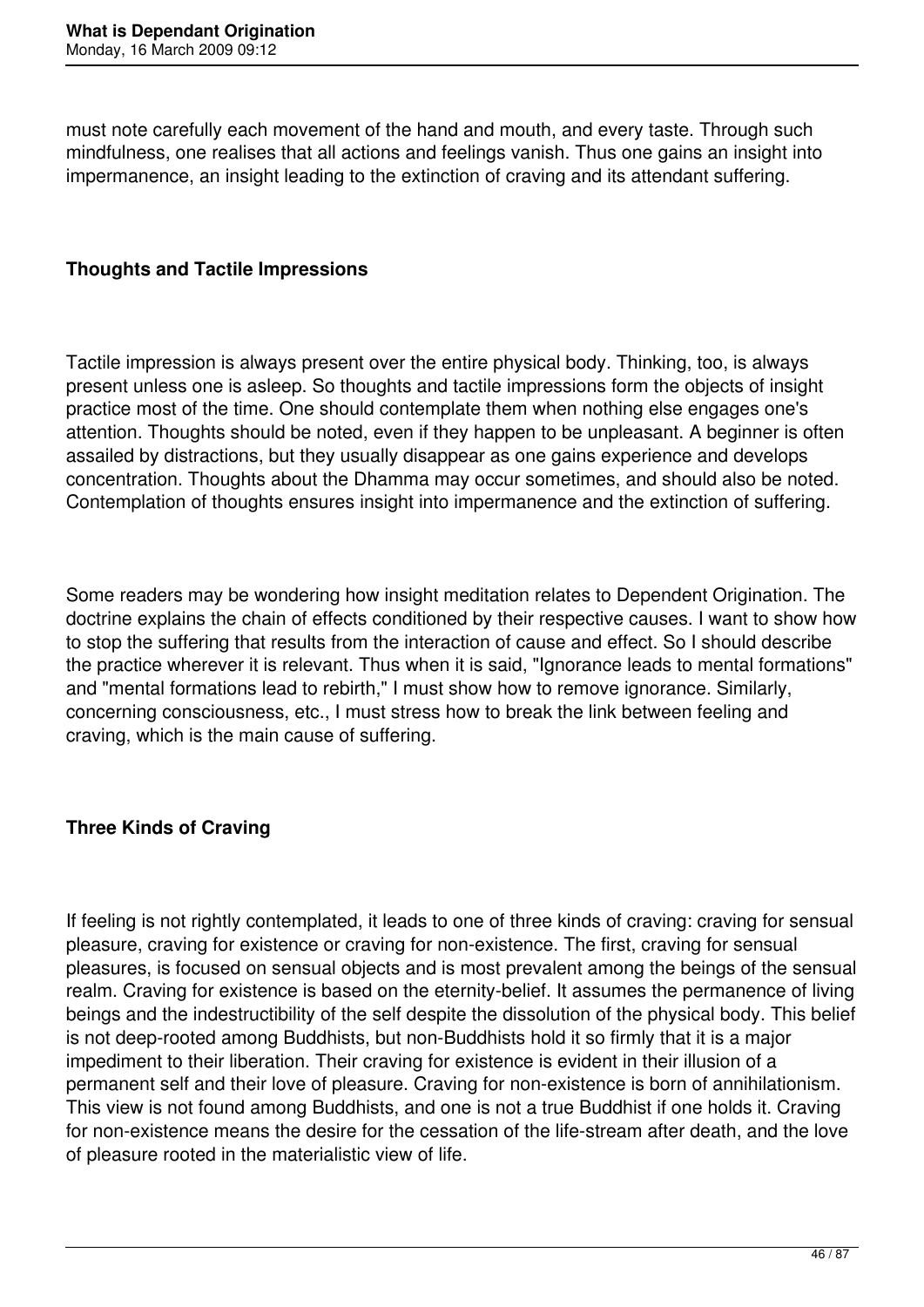Each of these three cravings stems from the failure to realise impermanence,

unsatisfactoriness, and not-self through the introspection of feelings. So to forestall craving and its consequences, namely, rebirth and suffering, one should contemplate all phenomena and try to see everything as it really is.

# **Craving to Clinging**

## **Craving to Clinging**

Dependent on craving, attachment *(upādāna)* arises. The term *upādāna* is a compound of *upa* = intense, extreme, and

*ādāna* 

= grasp, take. Thus it means to grasp firmly, or intense, obsessive craving. Attachment is of four kinds: 1) attachment to sensual pleasures, 2) attachment to wrong views, 3) attachment to rituals as the way to salvation, and 4) attachment to the belief in a soul, or personality-belief.

## **Attachment to Sensual Pleasures**

Sensual objects arouse desire in everyone who is not free from sensual craving. These objects are five in number: sight, sound, odour, taste, and touch.

Men, women, and consumer goods may possess natural beauty or may seem beautiful in the eyes of the beholder. It is the physical appearance of women that attracts men, and vice versa. Both men and women like clothes, jewellery, cars, etc. It is not merely the shape or colour that arouses desire. Men and women are drawn towards each other, not only by the complexion but by the whole persona of the opposite sex. Consumer goods are designed to make people want them. Shape and colour announce or identify sense objects just as the cry of an animal helps the hunter to track it. The voices of men and women, songs or music are pleasing to the ear. Some sounds and voices are really melodious while others seem pleasing only to a few. Again, it is not the mere sound that attracts us for when we delight in hearing a sound or a voice, it is the whole thing or the being producing it that forms the focus of our attachment.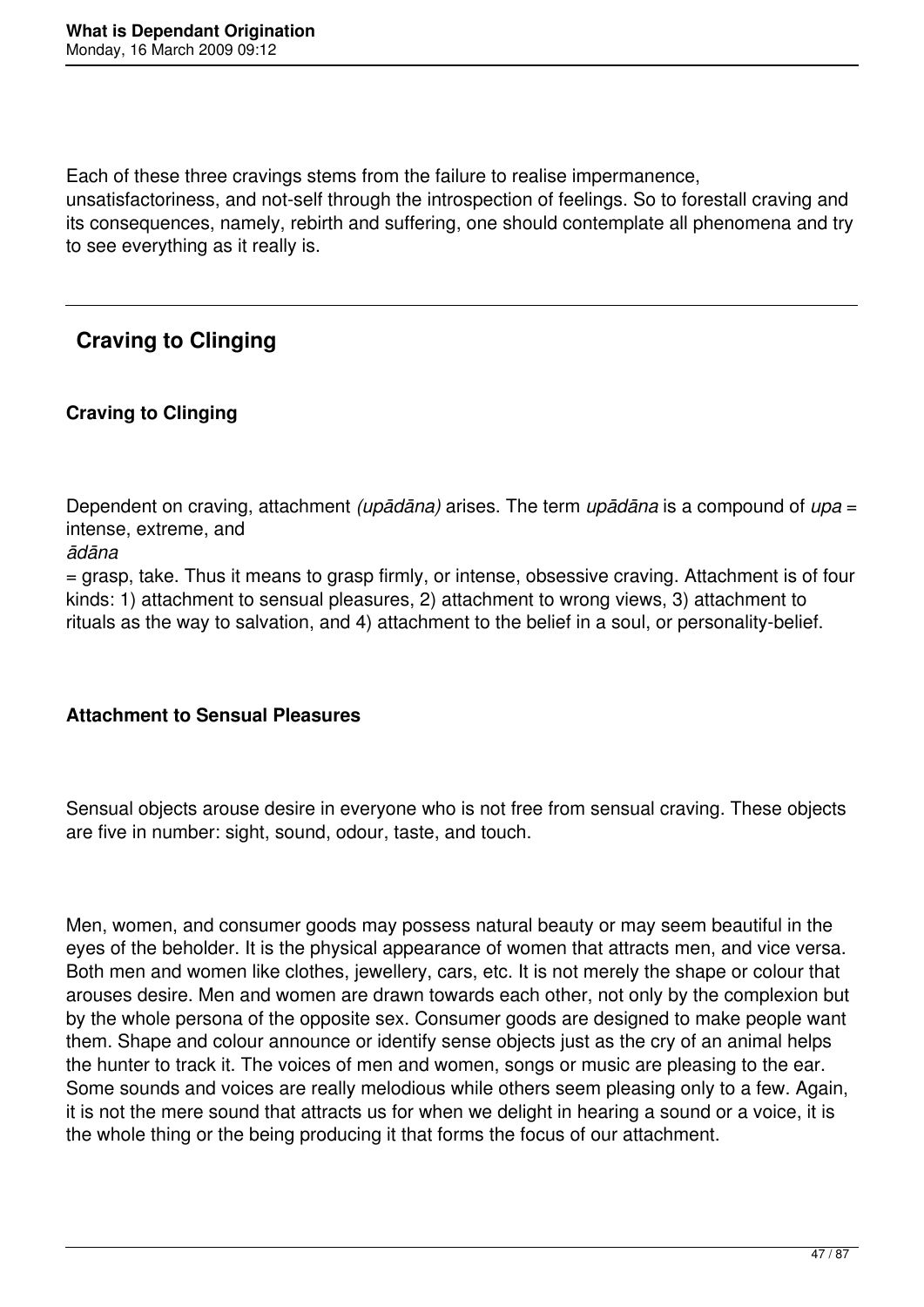Fragrant odours include all kinds of scents: flowers, powders, perfumes, etc. Men and women apply perfumes to their bodies and delight in these scents. Then, it is not the scents alone, but the whole physical body giving out the scent that arouses desire.

The pleasure that we get from eating or drinking is based on food and drink. For pigs, dogs, and other animals, even scraps and waste may be pleasurable. Some people are very fond of bitter or spicy food, while others like intoxicants. Their pleasure is more apparent than real since most people do not share their preferences. The pleasure of eating is not confined to food, but also involves the preparation of food, or the person who prepares it. This is evident when a man enjoys eating food prepared by his wife although her cooking may not impress others.

Another source of pleasure is physical contact. Soft beds, luxurious clothing, warm things in the cold season, cool things in the hot season, the body of the opposite sex — all of these produce not only the craving for touch, but also the wish to possess the object of desire. Physical contact paves the way for attachment to the body.

Animate and inanimate things provide the means for enjoyment, for example, money, jewellery, food, animals, vehicles, houses, land, and dependants. People work hard to secure these sources of pleasure so that they can have delicious food, beautiful clothes, and fine houses, and enjoy entertainments.

Craving usually leads to attachment. When a man starts smoking, he enjoys it, and as he grows accustomed to the habit he becomes addicted. Through habit one becomes excessively fond of certain objects and feels frustrated or restless on not getting them. So, sensual craving gradually develops into sensual attachment, grasping or infatuation *(kāmupādāna).* Attachment cannot arise without craving. Foreign songs and music do not appeal as much as those from one's own culture, so people do not enthuse about them. The same is often true of exotic foreign dishes, which enjoy great popularity in their country of origin.

## **Attachment to Wrong Views**

Another kind of attachment is attachment to wrong views *(ditthupādāna).* It covers all the wrong views, apart from those in the third and fourth categories of attachment. So every wrong view is to be regarded as attachment. Here, we will describe at length ten wrong views that have a firm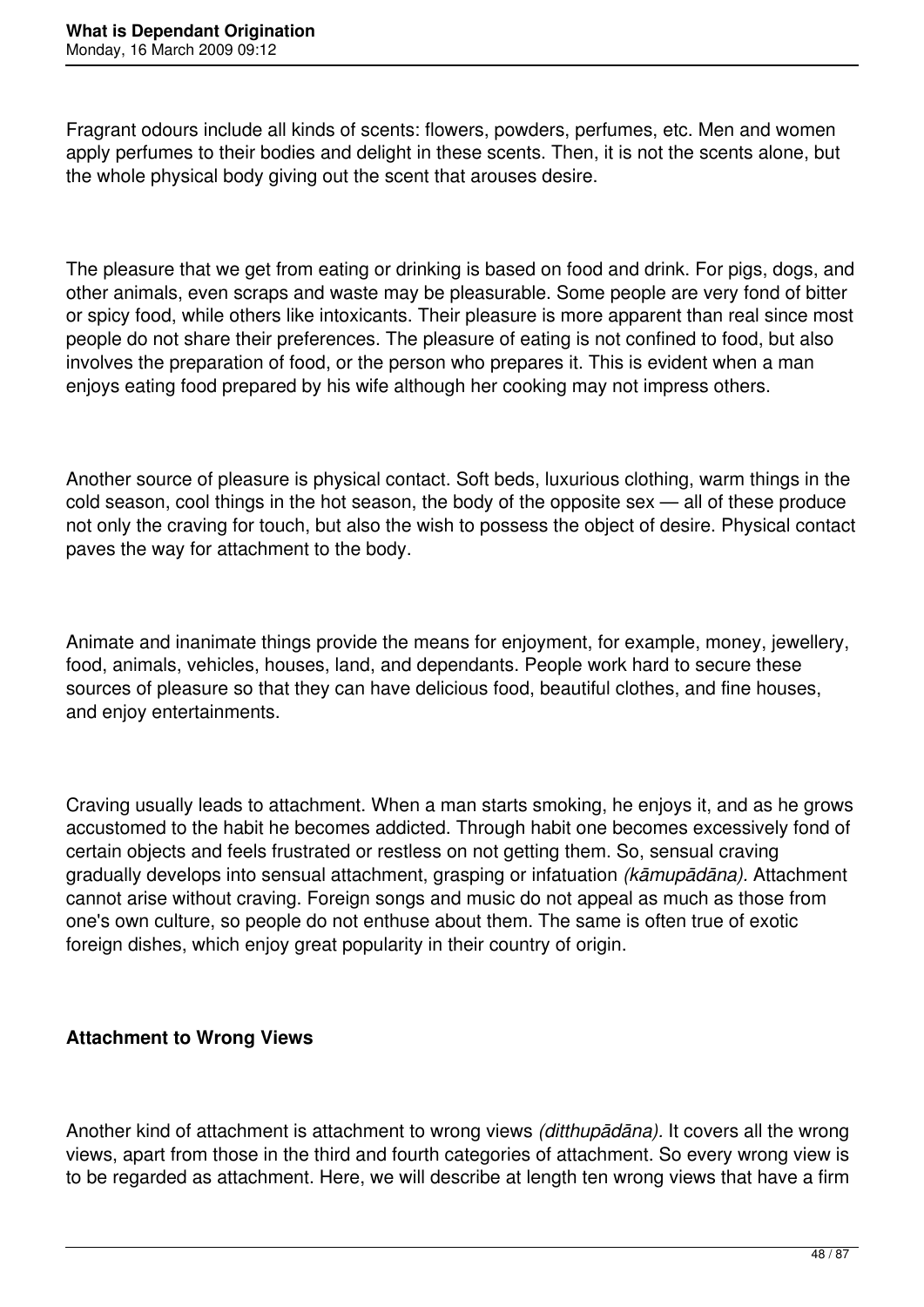hold on many people.

The first view is that charity is not a meritorious deed — that it is only a waste of money. This view rejects the value and benefits of a good deed, but it is baseless. An act of charity makes the donor joyful, benefits the recipient in body and mind, and may even save one's life if one is starving. The donor is popular and highly respected, and after death is reborn in a celestial realm. Convincing sceptics of this reward after death is difficult, but the results of kamma can be seen by those with psychic powers. One of these is the divine eye, which enables one to see donors prospering in celestial realms, or to see immoral, non-donors suffering in the lower realms. Such visions may even appear to meditators who lack psychic powers but have deep concentration. Sceptics may dismiss these visions as just imagination, but the widespread agreement of accounts about other realms lends weight to their credibility.

The second wrong view denies the kammic benefits of charity on a grand scale.

The third view rejects the kammic benefits of feeding guests, giving gifts on New Year's Day and so forth. This view is essentially the same as the first. It refers to small acts of charity that were customary in ancient India but dismissed as futile by heretics.

The fourth view denies the kammic result of any virtuous or immoral act. Plenty of evidence can be found for the effects of a man's actions in this very life. As for the results after death, those with psychic powers can testify to them. However, people who are excessively fond of sensual pleasures like to give a free rein to their desires. They resent moral values and noble ideals, which they regard as an obstruction to their material progress. So they put forward many arguments to justify their rejection of the kammic law. In the end, all this prevarication is due to their excessive love of pleasure.

The fifth and sixth views deny that we owe any respect, honour or support to our mother and father for their loving care in our childhood. It is said that parents have children through the indiscretion of sexual intercourse, that they bring them up from a sense of responsibility, so why should children be grateful to them? Therefore, it is not a duty to look after one's parents nor is it immoral to ill-treat them. This is a despicable view, and those who hold it will not be respected by their children.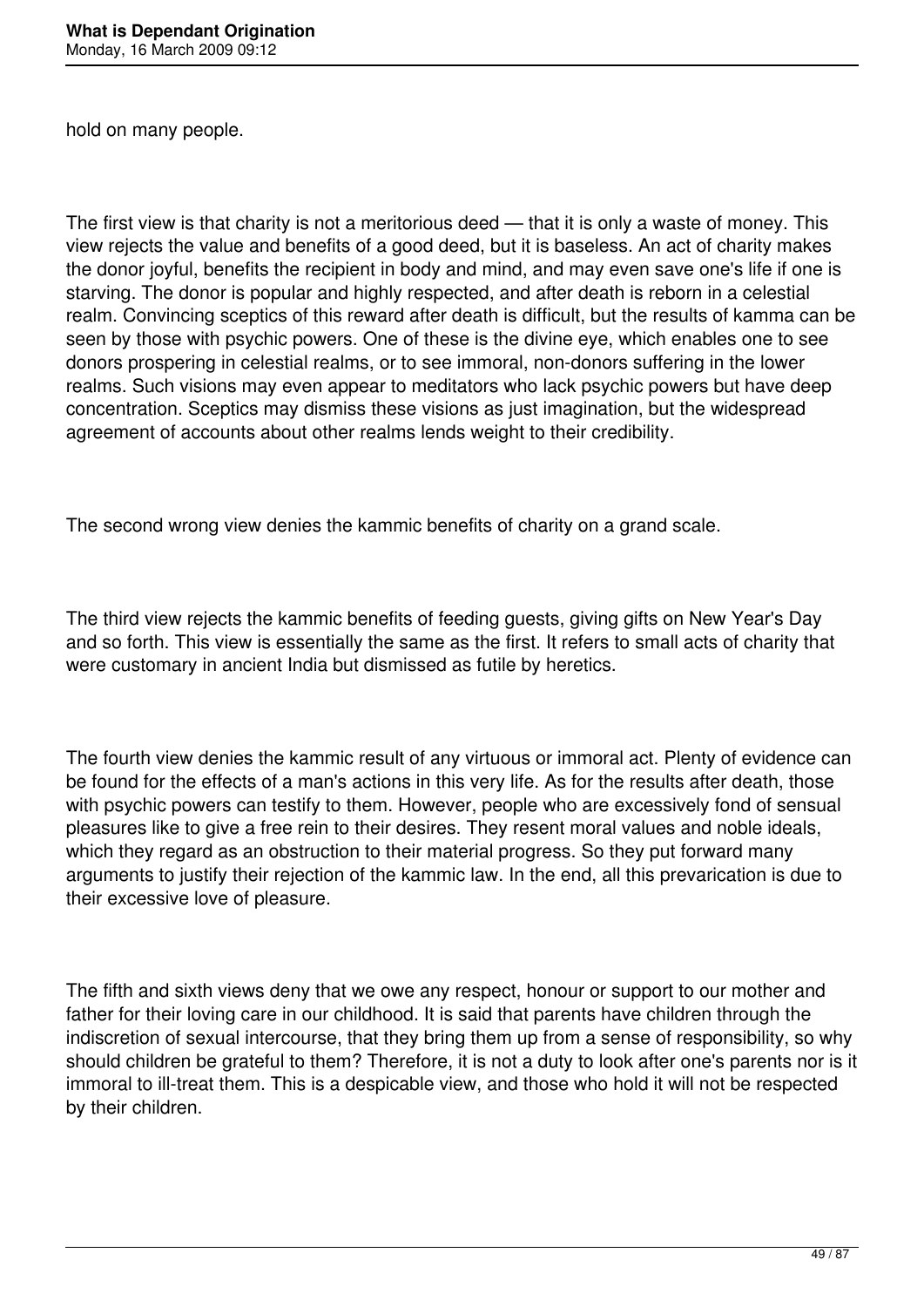The seventh view denies the existence of any realm other than the human and the animal worlds. It also rejects the possibility that an animal may be reborn as a human being.

The eighth view denies the rebirth of human beings in celestial or animal realms, or in hell, and teaches annihilation after death.

The ninth view denies spontaneous rebirth. In other words, it denies the existence of living beings that appear spontaneously without being conceived in the womb. This view is untenable since encounters with benevolent or malevolent spirits are reported from all over the world, and mediums and witch-doctors can invoke them. Celestial beings or spirits are sometimes visible to meditators.

The tenth view is that no recluse or priest can speak of this world or the other world and still conform to his own teaching. The view implies that no-one can speak objectively about kamma based on personal experience. It means that all their teaching is guesswork and speculation, and so erroneous and corrupt. Today this view is echoed by those who scoff at religion. They reject the existence of Buddhas and arahants who, through their own effort, know the world as it really is. However, the logic underlying this view is self-defeating. By the same kind of reasoning, one can reject *this* view since those who hold it also do not really know anything about this or the other world. As for the *Buddhadhamma,* it rests on extraordinary insight. So it lends itself to empirical investigation, and much scientific evidence supports it. The man who taught the Indian brand of scepticism in the time of the Buddha was Ajita. He attacked all religious teaching without qualification, so presumably the arahants and the Buddha were also targets of his denunciation.

All these wrong views amount to the denial of the law of kamma. The rejection of kamma means rejection of any benefit from charity, reverence to parents and other meritorious deeds. So, the potential for arahantship or Buddhahood is also rejected. Conversely, the ten right views are based on the belief in kamma, or moral accountability.

The first right view is that charity is beneficial. A donor is admired at least by the recipients, who will respect their benefactors, praise them and help them in times of trouble. The donor dies calmly with pleasant deathbed visions and after death attains a favourable rebirth in either the celestial or human realms. A favourable rebirth may finally lead to the Noble Path and nibbāna. It was usually with an act of charity that the bodhisatta and others embarked on their long spiritual journey leading to the goal of Buddhahood, Paccekabuddhahood or arahantship. The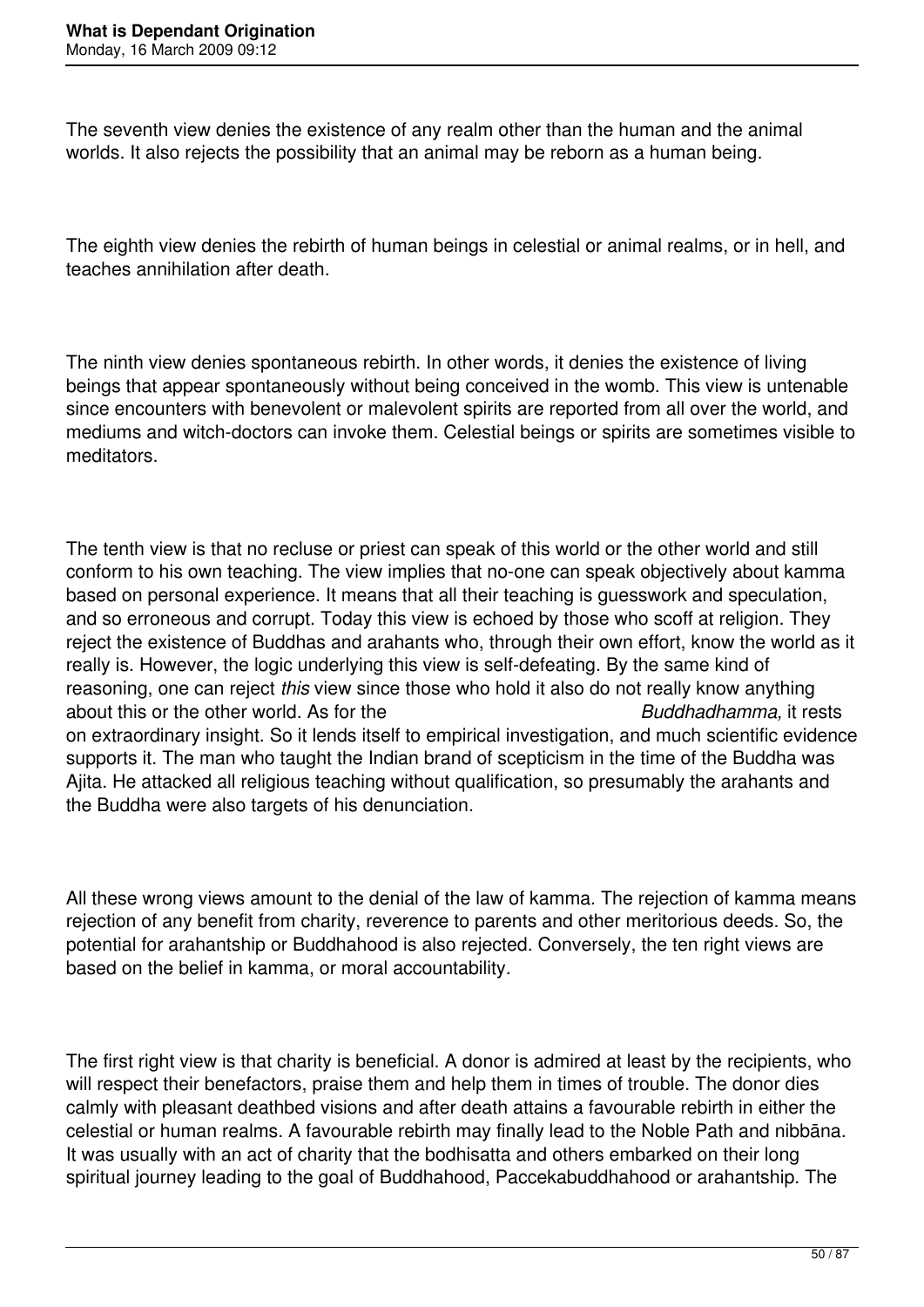kammic benefit of almsgiving is also evident in the disparate prosperity of various people engaged in trading or farming. Some prosper while others make a loss. Some meet with success easily while others fail to prosper despite their hard work. Other things being equal, this disparity is no doubt due to charity or the lack of it in a previous life.

As for the second and third views: One who believes in kamma will have no doubt about the value of giving alms lavishly, or the benefit of small acts of generosity such as feeding guests, giving presents, and so forth. These three right views are implicit in the law of kamma or moral accountability. That we fare according to our wholesome or unwholesome deeds is undeniable. Someone who leads a virtuous life according to the instruction of their parents and teachers is popular, gets help from others and achieves success. As they grow older, their prosperity increases. Similarly, because of wholesome kamma in a previous life one may be born in a noble family and be blessed with health, wealth, good looks, and sincere friends. The unfavourable effects of unwholesome kamma such as poor health, poverty, ugliness, etc., are also obvious.

The fourth view, the belief in kamma, also implies a recognition of deep indebtedness to our parents (the fifth and sixth views). Parents take care of their children from the time of conception. A pregnant woman is especially careful about her health, diet, and movements for the sake of the child in her womb. If she is a pious Buddhist, she keeps the eight precepts and contemplates the Buddha, Dhamma, and Sangha in the hope of influencing her child spiritually. After the child is born, the parents provide all its physical needs and education. When the child comes of age, they give whatever financial support they can to provide it with a start in life. For all these reasons, it is our obligation to respect and care for our parents. This wholesome kamma benefits us tremendously. At the very least, children who respect their parents will be respected in turn by their children. However, if they mistreat their parents they are very likely to be disdained by their own children.

The seventh, eighth, and ninth views concern the existence of this world, the other world, and beings that are reborn spontaneously. These right views also imply the belief in kamma. The law of kamma makes it possible for an animal or *deva* to be reborn as a human being, or vice versa. This can be verified to a certain extent but the observer must possess psychic powers, insight knowledge, or the ability to think rationally. Through the practice of mental absorption, one can attain the power of recalling previous lives and the divine eye, which can see the condition of a person who has passed on to a new existence. This psychic power is also accessible to those who practise insight meditation. Those who cannot practise meditation must rely on reasoning. In the Buddhist scriptures many individuals are accredited with the ability to recall their previous lives. They describe their past lives as human beings, animals, spirits or ghosts. To the rational mind, these accounts clearly corroborate rebirth in other realms after death and the sudden materialisation of certain beings.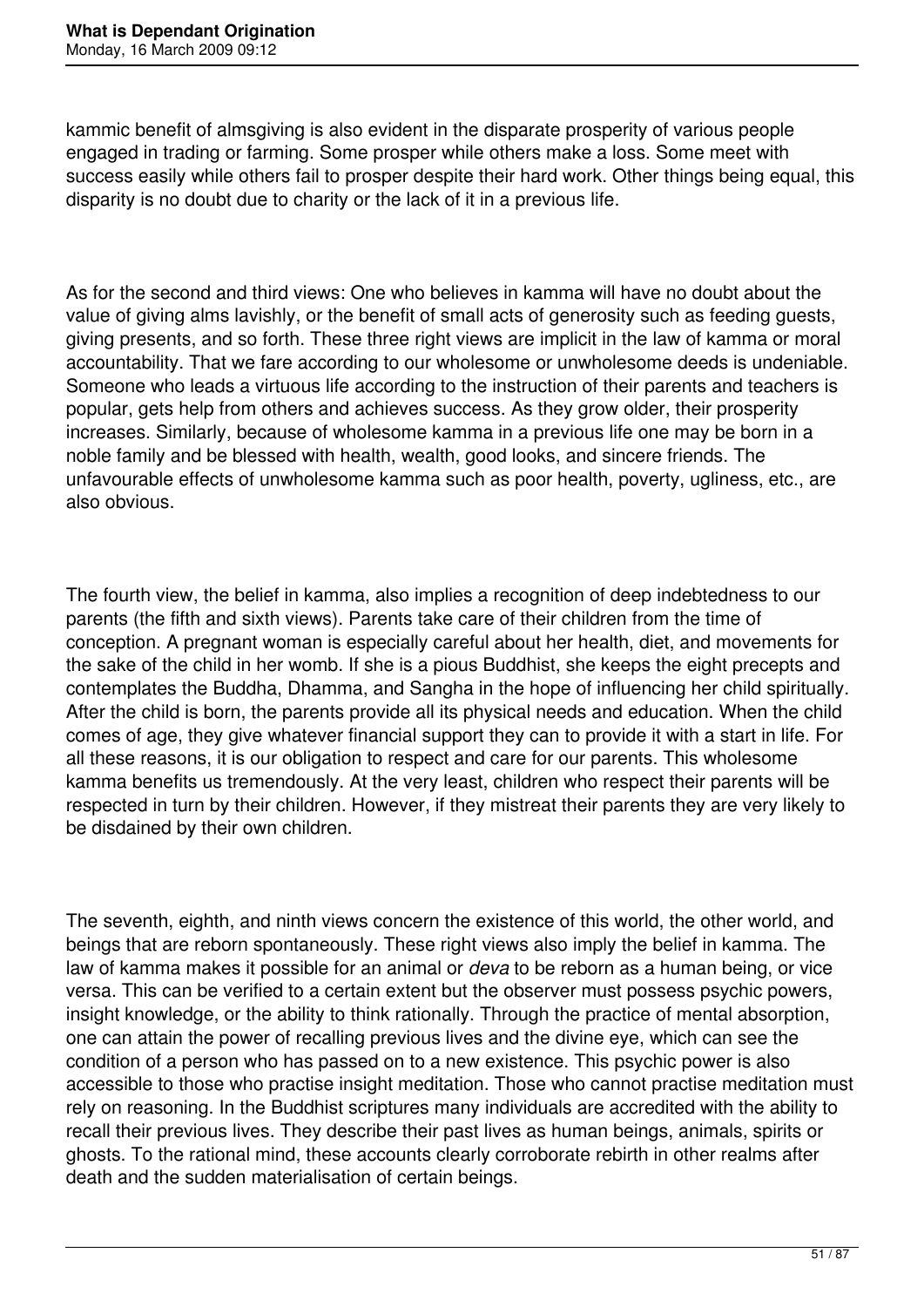It is relevant to mention the wise attitude regarding life after death. Suppose that one person accepts the belief in kamma and life after death while another rejects it. The second person will not do meritorious deeds such as charity and taking precepts, and will not avoid doing wrong. He or she will give a free rein to desire and so has no virtue worthy of respect or emulation. If the law of kamma is true, he or she is sure to be born in the lower realms and to suffer for many lifetimes. On the other hand, the person who believes in kamma and life after death will avoid immorality and cultivate virtue. So even if kamma and the afterlife are illusory, he or she will be praised and respected as a good person and will rejoice on recalling charitable deeds. As a respectable citizen, he or she will lead a peaceful life. These are the present benefits from the belief in kamma. If there is a life after death, one is assured of happiness in the future. So accepting the belief in life after death is pragmatic since it serves our present and future interests in any event. This is the infallible way of thinking that the Buddha recommended in the *Apannaka Sutta*  of the

*Majjhimanikāya.* 

The tenth view concerns faith in the Buddha, the arahants, and sages who can claim transcendent knowledge about this and other realms, and whose character lends credence to their teachings. Such faith also implies the belief in kamma because the attainment of the arahants and the Buddha rests in part on their perfections, which do not differ essentially from wholesome kamma. Development of perfections is a kind of learning. Just as a child has to learn many things to become well-educated, a bodhisatta has to seek knowledge and training for the attainment of his goal.

Some parents take their children to films and plays while others take theirs to pagodas and monasteries. So children learn skilful or unskilful habits and develop a taste for pleasure or appreciation of spiritual values. Skilful habits and self-discipline are a kind of perfection. Some children are spontaneously inclined towards a religious life. A few individuals have immense zeal for insight meditation. Such unusual interest in religion or strong inclination to practise meditation is born of the perfections in a previous life.

Prince Siddhattha became the Buddha because he had gradually developed and perfected virtues such as charity, morality, and renunciation over innumerable lifetimes. His enlightenment was not a matter of quick accomplishment in a single lifetime. The cumulative kammic potential strengthened his resolve to leave his family and the luxuries of the palace to seek enlightenment. Many people speak of their disillusionment with life, but it is very rare for a man to renounce all his wealth and become a monk. The kind of renunciation that distinguished the bodhisatta is barely conceivable. The bodhisatta cultivated nine other perfections in previous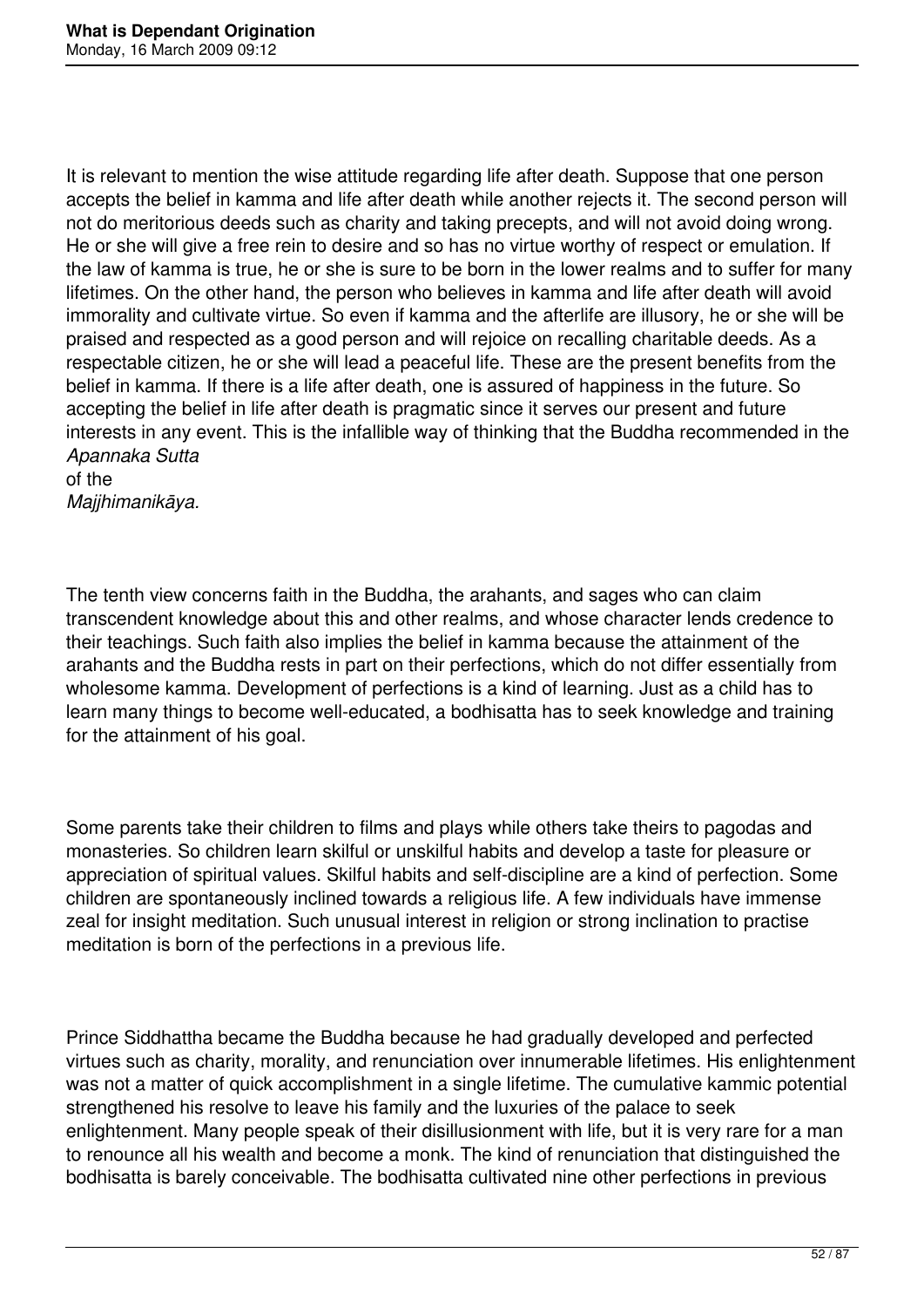lives for the sake of enlightenment: generosity, morality, wisdom, energy, forbearance, resolution, truthfulness, kindness, and equanimity. Consequently, in his final existence he was able to reflect and realise independently the nature of life, its Dependent Origination, etc. So, the perfections finally led to supreme enlightenment. The spiritual attainments of Paccekabuddhas and arahants were also based on their perfections. So, the belief in kamma makes it possible for one to become an arahant, Paccekabuddha or a Buddha. One who accepts this belief has no doubt about the transcendent knowledge of the Buddha and other sages.

So, attachment to wrong views is generally synonymous with denial of the law of kamma. This view was not so widespread in the time of the Buddha, or even a hundred years ago. However, now it is gaining ground, mainly due to books that criticise the doctrine of kamma in the name of scientific inquiry. As the scriptures say, wrong views are usually rooted in craving. With man's increasing greed for consumer goods, scepticism about kamma is likely to become stronger, so pious people should guard themselves against it.

Apart from the rejection of kamma, *ditthupādāna* also means strong attachment to ego-belief, annihilationism, and so forth. Attachment to rituals *(sīlabbatupādāna)*  and attachment to belief in a soul *(attavādupādāna)*  are the other two kinds of wrong views.

### **Attachment to Rituals**

*Sīlabbatupādāna* is attachment to futile practices that do not lead to the end of suffering. It is the view that imitating cows, dogs or other animals leads to the end of suffering. It found expression among some ascetics in the time of the Buddha. Like animals, they lived naked, slept on the ground, and ate, defecated, and went about on all fours. They believed that such a way of life served to purge them of all unwholesome kamma and forestall new kamma, thus assuring them of an end to suffering and eternal bliss after death.

This view may sound incredible, but some people's preferences are very odd as they differ in their beliefs and inclinations. Once two ascetics, one named Punna (who lived like an ox) and another named Seniya (who lived like a dog), came to see the Buddha. They asked the Lord about the benefits of their practice. The Lord was reluctant to answer, but when pressed he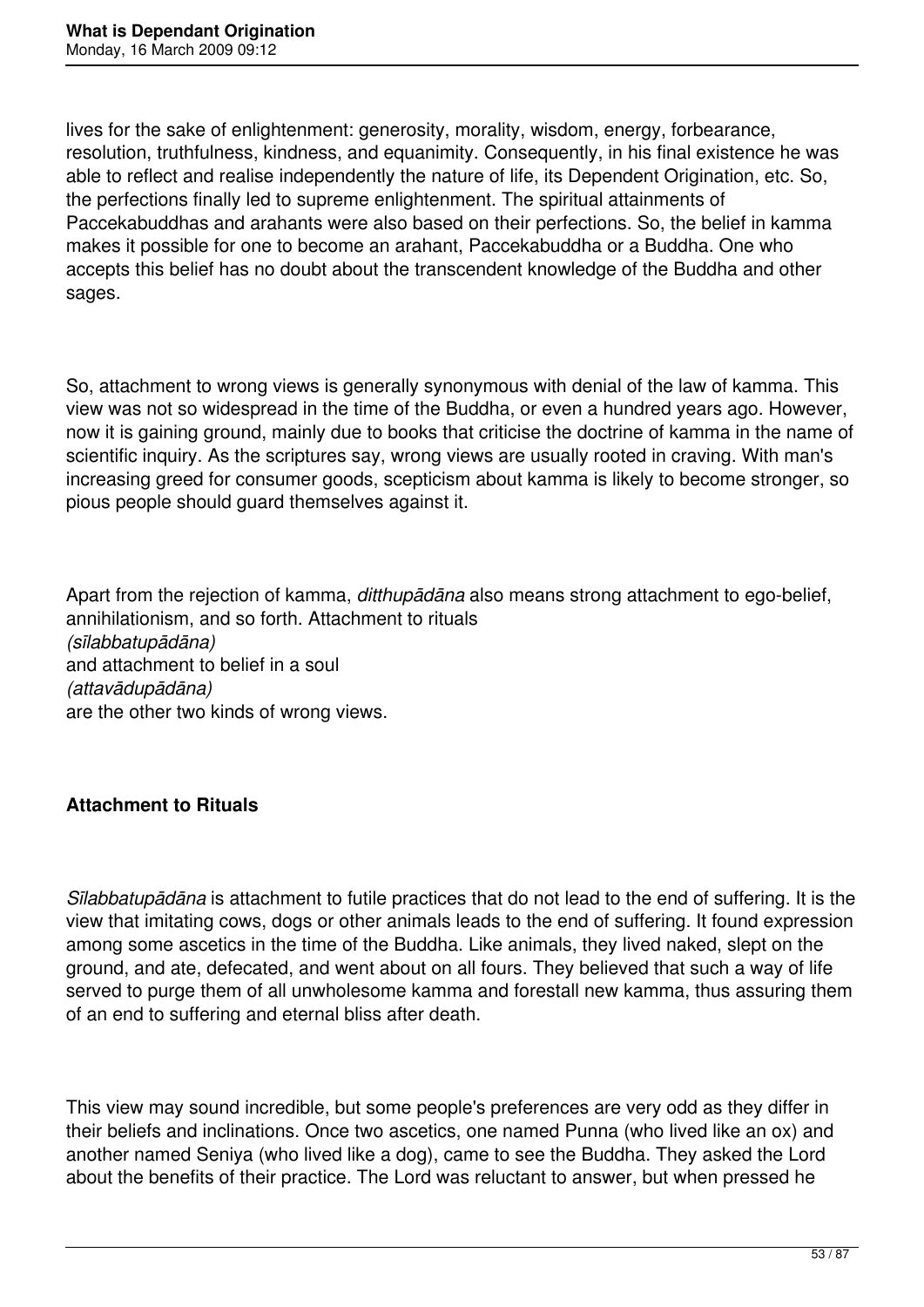replied that one who fully imitated the habits of an ox would be reborn as an ox after death, while one who imitated a dog would be reborn as a dog. He said that to believe such practices led to the celestial realm was mistaken, and that one who held a wrong view would be reborn either in hell or as an animal. The Buddha went on to describe the immoral practices that bear bitter fruits, the moral practices that bear sweet fruits, the immoral practices mixed with moral practices, and the practice of the Noble Eightfold Path, which leads to the total extinction of wholesome and unwholesome kammas. On hearing this discourse Punna became a lay disciple of the Buddha. Seniya joined the Sangha and attained arahantship through the practice of the Dhamma.

### **The Story of Korakhattiya**

Korakhattiya was an ascetic who lived like a dog. One day the Buddha passed by him, accompanied by a Licchavi bhikkhu named Sunakkhatta. Sunakkhatta saw the ascetic moving on all fours and eating his food on the ground without the help of his hands. He thought the ascetic must be an arahant who had no desires. However, the ascetic's mode of life was a kind of attachment to rituals that would lead him to one of the four lower realms. Such behaviour is abhorrent to those who have high ideals and aspirations. It appealed to Sunakkhatta only because of his own low tastes and desires. The Licchavi monk was exceptional in this respect. Unlike now, many people preferred wrong views and futile practices that did not accord with the Buddha's teaching. This was probably a residue from wrong attachments in their previous lives.

The Buddha divined Sunakkhatta's thoughts and said, "So you regard that ascetic as an arahant! I wonder why you do not feel ashamed of being called a disciple of the Buddha." Sunakkhatta then accused the Lord of envying the ascetic's arahantship. This, of course, is the kind of retort to be expected from an ignorant man when someone speaks the truth about his misguided teacher. The Buddha explained that his aim was to remove the monk's illusions, which would do him great harm. Then he went on to predict that after seven days the ascetic would die of indigestion and be reborn in the lowest *asura* realm; that his body would be dumped in a cemetery where there was a certain kind of grass; and that if Sunakkhatta went there and asked where the ascetic had been reborn, the dead body would reveal it. The Buddha made this prophecy to restore Sunakkhatta's faith in him. Through the practice of concentration, Sunakkhatta had attained the divine eye, with which he had seen the gods and goddesses. Since he wished to hear their voices, he asked the Buddha how to attain the divine ear. However, the Lord denied his request because he knew that Sunakkhata's obstructive kamma would prevent his attainment. Then he would blame the Lord for his non-attainment of the divine ear. Nevertheless, Sunakkhata lost faith in the Lord because he thought this refusal was motivated by envy. So the Buddha predicted the ascetic's fate to impress Sunakkhatta and salvage his faith.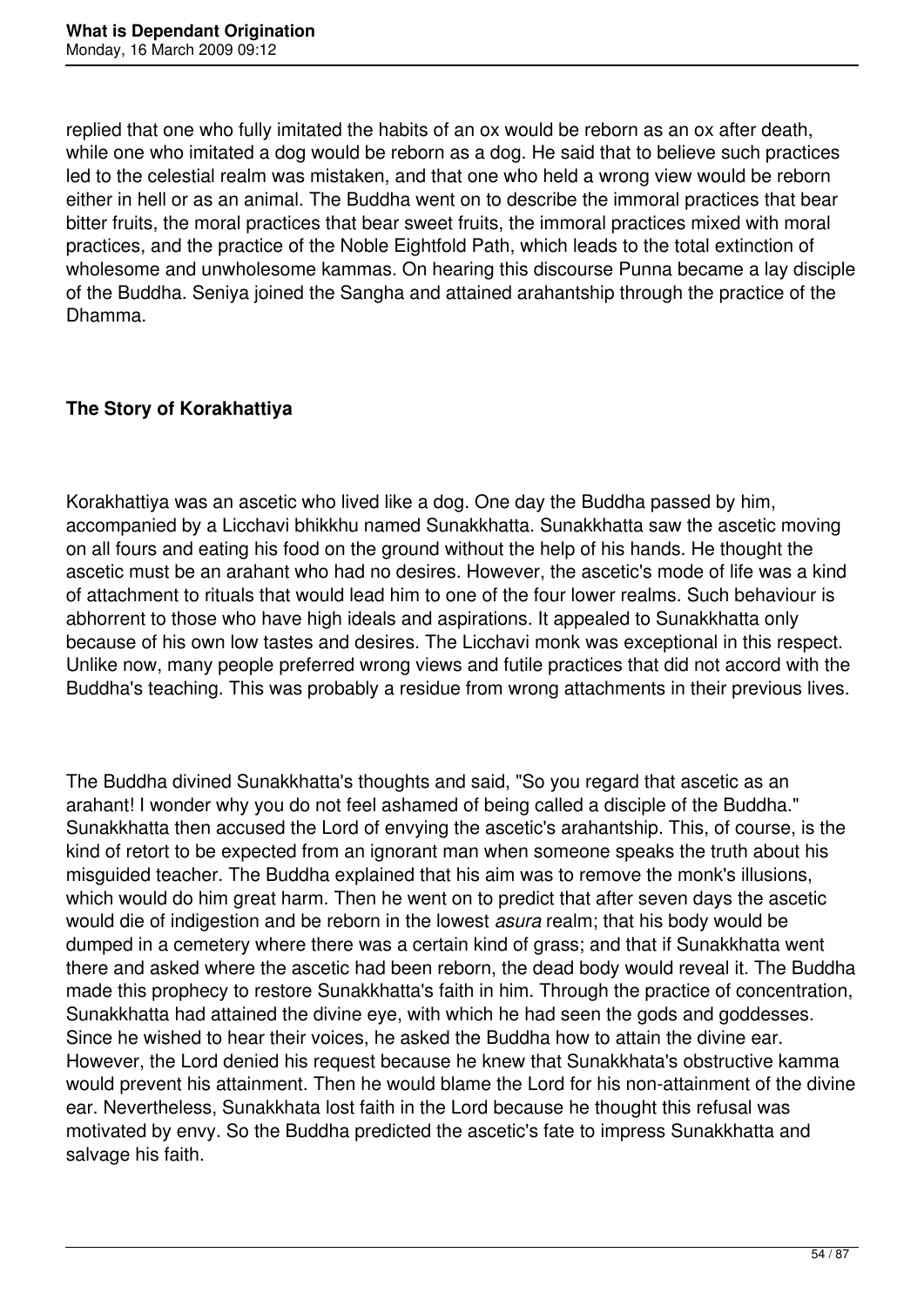Sunakkhatta informed the ascetic of the Lord's prediction and warned him against overeating. The ascetic fasted for six days but on the seventh day he could no longer resist the temptation. He wolfed down the food provided by a lay follower and died of indigestion that very night. His fellow ascetics dragged his dead body to dump it at a cemetery unlike that predicted by the Buddha. They got to a cemetery but found it had the very kind of grass specified by the Buddha. They tried to drag the body away but the rope snapped and all their efforts to remove it were in vain. So they had to abandon the corpse there. Sunakkhatta heard the news, but still hoped to disprove the latter part of the Lord's prediction. He went to the cemetery and, rapping on the dead man's chest, asked where he had been reborn. The corpse rose, saying that he was in the Kalakañjika Asura realm, then fell back on the ground. Kalakañjika is the lowest *asura* realm. An *asura* is a

kind of hungry ghost with a monstrous body and a mouth that is so small that it cannot drink and eat well. According to the commentary, it was the Buddha's psychic power that caused the dead body to become possessed by the

*asura peta.* 

Given the ability of some sorcerers to raise the dead, there is no need to doubt the Buddha's ability to resurrect the dead ascetic. Sunakkhatta came back crestfallen and had to admit that the Lord's prediction had been accurate. Even so, he did not have complete faith in the Buddha. He later left the Sangha and disparaged the Lord.

Other practices, besides imitating animals, can also be described as rituals. Some people deify elephants, horses, and so forth. In other words, they worship animals. The commentary refers to king-worshippers, which may include people in Burma who worship various Nats. This Nat-worship is not motivated by desire for liberation. It stems from the hope for material benefits in the present life. As such, it does not fall within the scope of attachment to rituals, but attachment to this view leads some people to make animal sacrifices. There are also fire-worship, *nāga* -worship, moon-worship, sun-worship, spirit-worship, and so forth. If the aim of any kind of worship is to gain bliss or liberation after death, then it is attachment to rituals. In short, all practices divorced from the Noble Eightfold Path are called rituals, and attachment to them as the way to salvation is attachment to rituals.

The stream-winner knows the path to nibbāna, and is thus totally free from belief in futile practices. He or she knows empirically that the end of suffering is only possible through introspection of mind and matter and the development of the Noble Path. For example, if you know your way to Shwedagon Pagoda, you will not be misled by anyone who points out the wrong route. Likewise, the stream-winner has no illusions about belief in God, Nat-worship or asceticism that pass for the way to liberation.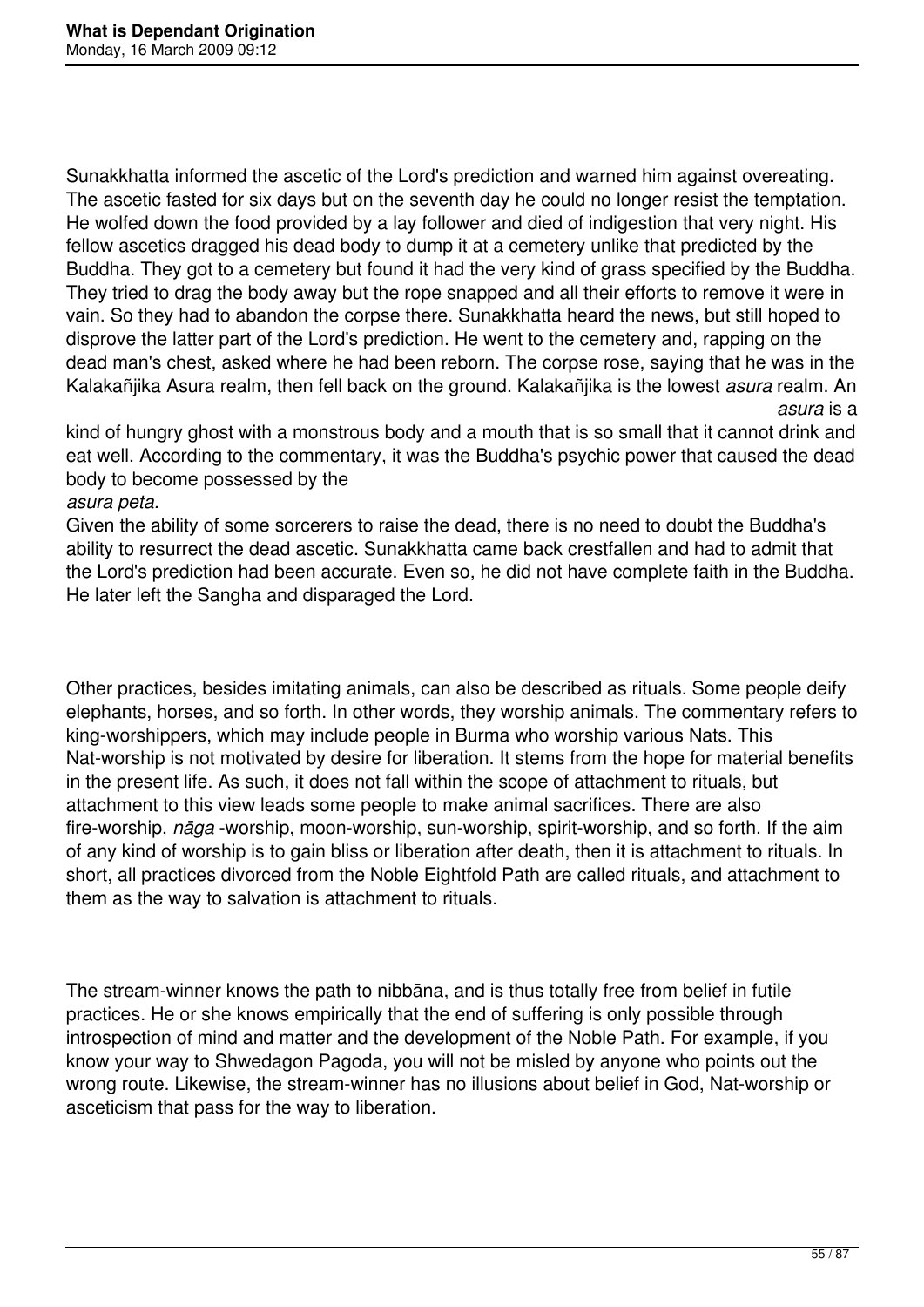Those who do not know the right path are not free from such illusion. They may have learnt it from their parents, teachers or friends, or they might have been misguided by books that advocate wrong views and practices. Ordinary people are ignorant of the right path to nibbāna, so if they follow a misguided teacher or wrong practice, they will meet with a lot of suffering. For example, the practice of austerities will cause unnecessary hardship and pain, while making animal sacrifices will certainly lead to the lower realms.

It is also attachment to rituals to believe that *rūpa-jhāna* or *arūpa-jhāna* means salvation. Even moral perfection or *jhāni*

*c* att ainment, though commendable, may lead to attachment to rituals if they are regarded as sufficient for liberation without cultivating insight. The

*Uddaka Sutta* 

of the

*Samyuttanikāya* 

refers to the hermit Uddaka. Having attained the immaterial realm through *arūpa-jhāna,* 

he declared that he had uprooted the cause of suffering and made an end to it. This was also the illusion of another hermit called Ælāra. This illusion or attachment led to their wholesome kamma, which in turn led to their rebirth in the immaterial realms. So in his discourse to Baka Brahmā, the Buddha said, "I see the dangers of birth, aging, and death inherent in the sensual, fine-material, and immaterial realms. I see those who seek nibbāna still bound to existence, so I do not extol any kind of existence. I have rejected all attachment to existence." Like the two hermits, those who do not know the Buddha's teaching never attain their goal. Although they seek eternal happiness, they follow the wrong path and remain entangled in suffering. So we can hardly overemphasise the need to cultivate the Noble Eightfold Path.

## **Attachment to Belief in the Soul**

*Attavādupādāna* is a compound of *attavāda* and *upādāna. Attavāda* means belief in a soul and so *attavādupādāna* is

attachment to the view that every person has a soul. Attachment to the ego-belief is of two kinds: ordinary attachment and deep-rooted attachment. The ordinary attachment that prevails among ignorant Buddhists is not obstructive to progress on the Path. The belief is not deeply entrenched because they accept the Buddha's teaching, which denies a soul and recognizes mind and matter as the only reality behind a living being. Intelligent Buddhists are still less vulnerable to the belief, for they know that seeing, hearing, etc., involve only the sense-organs, the corresponding sense-objects, and the corresponding states of consciousness. However, most people are not wholly free from ego-belief. Even the insight meditator may fall for it, and everyone who has not attained the Noble Path is likely to find it attractive. Those who taught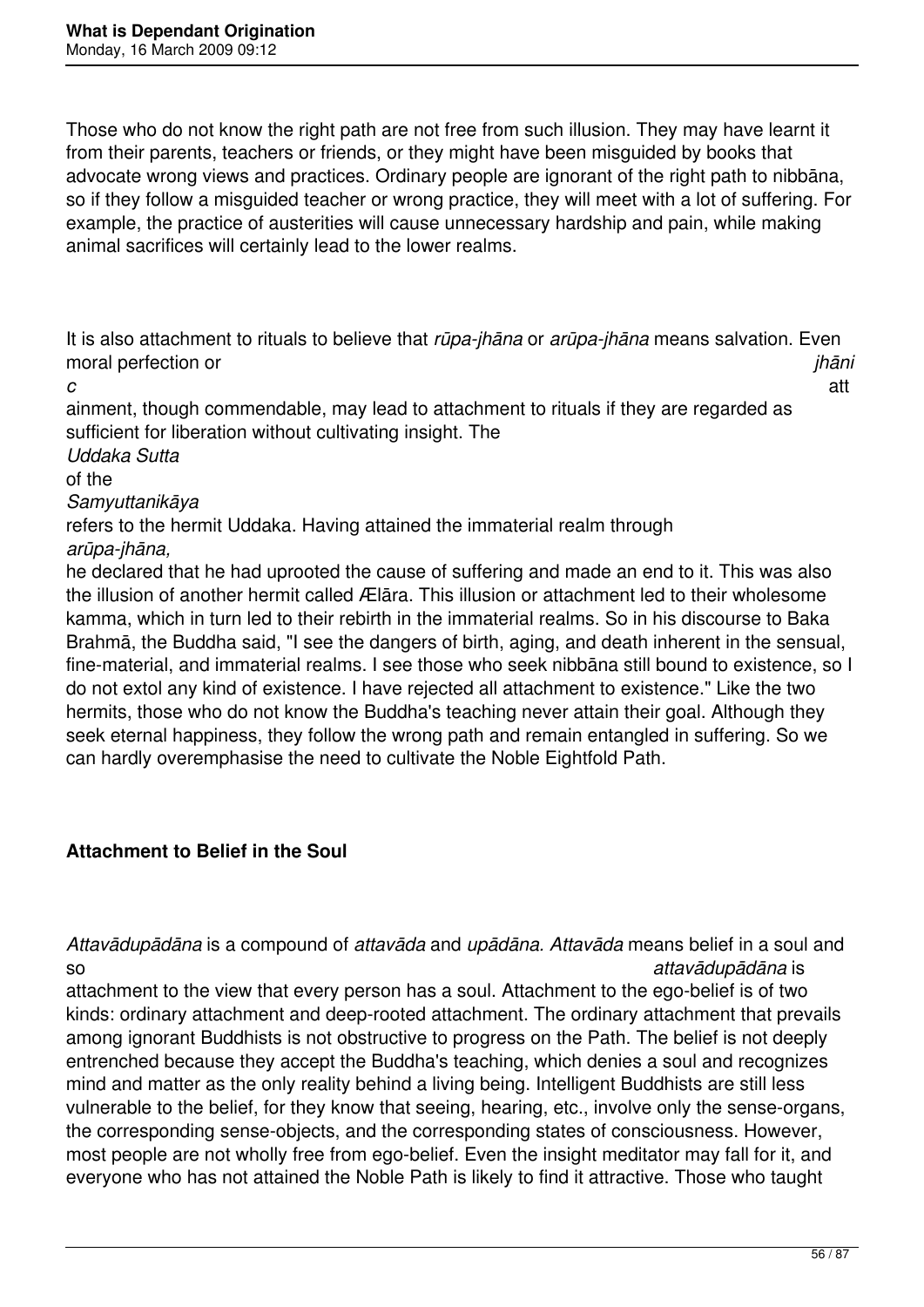ego-belief described the self as the owner of the five aggregates, as an independent entity, possessing free-will and self-determination. It was this view of the soul that the Buddha rebutted in his debate with the wandering ascetic Saccaka. The Buddha asked, "You say that this physical body is your soul. Can you then always keep it well, free from anything unpleasant?" Saccaka had to admit that he could not. Further questioning by the Lord elicited that he had no control over any of the five aggregates. So Buddhist teachers translate *"rūpam anattā"* 

as "the body is not subject to our control." This amounts to the denial of the wrong view of a soul as a controlling entity

### *(sāmi-attā)*

. Every ordinary person holds this view and believes in free-will. He can overcome it completely only through insight.

The proponents of the soul belief also say that the soul exists permanently in the physical body. This means the personality, which is said to persist throughout life. Again, they say that the soul is the agent of all actions, thus identifying it with the aggregate of mental formations. It is the belief that creates the illusions, "I see," "I hear," etc. They also say that the soul is the living entity that feels, that is happy or unhappy. In other words, they describe the soul in terms of feeling. Thus although those who believe in the soul insist that it has nothing to do with the five aggregates, they say that it owns the body, resides in the body, and has subjectivity and feeling. Therefore, they implicitly identify it with the five aggregates. The ego-illusion is rooted in the five aggregates and one can get free from it completely only when one realises the true nature of the aggregates through insight meditation.

Of the four kinds of attachment, attachment to sensual pleasures is the developed form of craving. The other three kinds of attachment all relate to views: belief in the soul, belief in rites and rituals, and any other wrong view. All wrong views arise through craving, since people adopt and cling to a particular view because they like it. Thus all four kinds of attachment undoubtedly stem from craving. Hence the Buddha's teaching, "Dependent on craving, attachment arises." So, craving is the cause and attachment is the effect.

## **Clinging to Becoming**

Clinging leads to becoming *(bhava),* of which there are two kinds: *kammabhava* and *upapattibh ava. Kamm*

*abhava* 

means the kamma that leads to rebirth. The Buddha describes it as the wholesome, unwholesome and imperturbable kammas that lead to the sensual realms or the fine-material and immaterial realms. He also identifies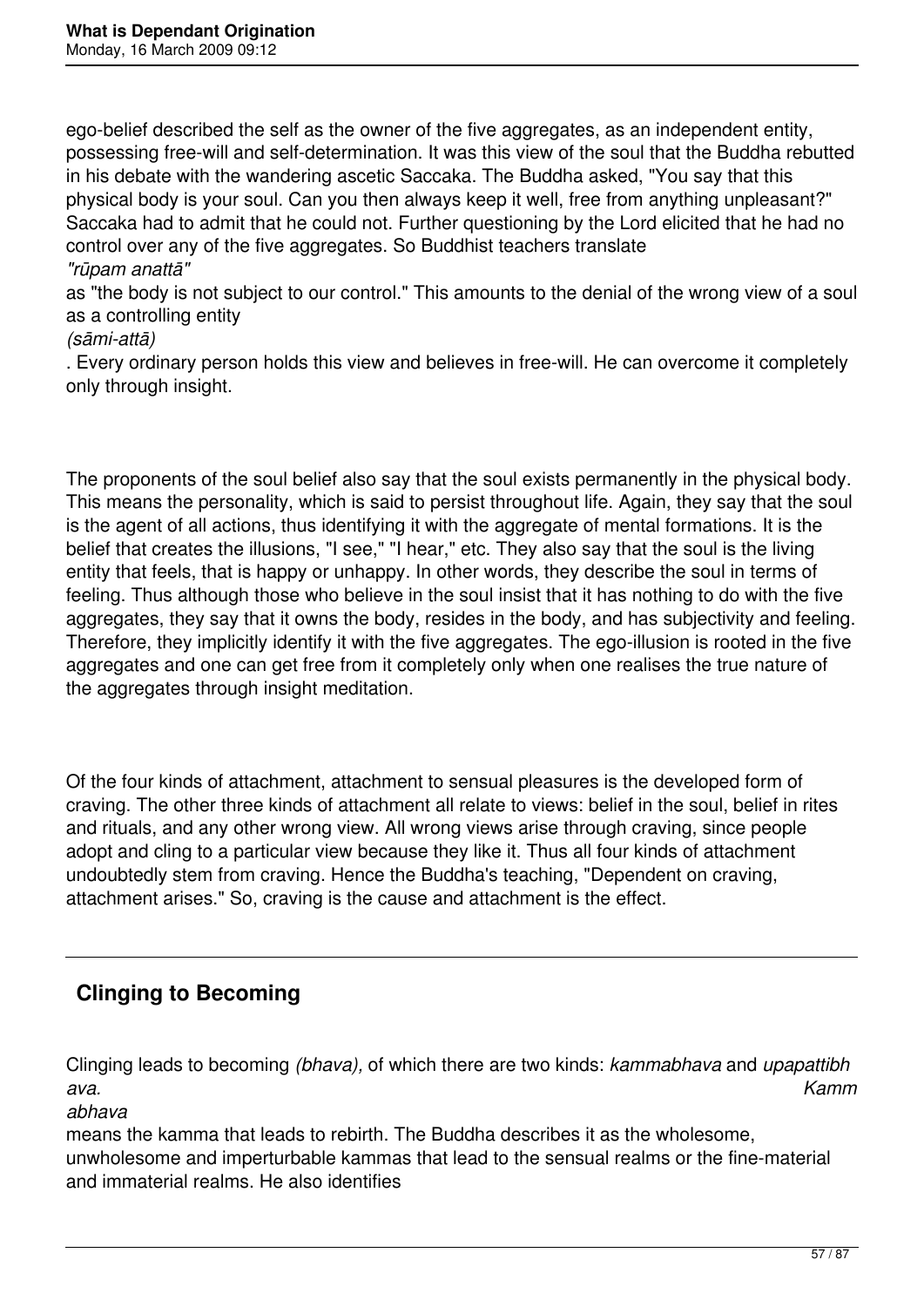#### *kammabhava*

with all kammas that produce new existence. Of the three kammas, wholesome kamma comprises the eight wholesome volitions of the sensual sphere, and five of the fine-material sphere. Unwholesome kamma is the twelve unwholesome volitions. Imperturbable kamma is the four wholesome volitions of the immaterial sphere. Kammas that arise with wholesome thoughts of the sensual sphere also lead to rebirth. This means abstaining from covetousness, ill-will, and wrong views. In short,

### *kammabhava*

is the wholesome or unwholesome volition that leads to rebirth.

*Upapattibhava* is of nine kinds: 1) *kāmabhava* means the mind and matter of living beings in the sensual realm. In other words, it refers to existences in hell and celestial realms, or among human beings, animals, and hungry ghosts. 2) *R*

*ūpabhava*  is the aggregates of *brahmās*  with form. 3) *Arūpabhava*  is the mental aggregates of formless *brahmās.*  4) *Saññībhava*  is the mental and material aggregates of beings with gross perceptions, i.e. beings in twenty-nine realms other than the realm of neither-perception-nor-non-perception. 5) *Asaññībhava*  is the material aggregate of *Asaññī-brahmās.*  6) *Nevasaññī-nāsaññībhava*  is the mental aggregates of higher *brahmās.*  7) *Ekavokārabhava*  is the becoming with only the material aggregate. 8) *Catuvokārabhava*  is the becoming with four mental aggregates. 9) *Pañcavokārabhava*  is the becoming with five mental and material aggregates. In short, *upapattibhava*  means the aggregates of existence that result from kamma. It comprises consciousness, mind and matter, sense-bases, contact, and feeling. The becoming conditioned by attachment is *kammabhava; upapattibhava* 

is merely its by-product.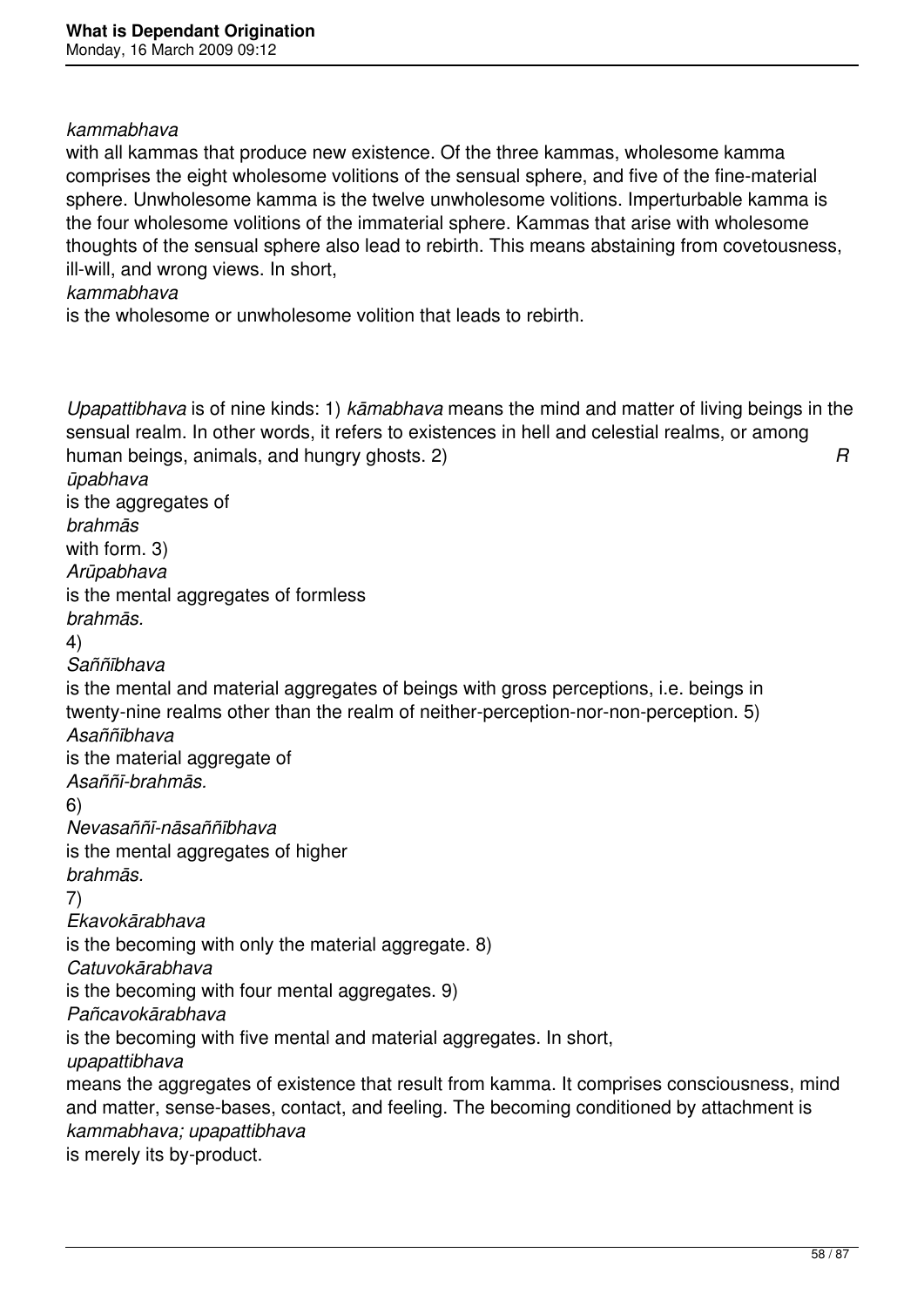From contact with the six pleasant or unpleasant sense-objects, six pleasant or unpleasant feelings arise. Feelings lead to craving, and craving develops into attachment. attachment may become excessive to the point of longing for reunion with one's family in a future life or attainment of nibbāna with one's beloved. The awesome power of attachment is evident in the story of the merchant Mendaka.

### **The Story of Mendaka**

Mendaka had been a rich merchant in a previous life. In that life, during a famine, his provisions gradually dwindled and ran out. Finally, he had to send away all his servants, and was left with just his wife, his son and daughter-in-law, and one slave. His wife had cooked rice that was just sufficient for their own needs when a Paccekabuddha appeared, collecting almsfood. At the sight of the Paccekabuddha, the merchant thought of his lack of charity in previous lives, which had led to hunger in this one. So he offered his share of rice to the Paccekabuddha and prayed for an abundant supply of food and reunion with the members of his household in his future lives. His wife, too, donated her share of rice and expressed a similar wish. The son and his wife followed suit and prayed similarly for an unlimited supply of food and money and reunion with the same wife, husband, parents, and slaves. The prayers of the merchant and his family clearly point to the powerful influence of sensual attachment.

Most people today are subject to the same kind of attachment. However, more appalling is the attachment of the slave Punna. After offering his share of rice, he prayed for abundance of food and rebirth as the slave of the same family! It never occurred to him to pray for a rebirth as a king or a merchant. His attachment to his master and mistress was so strong that he wanted only to be their slave again in the future.

Once, a village headman stood well with government officials. Those were the days of British rule when most of the high-ranking officials in Burma were English. The headman took great delight in paying respect to them. He said that he enjoyed saying, *Phayā,* "Yes, my Lord," when he was called by an officer. His attachment was essentially the same as that of Punna.

The Paccekabuddha blessed Mendaka's household and departed. By means of his psychic power they saw him fly back to the Himalayas and share the food with five hundred other Paccekabuddhas. On that very day, the merchant and his family found their acts of charity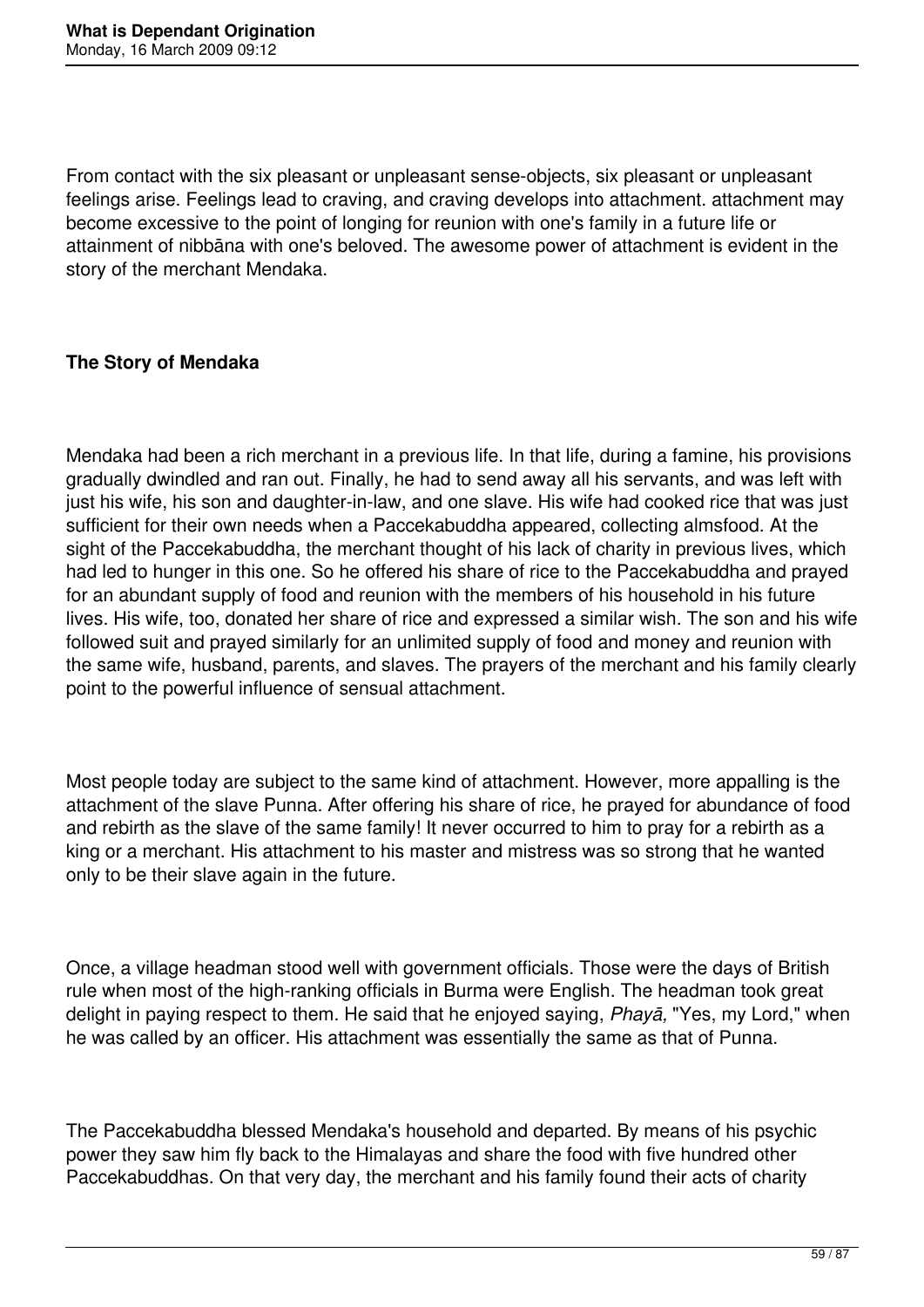miraculously bearing fruit. They found the rice pot full of rice, and after they had eaten to their heart's content, the pot was still full of rice. They found their granaries, too, overflowing with grain. Their prayers were fulfilled in the lifetime of Buddha Gotama for they again became members of the same household in Bhaddiya, a city of the Māgadha country. The news of the fulfilment of their prayers was so remarkable that the king had a minister investigate it. He found that it was indeed true. This story is mentioned in the *Vinaya Pitaka.* 

When desire for an object develops into intense craving, a person becomes desperate and tries to secure it by any means. Theft, robbery, fraud, murder, and so forth, which are rampant nowadays, stem from attachment. Some crimes are rooted in sensual attachment while others arise from one of the three kinds of illusion based on attachment. People commit crimes not only because of their unwholesome desire but also because of their blind attachment to wives, husbands, etc. The following story illustrates the unfavourable results of sensual attachment.

### **Puppharatta Jātaka**

Long ago, there was a poor man in Benares. He and his wife had only white clothes. He washed them to wear during a festival, but his wife disliked them and craved for pink garments. All his efforts to reason with her being in vain, he finally sneaked into the royal garden at night to steal the flower needed to dye his wife's garments. He fell into the hands of the guards and was ordered by the king to be impaled. He suffered terribly with the crows pecking at his eyes. Yet he murmured that his agony was nothing compared with the grief that overwhelmed him when he thought of the non-fulfilment of his wife's desire and his inability to enjoy the festival with her. So mourning over his misfortune, he died and landed in hell.

Many people do wrong due to the pressure of those whom they love. All these immoral deeds comprise kammas stemming from attachment. So the *Visuddhimagga* says, "Under the influence of sensual attachment, people act immorally in deed, speech, and thought, craving to get and keep sensual objects. Such immoral deeds usually lead to the lower realms."

### **Right and Wrong Good Intentions**

Some well-intentioned deeds are skilful, but some so-called good deeds are harmful, and produce unwholesome kamma. For example, some people believe it is kind to end the suffering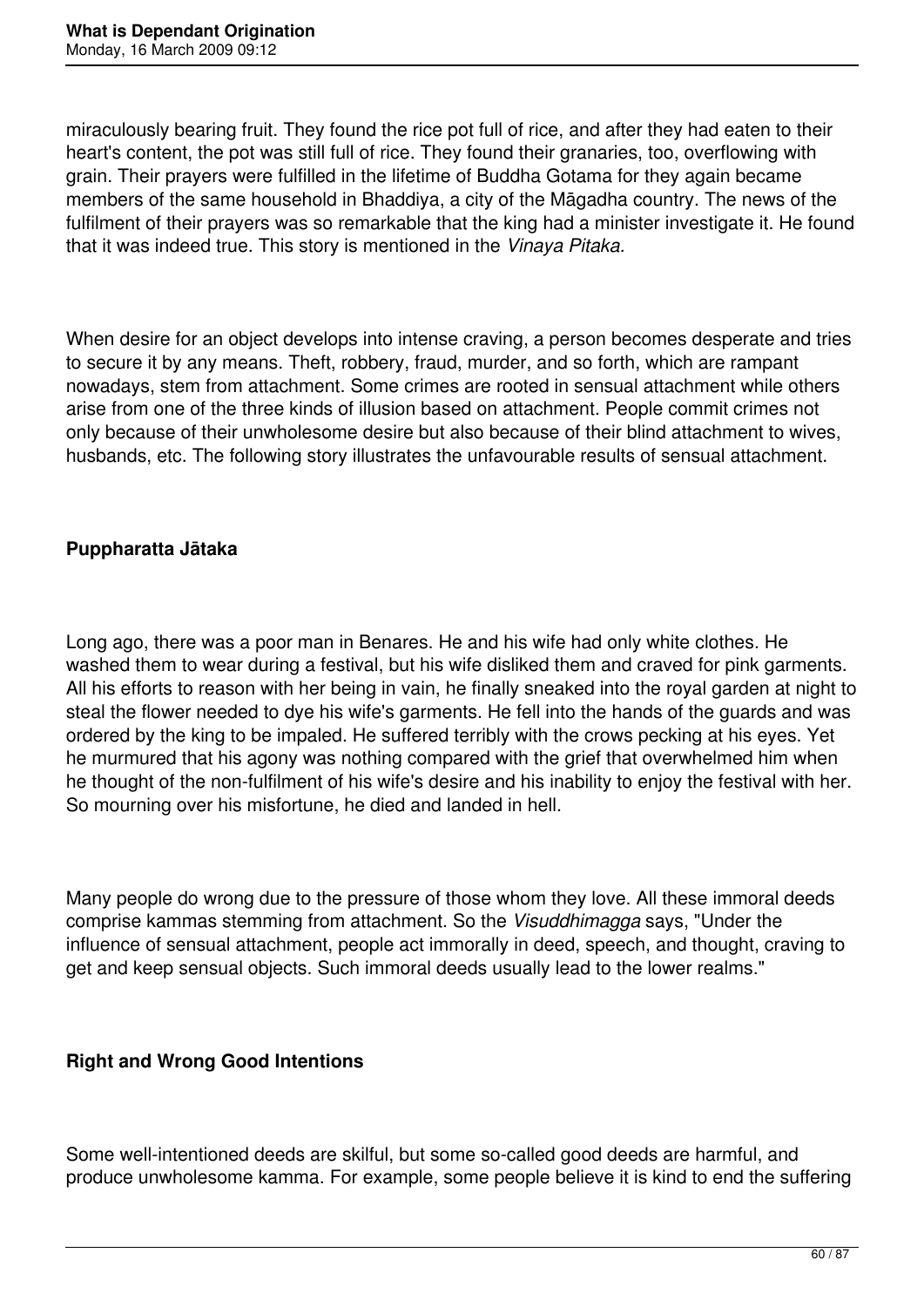of sick animals by "mercy killing." All living beings are afraid to die, so killing animals is definitely wrong. Some people think it is compassionate to hasten the death of someone suffering from an incurable and painful disease. However, the patient does not really want to die, but just wants to be free from pain. Even if they express the wish to die, causing death is always unethical from the Buddhist point of view. If one directly or indirectly causes the premature death of a parent by euthanasia it is a heavy kamma that inevitably leads to hell.

"Craving for the pleasures of human and celestial realms, being misled by false teachings, some people do misdeeds such as killing to attain their objective, but because of their unwholesome kamma, they are reborn in the lower realms after death." According to the commentary, these misconceptions arise from corrupt teachers, lack of wholesome kamma in the past and the failure to protect oneself. Reliance on corrupt teachers leads to unwholesome kamma. Much unwholesome kamma in the previous life makes it easy to adopt wrong views and unskilful habits. Lack of vigilance makes one an easy prey to temptation.

True religion is called *saddhamma,* "the religion of the virtuous." Those who follow the true religion hear wise teachings, avoid immoral deeds, words, and thoughts, and acquire right views about the future life, kamma and its fruits. So, for their own benefit, they cultivate wholesome thoughts and practise charity, morality, and meditation. Such practices are noble because they are blameless and acceptable to everybody. Nobody will blame a man who avoids killing, stealing, slander, and other misdeeds. The meritorious deeds that we do are wholesome kammas stemming from attachment to the sensual realm. They lead to rebirth in the human or celestial realms. So the *Visuddhimagga* says, "Those who hear the true teaching believe in kamma and the efficacy of meritorious deeds as a passport to a better life in the sensual realms as wealthy men or divine beings. So they do meritorious deeds from sensual attachment and are reborn in the human and celestial realms."

## **Becoming to Birth**

Rebirth occurs in the human, celestial or lower realms because of wholesome or unwholesome kamma. So rebirth stems from kamma, which results from attachment and craving. Craving is rooted in the contact between the six sense-objects and their corresponding sense-organs. In other words, consciousness, mind and matter, six sense-bases, contact, and feeling arise in the present life as the result of ignorance, mental formations, etc., in a previous life. Furthermore, craving and attachment produce new kamma, thus providing the basis for more rebirth. It is like a man committing a crime while on parole for a previous conviction, or incurring a new debt before the old one has been settled. Such fresh kammas accumulate by the thousand in a single lifetime. Under the right conditions one of these kammas becomes a deathbed vision and leads to rebirth, while other kammas will cause rebirths in the future. If any residual kammas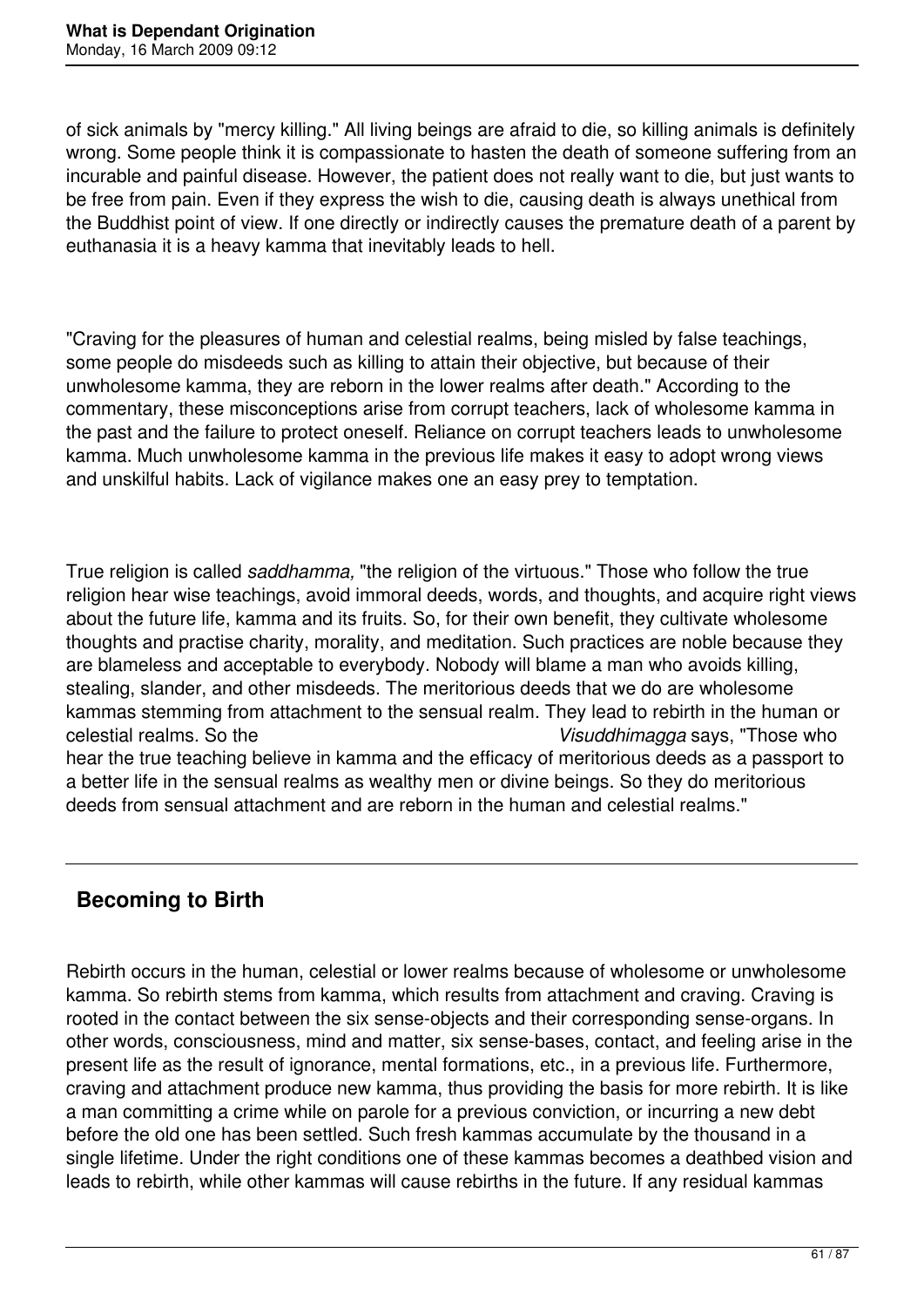from previous lives possess great force, they can take precedence over present kamma, appear as deathbed visions and cause rebirth in a lower or higher realm. The destiny of the person after death in such cases is determined by this kamma.

### **Four Kinds of Kamma**

Kamma is of four kinds according to the manner in which it bears fruit: 1) weighty kamma *(garuk amma),* 

2) habitual kamma *(bahula*  or *ācinnaka kamma)*  , 3) death-proximate kamma *(āsanna kamma),*  and 4) residual kamma *(katattā kamma)*  .

The five weighty unwholesome kammas are killing one's mother or father, killing an arahant, injuring a Buddha, and causing a schism in the Sangha. The weighty wholesome kammas are the *rūpa* and *arūpa jhānas* which lead to rebirth in the fine-material and immaterial realms. Weighty kamma delays the fruition of other kammas and leads to rebirth. Weighty unwholesome kamma leads directly to hell after death, so it is termed *'ānantariyaka mma' —* kam

ma (with results) that follow without delay. One who murders their father or mother, whether knowingly or unknowingly, can never attain

*jhāna* 

or nibbāna in the present life; they are condemned to hell after death, nor can any amount of wholesome kamma save them. This is evident in the story of Ajātasattu.

### **The Story of Ajātasattu**

Ajātasattu was the son of King Bimbisāra of Māgadha, a devoted follower of the Buddha. Before the birth of the prince, the queen had a craving to drink blood from the king's right arm. When the king learnt of this, he had the blood taken out to fulfil her wish. The astrologers predicted that the unborn child would become the king's enemy. So he was given the name 'Ajātasattu,'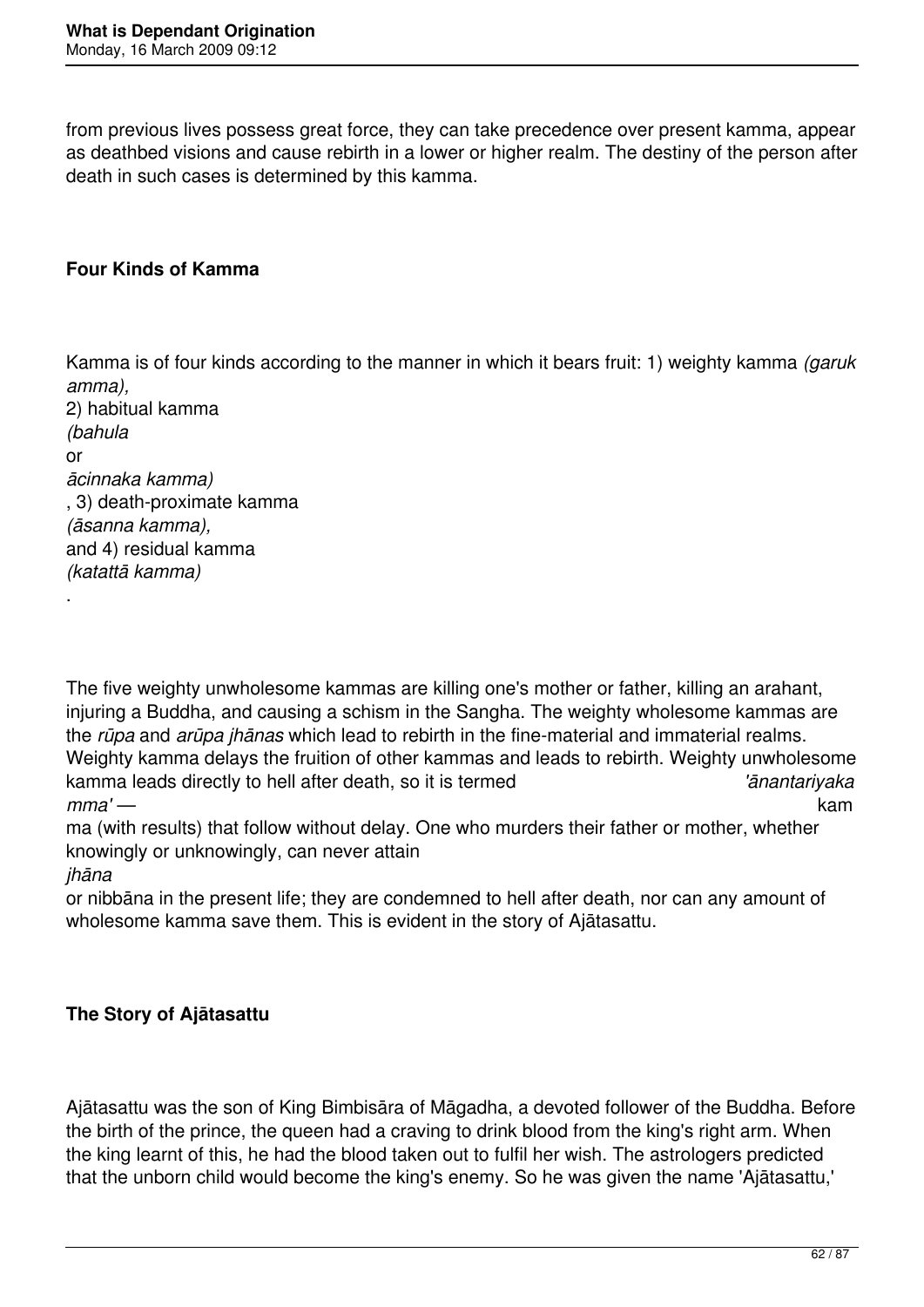which means 'the unborn enemy.' The queen tried to abort the child but as the king's kamma and the child's kamma were powerful she did not succeed. Thereafter, the king ordered the queen to be supervised closely until the child was born. When the young prince came of age, he was appointed heir-apparent. Then he fell into the clutches of the evil-minded Devadatta, who misused his psychic power to manipulate Ajātasattu. Turning himself into a boy with a snake coiled around his waist, he appeared before Ajātasattu and then showed himself as a bhikkhu. The prince was deeply impressed, which is not surprising, for people are very interested in miracles and have blind faith in anyone who can perform them.

The prince held Devadatta in high esteem and became his devoted follower. Then Devadatta made another move for the success of his wicked scheme. He told the prince that since people did not live long, he (the prince) should kill his father and become king while still in the prime of his life. He (Devadatta), on his part, would kill the Buddha. The prince failed in his attempt on the life of the king, but when Bimbisāra learnt of his son's ambition, he handed over his kingdom. The transfer of power nevertheless fell short of Devadatta's scheme. On his advice, Ajātasattu imprisoned his father and starved him. The queen was the only person who was allowed to visit the king. She secretly brought food by various means until she was forbidden to visit the prison. From that day, the king got nothing to eat, but managed to keep himself healthy by pacing to and fro. Then, on Ajātasattu's order, the barbers caused such injury to his father's feet as to make it impossible for him to walk. According to the commentary, he was thus injured because in a previous life he walked with footwear on the platform of a pagoda and trod with unwashed feet on a mat meant for the bhikkhus.

King Bimbisāra probably died at the age of 67. His son Ajātasattu was not evil-minded at heart. His good nature was evident in his devotion to the Buddha after he had killed his father, his adoration and enshrinement of the Buddha relics, and the wholehearted support that he gave to the First Council. It was his association with a corrupt teacher that led him astray to the point of parricide. His life affords us a lesson that we should carefully bear in mind.

On the very day of his father's death, his wife gave birth to a son. On hearing the news, he became overwhelmed with great affection for the child. This reminded him of his father and he ordered the imprisoned king's release, but it was too late. When he later learnt from his mother how much he was loved and cared for by his father in his childhood, he was seized with remorse. His life became wretched and miserable. He could not sleep at night, being haunted by visions of hell and smitten by his conscience for the crime against his father, who was a devout disciple of the Buddha.

So, led by the physician Jīvaka, he went to see the Buddha. At that time the Lord was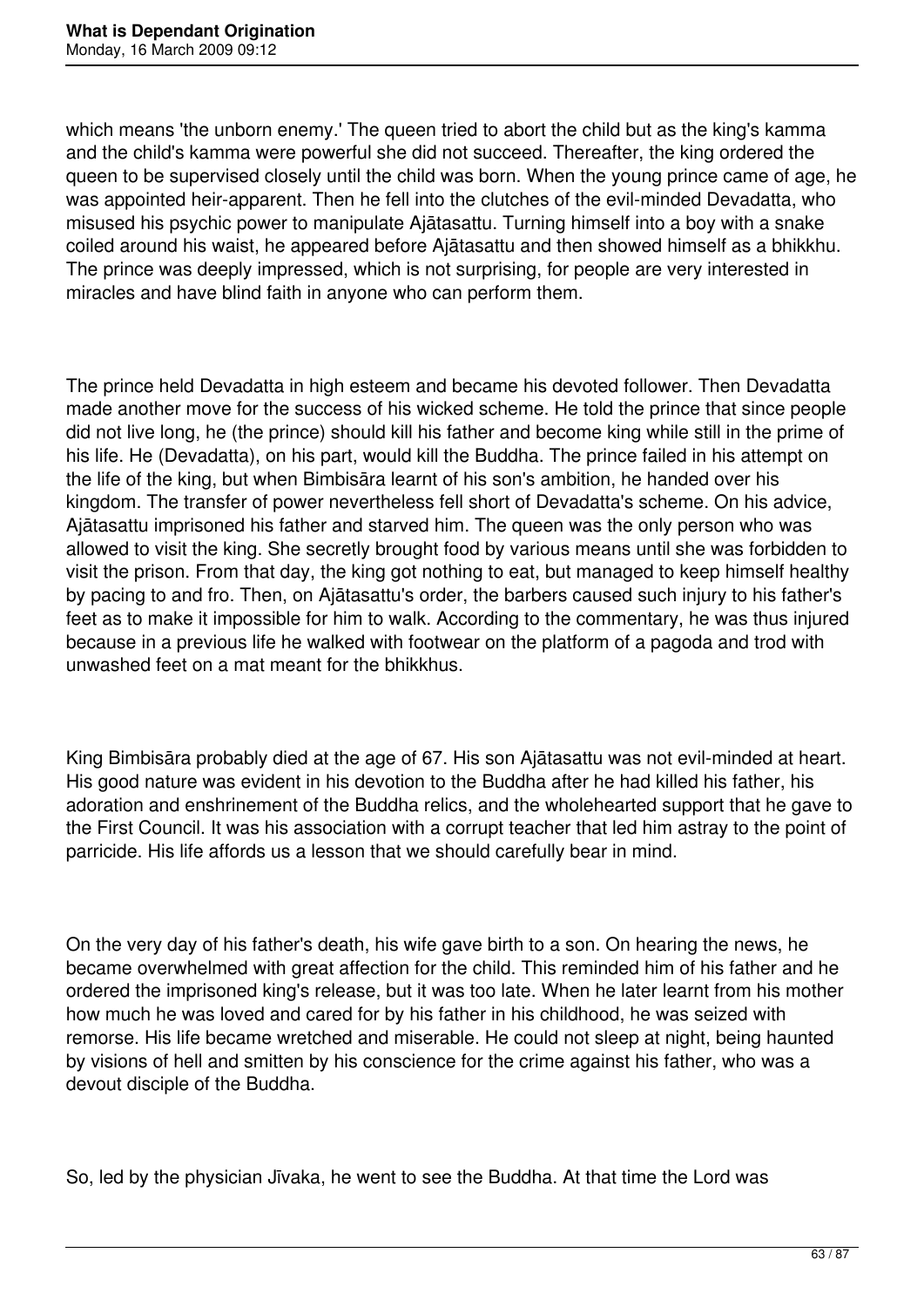surrounded by more than a thousand bhikkhus. However, since they were deep in meditation, there was absolute silence. Deeply impressed, the king said, "May my son Udayabhadda be blessed with the kind of serenity that these bhikkhus possess!" Perhaps he feared that his son would learn how he had seized power and would try to do the same. His fear later became a reality, for right down to his great grandson, each son ascended the throne after killing his father. King Ajātasattu asked the Buddha about the immediate benefits of life in the Sangha. The Lord enlarged on the benefits accruing from the holy life: the reverence and support of the lay community, moral purity, the first *jhāna* and other higher states of consciousness in the mundane sphere, psychic powers, extinction of defilements and the attainments of the Noble Path. After hearing the discourse, Ajātasattu formally declared himself a disciple of the Buddha. If not for his parricide, he would have attained the first stage on the Path. Nevertheless, from that time on he had peace of mind, and after his death, he was spared the terrors of the deepest hell **hell (Avici)** that would have been in store for him had

he not met the Buddha.

The other three weighty kammas — killing an arahant, causing injury to the Buddha and wilfully causing a schism in the Sangha — are also bound to drag the offender to hell.

### **Habitual and Death-Proximate Kammas**

Another type of kamma is habitual kamma. Immorality may become habitual, and will have unpleasant effects in a future life, if no step is taken to change it. So lay Buddhists should live by the five precepts. If they fail, they should reaffirm their will to guard their moral life more vigilantly. Moral purity is equally vital for a bhikkhu. Failure to make amends for any violation of a *Vinaya* rule, whether deliberate or unintentional, will create habitual kamma. So the bhikkhu should regain moral purity through confession and reaffirm his will to preserve it. Good habits like regular almsgiving, reverence for parents and teachers, contemplation of the Buddha, meditation, etc., are also habitual kammas that can bear immediate fruits.

In the absence of any decisive habitual kamma, some action done near the end of life determines rebirth. In one *Abhidhamma* book, death-proximate kamma is described as more potent than habitual kamma, but perhaps that is so only in exceptional cases. As the commentaries say, habitual kamma probably takes precedence in bearing fruit. Nevertheless, in the light of stories in ancient Buddhist literature we can confidently rely on death-proximate kamma. A dying man who had been an executioner for over fifty years was reborn in Tusita heaven after offering food to Venerable Sāriputta and hearing his discourse. This story finds an echo in the case of a Sinhalese fisherman who was reborn in the celestial realm after his encounter with a *thera* just before his death.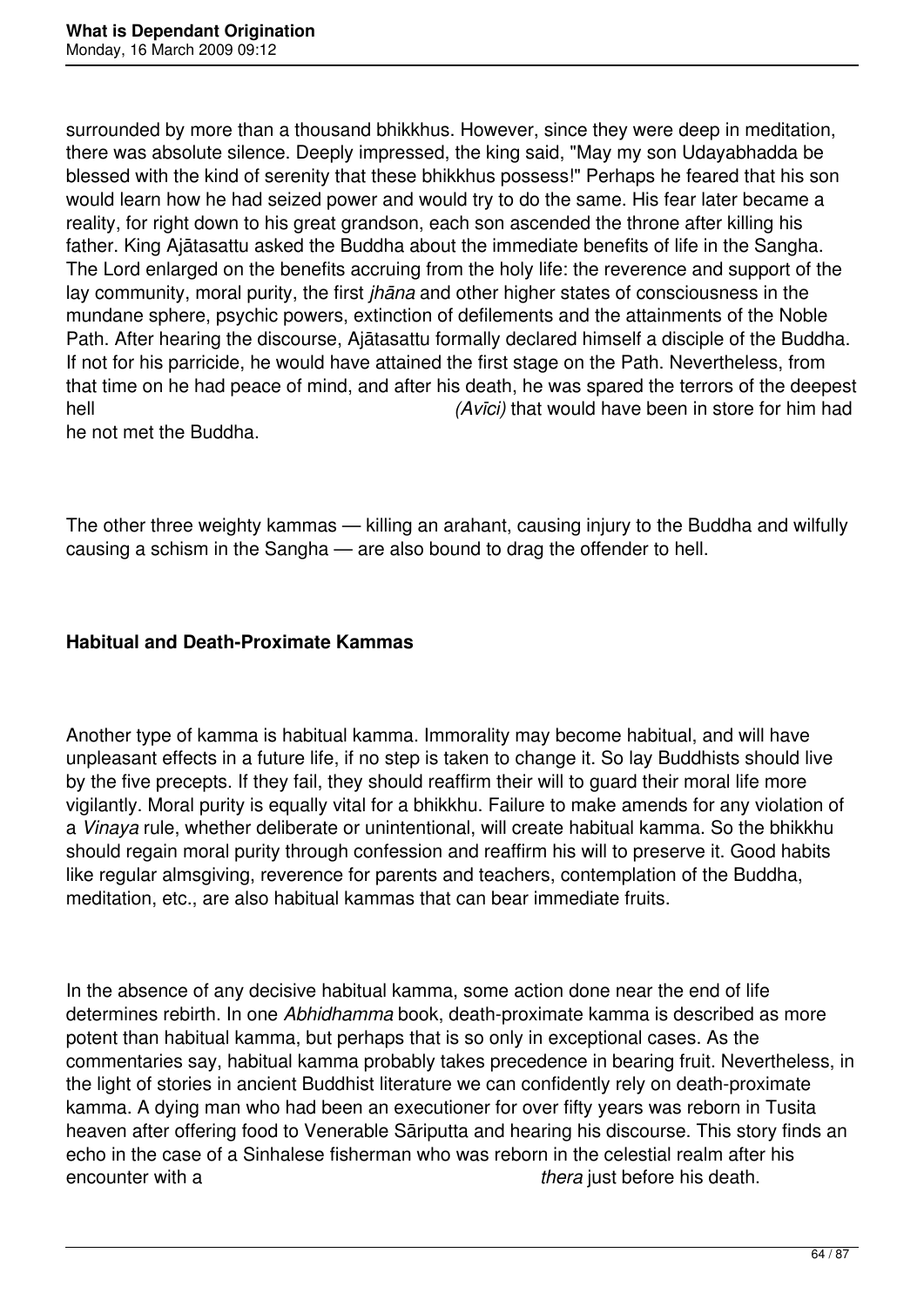Unwholesome death-proximate kamma is just as potent. A Sinhalese layman who practised meditation for many years was disappointed because he had never seen any lights. He then concluded that the Buddha's teaching was not the way to liberation. Because of this wrong view he became a hungry ghost after his death. Failure to encounter lights, etc., in the practice of meditation may be due to a wrong method, insufficient effort or the lack of basic potential. Similarly, the monk Sunakkhatta, mentioned before, attained the divine-eye but not the divine-ear because he did not have the potential for it, and was impeded by his obstructive kamma. So one should not be disheartened if the meditation practice does not produce the desired effect. Mostly, practice along the right path leads to unusual experiences. With tranquility and purity of mind, the object of contemplation and the contemplating consciousness become clearly distinct. So too, do their causal relations and their constant, rapid arising and dissolution. At that stage, one may see light, or at least one experiences joy, ecstasy, tranquility, equanimity, etc., which are the factors of enlightenment *(bojjhanga),* so vital to the development of insight. Provided there is no impediment, contemplation of mind and matter will lead to these higher states of consciousness if the method is right, and the effort is sufficient.

In the absence of habitual or death-proximate kamma, residual kamma, which means a kamma that one has done once in this or the previous lives, will give its effect instead.

# **Birth to Suffering**

Kamma's role in the chain of causation is emphasised in the teaching, "Dependent on mental formations, rebirth consciousness arises," which we have already explained in detail. Since the dying person is attached to the signs and visions relating to kamma, kamma-based material phenomena arise after death with rebirth-consciousness conditioned by deathbed attachment. Contact with sense-objects leads to feeling, which in turn produces craving. It does not matter whether the feeling is pleasant or unpleasant. Pleasant feeling creates desire for pleasant objects while unpleasant feeling also makes us crave for pleasant ones. When the desire becomes strong and develops into attachment, it leads us to make efforts for its fulfilment. People do wholesome or unwholesome deeds, which they hope will help to satisfy their needs and desires. It is this *kammabhava* rooted in craving that causes rebirth. Rebirth is accompanied by suffering wherever it takes place.

It is unnecessary to dwell on the sufferings in the animal and other lower realms. For human beings, too, suffering is inescapable. One has to work hard to make a living. One may be harassed by employers or landlords. Even if one avoids most of the suffering inherent in the struggle for survival, one will finally have to face aging, disease, and death. Suffering begins in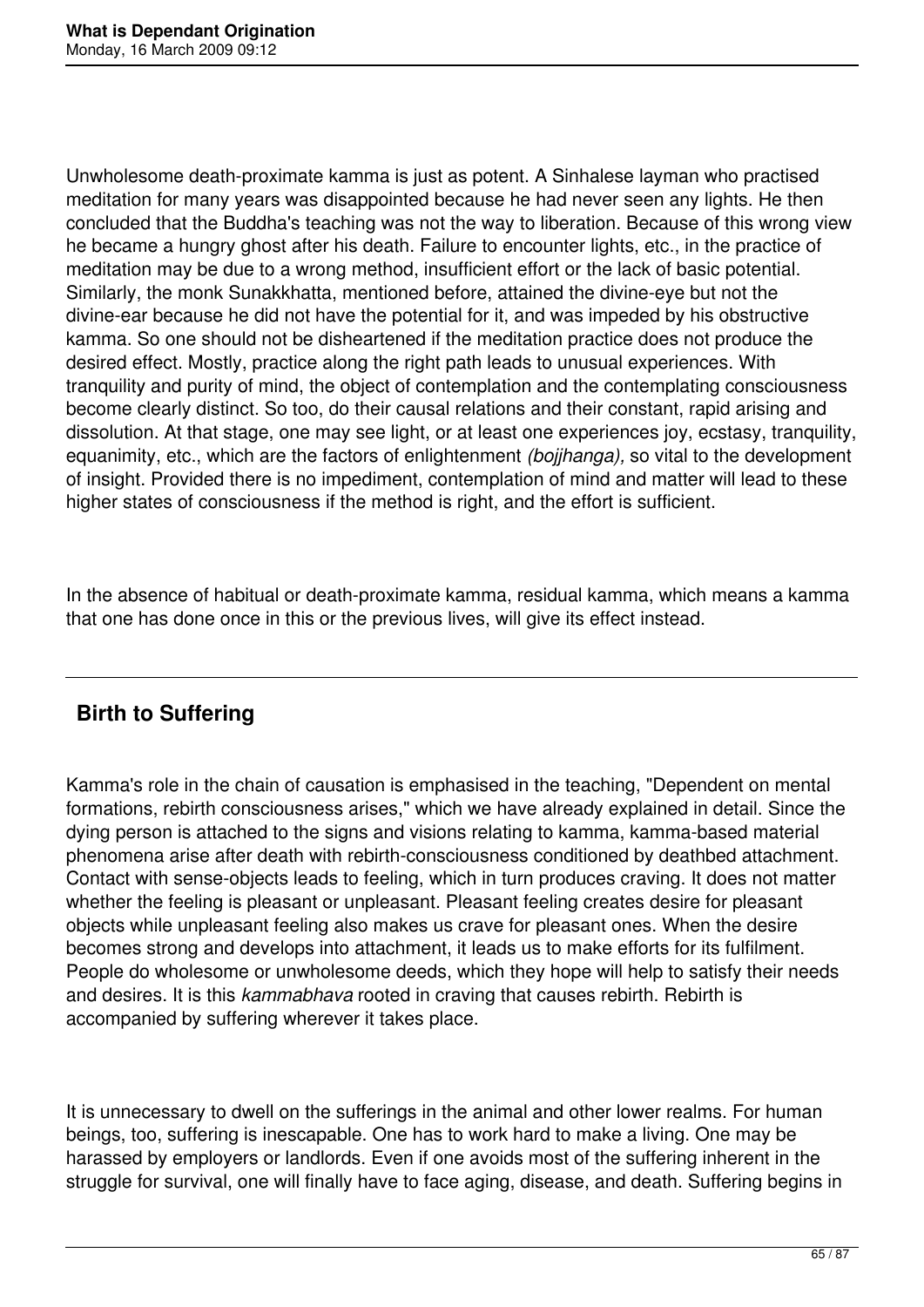the womb; from the time of conception, one is heading inexorably towards aging, disease, and death. Though one may live an apparently carefree, happy life, both body and mind are constantly aging and decaying.

An Indian fable illustrates the inevitability of aging, disease, and death. One man, being afraid of aging, rose into the air with the elixir of life in his mouth and hid in the sky. Another man hid under the sea to escape disease and a third hid in a cave in the Himalayas to avoid death. When their sons searched for them they found that the first man had become old and decrepit, the second man was terminally ill, and the third man was already dead. Everyone is subject to aging, disease, and death. Once one is reborn, nothing will protect one from these misfortunes. As the Buddha says in the *Dhammapada,* "There is no place in the sky, on land, or in the ocean where one can escape from death."

Aging, disease, and death are inevitable as long as rebirth takes place. Rebirth also leads to grief, anxiety, lamentation, and despair. We grieve when a member of our family dies. The grief is overwhelming when we lose our parents or someone on whom we depend, or a son or a daughter whom we love dearly. Another cause for grief is the loss of material possessions through corrupt officials, thieves, fires, floods, storms or unworthy heirs. Grief also results from disease and decline of health. Some patients are so depressed that their mental state becomes a hindrance to their recovery. For scrupulous monks and laymen, any defect in their morality causes remorse. Thus the hermit Isisinga suffered terrible anguish when he was seduced by a goddess. Anxiety and remorse also torment those who realise they have been following wrong views due to the influence of a misguided teacher. Many other misfortunes such as accidents, robbery, unemployment, and so forth, also cause grief, anxiety, and despair.

Because of his intelligence, man also suffers anguish whenever he is in contact with unpleasant sense-objects. Since he has to suffer mentally as well, it is like adding insult to injury. This does not apply to the arahant or the non-returner, since, being free from ill-will, they remain unperturbed in the face of physical suffering. It is similar for the mindful meditator who is free from ego-illusion, which is inclined to increase feelings of self-pity. Hence, the importance of the Buddha's teaching that we should be aware of unpleasant feeling whenever we suffer from it.

People are unhappy when they think of the frustrations and misfortunes that beset them in the past and the present or that may beset them in future. They feel bitter and disappointed when they find themselves in difficulty and burdened with misfortunes. All these sufferings are rooted in birth. Life is unsatisfactory and impersonal, and would lack any lasting enjoyment even if a self did exist to enjoy it. According to the doctrine of Dependent Origination, the only thing that links one existence with another is cause and effect. From craving, kammic effort, etc., based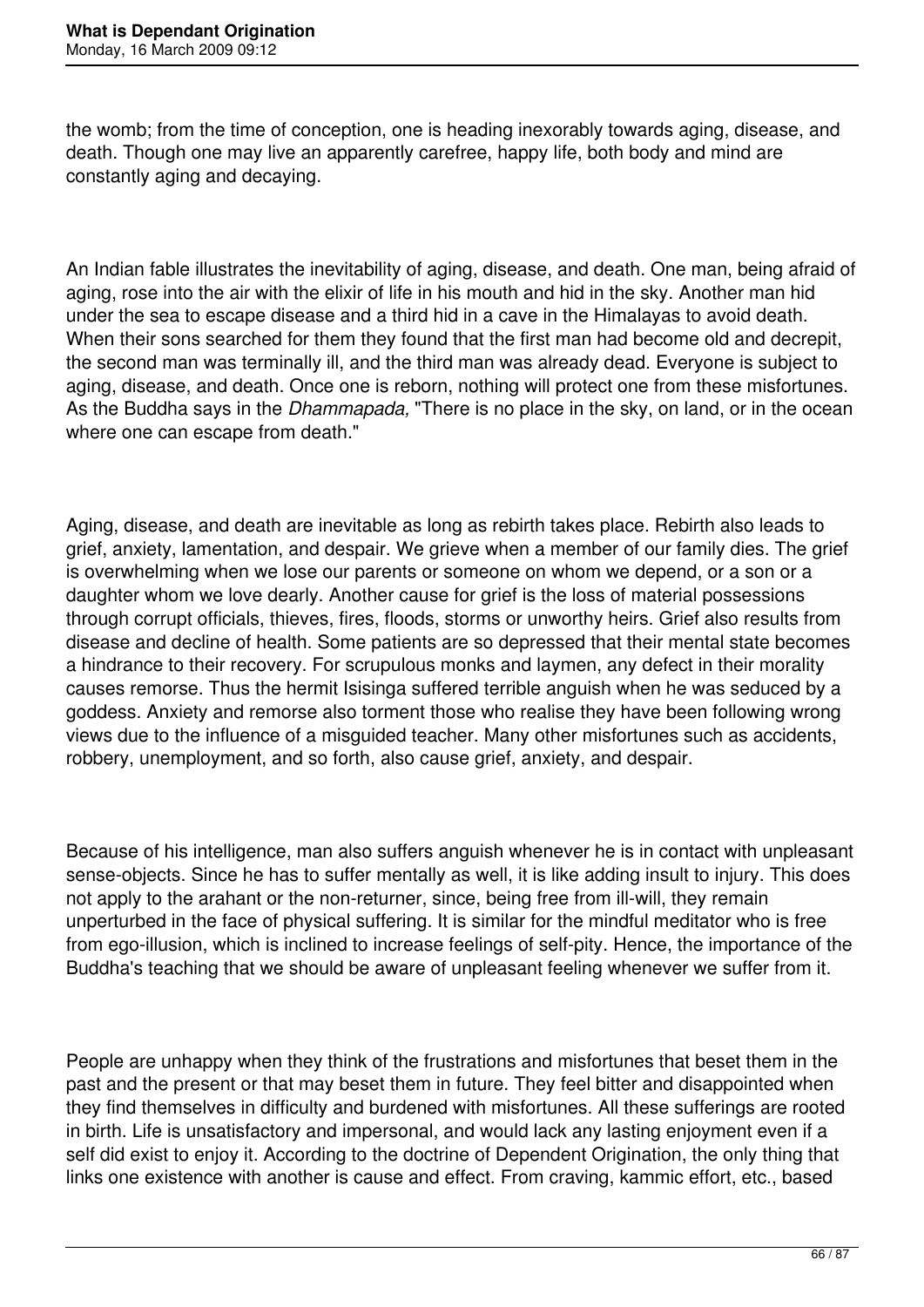on ignorance in one existence, five effects arise: consciousness, body and mind, sense-organs, contact, and feeling. These effects begin with birth and end in death with aging, anxiety, and other types of suffering in between.

This teaching of the Buddha does not appeal to ordinary people who harbour illusions of happiness and selfhood. However, impersonality and suffering are undeniable — even beings in the celestial realms are not exempt from it. Some earth-bound *devas* have to struggle hard for survival and are more miserable than human beings. They are called Vinipātika Devas, and comprise ghosts, goblins, etc., who belong to the lowest order of *devas.* 

Some

*devas* 

in the celestial realms are dissatisfied because they do not have magnificent mansions and enough attendants. Even Sakka, the king of the

*devas,* 

admitted to Venerable Mahākassapa that he was not so luminous, since his attainment of the celestial realm was due to wholesome kamma done long before the propagation of the Buddha's teaching. He said that he had to hide when he saw those *devas* 

who outshone him because they had done wholesome kamma in the time of the Buddha. Thus Sakka was not always happy, nor were his female attendants. They told Venerable Mahākassapa that they were wretched and miserable since they counted for little among the high-ranking queen-goddesses.

Some *devas* become unhappy on the approach of death, which is heralded by the withering of their flower garlands, sweating from their armpits and other signs of aging. Other *d evas* 

die suddenly while indulging in celestial pleasure just like a man whose life is cut short by a stroke. Death may take only a second, like the snuffing of a candle. This is borne out by the story of Subrahma Deva.

## **The Story of Subrahma**

Subrahma Deva was enjoying life when his attendant goddesses, who were singing and plucking flowers, died suddenly and landed in hell, where he could see them suffering. He also realised that he too would die in a few days and share the same fate. Greatly alarmed, he went to the Buddha and asked the Lord to show him where he could live without fear. The Lord replied that the only way was by cultivating the factors of enlightenment, by ascetic practices *(dh*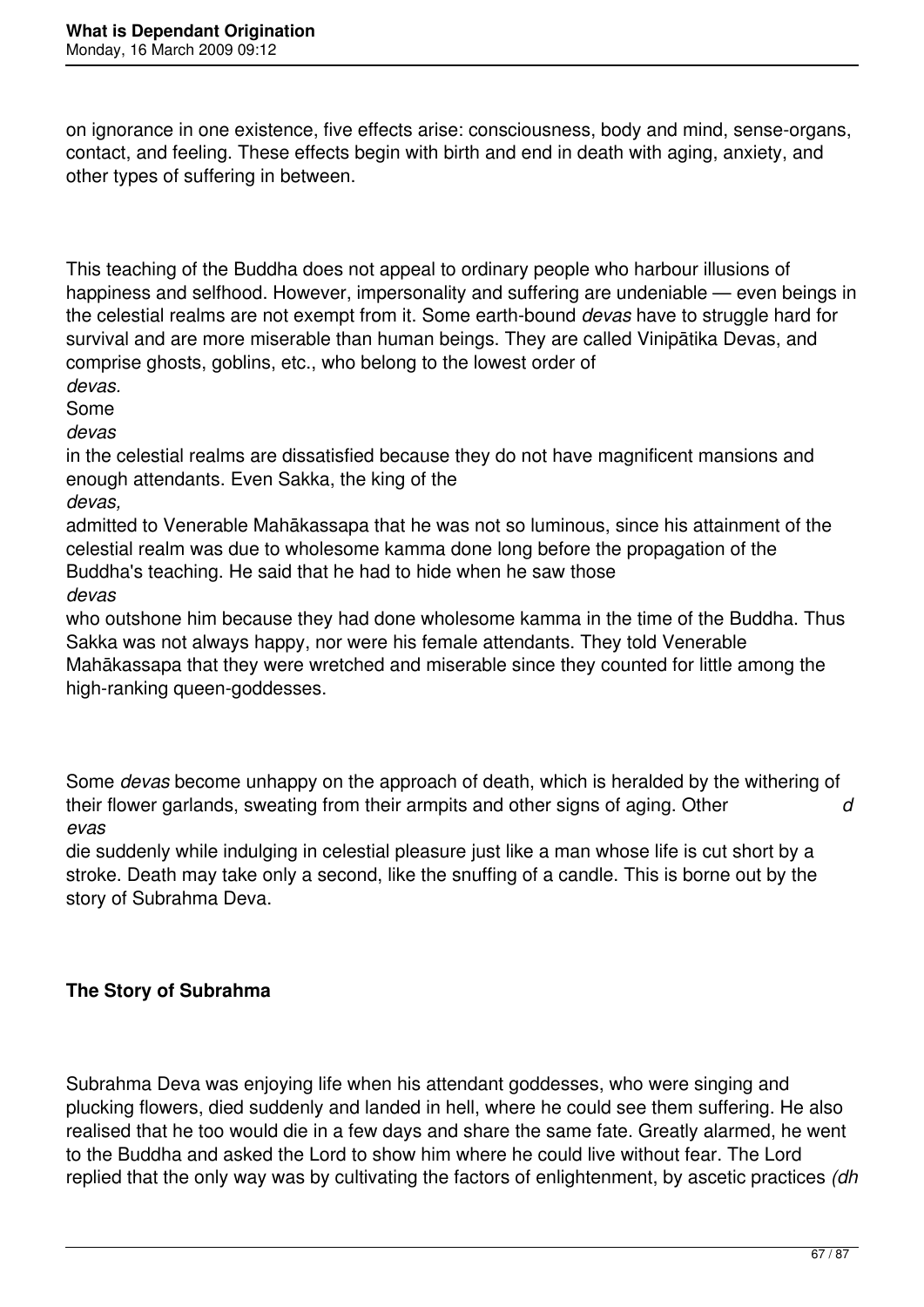*utanga)*  and right exertion *(sammappadhāna)*  that eradicate defilements, sense-restraint *(indriya-samvara-sīla)*  that wards off defilements, and nibbāna, which means the renunciation of everything. On hearing this, the *deva*  and his attendants attained stream-winning.

Here, what we should note is the sudden death of the goddesses. The fate of those who die suddenly while engaged in the pursuit of pleasure is terrible since they are likely to be born in hell because of unwholesome kammic impulses. If any sign appears that heralds the approach of death, it creates fear and adds to their suffering. Suffering that stems from attachment to pleasure is not confined to the sensual realm, for it is also the lot of the *brahmās* in the immaterial realms. In the

*brahmā* 

realm, there is no sexual pleasure or sensuality. The objects that *brahmās* 

can see, hear or think of have no sexual overtones. However, as the

*Visuddhimagga* 

says, some people crave for the pleasures of the

*brahmā* 

realm because they believe, either through hearsay or speculation, that such pleasures are superior to those of the human and celestial realms. It is nothing other than their sensual craving that leads to the attainment of

*rūpa-jhāna* 

or

*arūpa-jhāna* 

and finally takes them to the fine-material or immaterial realms. It is not surprising that some people think or speak of the sensuality in the

*brahmā* 

realm. Those who know the true teaching of the Buddha will reject the idea but it probably appeals to ignorant people. The Indian religious books portray Brahmā with his wife, and some people even regard nibbāna as a heavenly realm with celestial mansions where one can dwell with one's family and attendants.

### **Excessive attachment**

*Kāmupādāna* means not only excessive attachment to sensual pleasures, it also means craving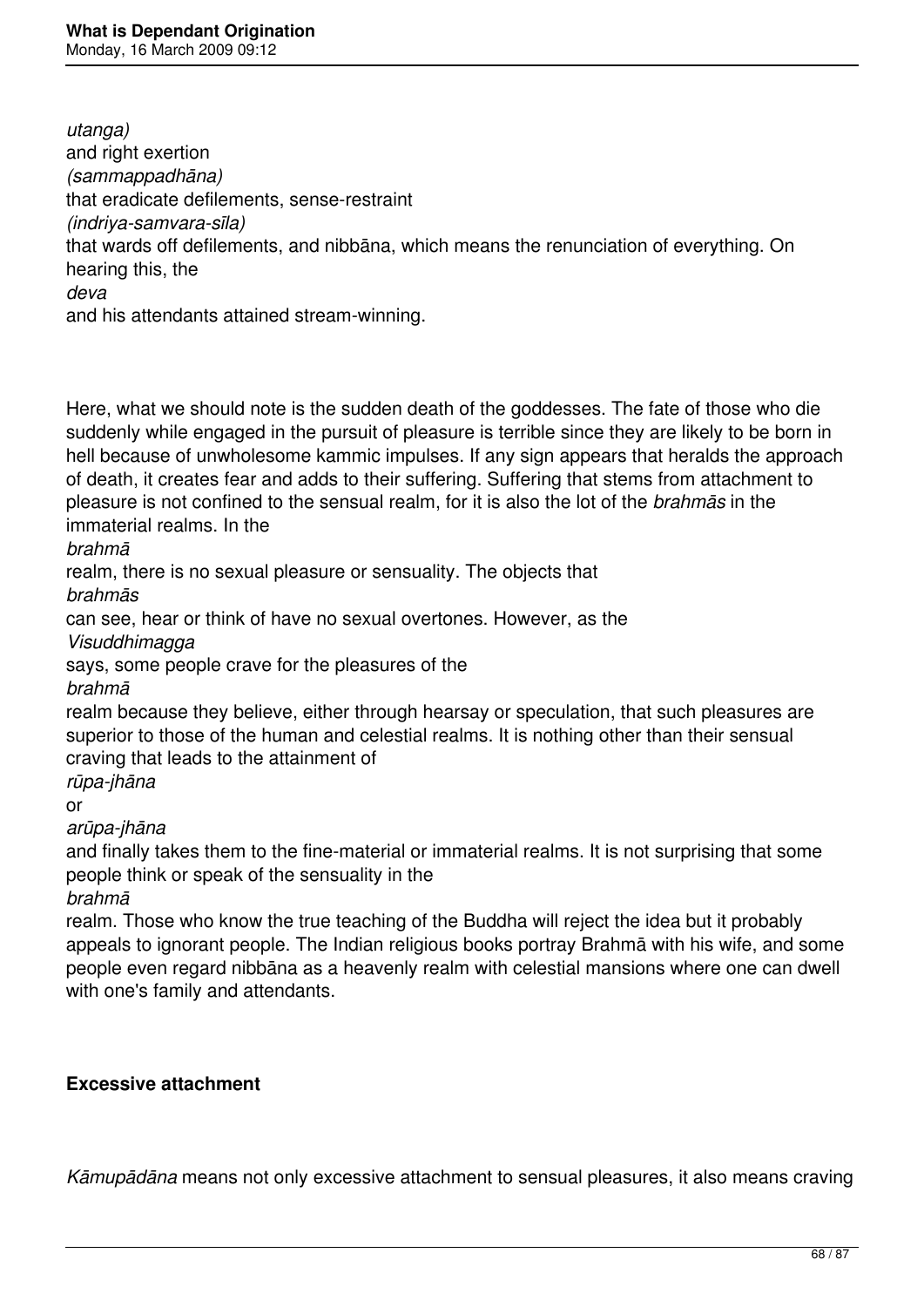for the fine-material and immaterial realms. Therefore, according to the *Visuddhim agga,* one

can eradicate this insatiable craving only at the final stage of the Path, and it is this craving that underlies every effort to attain

*rūpa-*

or

*arūpa-jhāna.* 

For ordinary people, such

*jhāna* 

means kammic effort based on sensual craving, which leads to rebirths in the fine-material or immaterial realms of

*brahmās.* 

The incessant aging of mind and matter begins from the moment of rebirth. The aging of a *brahmā* 

is not apparent as it is for human beings, but when his lifespan ends he cannot avoid death. Being free from hatred, a

*brahmā* 

is not subject to grief and anxiety. Lack of a body ensures freedom from physical pain. However, a

*brahmā* 

cannot escape aging and death, which are inherent in every kind of existence. So escape from aging and death presupposes the end of rebirth. To avoid rebirth, we must strive to avoid unwholesome kamma and even wholesome kamma. Negation of kammic existence calls for the effacement of attachment and craving. For this purpose, the mental process must end at feeling and stop short of developing the desire for anything. This avoidance of craving through contemplating impermanence, unsatisfactoriness, and not-self in all phenomena is the only way to avoid rebirth and the other links in the sequence that leads to aging and death. This means the temporary extinction of suffering which one can finally overcome when one develops insight on the Noble Path.

# **The Three Periods**

Dependant origination encompasses two life-cycles, the anterior life-cycle and the posterior life-cycle. The anterior cycle begins with ignorance as its main source and ends with feeling, while the posterior cycle begins with craving and ends with aging and death. In the anterior cycle, ignorance and mental formations in the past life lead to rebirth, while in the posterior cycle, craving, attachment, and becoming cause rebirth in the future. The two cycles show how a person's lives are linked through cause and effect. Again, if the doctrine of Dependent Origination is described on this time scale, ignorance and mental formations are two links in the past life, the links from consciousness to becoming concern the present life, while birth, aging, and death are the links in the future. Thus the doctrine refers to three periods.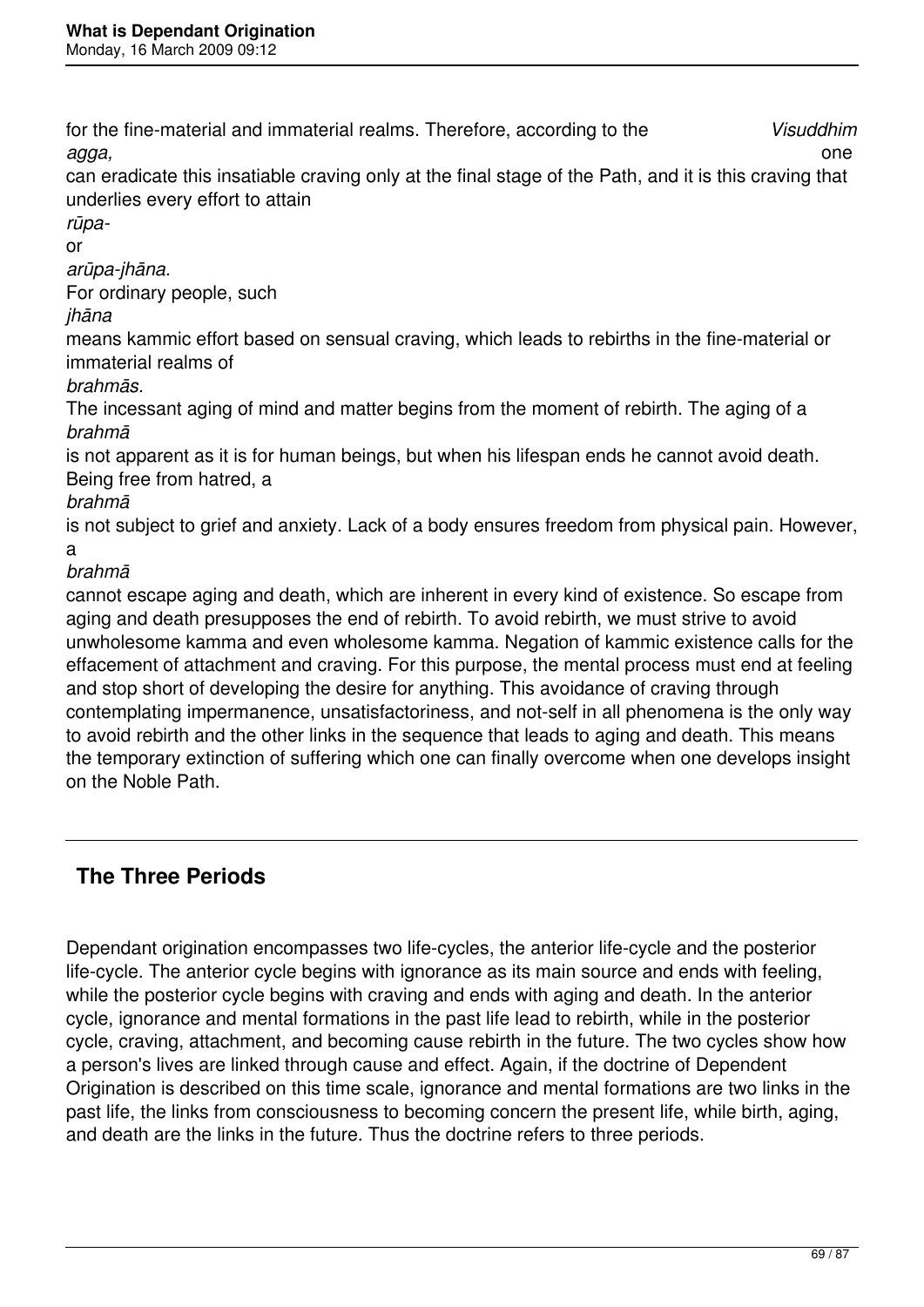### **Distinction Between Mental Formations and Becoming**

The doctrine describes the past cause as only ignorance and mental formations, but ignorance is invariably followed by craving and attachment. Mental formations, too, always lead to becoming. So the *Patisambhidāmagga* comments on the doctrine as follows. *"Avijjā* is ignorance that dominates us while doing a kammic deed.

*Sankhārā* 

means composing and exerting effort.

*Tanhā* 

is the craving for the results of an action in the present life and after death.

*Upādāna* 

is the obsession with action and its result.

*Kammabhava* 

is volition. These five factors in the past make up the causes of the present rebirth." Thus we have to consider all these five links — ignorance, craving, attachment, mental formations, and becoming — if we are to fully describe the past causes. Of these, ignorance, craving, and attachment are called the cycle of defilements. Mental formations and becoming are called the cycle of kamma. The commentary makes a distinction between mental formations and becoming. It describes the effort, planning, etc., before an act as mental formations and the volition while doing the act as becoming. So seeking money, buying things, etc., before an act of charity are mental formations while the state of consciousness at the time of offering is becoming. Plotting a murder is mental formations, and volition while killing is becoming.

Another distinction between mental formations and becoming is based on the moments of impulsion. All acts of murder or almsgiving involve seven impulse-moments. The first six impulse-moments are called mental formations while the last is termed becoming.

A third way of distinguishing the two is to describe volition as becoming and other mental states associated with volition as mental formations. The third method of classification is helpful when we speak of meritorious deeds in the fine-material and immaterial realms. All the three distinctions apply to wholesome or unwholesome acts in the sensual realm, but the first distinction is very illuminating for those who are not well informed.

Alternatively, the *Visuddhimagga* attributes rebirth to the visions that hold a dying person's attention at the last moment of life. So according to this commentary, becoming may be defined as the volition that motivated wholesome or unwholesome acts in the past, and mental formations may be defined as the mental state conditioned by deathbed experiences.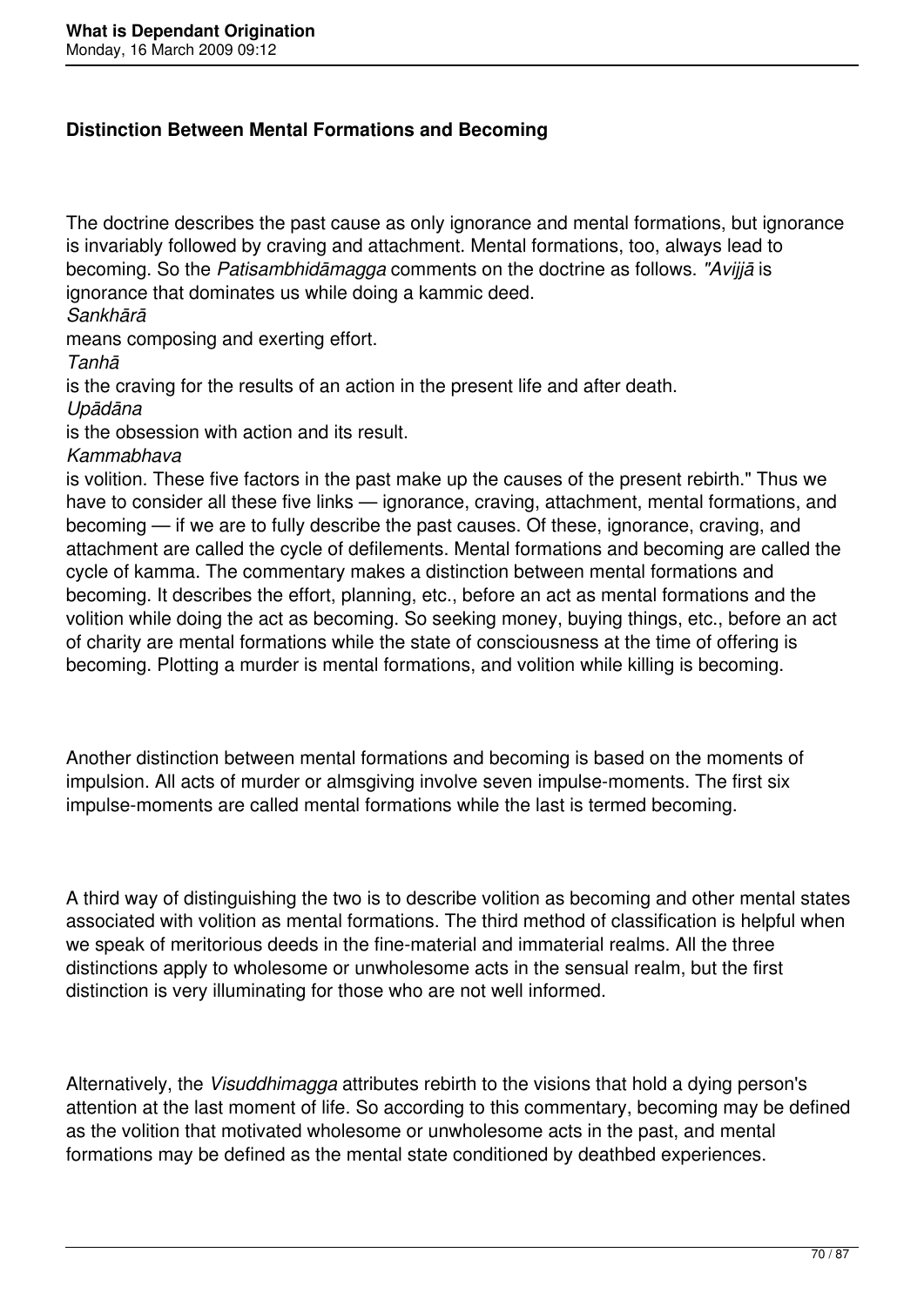### **Present Effects Due to Past Causes**

Thus, owing to the cycles of defilements and kamma comprising the five causes in the past, rebirth-consciousness arises together with mind and matter, six senses, contact, and feeling. These five effects are collectively called the cycle of resultants. Because of their ignorance, ordinary people have the illusion of pleasure regarding sense-objects and mind-objects. They develop craving, thus perpetuating the vicious cycle of cause and effect that makes up their round of suffering. Consciousness, the six sense-bases, etc., arise as the result of past kammas. It is a matter of cause and effect, just like all other phenomena. This leaves no room for a self, God or Prime Mover. The only difference lies in the moral law governing this relationship, the nature of feeling, whether pleasant or unpleasant, being dependent on wholesome or unwholesome mental formations in the past. In reality no 'person' has pleasant or unpleasant feeling, and no 'being' causes one to have such an experience. Life is only the continuum of consciousness, contact, feeling, etc., as conditioned by ignorance, craving, attachment, and so forth.

### **Knowledge for Insight Practice**

Those who have some knowledge of Dependent Origination or *Abhidhamma* say that it is impossible to practise meditation without such knowledge. However, one who practises meditation under the guidance of a learned teacher need not bother about higher Buddhist philosophy. One can follow the teacher's instructions if one knows only that life is a psychophysical process characterised by impermanence, unsatisfactoriness, and not-self. The adequacy of this simple knowledge to meet the intellectual needs of one who is intent on arahantship is borne out by the *Cūlatanhāsankhaya Sutta,*  where the Buddha talks about insight practice. The meditator's understanding of mind and matter is termed *'abhijānāti,'*  which the commentary explains as full comprehension. It refers to analytical knowledge of mind

and matter

*(nāmarūpa-pariccheda-ñāna)* 

and knowledge by discerning conditionality

*(paccaya-pariggaha-ñāna).* 

Through contemplation, one knows all phenomena analytically

*(parijānāti)* 

as impermanent, unsatisfactory, and not-self. Here,

*parijānāti*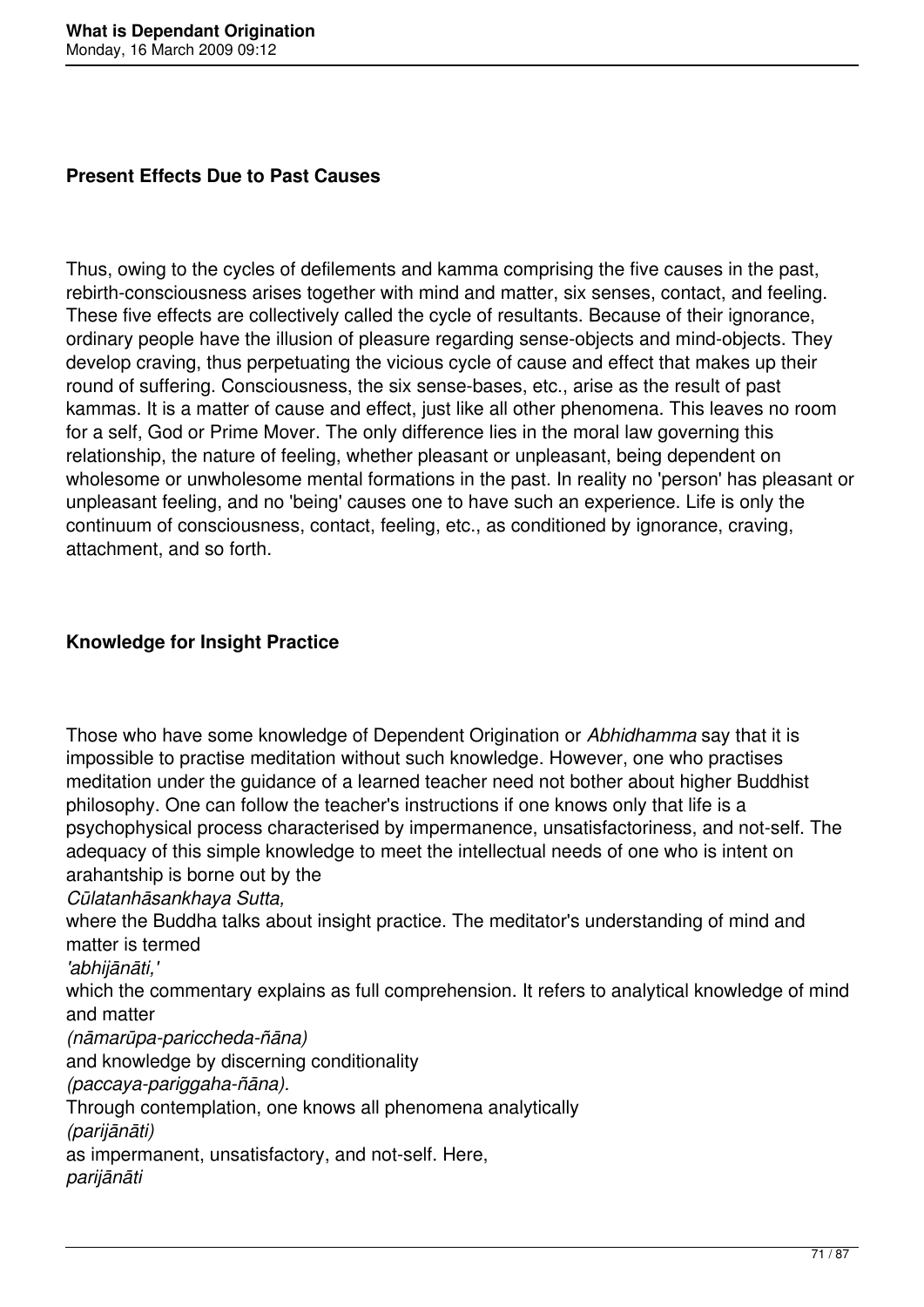refers to knowledge by comprehension *(sammasana-ñāna)*  and other insights.

Knowledge of the conditionality and cause-effect relationship that denies a soul or self is enough for the practice of insight. It is not necessary to know thoroughly the twelve links, or the twenty main points of the doctrine. If the practice of insight presupposed such comprehensive knowledge, a man of low intelligence like Venerable Cūlapanthaka would be unable to practice it. The elder's memory was so poor that he could not even memorise a few verses, though he had studied them for four months, yet he attained arahantship in a few hours when he meditated as instructed by the Buddha.

A laywoman, Mātikamātā by name, attained the stage of non-returning before some bhikkhus who were her meditation teachers. She did not know much about *Abhidhamma* or Dependent Origination. Many others were also like this woman and Venerable Cūlapanthaka. So although one may not have studied the

*Abhidhamma* 

thoroughly one can attain the Noble Path if one meditates earnestly.

To overlook the true nature of feelings is ignorance. It is craving to like a sense-object and attachment to cling to it. To do noble or ignoble deeds from desire for one's happiness in the present life or after death means mental formations and becoming. These five factors are present causes and lead to rebirth after death. Dependent Origination mentions only three causes: feeling, craving, and attachment. However, these three factors imply two others: ignorance and mental formations, since these two are the basis of craving and becoming respectively. So the *Patisambhidāmagga* describes all these five factors as causes of rebirth in future.

## **Removing the Present Causes**

Every wholesome or unwholesome act means the conjunction of these five present causes, which may happen many thousands of times in a single lifetime. Under favourable circumstances these causes may lead to rebirth after death, or to two or three rebirths in succession. Every existence is accompanied by aging, grief, and death, so to avoid this suffering, we should remove the causes. Thus we should note all phenomena the moment they occur. With the development of concentration, we will notice their instant passing away and so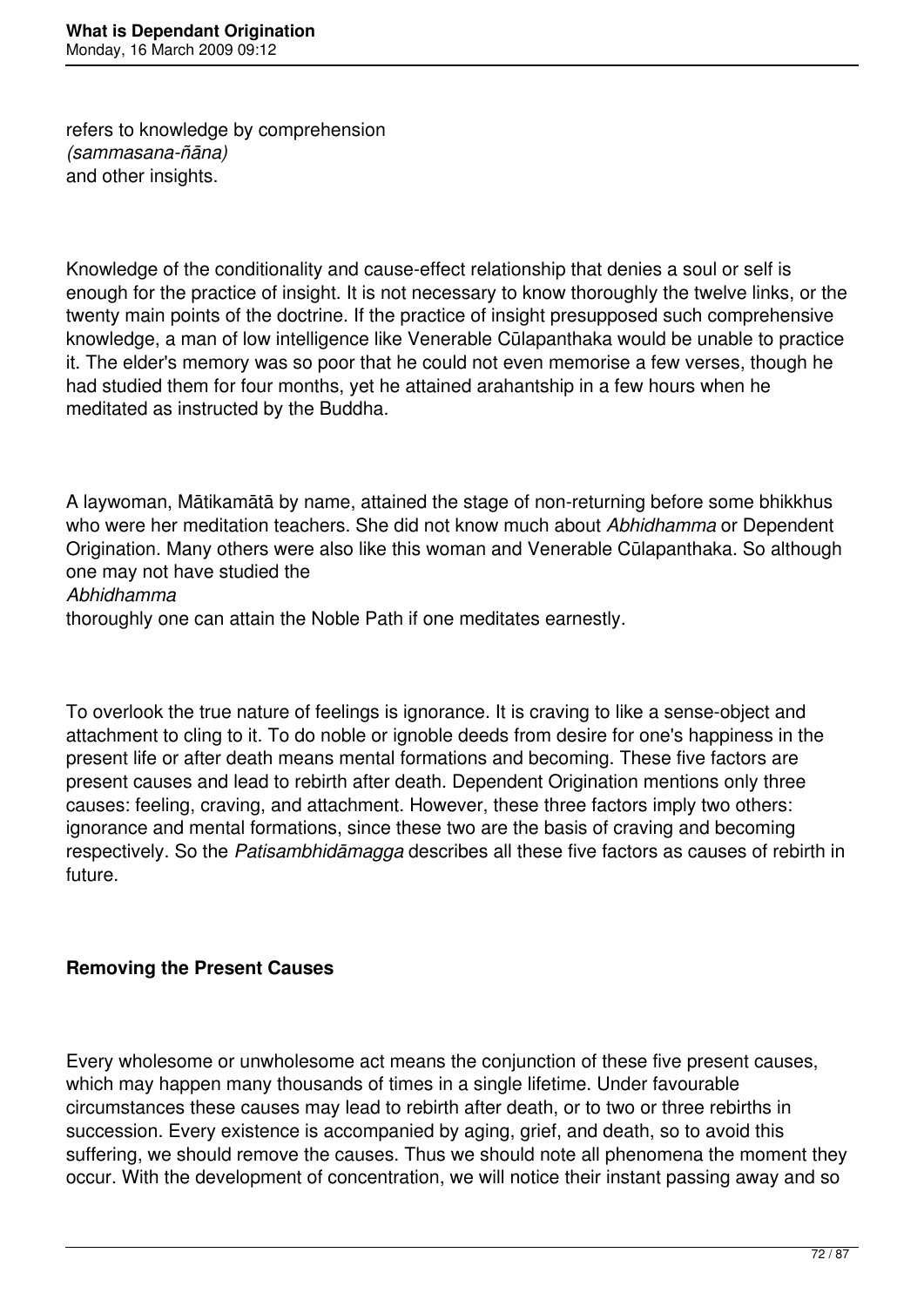realise their impermanence, unsatisfactoriness, and unreliability. This realisation helps us to overcome the ignorance and illusion that fuel craving, attachment, and kammic effort. Thus we render the five present causes inactive, forestalling rebirth and consequent suffering.

This is called *'tadangapahāna,'* 'partial, or momentary abandoning of defilements.' By this method, one attains *'tadanganibbuti,'* 'partial or momentary, extinction of defilements.' Later, insight on the Noble Path arises, which means the extinction of all mental formations and the realisation of nibbāna, which is extinction through cutting off. The defilements and kammas are then eradicated. Stream-winners overcome the defilements and kammas that lead to the lower realms, and those that may cause more than seven rebirths. Once-returners overcome defilements that may cause more than one rebirth, while non-returners remove those that lead to rebirths in sensual realms. Finally, the arahant eradicates the remaining defilements and kamma and becomes a Noble One who is worthy of honour because he is wholly free from defilements.

# **The Arahant's Outlook on Life**

Arahants have no illusions about the nature of sense-objects. They are aware of their unsatisfactoriness, which means they fully realise the truth of suffering because they are free from delusion. So they have no craving for anything. Inevitably, they have to fulfil the biological needs of the body such as eating, sleeping, etc., but they regard this as conditioned suffering and find nothing agreeable. The question arises whether they should long for a speedy death to end such suffering. Nevertheless, the desire for early death or dissolution of the physical body is aversion, which the arahant has also removed. In the *Theragāthā,* the *Elder's Verses,* an arahant says that he neither wishes to die nor to live. The arahant does not wish to live a long life, for life means a burden of suffering inherent in the aggregates. Although the aggregates need constant care and attention, they are not reliable in the least. To many middle-aged or old people, life offers little more than frustration, disappointment, and bitterness. Living conditions deteriorate, physical health declines and only disability and death await them. Yet, because of ignorance and attachment, many people take delight in existence. However, the arahants are disillusioned, so they find life unattractive.

Yet the arahants don't desire death either, since they have conquered ill-will. They equanimously anticipate their parinibbāna, an expectation that is analogous to a worker's expectation of wages. A worker does not like to face hardships and privations to make a living, but does not want to be unemployed either. A worker wants only money and expects payment. Likewise, the arahants await death, so when they think of their lifespan, they wonder how long they must bear the burden of the body. Because of their total disillusionment, their life-stream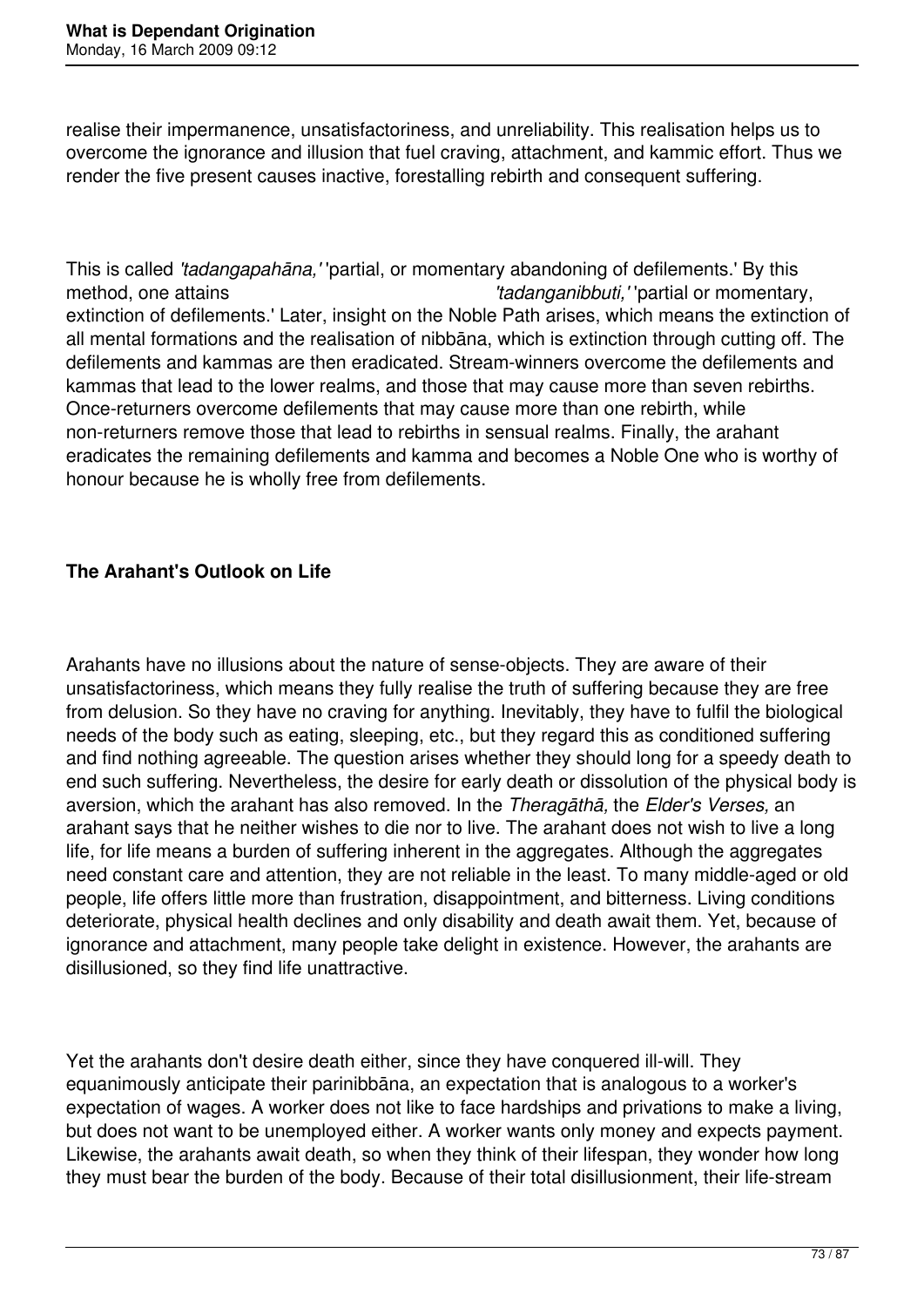ceases completely after parinibbāna, so it is called cessation without any remainder *(anupādise sanibbāna).* 

## **Not Annihilation but Extinction of Suffering**

Those who believe in the soul deprecate nibbāna as the annihilation of a living being. In fact, it is the extinction of suffering due to the non-arising of phenomena with their causes, i.e. kamma and defilements. The Buddha pointed out the cessation of attachment with the cessation of craving, the cessation of becoming with the cessation of attachment, and so on. With the non-arising of rebirth, there is the complete cessation of aging, death, and other kinds of suffering. The popular view is that birth, aging, and death are misfortunes afflicting living beings. However, these misfortunes characterise only the psychophysical process and have nothing to do with a living being. Since there is no soul, it makes no sense to speak of the annihilation of a being with the cessation of rebirth. So those who regard nibbāna as annihilation are not free from the illusion of selfhood. To the intelligent Buddhist, nibbāna means only extinction of suffering. This is evident in the story of Venerable Yamaka.

## **The Story of Venerable Yamaka**

Venerable Yamaka believed that the arahant was annihilated after death. He clung to this view although other bhikkhus pointed out that it was wrong. When Venerable Sāriputta summoned him and questioned him, Venerable Yamaka admitted that all the five aggregates are impermanent and suffering, that it would be a mistake to regard them as one's self or as one's possessions. Venerable Sāriputta told him to see the five aggregates as they really are. He would then become disillusioned, detached, and liberated.

While listening to the discourse, Venerable Yamaka attained the stream-winner stage. He was now free from wrong view. Venerable Sāriputta then questioned him again. In response to the elder's questions, Venerable Yamaka said that he did not identify the arahant with the physical body, feeling, perception, mental formations or consciousness. Nor did he believe that the arahant existed elsewhere without the aggregates. Therefore, since even during life the arahant is not to be found as a living being, it makes no sense to speak of the arahant's annihilation after death. Venerable Yamaka confessed his mistaken view. He was now free from it and so knew what to say about the destiny of the arahant. If someone were to ask him, "What happens when the arahant passes away?" he would answer, "The death of the arahant means the complete cessation of suffering inherent in the five aggregates."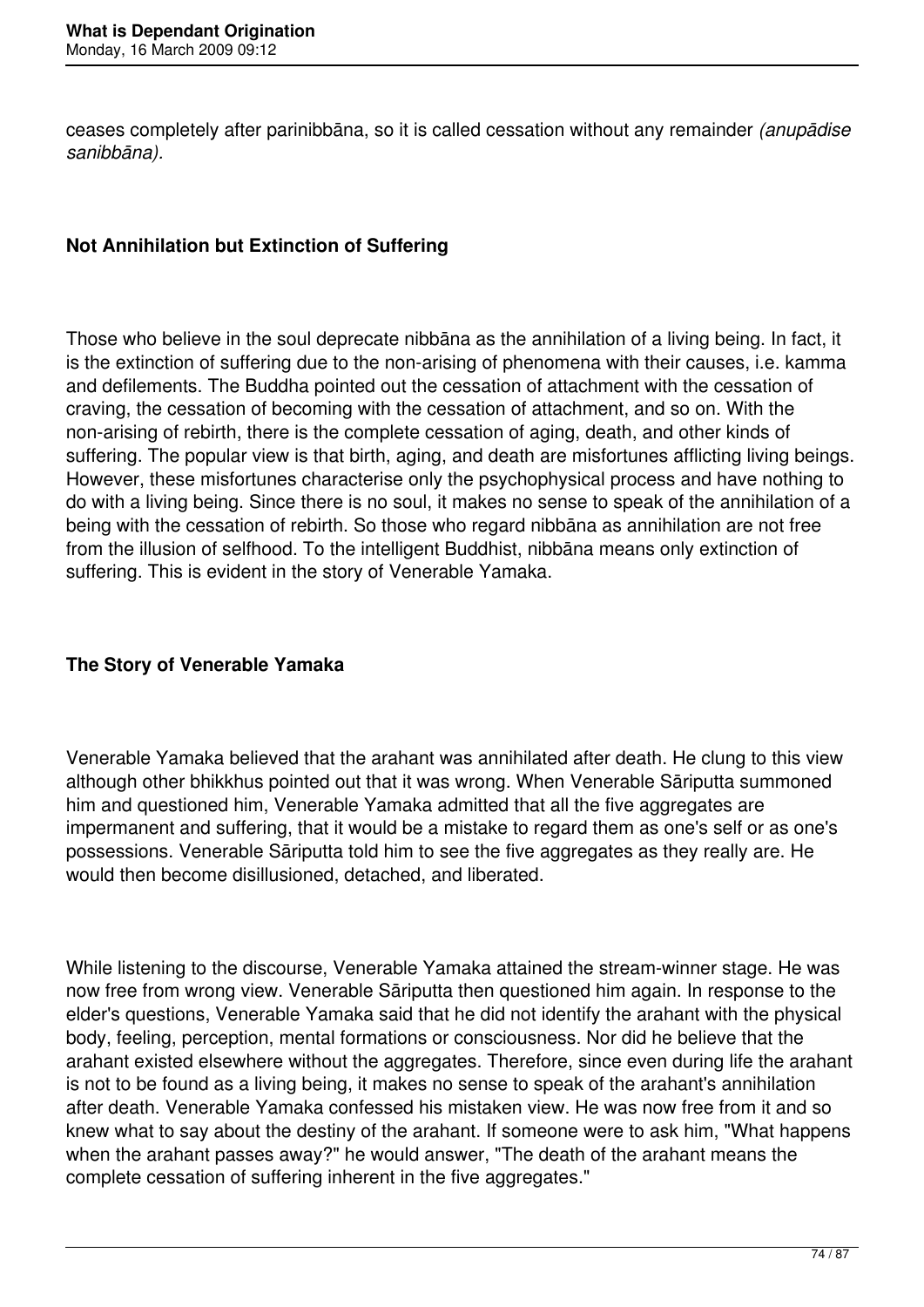This statement about the arahant was verified by Venerable Sāriputta. The elder likened the aggregates to a murderer in the guise of a friend and said that identifying the aggregates with oneself is like welcoming the murderer.

Venerable Yamaka at first believed that the arahant was annihilated after death, leaving nothing, which implies the belief in a soul. The annihilation view of nibbāna is ' *ucchedaditthi,'* th e view that nibbāna means annihilation after death. When he realised the truth and attained stream-winning, Venerable Yamaka said that the death of the arahant means the complete extinction of suffering inherent in the five aggregates. Failure to note seeing, hearing, and other psychophysical phenomena leads to the arising of ignorance, craving, attachment, kamma, and mental formations. These in turn cause birth, aging, and death. Mindfulness forestalls these five present causes and the five consequences that involve suffering.

# **The Famous Saying of Bhikkhunī Vajirā**

The extinction of suffering is also stressed in the famous saying of Sister Vajirā. Māra appeared while she was sitting under a tree near Jetavana Monastery. To discomfit her, he asked, "Hey, bhikkhunī! Who created a living being? Where is the Creator? How did a living being originate and how will it cease?"

Sister Vajirā replied, "Oh, Māra! What do you think a living being is? Is your belief in a living being not an illusion? What you regard as a living being is nothing but a heap of aggregates. No being is to be found in this heap. A living being is merely a term for the combination of materiality, feeling, perception, mental formations, and consciousness, just as 'chariot' is a term for the combination of the wheels, the axle, yoke, etc. No being can be found apart from the five aggregates — it is only suffering that arises, exists and ends."

So a being should be understood only in the popular usage of the term. It does not exist in any absolute sense, only a psychophysical process continues. This comprises ignorance, craving, attachment, kamma, and kammic effort as causes, and consciousness, body-mind, sense-bases, contact, and feelings, as effects. These effects in turn become causes that lead to rebirth and further suffering.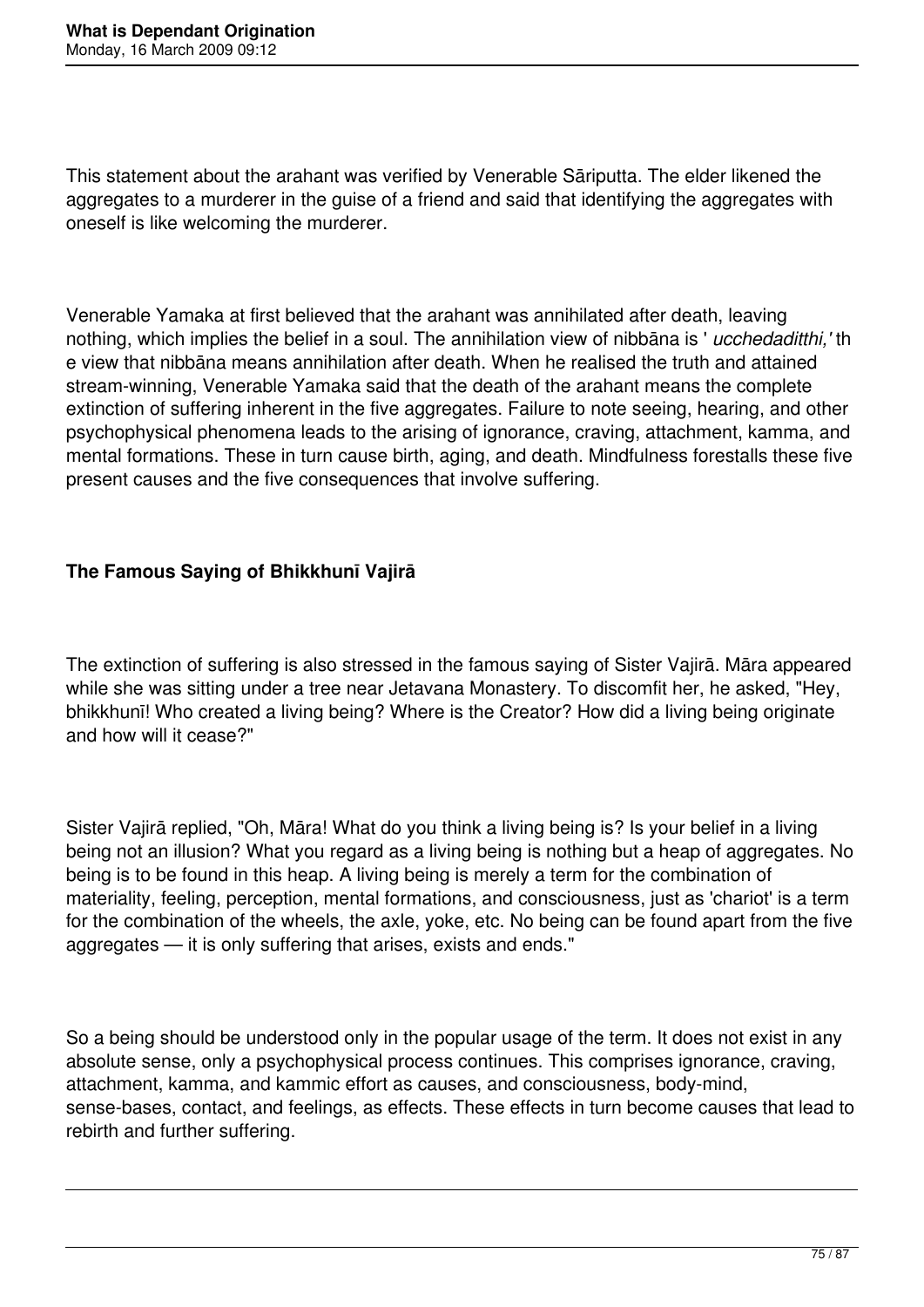# **Other Aspects**

Four groups of factors are involved in the chain of causation: the first group of causes in the past, the second group of effects in the present, the third group of causes in the present, and the fourth group of effects in the future. The groups are termed *'sangaha'* or *'sankhepa.'* They may also be translated as layers. These four groups have three connections. 1) The connection between the past cause and the present effect, with mental formations as the cause and consciousness as the effect. 2) The connection between the present cause and the present effect, with feeling as the cause and craving as the effect. 3) The connection between the present cause and the future effect, with becoming as the cause and birth as the effect. Again, twenty factors

#### *(ākāra)*

are involved in the psychophysical process: five causes in the past, five effects in the present, five causes in the present and five effects in the future.

# **Three Cycles**

Again the doctrine of Dependent Origination deals with three cycles or rounds *(vattas):* defileme nts, kamma, and resultants. The first cycle comprises ignorance, desire, and attachment; the second comprises mental formations and becoming; and the third comprises consciousness, mind and matter, sense-bases, contact, and feeling. The third cycle leads again to the cycle of defilements, which gives rise to the cycle of kamma, and so on without end. The three cycles drive the samsāric round of suffering. Samsāra means the continuum of the psychophysical process occurring in a cause-effect relationship.

To liberate ourselves from samsāra, we must do meritorious deeds. We should study the Buddha's teaching about the Four Noble Truths, practise contemplation on seeing, hearing, etc., and thus realise the ceaseless arising and dissolution of psychophysical phenomena. This insight forestalls illusion and frees us from the craving and attachment that lead to rebirth and suffering.

The *Visuddhimagga* describes the contribution of kamma to the cycle of defilements. The meditator sees how the mind-body complex is born from the cycle of kamma and the cycle of resultants. One realises that there are only kamma and its fruits. Because of kamma in the past, mind and matter arise in the present life; mind and matter produces kamma in this life, which leads to rebirth. Thus mind and matter arise without end. The arising of mind and matter means the arising of phenomena from the senses, e.g. seeing, hearing, etc. These lead to defilements,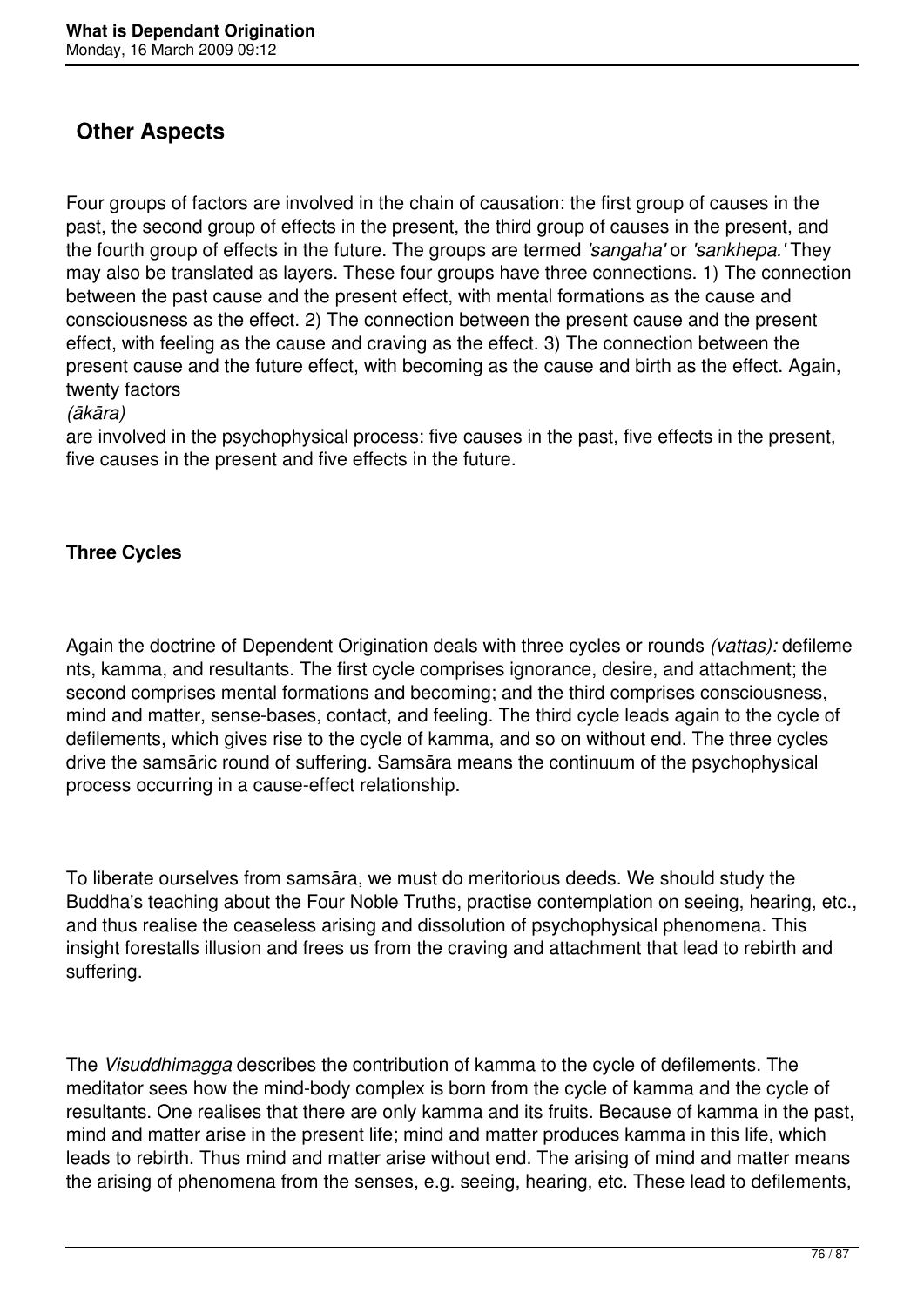kamma, and rebirth successively. Thus the psychophysical process is conditioned by the cycle<br>of kamma and its fruit. According to the Visuddhimagga, this insight means of kamma and its fruit. According to the knowledge by discerning conditionality *(paccaya-pariggaha-ñāna)*  and purification by overcoming doubt *(kankhāvitarana-visuddhi)* 

## **Four Points to Bear in Mind**

.

Four special features of Dependent Origination should be borne in mind. The first is the individual character of the psychophysical process that comprises the three successive existences. Although the doctrine stresses the conditionality of all phenomena, it is a mistake to believe that ignorance, craving, and other causes concern one person, while consciousness, mind and matter, and other effects concern another person. This belief implies the extinction of a living being after death, which is annihilation — a view that Buddhism rejects. The psychophysical process is analogous to the evolution of a mango tree. A mango seed sprouts into a seedling, the seedling becomes a sapling, and the sapling grows into a tree. Here the seed, the seedling, the sapling, and the tree form an unbroken line of causal relationship. Strictly speaking, distinguishing between the tree and the sapling is impossible. Likewise, ignorance, mental formations, consciousness, etc., occur in unbroken succession as causes and effects. Therefore, to speak in the conventional way of a particular person is not wrong. It was Devadatta, for example, who created a schism, and it is Devadatta who is now suffering in hell. The merchant Anāthapindika did meritorious deeds, and he was the one who went to the celestial realm after his death.

## **The Wrong View of Venerable Sāti**

This identification of the doer of kamma with the bearer of its fruit makes it possible for us to avoid the annihilation view. On the other hand, some people believe in the transmigration of a living being from one life to another. This mistaken view of eternalism was held by Venerable Sāti in the time of the Buddha. The *Jātakas* led Venerable Sāti to hold this view. The Buddha identified himself with the leading characters in these birth stories, so he reasoned thus: "The physical body of the bodhisatta disintegrated after his death and no part passed on to his final existence. It was only consciousness that survived death and formed the core of the bodhisatta's personality in each of his existences. The same may be said of every other living being. Unlike the physical body, consciousness is not subject to disintegration. It passes on from one body to another and exists forever." However, the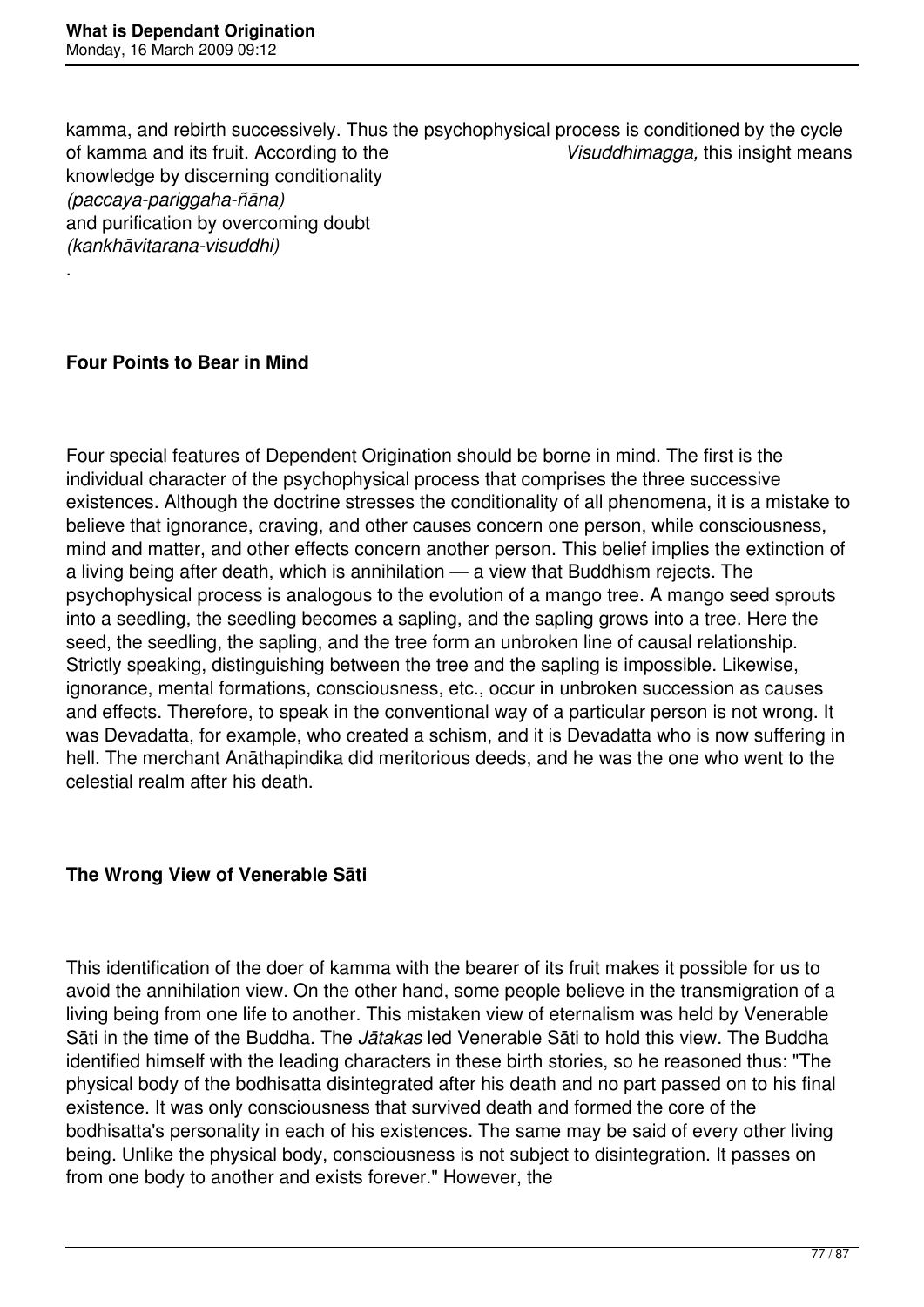#### *Jātakas*

highlight only the continuity of the relationship concerning the doer of kamma and the bearer of its fruit. They do not imply the transfer of consciousness or any other attribute from one life to another. Everything passes away, but because of the causal connection, we have to assume that the hero of the

#### *Jātaka*

stories finally became Prince Siddhattha. After questioning Venerable Sāti, the Buddha said that consciousness was conditioned, that it could not arise without its relevant cause.

The Buddha compared it to fire, which is designated according to its fuel. Fire that burns wood is called a wood-fire, that which burns grass is called a grass-fire, and so on. Likewise, consciousness is always conditioned by something and is named accordingly. Thus consciousness that arises from the eye and visual form is called visual-consciousness, that arising from the ear and sound is called auditory consciousness. In brief, consciousness is named according to the sense-base that produces it. When the cause of a fire changes, so does its designation. A grass-fire becomes a house-fire when it spreads to a house. In the same way, the identity of consciousness changes according to the sense-faculty on which it depends. With the same sense-object and the same sense-organ, too, it is a new consciousness that occurs at every moment in the mental process. Thus to realise the truth about mental processes is to be free from annihilationism, whereas a wrong view of it leads to eternalism.

## **Distinctive Character of Each Phenomenon**

The second aspect of the doctrine is the distinction between the different phenomena forming the chain of causation. Thus ignorance is a distinct phenomenon that conditions mental formations, mental formations are other distinct phenomena that lead to rebirth and so on. To differentiate these phenomena is to realise their cause-and-effect relationship, and this realisation makes us free from eternalism. It helps us to do away with the illusion of a permanent, unchanging self that survives death and passes on to another existence.

Eternalism and annihilationism stem from the way that people stress either the connection between the two successive lives, or the distinction between them. If we unintelligently identify ourselves with the psychophysical process in the present life and with that in the previous life, we will be inclined to believe in eternalism. On the other hand, if we stress the separateness of phenomena, we are liable to fall into the trap of annihilationism. The right attitude is to recognize the continuous process of cause and effect that produces one life after another. This point of view stresses the individual character of mind and matter and, as such, it clarifies the working out of kamma. It does not, however, imply the transfer of mind, matter or a self. It means the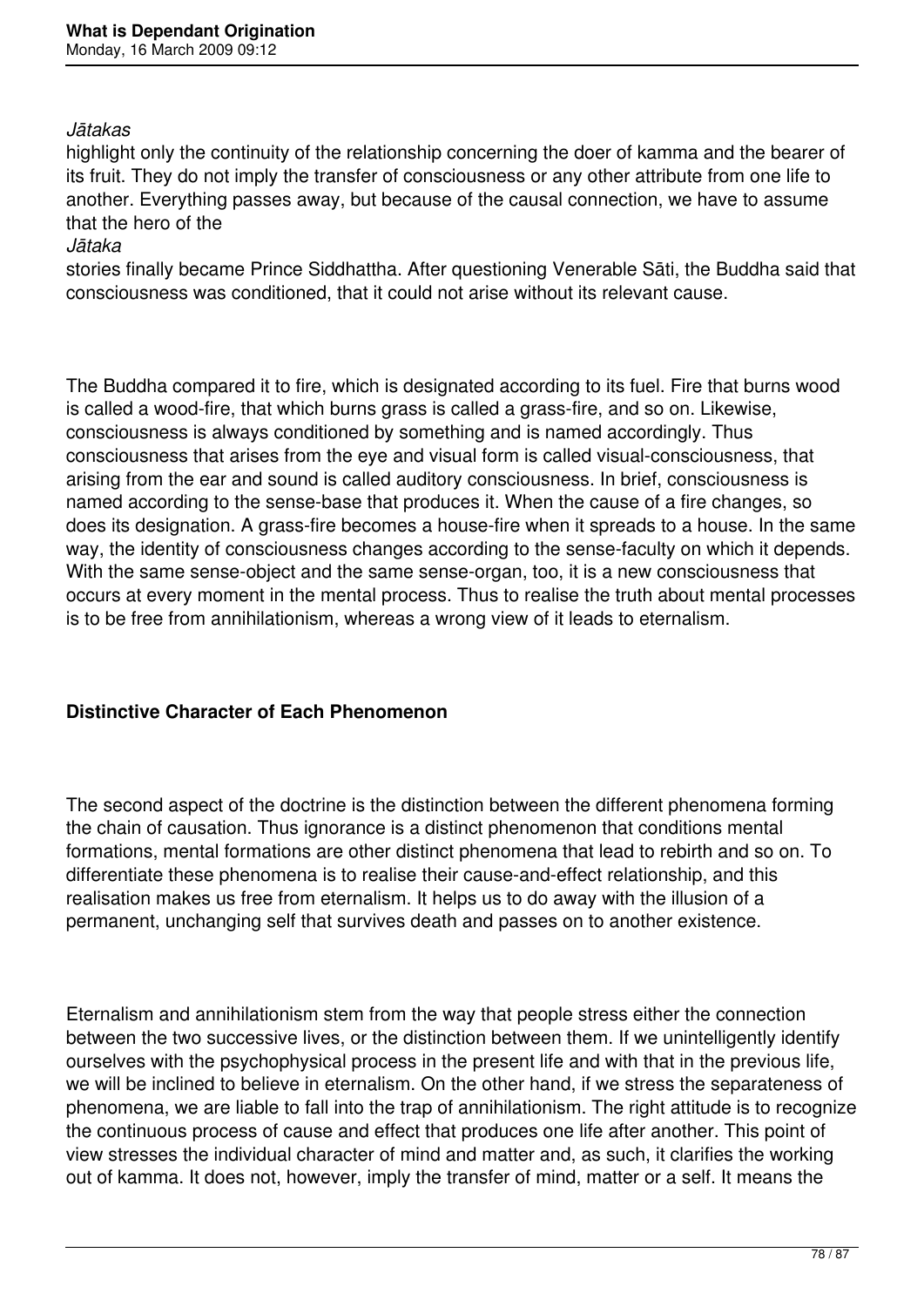cessation of the old phenomena and the arising of new phenomena in the present life based on past kamma.

This view is crucial to the practice of insight. To one who contemplates mind and matter at every moment of their arising, these two aspects of the doctrine are clear. One becomes aware of the stream of cause and effect comprising ignorance, craving, attachment, and so forth. One is aware of the continuity, and the uninterrupted flow of the psychophysical process. So one rejects the annihilation view completely. Furthermore, being aware of the new phenomenon that arises whenever one contemplates, one discriminates between the sense-object and consciousness. Contemplation distinguishes feeling, craving, attachment, effort, consciousness, etc., as distinct phases of the mental process. Because one is well aware of the arising of new phenomena, one frees oneself from eternalistic views.

# **Absence of Striving**

The third aspect of Dependent Origination is the absence of striving *(avyāpāra).* Ignorance causes mental formations without striving, and mental formations do not strive to create rebirth. Knowledge of this fact means insight into the absence of any agent or being *(kāraka-puggala)*  who sees, hears, etc., and as such it frees us from ego-belief. However, as the

*Visuddhimagga* 

says, the misinterpretation of this principle may turn one into a moral sceptic who accepts determinism and denies moral responsibility.

The non-volitional nature of phenomena is apparent to one who contemplates their ceaseless arising and dissolution, for one realises clearly that since they are conditioned, they do not act according to one's wishes.

## **Relationship of Cause to Effect**

The fourth aspect of Dependent Origination is the one-to-one correspondence between cause and effect *(evam dhammatā).* Every cause leads only to the relevant effect; it has nothing to do with any irrelevant effects. In other words, every cause is the sufficient and necessary condition for the corresponding effect. This leaves no room for chance or moral impotency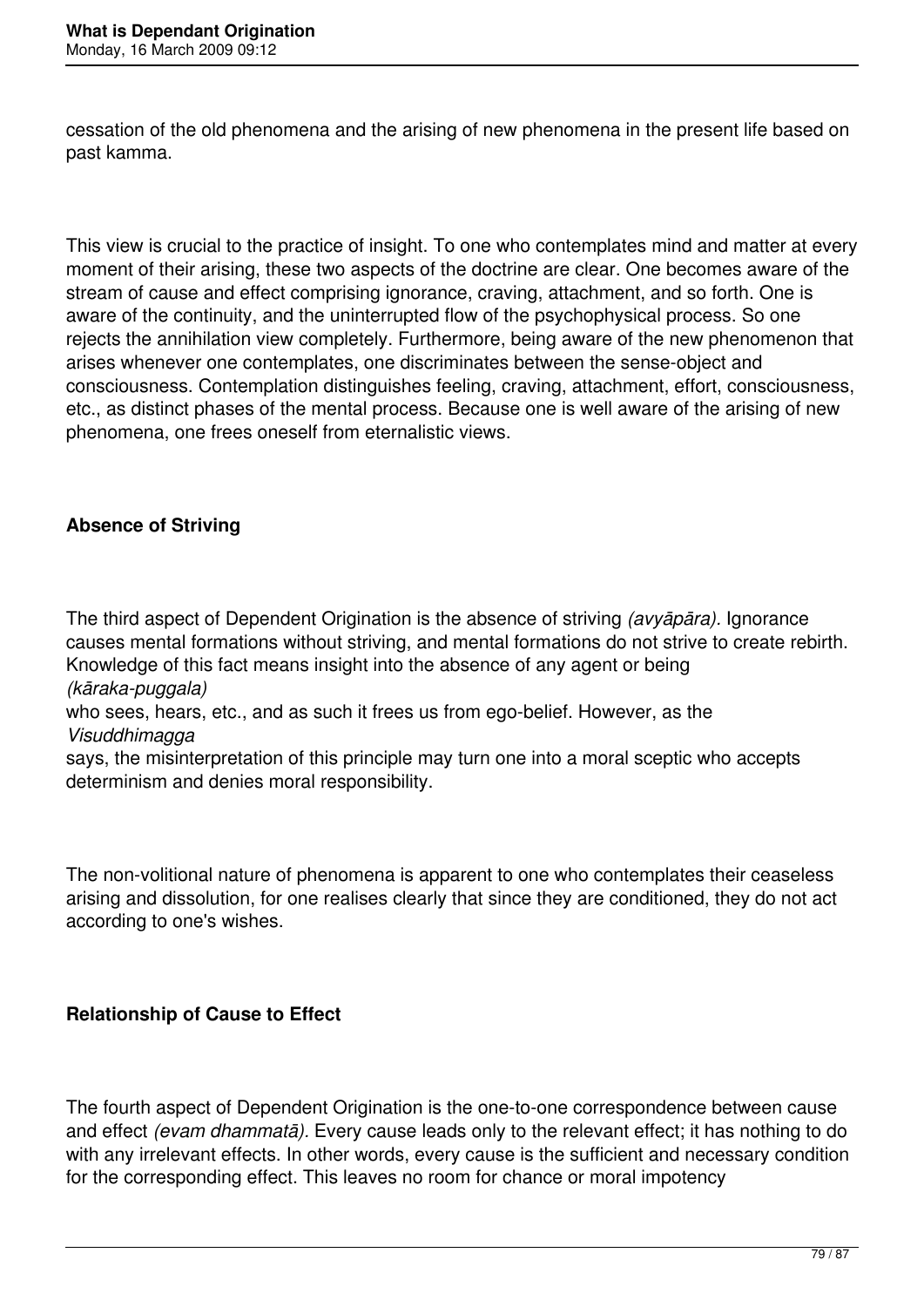*(akiriya-ditthi).*  However, as the *Visuddhimagga*  says, for those who misunderstand it, it provides the basis for rigid determinism *(niyatavāda).*  Meditators clearly see the relationship of each effect to its cause, so they have no doubt about

their one-to-one correspondence and the truth of moral responsibility.

I have dwelt at length on the key points of Dependent Origination. These points will be clear to meditators who consider them in the light of their experience, but as the doctrine is profound, they probably cannot grasp those that are beyond their intellectual level. It is, of course, only the Omniscient Buddha who knew everything thoroughly. One should try to understand as fully as possible within the limits of one's intellect. To this end, one should listen to the discourses of bhikkhus, reflect over what one has heard, and enrich one's understanding through the practice of mindfulness. Of the three methods, the practice of mindfulness is the most important, since one who gains insight by this method attains the Path and is thus free from the dangers of the lower realms.

# **Conclusion**

I will conclude the discourse on Dependent Origination with a commentary on *Araham,* the chief attribute of the Buddha. The doctrine of Dependent Origination consists of twelve links beginning with ignorance and ending in aging death. It has ignorance and craving as two root-causes, and it has two life-cycles. The anterior life-cycle begins with ignorance and ends in feeling, while the posterior life-cycle begins with craving and ends in aging and death. Since anxiety and grief do not occur in the

## *brahmā*

realm, they do not necessarily stem from birth and, as such, are not counted among the links of Dependent Origination.

Furthermore, the anterior life-cycle explicitly shows only ignorance and mental formations, but ignorance implies craving and attachment, and mental formations imply becoming. So these five links form the past causes, while consciousness, mind and matter, the six sense-bases, contact, and feeling form the present effects. These are the wholesome and unwholesome fruits of kamma that are clearly experienced when seeing, etc. The posterior life-cycle directly concerns craving, attachment, and becoming. However, these three links imply ignorance and mental formations, so ignorance, craving, attachment, mental formations, and becoming are the five present causes that lead to birth, aging, and death in the future. These effects are the same as the present effects, so the future effects are also five in number. So altogether there are four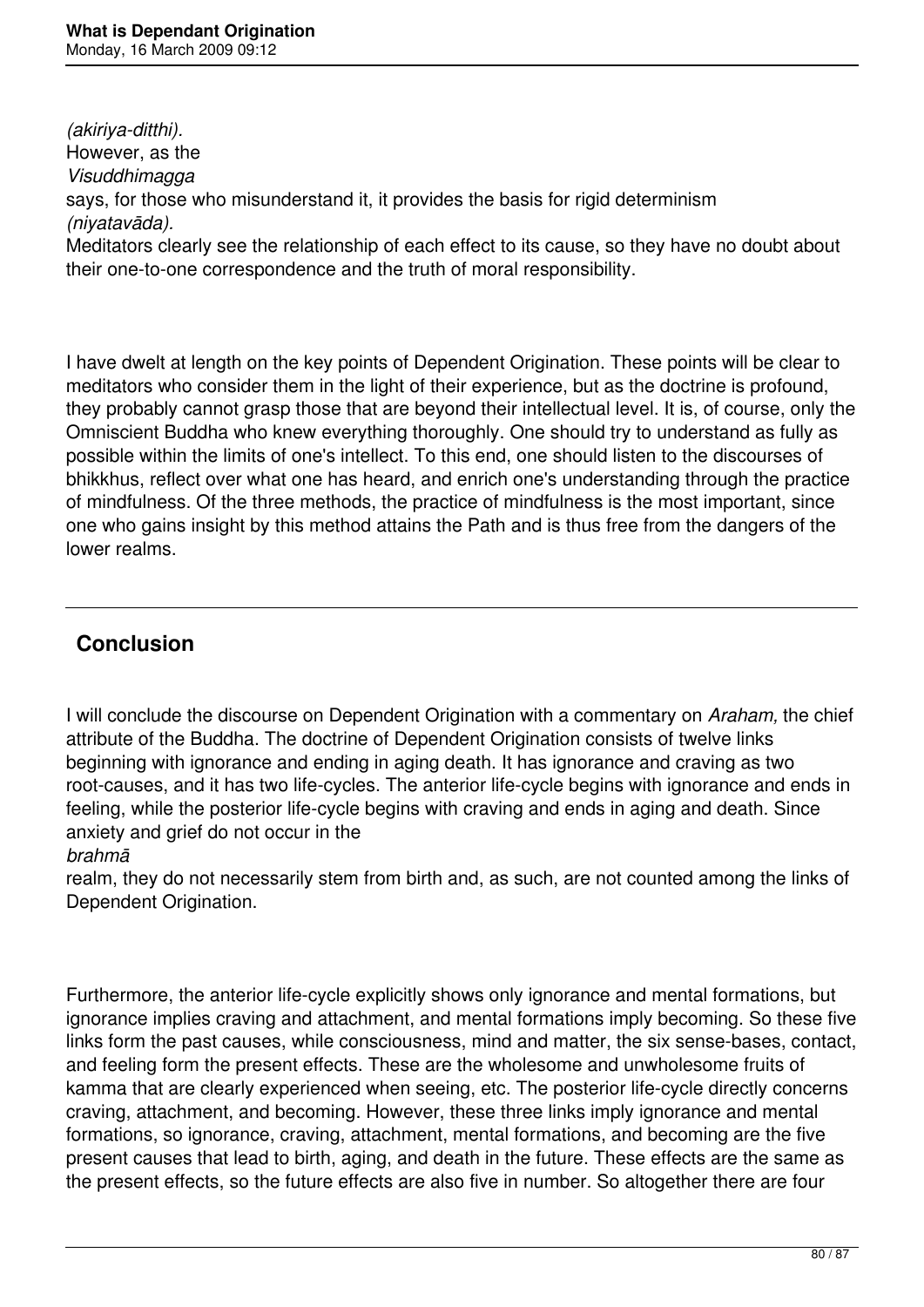groups of five past causes, five present effects, five present causes, and five effects in the future.

The groups represent three causal relationships: the relationship of past causes to present effects, the relationship of present effects to present causes, and the relationship of present causes to future effects. The conditionality of existence is evident in these groups of cause and effect *.* These factors may also be grouped as cycles: the cycle of defilements, the cycle of kamma, and the cycle of resultants, which we have already explained.

Those who have done wholesome kammas pass on to human and celestial realms, while those who have done wrong are sure to suffer. Living beings confined to samsara gain the opportunity to do good only when they meet a wise teacher. A wise teacher is hard to find, so most people are liable to do demeritorious deeds. They therefore have to experience the kammic effects as suffering. So it is said that they are overtaken by retribution. Once established on the Noble Path, they cannot go to the lower realms, but even the Buddhas and arahants are not spared kammic retribution.

# **Cutting Off the Cycle of Defilements**

If we wish to stop the threefold cycle, we must remove its cause — the cycle of defilements. Defilements originate with seeing, hearing, etc., and so we must practise mindfulness to prevent them from arising. The practice of concentration and mindfulness makes one aware of the impermanence and insubstantiality of all phenomena. This means that one has no more illusion and is free from the cycle of defilements, kamma, and resultants. Now, I will show the way to stop the three cycles with reference to the attributes of the Buddha.

## **The Attributes of the Buddha**

The Buddha's special designation is *Araham,* which refers to the following attributes of the Buddha.

1) The Buddha was free from defilements. So were the arahants, but they were not free from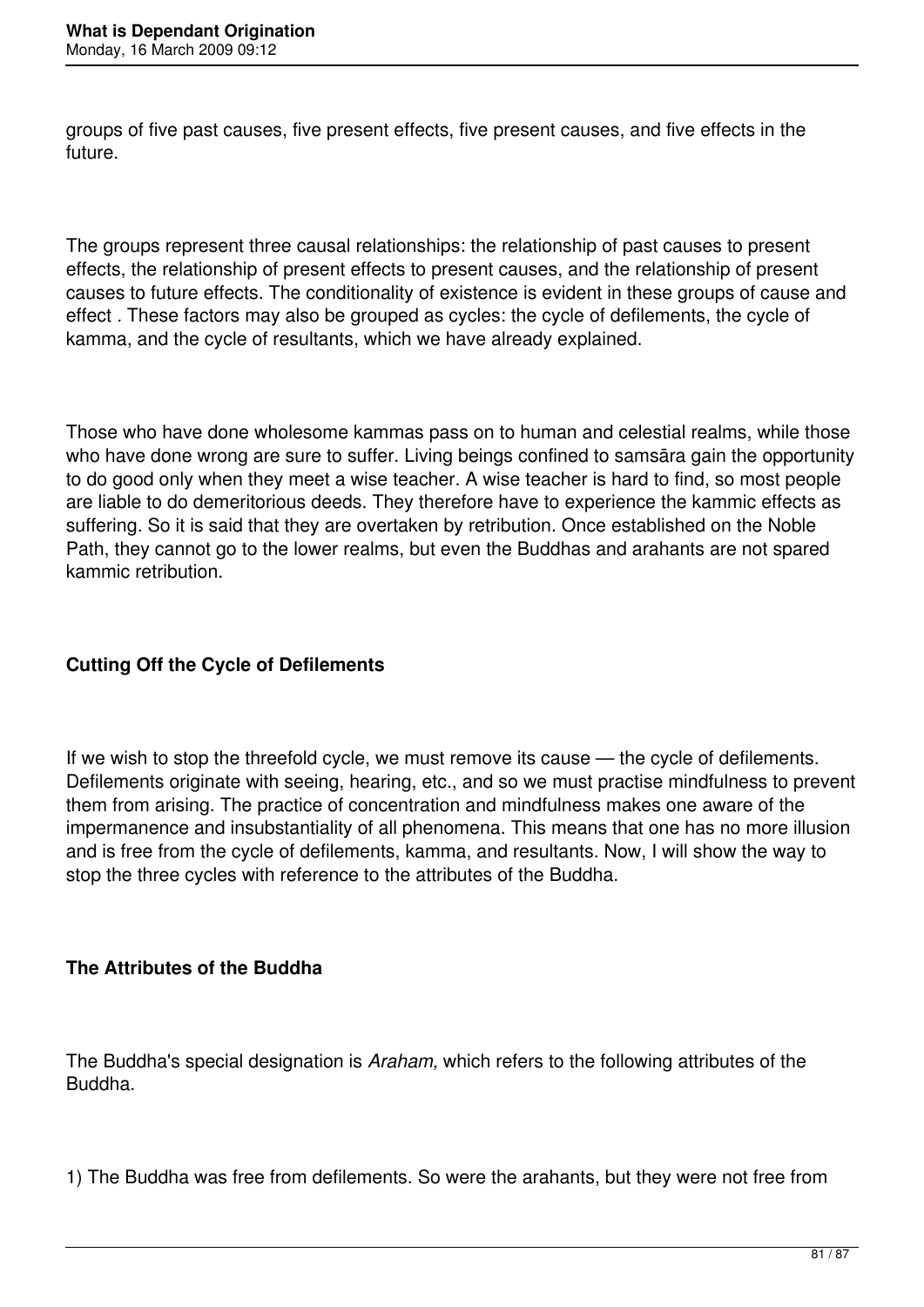the habits that continued to follow them even after the attainment of their spiritual goal. This is evident in the story of Venerable Pilindavaccha. He was an arahant, beloved of the *devas* and extolled by the Buddha. Yet he was in the habit of addressing his fellow bhikkhus or laymen rudely. Some bhikkhus complained to the Buddha about the elder's rudeness. The Buddha attributed this unpleasant habit to his having spent many lifetimes in brahmin families, but said that since he was an arahant, the elder was kind and pure at heart. From the time of his enlightenment, the Buddha became free from all habits or traces of defilements from past lives. This distinctive mark of the Buddha should be borne in mind when we contemplate the Lord's attributes. The complete extinction of the three cycles means total liberation from defilements, kamma, and kammic results.

2) The Buddha was called *Araham* because of his conquest of defilements. People fear only external enemies such as robbers or snakes. They do not bother about the internal enemy, the defilements, which are much more dangerous. People have to suffer only because they have a body and mind, with defilements. Defilements are the root-causes that lead to repeated rebirth and suffering. The defilements are ten in number: craving, hatred, ignorance, pride, illusion, doubt, lassitude, restlessness, shamelessness, and lack of conscience.

3) Because of his perfect morality, concentration, and wisdom, the Buddha was worthy of reverence and offerings. People who revered or made offerings to the Buddha had their wishes fulfilled.

4) Since he had conquered the defilements completely, the Buddha was pure at heart whether in public or private. Many people are hypocritical, posing as pious in public but doing wrong in private. However, one cannot do wrong anywhere with impunity. Even if the wrong-doing is not seen by anyone, one cannot help having qualms of conscience. Conscience is an infallible witness to misdeeds, and forms the basis for deathbed visions that portend the unpleasant life in store. As for the Buddha, having eradicated the defilements, his mind was always pure, so he had absolutely no desire or intention to do wrong either publicly or secretly.

5) The Buddha had destroyed the spokes of the wheel with the sword of arahantship. Here, the wheel means the cycle of life as described in the doctrine of Dependent Origination, and the sword means the insight knowledge of arahantship. The hub of the wheel mean ignorance, the root-cause. The flange of the wheel means aging and death, while the spokes are the middle links, mental formations, etc. Just as the removal of the spokes makes it impossible for the wheel to turn, the destruction of the middle links in the chain of Dependent Origination means the end of the cycle of existence.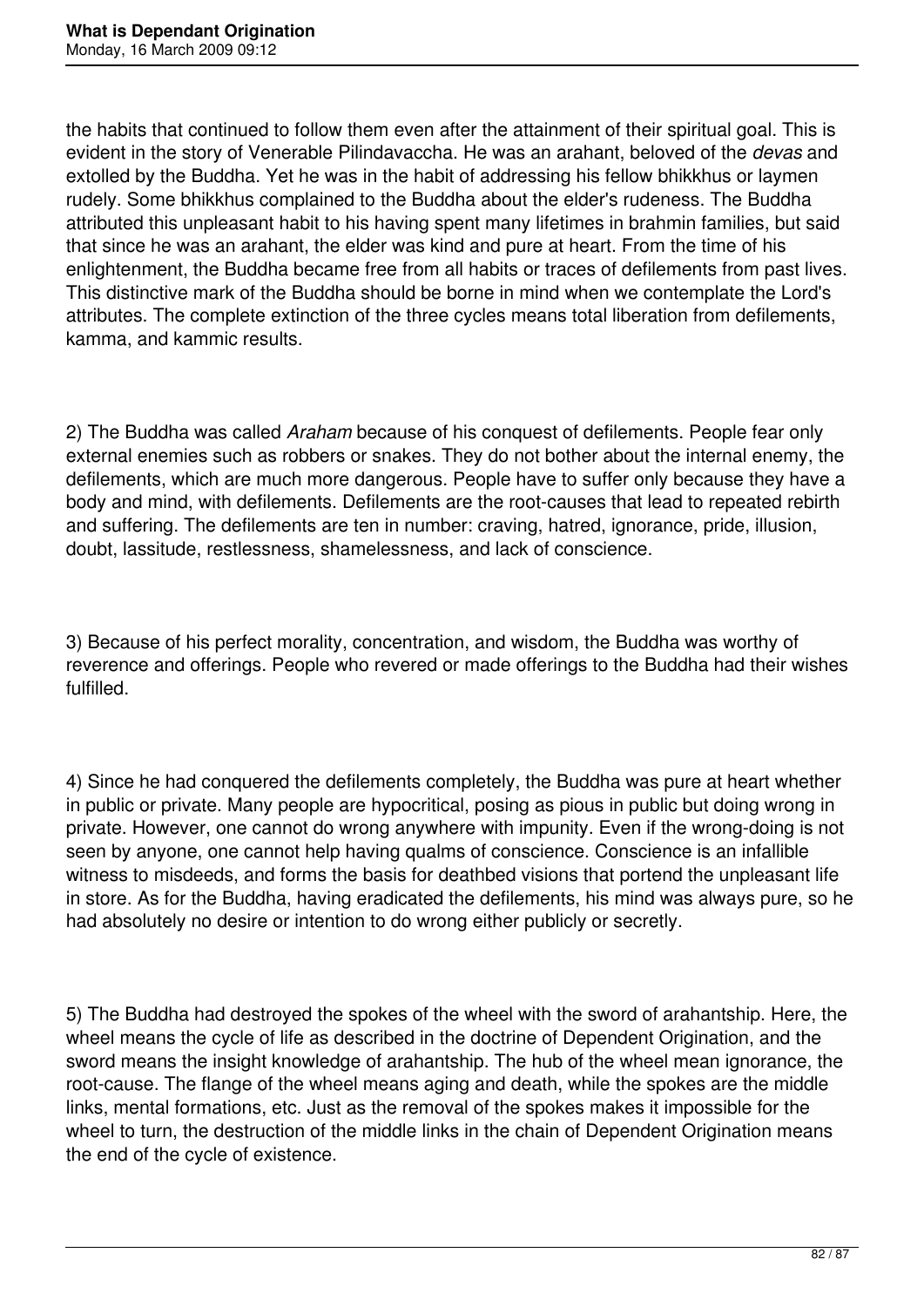## **The Story of Baka Brahmā**

The first thing to do to end the life-cycle is to remove its root-cause, for ignorance is invariably followed by mental formations, consciousness, etc., up to aging and death. This is true in the sensual realms and in the fine-material realm of *brahmās.* 

Once there was a great *brahmā* called Baka. He outlived many world-systems, living so long that he forgot his previous existences and became convinced of his immortality. The Buddha went to his realm to remove this illusion. Baka Brahmā welcomed the Lord and bragged about his eternal life. The Buddha said that his ignorance was appalling in that he denied impermanence, aging, and death. He revealed the meritorious deeds that had led to Baka's longevity. It was his fabulous longevity that had made him forget his previous lives and created the illusion of his immortality. On hearing this, Baka Brahmā had second thoughts about his immortality. Still, he was conceited and to show his power, he tried to vanish from the sight of the Buddha and other *brahmās.* However, because of the Buddha's power, he remained visible. Then the Buddha uttered the following verse:

"I do not extol any existence because I see danger in it. I have renounced the craving for existence because I am aware of its defects."

Baka Brahmā and other *brahmās* had lived so long that they considered their existence and their realm eternal. Likewise, suffering is not obvious to those who have the blessings of a favourable existence such as health, wealth, prestige, success, and so forth. However, life is subject to suffering on all its three planes: the sensual plane, the fine-material plane, and the immaterial plane. A *brahmā* or a hermit on the fine-material or immaterial planes of existence may live for aeons but eventually has to die.

#### **Sammāsambuddha**

It is insight that leads to the destruction of ignorance, the root-cause of suffering. For the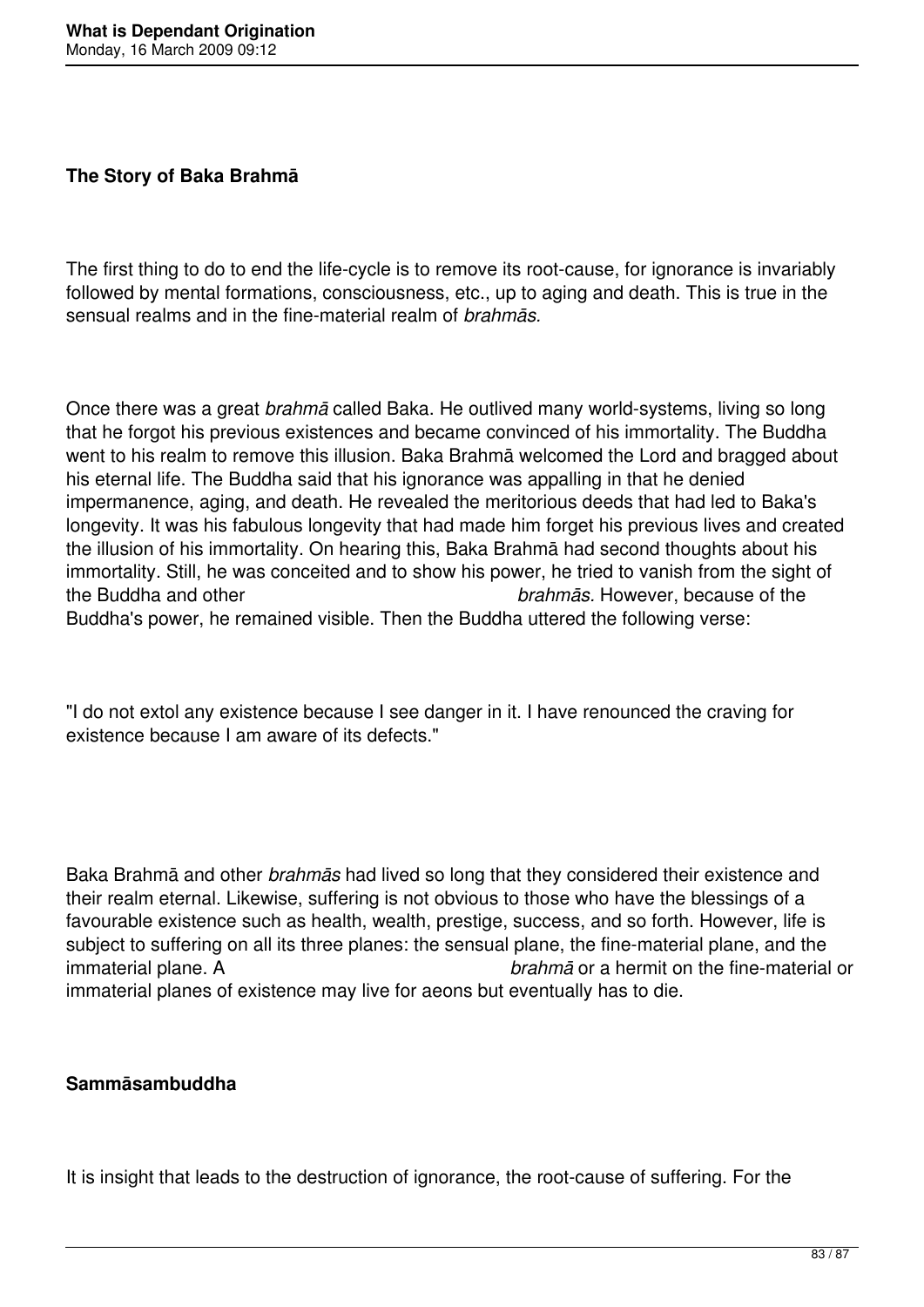Buddha, this means the attribute of *Sammāsambuddha.* A *Sammāsambuddha* is one who knows the Four Noble Truths rightly, thoroughly and independently.

The twelve links of Dependent Origination may be classified in terms of the Four Noble Truths. Thus aging and death means the truth of suffering, and rebirth means the truth about the cause of suffering. The cessation of this cause means the truth of cessation, and knowledge of this cessation means the truth of the Path.

The same may be said of rebirth and becoming, becoming and attachment, attachment and craving, craving and feeling, feeling and contact, contact and the six senses, the six senses and mind and matter, mind and matter and consciousness, consciousness and mental formations, and mental formations and ignorance. In brief, what immediately precedes a link is termed its cause, and what immediately follows is called its effect. We can also regard ignorance, the origin of the life-cycle, as synonymous with the truth of suffering if we take it as an effect of the biases *(āsavas),* namely, attachment to sensuality, becoming, wrong view, and ignorance.

The identification of craving with suffering may not be acceptable to some, but it is reasonable if we remember that all impermanent phenomena, which includes craving, are suffering. The commentary does not describe ignorance as suffering, but we can say that it is suffering arising from the biases *(āsava)* . The four biases — sensual craving, attachment to life, wrong view, and ignorance — have their origins in craving. It is a matter of ignorance in the past leading again to ignorance in the present. So, the biases may be regarded as the cause of ignorance.

So, having realised the Four Noble Truths and attained nibbāna, the Buddha earned the unique and glorious title of *Sammāsambuddha.* He knew that all the phenomena comprised by the doctrine of Dependent Origination are really suffering and the causes of suffering. He was disenchanted, had no attachment and achieved liberation from all fetters. So, according to the *Visuddhimagga,*  he was called *Araham*  because he managed to destroy completely all the spokes of the wheel of life.

## **The Fame of the Buddha**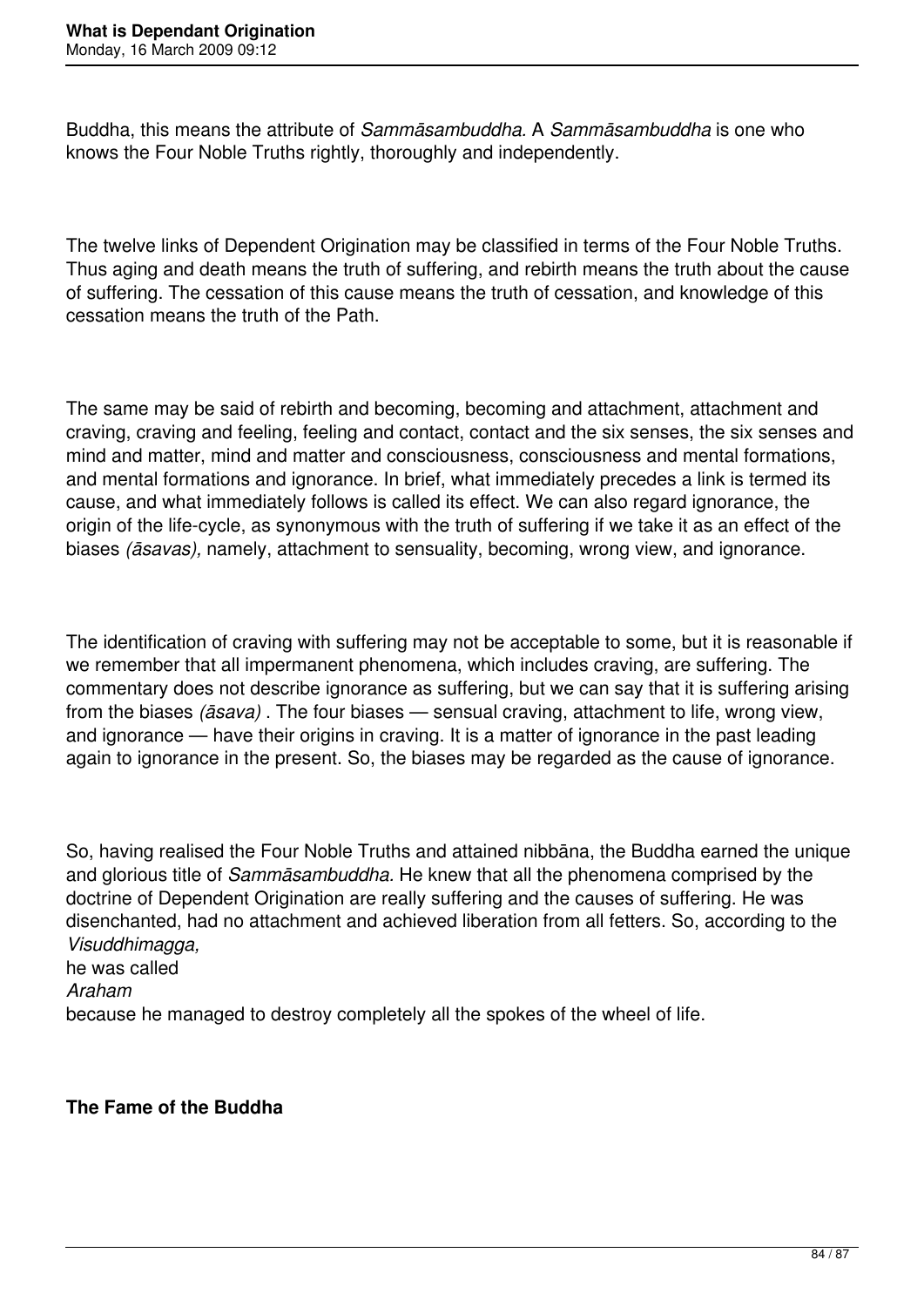The fame of the Buddha pervaded the whole universe. It was spread throughout the universe by the inhabitants of celestial realms who came to hear the Buddha's discourses, by the teachings that the Buddha gave in those realms, or via the former disciples who attained higher realms after hearing his discourses. We need not dwell on the first way in which this fame of the Buddha spread. As for the other two ways, during his long wanderings in samsāra, the bodhisatta had been reborn in all the realms except the five Suddhāvāsa realms. These realms are exclusively for non-returners. The bodhisatta attains all the four stages on the Path only in his last existence, so the Buddha had never been to the Suddhāvāsa realm before. Once he paid a visit by means of his psychic powers. On arriving there, he received the homage of millions of *brahmās,* who told him about the former Buddhas, and of their reaching the Suddhāvāsa realm because of attaining the non-returner stage. Among these *brahmās,* 

some had practised the Dhamma as disciples of Gotama Buddha. The Buddha visited all the five Suddhāvāsa realms. Seeing how he became famous in the realms attained by his former disciples is easy. However, the question may arise how his fame spread to the immaterial realms

*(arūpaloka)* 

. It was not possible for the formless

*brahmās* 

to come to the Buddha or for the Buddha to go to them. Those who practised the Buddhadhamma in the sensual or the fine-material realm, on attaining the first three stages of the Path and dying with immaterial

*jhāna,* 

might attain the immaterial realms if they so wished. These noble ones knew the sublime attributes of the Buddha and the way of attaining insight by developing mindfulness. So through mindfulness of all mental events, they finally became arahants and passed away in the realm of infinite consciousness

#### *(viññānañcāyatana),*

the realm of nothingness

*(ākiñcaññayatana),* 

or the highest realm of neither-perception-nor-non-perception

*(nevasaññānāsaññāyatana).* 

In this way, the fame of the Buddha spread throughout the universe.

## **The Four Noble Truths in Brief**

We have dealt with the Buddha's knowledge of the Four Noble Truths regarding his attribute of *Sammāsambuddha.* 

According to the scriptures, all the psychophysical phenomena in the sensual, fine-material, and immaterial realms, besides craving, are suffering. This is the first truth. Craving as the cause of suffering is the second truth. Nibbāna as the cessation of suffering is the third truth, and the Noble Eightfold Path as the way to cessation is the fourth truth. These Four Noble Truths are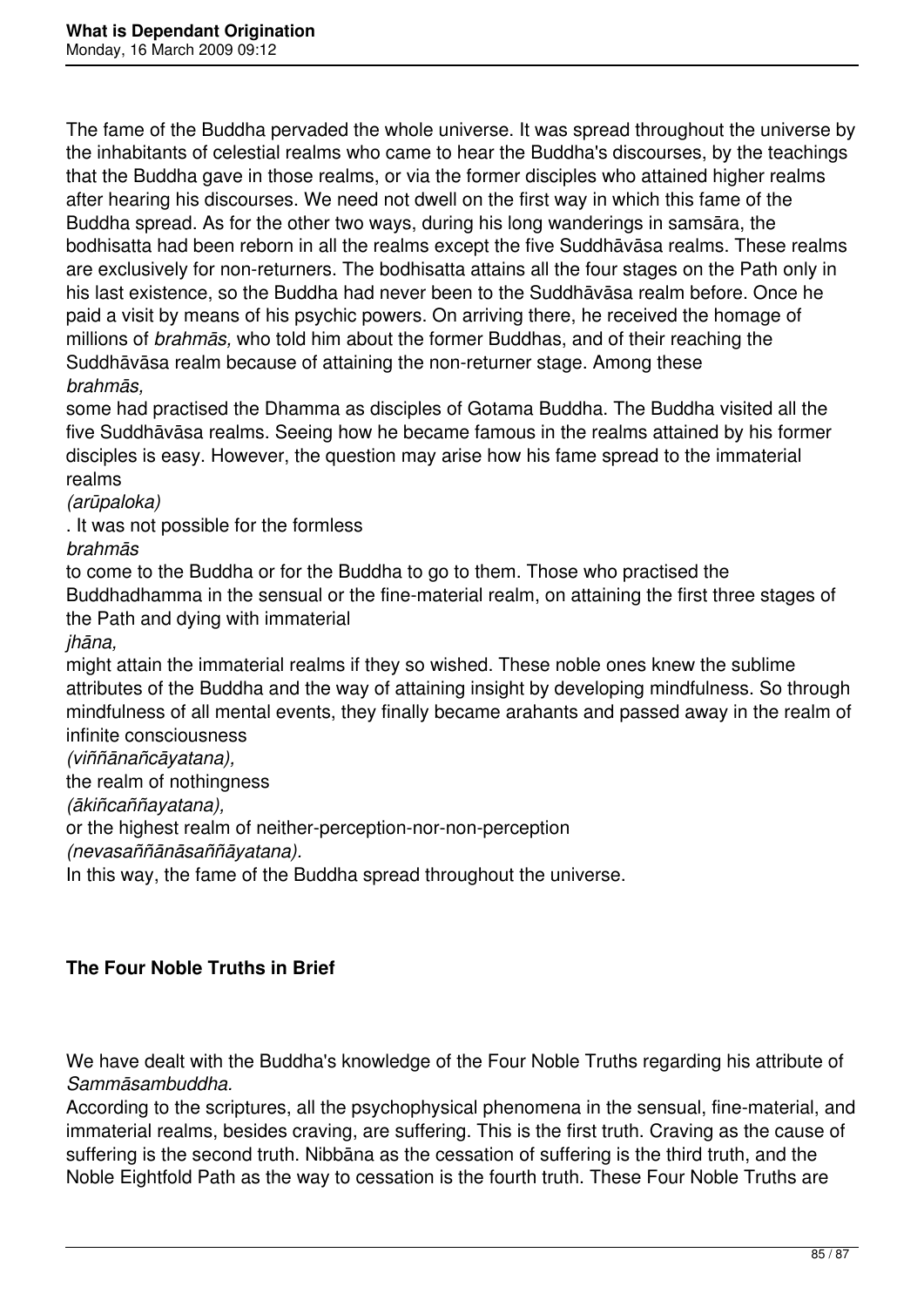realised empirically through the insight meditation. From experience one knows that whatever arises and passes away is suffering, and that attachment to these phenomena is the cause of suffering. One knows that cessation of both suffering and its cause is nibbāna, and that its attainment comes about by the Path.

## **Sammāsambuddha and Buddhahood**

These terms both mean omniscience, or full comprehension of all dhammas. This raises the question of how to make a distinction between the two attributes. By the attribute of *Sammāsam buddha,* we

should understand that the bodhisatta attained Buddhahood based on independent reflection and effort, and the realisation of the Four Noble Truths through insight on the Path of arahantship. Buddhahood means the thorough and exhaustive knowledge of all the conditioned and unconditioned dhammas based on the unique attributes possessed by the Buddha such as omniscience

*(sabbaññuta-ñāna),* 

etc. These unique attributes of the Buddha consist in knowledge of the Four Noble Truths, four kinds of analytical knowledge

*(patisambhidā-ñāna),* 

and six kinds of special knowledge *(asādhārana-ñāna)* 

that are not found among disciples. The six

*asādhārana-ñāna* 

are:

- 1. Knowledge of the different moral and spiritual maturity of living beings.
- 2. Knowledge of the desires, inclinations, and latent tendencies of living beings.
- 3. Power to perform the Twin Miracle *(yamaka-pātihāriya-ñāna).*
- 4. Infinite compassion for all living beings.
- 5. Omniscience.
- 6. Unobstructed knowledge of anything he wants to know merely by adverting to it.

Now just a few words about conditioned and unconditioned phenomena. Conditioned phenomena are mental and physical phenomena that arise with the conjunction of the relevant factors. In other words, they are the natural results of their own causes. Thus sound is produced when two hard objects such as sticks or iron bars collide. Here sound is a conditioned phenomenon. Unconditioned phenomena have no causes. The only ultimate reality in the category of unconditioned phenomena is nibbāna. The various names of things are also unconditioned phenomena. However, they are not ultimate realities.